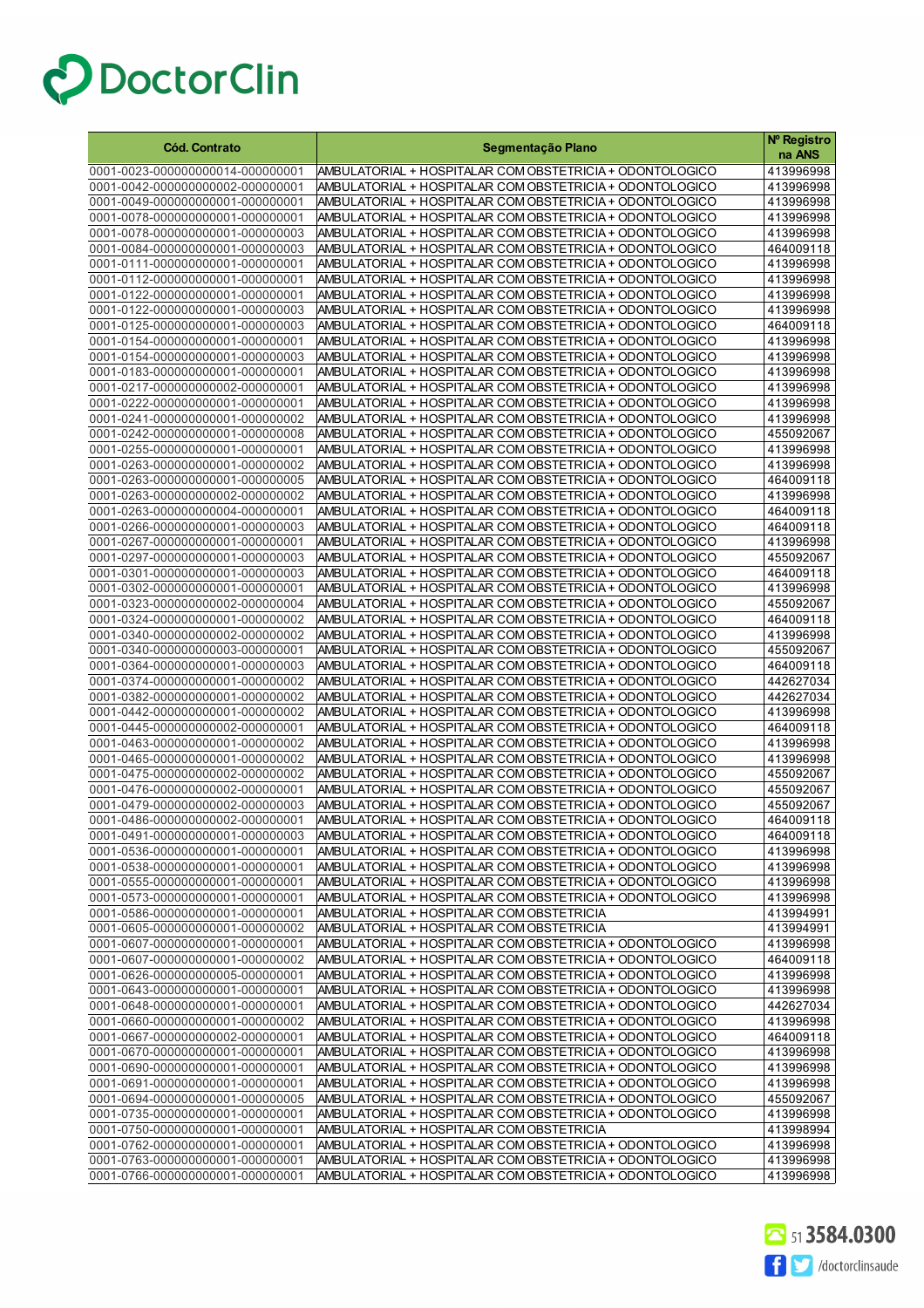| <b>Cód. Contrato</b>                                                 | Segmentação Plano                                                                                                    | Nº Registro<br>na ANS  |
|----------------------------------------------------------------------|----------------------------------------------------------------------------------------------------------------------|------------------------|
| 0001-0779-000000000001-000000002                                     | AMBULATORIAL + HOSPITALAR COM OBSTETRICIA + ODONTOLOGICO                                                             | 413996998              |
| 0001-0789-000000000001-000000002                                     | AMBULATORIAL + HOSPITALAR COM OBSTETRICIA + ODONTOLOGICO                                                             | 413996998              |
| 0001-0860-000000000001-000000001                                     | AMBULATORIAL + HOSPITALAR COM OBSTETRICIA                                                                            | 413994991              |
| 0001-0886-000000000001-000000002                                     | AMBULATORIAL + HOSPITALAR COM OBSTETRICIA + ODONTOLOGICO                                                             | 413996998              |
| 0001-0888-000000000001-000000001                                     | AMBULATORIAL + HOSPITALAR COM OBSTETRICIA + ODONTOLOGICO                                                             | 413996998              |
| 0001-0904-000000000002-000000001                                     | AMBULATORIAL + HOSPITALAR COM OBSTETRICIA + ODONTOLOGICO                                                             | 442627034              |
| 0001-0908-000000000001-000000002<br>0001-0908-000000000003-000000001 | AMBULATORIAL + HOSPITALAR COM OBSTETRICIA + ODONTOLOGICO<br>AMBULATORIAL + HOSPITALAR COM OBSTETRICIA + ODONTOLOGICO | 413996998<br>413996998 |
| 0001-0909-000000000001-000000001                                     | AMBULATORIAL + HOSPITALAR COM OBSTETRICIA + ODONTOLOGICO                                                             | 413996998              |
| 0001-0911-000000000001-000000001                                     | AMBULATORIAL + HOSPITALAR COM OBSTETRICIA + ODONTOLOGICO                                                             | 413996998              |
| 0001-0937-000000000001-000000004                                     | AMBULATORIAL + HOSPITALAR COM OBSTETRICIA + ODONTOLOGICO                                                             | 442627034              |
| 0001-0944-000000000001-000000002                                     | AMBULATORIAL + HOSPITALAR COM OBSTETRICIA + ODONTOLOGICO                                                             | 413996998              |
| 0001-0948-000000000001-000000001                                     | AMBULATORIAL + HOSPITALAR COM OBSTETRICIA + ODONTOLOGICO                                                             | 413996998              |
| 0001-0955-000000000001-000000001                                     | AMBULATORIAL + HOSPITALAR COM OBSTETRICIA + ODONTOLOGICO                                                             | 413996998              |
| 0001-0955-000000000001-000000008                                     | AMBULATORIAL + HOSPITALAR COM OBSTETRICIA + ODONTOLOGICO                                                             | 413996998              |
| 0001-0994-000000000001-000000002                                     | AMBULATORIAL + HOSPITALAR COM OBSTETRICIA + ODONTOLOGICO                                                             | 442627034              |
| 0001-1075-000000000001-000000001<br>0001-1102-000000000002-000000001 | AMBULATORIAL + HOSPITALAR COM OBSTETRICIA + ODONTOLOGICO<br>AMBULATORIAL + HOSPITALAR COM OBSTETRICIA + ODONTOLOGICO | 413996998<br>413996998 |
| 0001-1104-000000000001-000000002                                     | AMBULATORIAL + HOSPITALAR COM OBSTETRICIA + ODONTOLOGICO                                                             | 413996998              |
| 0001-1107-000000000001-000000003                                     | AMBULATORIAL + HOSPITALAR COM OBSTETRICIA + ODONTOLOGICO                                                             | 455092067              |
| 0001-1112-000000000001-000000005                                     | AMBULATORIAL + HOSPITALAR COM OBSTETRICIA + ODONTOLOGICO                                                             | 455092067              |
| 0001-1126-000000000001-000000003                                     | AMBULATORIAL + HOSPITALAR COM OBSTETRICIA + ODONTOLOGICO                                                             | 464009118              |
| 0001-1156-000000000001-000000002                                     | AMBULATORIAL + HOSPITALAR COM OBSTETRICIA + ODONTOLOGICO                                                             | 464009118              |
| 0001-1177-000000000001-000000002                                     | AMBULATORIAL + HOSPITALAR COM OBSTETRICIA + ODONTOLOGICO                                                             | 442627034              |
| 0001-1186-000000000001-000000001                                     | AMBULATORIAL + HOSPITALAR COM OBSTETRICIA + ODONTOLOGICO                                                             | 413996998              |
| 0001-1190-000000000001-000000001                                     | AMBULATORIAL + HOSPITALAR COM OBSTETRICIA + ODONTOLOGICO                                                             | 413996998              |
| 0001-1192-000000000001-000000002                                     | AMBULATORIAL + HOSPITALAR COM OBSTETRICIA + ODONTOLOGICO                                                             | 413996998              |
| 0001-1206-000000000001-000000002<br>0001-1221-000000000001-000000001 | AMBULATORIAL + HOSPITALAR COM OBSTETRICIA + ODONTOLOGICO<br>AMBULATORIAL + HOSPITALAR COM OBSTETRICIA + ODONTOLOGICO | 413996998<br>413996998 |
| 0001-1241-000000000001-000000003                                     | AMBULATORIAL + HOSPITALAR COM OBSTETRICIA + ODONTOLOGICO                                                             | 413996998              |
| 0001-1265-000000000001-000000003                                     | AMBULATORIAL + HOSPITALAR COM OBSTETRICIA + ODONTOLOGICO                                                             | 455092067              |
| 0001-1277-000000000001-000000001                                     | AMBULATORIAL + HOSPITALAR COM OBSTETRICIA                                                                            | 413994991              |
| 0001-1300-000000000001-000000001                                     | AMBULATORIAL + HOSPITALAR COM OBSTETRICIA + ODONTOLOGICO                                                             | 413996998              |
| 0001-1306-000000000001-000000003                                     | AMBULATORIAL + HOSPITALAR COM OBSTETRICIA + ODONTOLOGICO                                                             | 413996998              |
| 0001-1327-000000000001-000000002                                     | AMBULATORIAL + HOSPITALAR COM OBSTETRICIA + ODONTOLOGICO                                                             | 413996998              |
| 0001-1372-000000000001-000000001                                     | AMBULATORIAL + HOSPITALAR COM OBSTETRICIA + ODONTOLOGICO                                                             | 413996998<br>455092067 |
| 0001-1375-000000000002-000000001<br>0001-1377-000000000002-000000002 | AMBULATORIAL + HOSPITALAR COM OBSTETRICIA + ODONTOLOGICO<br>AMBULATORIAL + HOSPITALAR COM OBSTETRICIA + ODONTOLOGICO | 442627034              |
| 0001-1377-000000000003-000000001                                     | AMBULATORIAL + HOSPITALAR COM OBSTETRICIA + ODONTOLOGICO                                                             | 464009118              |
| 0001-1402-000000000001-000000001                                     | AMBULATORIAL + HOSPITALAR COM OBSTETRICIA + ODONTOLOGICO                                                             | 413996998              |
| 0001-1411-000000000001-000000001                                     | AMBULATORIAL + HOSPITALAR COM OBSTETRICIA + ODONTOLOGICO                                                             | 413996998              |
| 0001-1413-000000000001-000000001                                     | AMBULATORIAL + HOSPITALAR COM OBSTETRICIA + ODONTOLOGICO                                                             | 413996998              |
| 0001-1417-000000000003-000000002                                     | AMBULATORIAL + HOSPITALAR COM OBSTETRICIA + ODONTOLOGICO                                                             | 413996998              |
| 0001-1417-000000000004-000000003                                     | AMBULATORIAL + HOSPITALAR COM OBSTETRICIA + ODONTOLOGICO                                                             | 413996998              |
| 0001-1418-000000000001-000000002                                     | AMBULATORIAL + HOSPITALAR COM OBSTETRICIA + ODONTOLOGICO                                                             | 413996998              |
| 0001-1458-000000000001-000000001                                     | AMBULATORIAL + HOSPITALAR COM OBSTETRICIA + ODONTOLOGICO                                                             | 413996998              |
| 0001-1472-000000000001-000000001<br>0001-1485-000000000001-000000002 | AMBULATORIAL + HOSPITALAR COM OBSTETRICIA<br>AMBULATORIAL + HOSPITALAR COM OBSTETRICIA + ODONTOLOGICO                | 413994991<br>413996998 |
| 0001-1515-000000000001-000000002                                     | AMBULATORIAL + HOSPITALAR COM OBSTETRICIA + ODONTOLOGICO                                                             | 464009118              |
| 0001-1523-000000000001-000000003                                     | AMBULATORIAL + HOSPITALAR COM OBSTETRICIA + ODONTOLOGICO                                                             | 413996998              |
| 0001-1526-000000000001-000000002                                     | AMBULATORIAL + HOSPITALAR COM OBSTETRICIA + ODONTOLOGICO                                                             | 442627034              |
| 0001-1529-000000000001-000000004                                     | AMBULATORIAL + HOSPITALAR COM OBSTETRICIA + ODONTOLOGICO                                                             | 464009118              |
| 0001-1543-000000000001-000000001                                     | AMBULATORIAL + HOSPITALAR COM OBSTETRICIA                                                                            | 413994991              |
| 0001-1590-000000000006-000000005                                     | AMBULATORIAL + HOSPITALAR COM OBSTETRICIA + ODONTOLOGICO                                                             | 455092067              |
| 0001-1600-000000000001-000000001                                     | AMBULATORIAL + HOSPITALAR COM OBSTETRICIA + ODONTOLOGICO                                                             | 413996998              |
| 0001-1603-000000000001-000000001                                     | AMBULATORIAL + HOSPITALAR COM OBSTETRICIA + ODONTOLOGICO                                                             | 413996998              |
| 0001-1621-000000000001-000000003<br>0001-1656-000000000001-000000001 | AMBULATORIAL + HOSPITALAR COM OBSTETRICIA + ODONTOLOGICO<br>AMBULATORIAL + HOSPITALAR COM OBSTETRICIA + ODONTOLOGICO | 413996998<br>413996998 |
| 0001-1664-000000000001-000000004                                     | AMBULATORIAL + HOSPITALAR COM OBSTETRICIA + ODONTOLOGICO                                                             | 455092067              |
| 0001-1666-000000000002-000000003                                     | AMBULATORIAL + HOSPITALAR COM OBSTETRICIA + ODONTOLOGICO                                                             | 413996998              |
| 0001-1666-000000000002-000000004                                     | AMBULATORIAL + HOSPITALAR COM OBSTETRICIA + ODONTOLOGICO                                                             | 413996998              |
| 0001-1668-000000000001-000000001                                     | AMBULATORIAL + HOSPITALAR COM OBSTETRICIA + ODONTOLOGICO                                                             | 413996998              |
| 0001-1682-000000000002-000000001                                     | AMBULATORIAL + HOSPITALAR COM OBSTETRICIA + ODONTOLOGICO                                                             | 455092067              |
| 0001-1684-000000000001-000000003                                     | AMBULATORIAL + HOSPITALAR COM OBSTETRICIA + ODONTOLOGICO                                                             | 455092067              |
| 0001-1721-000000000001-000000002                                     | AMBULATORIAL + HOSPITALAR COM OBSTETRICIA + ODONTOLOGICO                                                             | 464009118              |
| 0001-1750-000000000001-000000001                                     | AMBULATORIAL + HOSPITALAR COM OBSTETRICIA + ODONTOLOGICO                                                             | 413996998              |

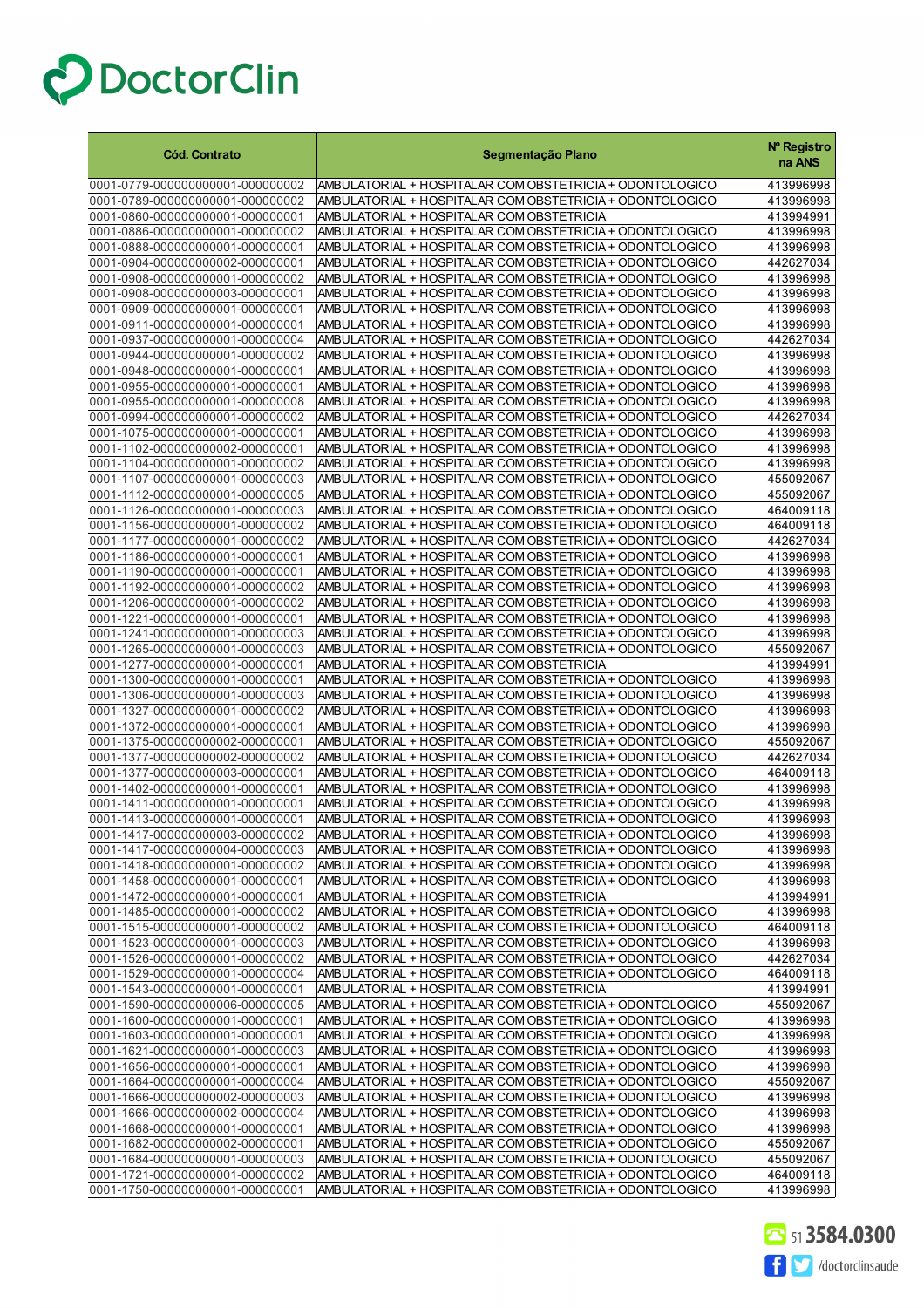| <b>Cód. Contrato</b>                                                 | Segmentação Plano                                                                                                    | Nº Registro<br>na ANS  |
|----------------------------------------------------------------------|----------------------------------------------------------------------------------------------------------------------|------------------------|
| 0001-1751-000000000002-000000001                                     | AMBULATORIAL + HOSPITALAR COM OBSTETRICIA + ODONTOLOGICO                                                             | 455092067              |
| 0001-1771-000000000001-000000001                                     | AMBULATORIAL + HOSPITALAR COM OBSTETRICIA + ODONTOLOGICO                                                             | 413996998              |
| 0001-1782-000000000001-000000002                                     | AMBULATORIAL + HOSPITALAR COM OBSTETRICIA + ODONTOLOGICO                                                             | 413996998              |
| 0001-1795-000000000002-000000001                                     | AMBULATORIAL + HOSPITALAR COM OBSTETRICIA + ODONTOLOGICO                                                             | 464009118              |
| 0001-1817-000000000001-000000001                                     | AMBULATORIAL + HOSPITALAR COM OBSTETRICIA + ODONTOLOGICO                                                             | 413996998              |
| 0001-1858-000000000002-000000001                                     | AMBULATORIAL + HOSPITALAR COM OBSTETRICIA + ODONTOLOGICO                                                             | 413996998              |
| 0001-1869-000000000001-000000001                                     | AMBULATORIAL + HOSPITALAR COM OBSTETRICIA + ODONTOLOGICO                                                             | 413996998              |
| 0001-1893-000000000001-000000001                                     | AMBULATORIAL + HOSPITALAR COM OBSTETRICIA + ODONTOLOGICO                                                             | 413996998              |
| 0001-1914-000000000001-000000002                                     | AMBULATORIAL + HOSPITALAR COM OBSTETRICIA + ODONTOLOGICO                                                             | 413996998              |
| 0001-1923-000000000001-000000001                                     | AMBULATORIAL + HOSPITALAR COM OBSTETRICIA + ODONTOLOGICO                                                             | 413996998              |
| 0001-1936-000000000001-000000001                                     | AMBULATORIAL + HOSPITALAR COM OBSTETRICIA + ODONTOLOGICO                                                             | 413996998              |
| 0001-1936-000000000001-000000003                                     | AMBULATORIAL + HOSPITALAR COM OBSTETRICIA + ODONTOLOGICO                                                             | 413996998              |
| 0001-1976-000000000001-000000002                                     | AMBULATORIAL + HOSPITALAR COM OBSTETRICIA + ODONTOLOGICO                                                             | 464009118              |
| 0001-2261-000000000001-000000002                                     | AMBULATORIAL + HOSPITALAR COM OBSTETRICIA + ODONTOLOGICO                                                             | 413996998              |
| 0001-2290-000000000001-000000004                                     | AMBULATORIAL + HOSPITALAR COM OBSTETRICIA + ODONTOLOGICO                                                             | 464009118              |
| 0001-2304-000000000002-000000001                                     | AMBULATORIAL + HOSPITALAR COM OBSTETRICIA + ODONTOLOGICO                                                             | 464009118              |
| 0001-2367-000000000001-000000009                                     | AMBULATORIAL + HOSPITALAR COM OBSTETRICIA + ODONTOLOGICO                                                             | 455092067              |
| 0001-2393-000000000001-000000001                                     | AMBULATORIAL + HOSPITALAR COM OBSTETRICIA + ODONTOLOGICO                                                             | 413996998              |
| 0001-2394-000000000001-000000001                                     | AMBULATORIAL + HOSPITALAR COM OBSTETRICIA + ODONTOLOGICO                                                             | 413996998              |
| 0001-2397-000000000001-000000001                                     | AMBULATORIAL + HOSPITALAR COM OBSTETRICIA + ODONTOLOGICO                                                             | 413996998              |
| 0001-2408-000000000001-000000001<br>0001-2436-000000000001-000000001 | AMBULATORIAL + HOSPITALAR COM OBSTETRICIA + ODONTOLOGICO<br>AMBULATORIAL + HOSPITALAR COM OBSTETRICIA + ODONTOLOGICO | 455092067<br>442627034 |
|                                                                      | AMBULATORIAL + HOSPITALAR COM OBSTETRICIA + ODONTOLOGICO                                                             |                        |
| 0001-2449-000000000001-000000004<br>0001-2451-000000000001-000000001 | AMBULATORIAL + HOSPITALAR COM OBSTETRICIA + ODONTOLOGICO                                                             | 464009118<br>455092067 |
| 0001-2453-000000000001-000000004                                     | AMBULATORIAL + HOSPITALAR COM OBSTETRICIA + ODONTOLOGICO                                                             | 455092067              |
| 0001-2479-000000000001-000000009                                     | AMBULATORIAL + HOSPITALAR COM OBSTETRICIA + ODONTOLOGICO                                                             | 455092067              |
| 0001-2485-000000000001-000000001                                     | AMBULATORIAL + HOSPITALAR COM OBSTETRICIA + ODONTOLOGICO                                                             | 442627034              |
| 0001-2491-000000000001-000000001                                     | AMBULATORIAL + HOSPITALAR COM OBSTETRICIA + ODONTOLOGICO                                                             | 464009118              |
| 0001-2500-000000000001-000000001                                     | AMBULATORIAL + HOSPITALAR COM OBSTETRICIA + ODONTOLOGICO                                                             | 413996998              |
| 0001-2500-000000000001-000000003                                     | AMBULATORIAL + HOSPITALAR COM OBSTETRICIA + ODONTOLOGICO                                                             | 464009118              |
| 0001-2522-000000000001-000000001                                     | AMBULATORIAL + HOSPITALAR COM OBSTETRICIA + ODONTOLOGICO                                                             | 442627034              |
| 0001-2545-000000000002-000000001                                     | AMBULATORIAL + HOSPITALAR COM OBSTETRICIA + ODONTOLOGICO                                                             | 464009118              |
| 0001-2546-000000000001-000000001                                     | AMBULATORIAL + HOSPITALAR COM OBSTETRICIA + ODONTOLOGICO                                                             | 413996998              |
| 0001-2559-000000000001-000000001                                     | AMBULATORIAL + HOSPITALAR COM OBSTETRICIA + ODONTOLOGICO                                                             | 464009118              |
| 0001-2572-000000000001-000000001                                     | AMBULATORIAL + HOSPITALAR COM OBSTETRICIA + ODONTOLOGICO                                                             | 464009118              |
| 0001-2578-000000000001-000000001                                     | AMBULATORIAL + HOSPITALAR COM OBSTETRICIA + ODONTOLOGICO                                                             | 413996998              |
| 0001-2580-000000000001-000000001                                     | AMBULATORIAL + HOSPITALAR COM OBSTETRICIA + ODONTOLOGICO                                                             | 442627034              |
| 0001-2586-000000000001-000000002                                     | AMBULATORIAL + HOSPITALAR COM OBSTETRICIA + ODONTOLOGICO                                                             | 413996998              |
| 0001-2590-000000000001-000000001                                     | AMBULATORIAL + HOSPITALAR COM OBSTETRICIA + ODONTOLOGICO                                                             | 413996998              |
| 0001-2600-000000000001-000000001                                     | AMBULATORIAL + HOSPITALAR COM OBSTETRICIA + ODONTOLOGICO                                                             | 442627034              |
| 0001-2604-000000000002-000000001                                     | AMBULATORIAL + HOSPITALAR COM OBSTETRICIA + ODONTOLOGICO                                                             | 455092067              |
| 0001-2609-000000000001-0000000003                                    | AMBULATORIAL + HOSPITALAR COM OBSTETRICIA + ODONTOLOGICO                                                             | 464009118              |
| 0001-2628-000000000001-000000004                                     | AMBULATORIAL + HOSPITALAR COM OBSTETRICIA + ODON FOLOGICO                                                            | 464009118              |
| 0001-2637-000000000001-000000001                                     | AMBULATORIAL + HOSPITALAR COM OBSTETRICIA + ODONTOLOGICO                                                             | 413996998              |
| 0001-2664-000000000001-000000001                                     | AMBULATORIAL + HOSPITALAR COM OBSTETRICIA + ODONTOLOGICO                                                             | 464009118              |
| 0001-2675-000000000001-000000005<br>0001-2683-000000000001-000000001 | AMBULATORIAL + HOSPITALAR COM OBSTETRICIA + ODONTOLOGICO                                                             | 455092067              |
| 0001-2701-000000000001-000000001                                     | AMBULATORIAL + HOSPITALAR COM OBSTETRICIA + ODONTOLOGICO<br>AMBULATORIAL + HOSPITALAR COM OBSTETRICIA + ODONTOLOGICO | 464009118<br>464009118 |
| 0001-2702-000000000001-000000001                                     | AMBULATORIAL + HOSPITALAR COM OBSTETRICIA + ODONTOLOGICO                                                             | 442627034              |
| 0001-2720-000000000001-000000001                                     | AMBULATORIAL + HOSPITALAR COM OBSTETRICIA + ODONTOLOGICO                                                             | 464009118              |
| 0001-2723-000000000001-000000001                                     | AMBULATORIAL + HOSPITALAR COM OBSTETRICIA + ODONTOLOGICO                                                             | 413996998              |
| 0001-2729-000000000001-000000001                                     | AMBULATORIAL + HOSPITALAR COM OBSTETRICIA + ODONTOLOGICO                                                             | 442627034              |
| 0001-2745-000000000001-000000001                                     | AMBULATORIAL + HOSPITALAR COM OBSTETRICIA + ODONTOLOGICO                                                             | 442627034              |
| 0001-2748-000000000001-000000001                                     | AMBULATORIAL + HOSPITALAR COM OBSTETRICIA + ODONTOLOGICO                                                             | 413996998              |
| 0001-2758-000000000001-000000001                                     | AMBULATORIAL + HOSPITALAR COM OBSTETRICIA + ODONTOLOGICO                                                             | 413996998              |
| 0001-2761-000000000001-000000001                                     | AMBULATORIAL + HOSPITALAR COM OBSTETRICIA + ODONTOLOGICO                                                             | 464009118              |
| 0001-2761-000000000001-000000002                                     | AMBULATORIAL + HOSPITALAR COM OBSTETRICIA + ODONTOLOGICO                                                             | 442627034              |
| 0001-2763-000000000001-000000003                                     | AMBULATORIAL + HOSPITALAR COM OBSTETRICIA + ODONTOLOGICO                                                             | 413996998              |
| 0001-2771-000000000001-000000003                                     | AMBULATORIAL + HOSPITALAR COM OBSTETRICIA + ODONTOLOGICO                                                             | 464009118              |
| 0001-2775-000000000001-000000001                                     | AMBULATORIAL + HOSPITALAR COM OBSTETRICIA + ODONTOLOGICO                                                             | 442627034              |
| 0001-2776-000000000005-000000001                                     | AMBULATORIAL + HOSPITALAR COM OBSTETRICIA + ODONTOLOGICO                                                             | 455092067              |
| 0001-2782-000000000001-000000005                                     | AMBULATORIAL + HOSPITALAR COM OBSTETRICIA + ODONTOLOGICO                                                             | 455092067              |
| 0001-2788-000000000001-000000001                                     | AMBULATORIAL + HOSPITALAR COM OBSTETRICIA + ODONTOLOGICO                                                             | 464009118              |
| 0001-2804-000000000001-000000001                                     | AMBULATORIAL + HOSPITALAR COM OBSTETRICIA + ODONTOLOGICO                                                             | 442627034              |
| 0001-2814-000000000001-000000001                                     | AMBULATORIAL + HOSPITALAR COM OBSTETRICIA + ODONTOLOGICO                                                             | 413996998              |
| 0001-2819-000000000001-000000001                                     | AMBULATORIAL + HOSPITALAR COM OBSTETRICIA + ODONTOLOGICO                                                             | 442627034              |

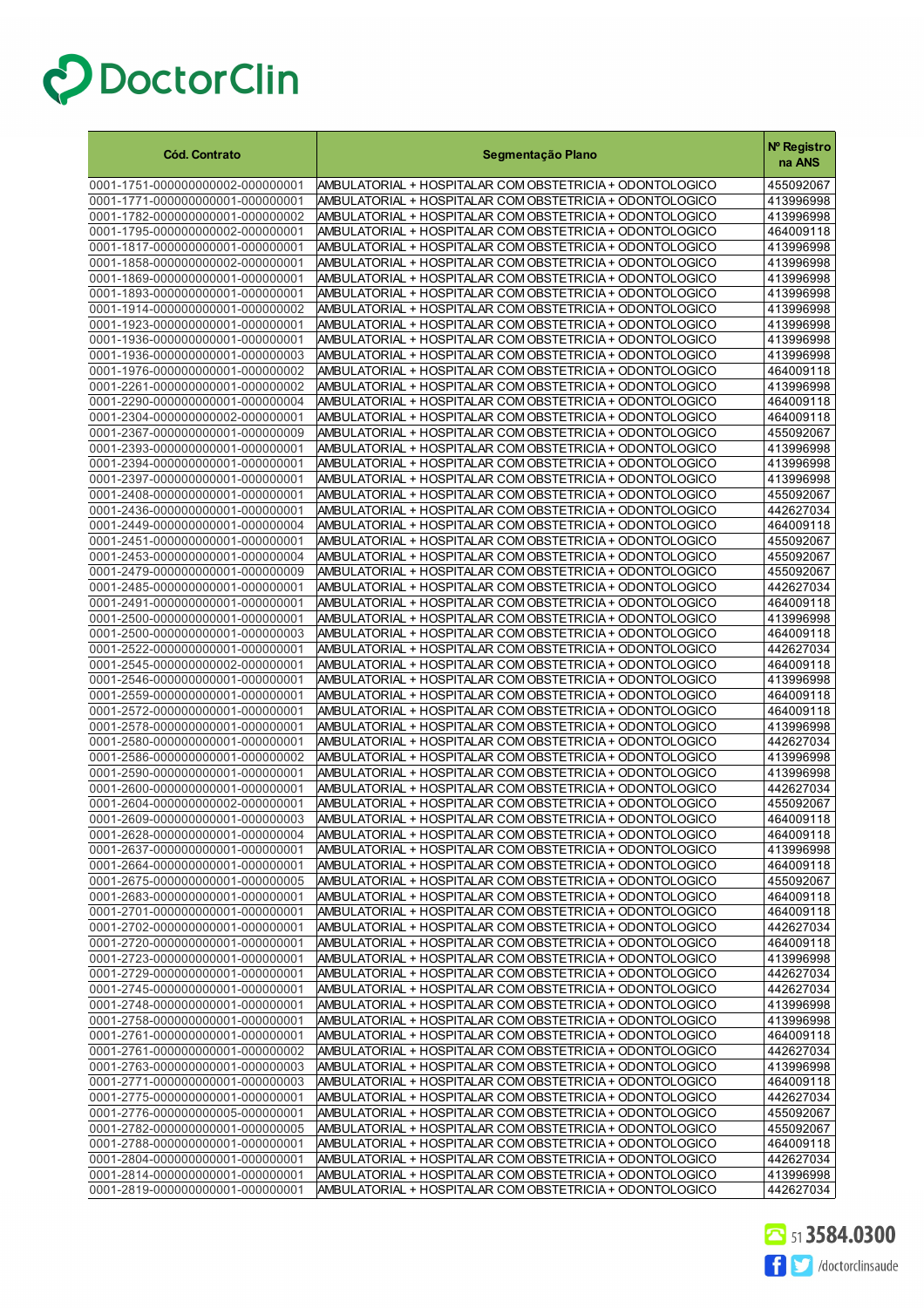| <b>Cód. Contrato</b>                                                 | Segmentação Plano                                                                                                     | Nº Registro<br>na ANS  |
|----------------------------------------------------------------------|-----------------------------------------------------------------------------------------------------------------------|------------------------|
| 0001-2827-000000000001-000000001                                     | AMBULATORIAL + HOSPITALAR COM OBSTETRICIA + ODONTOLOGICO                                                              | 442627034              |
| 0001-2828-000000000001-000000001                                     | AMBULATORIAL + HOSPITALAR COM OBSTETRICIA + ODONTOLOGICO                                                              | 464009118              |
| 0001-2829-000000000001-000000001                                     | AMBULATORIAL + HOSPITALAR COM OBSTETRICIA + ODONTOLOGICO                                                              | 442627034              |
| 0001-2830-000000000001-000000001                                     | AMBULATORIAL + HOSPITALAR COM OBSTETRICIA + ODONTOLOGICO                                                              | 413996998              |
| 0001-2832-000000000001-000000001                                     | AMBULATORIAL + HOSPITALAR COM OBSTETRICIA + ODONTOLOGICO                                                              | 442627034              |
| 0001-2843-000000000001-000000001                                     | AMBULATORIAL + HOSPITALAR COM OBSTETRICIA + ODONTOLOGICO                                                              | 464009118              |
| 0001-2845-000000000002-000000001                                     | AMBULATORIAL + HOSPITALAR COM OBSTETRICIA + ODONTOLOGICO                                                              | 464009118              |
| 0001-2847-000000000005-000000003<br>0001-2851-000000000001-000000001 | AMBULATORIAL + HOSPITALAR COM OBSTETRICIA + ODONTOLOGICO<br>AMBULATORIAL + HOSPITALAR COM OBSTETRICIA + ODONTOLOGICO  | 464009118<br>413996998 |
| 0001-2851-000000000001-000000003                                     | AMBULATORIAL + HOSPITALAR COM OBSTETRICIA + ODONTOLOGICO                                                              | 455092067              |
| 0001-2858-000000000001-000000001                                     | AMBULATORIAL + HOSPITALAR COM OBSTETRICIA + ODONTOLOGICO                                                              | 442627034              |
| 0001-2860-000000000001-000000001                                     | AMBULATORIAL + HOSPITALAR COM OBSTETRICIA + ODONTOLOGICO                                                              | 442627034              |
| 0001-2863-000000000001-000000001                                     | AMBULATORIAL + HOSPITALAR COM OBSTETRICIA + ODONTOLOGICO                                                              | 442627034              |
| 0001-2868-000000000001-000000003                                     | AMBULATORIAL + HOSPITALAR COM OBSTETRICIA + ODONTOLOGICO                                                              | 464009118              |
| 0001-2877-000000000001-000000001                                     | AMBULATORIAL + HOSPITALAR COM OBSTETRICIA + ODONTOLOGICO                                                              | 413996998              |
| 0001-2878-000000000001-000000001                                     | AMBULATORIAL + HOSPITALAR COM OBSTETRICIA + ODONTOLOGICO                                                              | 413996998              |
| 0001-2892-000000000001-000000003                                     | AMBULATORIAL + HOSPITALAR COM OBSTETRICIA + ODONTOLOGICO                                                              | 455092067              |
| 0001-2894-000000000001-000000003                                     | AMBULATORIAL + HOSPITALAR COM OBSTETRICIA + ODONTOLOGICO                                                              | 464009118              |
| 0001-2898-000000000001-000000001<br>0001-2905-000000000001-000000001 | AMBULATORIAL + HOSPITALAR COM OBSTETRICIA + ODONTOLOGICO<br>AMBULATORIAL + HOSPITALAR COM OBSTETRICIA + ODONTOLOGICO  | 442627034<br>442627034 |
| 0001-2912-000000000001-000000001                                     | AMBULATORIAL + HOSPITALAR COM OBSTETRICIA + ODONTOLOGICO                                                              | 442627034              |
| 0001-2923-000000000001-000000001                                     | AMBULATORIAL + HOSPITALAR COM OBSTETRICIA + ODONTOLOGICO                                                              | 464009118              |
| 0001-2935-000000000001-000000001                                     | AMBULATORIAL + HOSPITALAR COM OBSTETRICIA + ODONTOLOGICO                                                              | 413996998              |
| 0001-2944-000000000001-000000001                                     | AMBULATORIAL + HOSPITALAR COM OBSTETRICIA + ODONTOLOGICO                                                              | 413996998              |
| 0001-2946-000000000002-000000001                                     | AMBULATORIAL + HOSPITALAR COM OBSTETRICIA + ODONTOLOGICO                                                              | 464009118              |
| 0001-2946-000000000003-000000001                                     | AMBULATORIAL + HOSPITALAR COM OBSTETRICIA + ODONTOLOGICO                                                              | 464009118              |
| 0001-2958-000000000001-000000001                                     | AMBULATORIAL + HOSPITALAR COM OBSTETRICIA + ODONTOLOGICO                                                              | 442627034              |
| 0001-2994-000000000001-000000001                                     | AMBULATORIAL + HOSPITALAR COM OBSTETRICIA + ODONTOLOGICO                                                              | 464009118              |
| 0001-3002-000000000001-000000001                                     | AMBULATORIAL + HOSPITALAR COM OBSTETRICIA + ODONTOLOGICO                                                              | 413996998              |
| 0001-3010-000000000001-000000002                                     | AMBULATORIAL + HOSPITALAR COM OBSTETRICIA + ODONTOLOGICO                                                              | 413996998              |
| 0001-3015-000000000002-000000001<br>0001-3025-000000000001-000000001 | AMBULATORIAL + HOSPITALAR COM OBSTETRICIA + ODONTOLOGICO<br>AMBULATORIAL + HOSPITALAR COM OBSTETRICIA + ODONTOLOGICO  | 464009118<br>413996998 |
| 0001-3030-000000000001-000000001                                     | AMBULATORIAL + HOSPITALAR COM OBSTETRICIA + ODONTOLOGICO                                                              | 413996998              |
| 0001-3065-000000000001-000000001                                     | AMBULATORIAL + HOSPITALAR COM OBSTETRICIA + ODONTOLOGICO                                                              | 464009118              |
| 0001-3070-000000000002-000000001                                     | AMBULATORIAL + HOSPITALAR COM OBSTETRICIA + ODONTOLOGICO                                                              | 413996998              |
| 0001-3087-000000000001-000000003                                     | AMBULATORIAL + HOSPITALAR COM OBSTETRICIA + ODONTOLOGICO                                                              | 455092067              |
| 0001-3097-000000000001-000000001                                     | AMBULATORIAL + HOSPITALAR COM OBSTETRICIA + ODONTOLOGICO                                                              | 442627034              |
| 0001-3110-000000000002-000000003                                     | AMBULATORIAL + HOSPITALAR COM OBSTETRICIA + ODONTOLOGICO                                                              | 455092067              |
| 0001-3110-000000000003-000000003                                     | AMBULATORIAL + HOSPITALAR COM OBSTETRICIA + ODONTOLOGICO                                                              | 455092067              |
| 0001-3115-000000000001-000000001                                     | AMBULATORIAL + HOSPITALAR COM OBSTETRICIA + ODONTOLOGICO                                                              | 442627034              |
| 0001-3116-000000000001-000000001                                     | AMBULATORIAL + HOSPITALAR COM OBSTETRICIA + ODONTOLOGICO<br>AMBULATORIAL + HOSPITALAR COM OBSTETRICIA + ODONTOLOGICO  | 413996998              |
| 0001-3119-000000000001-000000001                                     |                                                                                                                       | 464009118              |
| 0001-3120-000000000002-000000001<br>0001-3138-000000000001-000000001 | AMBULATORIAL + HOSPITALAR COM OBSTETRICIA + ODON TOLOGICO<br>AMBULATORIAL + HOSPITALAR COM OBSTETRICIA + ODONTOLOGICO | 455092067<br>442627034 |
| 0001-3150-000000000001-000000001                                     | AMBULATORIAL + HOSPITALAR COM OBSTETRICIA + ODONTOLOGICO                                                              | 413996998              |
| 0001-3186-000000000001-000000001                                     | AMBULATORIAL + HOSPITALAR COM OBSTETRICIA + ODONTOLOGICO                                                              | 442627034              |
| 0001-3191-000000000001-000000001                                     | AMBULATORIAL + HOSPITALAR COM OBSTETRICIA + ODONTOLOGICO                                                              | 442627034              |
| 0001-3199-000000000001-000000001                                     | AMBULATORIAL + HOSPITALAR COM OBSTETRICIA + ODONTOLOGICO                                                              | 464009118              |
| 0001-3209-000000000001-000000002                                     | AMBULATORIAL + HOSPITALAR COM OBSTETRICIA + ODONTOLOGICO                                                              | 442627034              |
| 0001-3210-000000000001-000000002                                     | AMBULATORIAL + HOSPITALAR COM OBSTETRICIA + ODONTOLOGICO                                                              | 464009118              |
| 0001-3210-000000000001-000000003                                     | AMBULATORIAL + HOSPITALAR COM OBSTETRICIA + ODONTOLOGICO                                                              | 464009118              |
| 0001-3214-000000000001-000000001                                     | AMBULATORIAL + HOSPITALAR COM OBSTETRICIA + ODONTOLOGICO<br>AMBULATORIAL + HOSPITALAR COM OBSTETRICIA + ODONTOLOGICO  | 442627034              |
| 0001-3225-000000000001-000000001<br>0001-3233-000000000001-000000001 | AMBULATORIAL + HOSPITALAR COM OBSTETRICIA + ODONTOLOGICO                                                              | 464009118<br>442627034 |
| 0001-3245-000000000001-000000001                                     | AMBULATORIAL + HOSPITALAR COM OBSTETRICIA + ODONTOLOGICO                                                              | 442627034              |
| 0001-3248-000000000002-000000001                                     | AMBULATORIAL + HOSPITALAR COM OBSTETRICIA + ODONTOLOGICO                                                              | 464009118              |
| 0001-3254-000000000001-000000003                                     | AMBULATORIAL + HOSPITALAR COM OBSTETRICIA + ODONTOLOGICO                                                              | 442627034              |
| 0001-3256-000000000001-000000001                                     | AMBULATORIAL + HOSPITALAR COM OBSTETRICIA + ODONTOLOGICO                                                              | 464009118              |
| 0001-3257-000000000001-000000001                                     | AMBULATORIAL + HOSPITALAR COM OBSTETRICIA + ODONTOLOGICO                                                              | 442627034              |
| 0001-3258-000000000001-000000003                                     | AMBULATORIAL + HOSPITALAR COM OBSTETRICIA + ODONTOLOGICO                                                              | 464009118              |
| 0001-3259-000000000001-000000001                                     | AMBULATORIAL + HOSPITALAR COM OBSTETRICIA + ODONTOLOGICO                                                              | 464009118              |
| 0001-3269-000000000001-000000001                                     | AMBULATORIAL + HOSPITALAR COM OBSTETRICIA + ODONTOLOGICO                                                              | 442627034              |
| 0001-3280-000000000001-000000001<br>0001-3303-000000000001-000000003 | AMBULATORIAL + HOSPITALAR COM OBSTETRICIA + ODONTOLOGICO<br>AMBULATORIAL + HOSPITALAR COM OBSTETRICIA + ODONTOLOGICO  | 464009118<br>442627034 |
| 0001-3307-000000000001-000000002                                     | AMBULATORIAL + HOSPITALAR COM OBSTETRICIA + ODONTOLOGICO                                                              | 442627034              |
| 0001-3316-000000000001-000000003                                     | AMBULATORIAL + HOSPITALAR COM OBSTETRICIA + ODONTOLOGICO                                                              | 442627034              |

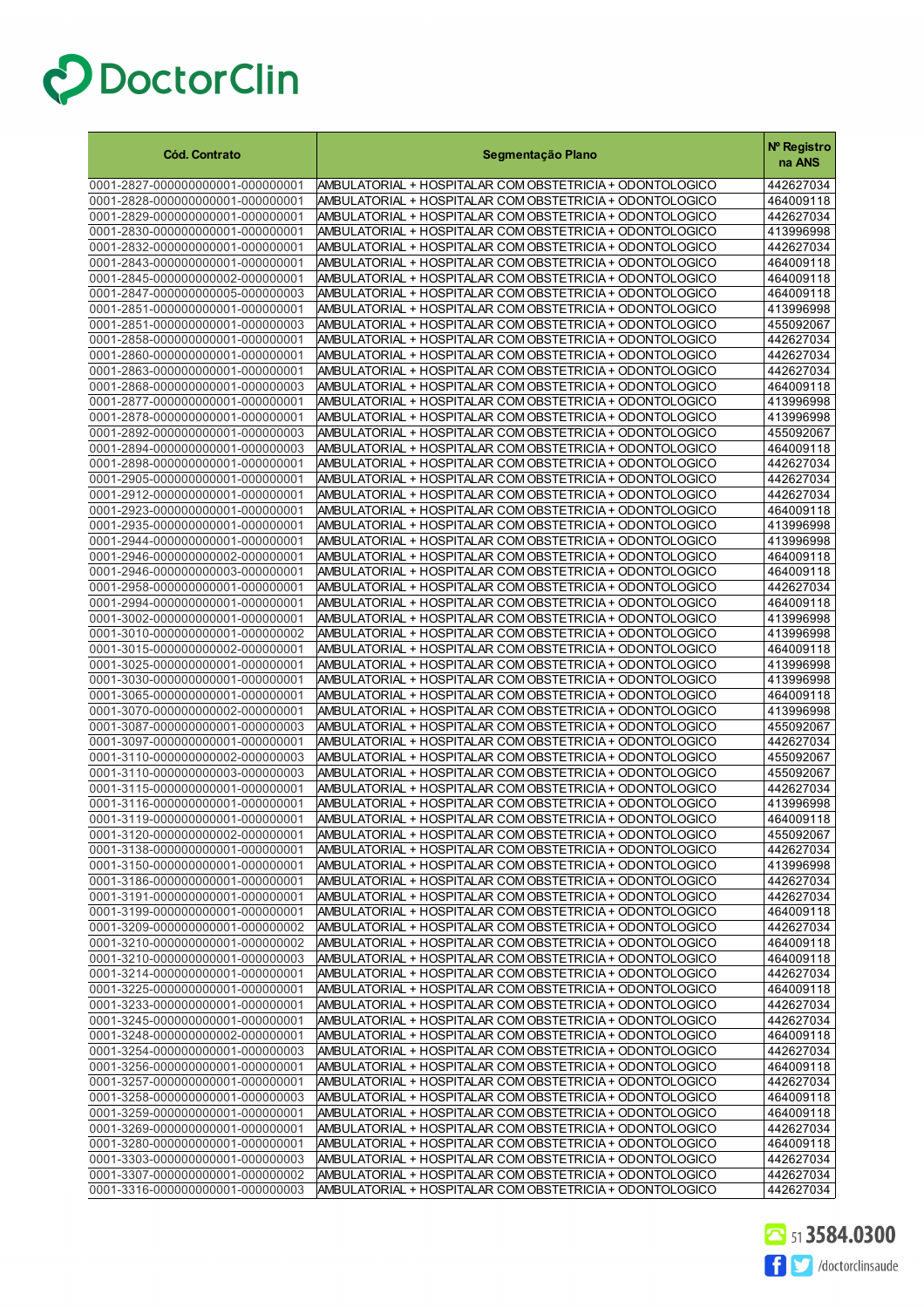| <b>Cód. Contrato</b>                                                 | Segmentação Plano                                                                                                    | Nº Registro<br>na ANS  |
|----------------------------------------------------------------------|----------------------------------------------------------------------------------------------------------------------|------------------------|
| 0001-3334-000000000001-000000001                                     | AMBULATORIAL + HOSPITALAR COM OBSTETRICIA + ODONTOLOGICO                                                             | 464009118              |
| 0001-3340-000000000001-000000001                                     | AMBULATORIAL + HOSPITALAR COM OBSTETRICIA + ODONTOLOGICO                                                             | 464009118              |
| 0001-3344-000000000001-000000001                                     | AMBULATORIAL + HOSPITALAR COM OBSTETRICIA + ODONTOLOGICO                                                             | 442627034              |
| 0001-3348-000000000001-000000001                                     | AMBULATORIAL + HOSPITALAR COM OBSTETRICIA + ODONTOLOGICO                                                             | 464009118              |
| 0001-3349-000000000001-000000001                                     | AMBULATORIAL + HOSPITALAR COM OBSTETRICIA + ODONTOLOGICO                                                             | 413996998              |
| 0001-3355-000000000001-000000001                                     | AMBULATORIAL + HOSPITALAR COM OBSTETRICIA + ODONTOLOGICO                                                             | 442627034              |
| 0001-3365-000000000001-000000001                                     | AMBULATORIAL + HOSPITALAR COM OBSTETRICIA + ODONTOLOGICO                                                             | 464009118              |
| 0001-3370-000000000001-000000001                                     | AMBULATORIAL + HOSPITALAR COM OBSTETRICIA + ODONTOLOGICO                                                             | 413996998              |
| 0001-3371-000000000001-000000006                                     | AMBULATORIAL + HOSPITALAR COM OBSTETRICIA + ODONTOLOGICO                                                             | 442627034              |
| 0001-3372-000000000001-000000001                                     | AMBULATORIAL + HOSPITALAR COM OBSTETRICIA + ODONTOLOGICO                                                             | 442627034              |
| 0001-3376-000000000001-000000001                                     | AMBULATORIAL + HOSPITALAR COM OBSTETRICIA + ODONTOLOGICO                                                             | 464009118              |
| 0001-3381-000000000001-000000001                                     | AMBULATORIAL + HOSPITALAR COM OBSTETRICIA + ODONTOLOGICO                                                             | 464009118              |
| 0001-3384-000000000001-000000001                                     | AMBULATORIAL + HOSPITALAR COM OBSTETRICIA + ODONTOLOGICO                                                             | 413996998              |
| 0001-3389-000000000001-000000001                                     | AMBULATORIAL + HOSPITALAR COM OBSTETRICIA + ODONTOLOGICO                                                             | 442627034              |
| 0001-3390-000000000001-000000001                                     | AMBULATORIAL + HOSPITALAR COM OBSTETRICIA + ODONTOLOGICO                                                             | 464009118              |
| 0001-3398-000000000001-000000001<br>0001-3399-000000000001-000000001 | AMBULATORIAL + HOSPITALAR COM OBSTETRICIA + ODONTOLOGICO<br>AMBULATORIAL + HOSPITALAR COM OBSTETRICIA + ODONTOLOGICO | 442627034<br>442627034 |
| 0001-3402-000000000001-000000005                                     | AMBULATORIAL + HOSPITALAR COM OBSTETRICIA + ODONTOLOGICO                                                             | 455092067              |
| 0001-3408-000000000001-000000001                                     | AMBULATORIAL + HOSPITALAR COM OBSTETRICIA + ODONTOLOGICO                                                             | 464009118              |
| 0001-3409-000000000001-000000001                                     | AMBULATORIAL + HOSPITALAR COM OBSTETRICIA + ODONTOLOGICO                                                             | 464009118              |
| 0001-3416-000000000001-000000001                                     | AMBULATORIAL + HOSPITALAR COM OBSTETRICIA + ODONTOLOGICO                                                             | 464009118              |
| 0001-3421-000000000001-000000001                                     | AMBULATORIAL + HOSPITALAR COM OBSTETRICIA + ODONTOLOGICO                                                             | 413996998              |
| 0001-3422-000000000001-000000001                                     | AMBULATORIAL + HOSPITALAR COM OBSTETRICIA + ODONTOLOGICO                                                             | 413996998              |
| 0001-3439-000000000001-000000001                                     | AMBULATORIAL + HOSPITALAR COM OBSTETRICIA + ODONTOLOGICO                                                             | 464009118              |
| 0001-3441-000000000001-000000001                                     | AMBULATORIAL + HOSPITALAR COM OBSTETRICIA + ODONTOLOGICO                                                             | 413996998              |
| 0001-3443-000000000001-000000001                                     | AMBULATORIAL + HOSPITALAR COM OBSTETRICIA + ODONTOLOGICO                                                             | 464009118              |
| 0001-3449-000000000001-000000001                                     | AMBULATORIAL + HOSPITALAR COM OBSTETRICIA + ODONTOLOGICO                                                             | 413996998              |
| 0001-3469-000000000001-000000003                                     | AMBULATORIAL + HOSPITALAR COM OBSTETRICIA + ODONTOLOGICO                                                             | 455092067              |
| 0001-3470-000000000001-000000001                                     | AMBULATORIAL + HOSPITALAR COM OBSTETRICIA + ODONTOLOGICO                                                             | 442627034              |
| 0001-3483-000000000001-000000001                                     | AMBULATORIAL + HOSPITALAR COM OBSTETRICIA + ODONTOLOGICO                                                             | 464009118              |
| 0001-3484-000000000001-000000003                                     | AMBULATORIAL + HOSPITALAR COM OBSTETRICIA + ODONTOLOGICO                                                             | 464009118              |
| 0001-3486-000000000001-000000001                                     | AMBULATORIAL + HOSPITALAR COM OBSTETRICIA + ODONTOLOGICO                                                             | 413996998              |
| 0001-3489-000000000001-000000001                                     | AMBULATORIAL + HOSPITALAR COM OBSTETRICIA + ODONTOLOGICO                                                             | 464009118              |
| 0001-3497-000000000001-000000001                                     | AMBULATORIAL + HOSPITALAR COM OBSTETRICIA + ODONTOLOGICO                                                             | 464009118              |
| 0001-3502-000000000001-000000001                                     | AMBULATORIAL + HOSPITALAR COM OBSTETRICIA + ODONTOLOGICO                                                             | 464009118              |
| 0001-3507-000000000001-000000001                                     | AMBULATORIAL + HOSPITALAR COM OBSTETRICIA + ODONTOLOGICO                                                             | 464009118              |
| 0001-3514-000000000001-000000001<br>0001-3516-000000000001-000000001 | AMBULATORIAL + HOSPITALAR COM OBSTETRICIA + ODONTOLOGICO<br>AMBULATORIAL + HOSPITALAR COM OBSTETRICIA + ODONTOLOGICO | 464009118<br>464009118 |
| 0001-3520-000000000001-000000001                                     | AMBULATORIAL + HOSPITALAR COM OBSTETRICIA + ODONTOLOGICO                                                             | 464009118              |
| 0001-3521-000000000002-000000001                                     | AMBULATORIAL + HOSPITALAR COM OBSTETRICIA + ODONTOLOGICO                                                             | 464009118              |
| 0001-3522-000000000001-000000001                                     | AMBULATORIAL + HOSPITALAR COM OBSTETRICIA + ODONTOLOGICO                                                             | 464009118              |
| 0001-3540-000000000001-000000001                                     | AMBULATORIAL + HOSPITALAR COM OBSTETRICIA + ODONTOLOGICO                                                             | 413996998              |
| 0001-3542-000000000001-000000001                                     | AMBULATORIAL + HOSPITALAR COM OBSTETRICIA + ODONTOLOGICO                                                             | 464009118              |
| 0001-3544-000000000001-000000001                                     | AMBULATORIAL + HOSPITALAR COM OBSTETRICIA + ODONTOLOGICO                                                             | 464009118              |
| 0001-3550-000000000001-000000001                                     | AMBULATORIAL + HOSPITALAR COM OBSTETRICIA + ODONTOLOGICO                                                             | 442627034              |
| 0001-3552-000000000001-000000001                                     | AMBULATORIAL + HOSPITALAR COM OBSTETRICIA + ODONTOLOGICO                                                             | 464009118              |
| 0001-3558-000000000001-000000001                                     | AMBULATORIAL + HOSPITALAR COM OBSTETRICIA + ODONTOLOGICO                                                             | 464009118              |
| 0001-3559-000000000001-000000001                                     | AMBULATORIAL + HOSPITALAR COM OBSTETRICIA + ODONTOLOGICO                                                             | 413996998              |
| 0001-3564-000000000001-000000001                                     | AMBULATORIAL + HOSPITALAR COM OBSTETRICIA + ODONTOLOGICO                                                             | 413996998              |
| 0001-3566-000000000001-000000003                                     | AMBULATORIAL + HOSPITALAR COM OBSTETRICIA + ODONTOLOGICO                                                             | 455092067              |
| 0001-3569-000000000001-000000001                                     | AMBULATORIAL + HOSPITALAR COM OBSTETRICIA + ODONTOLOGICO                                                             | 464009118              |
| 0001-3572-000000000001-000000003                                     | AMBULATORIAL + HOSPITALAR COM OBSTETRICIA + ODONTOLOGICO                                                             | 413996998              |
| 0001-3574-000000000001-000000001                                     | AMBULATORIAL + HOSPITALAR COM OBSTETRICIA + ODONTOLOGICO                                                             | 464009118              |
| 0001-3579-000000000001-000000001                                     | AMBULATORIAL + HOSPITALAR COM OBSTETRICIA + ODONTOLOGICO                                                             | 413996998              |
| 0001-3598-000000000001-000000001                                     | AMBULATORIAL + HOSPITALAR COM OBSTETRICIA + ODONTOLOGICO                                                             | 464009118              |
| 0001-3616-000000000001-000000003<br>0001-3633-000000000001-000000001 | AMBULATORIAL + HOSPITALAR COM OBSTETRICIA + ODONTOLOGICO<br>AMBULATORIAL + HOSPITALAR COM OBSTETRICIA + ODONTOLOGICO | 442627034<br>464009118 |
| 0001-3634-000000000001-000000001                                     | AMBULATORIAL + HOSPITALAR COM OBSTETRICIA + ODONTOLOGICO                                                             | 413996998              |
| 0001-3642-000000000001-000000001                                     | AMBULATORIAL + HOSPITALAR COM OBSTETRICIA + ODONTOLOGICO                                                             | 464009118              |
| 0001-3655-000000000001-000000001                                     | AMBULATORIAL + HOSPITALAR COM OBSTETRICIA + ODONTOLOGICO                                                             | 464009118              |
| 0001-3658-000000000001-000000001                                     | AMBULATORIAL + HOSPITALAR COM OBSTETRICIA + ODONTOLOGICO                                                             | 464009118              |
| 0001-3686-000000000001-000000003                                     | AMBULATORIAL + HOSPITALAR COM OBSTETRICIA + ODONTOLOGICO                                                             | 464009118              |
| 0001-3687-000000000001-000000001                                     | AMBULATORIAL + HOSPITALAR COM OBSTETRICIA + ODONTOLOGICO                                                             | 464009118              |
| 0001-3694-000000000001-000000001                                     | AMBULATORIAL + HOSPITALAR COM OBSTETRICIA + ODONTOLOGICO                                                             | 464009118              |
| 0001-3704-000000000001-000000001                                     | AMBULATORIAL + HOSPITALAR COM OBSTETRICIA + ODONTOLOGICO                                                             | 464009118              |
| 0001-3716-000000000001-000000001                                     | AMBULATORIAL + HOSPITALAR COM OBSTETRICIA + ODONTOLOGICO                                                             | 413996998              |

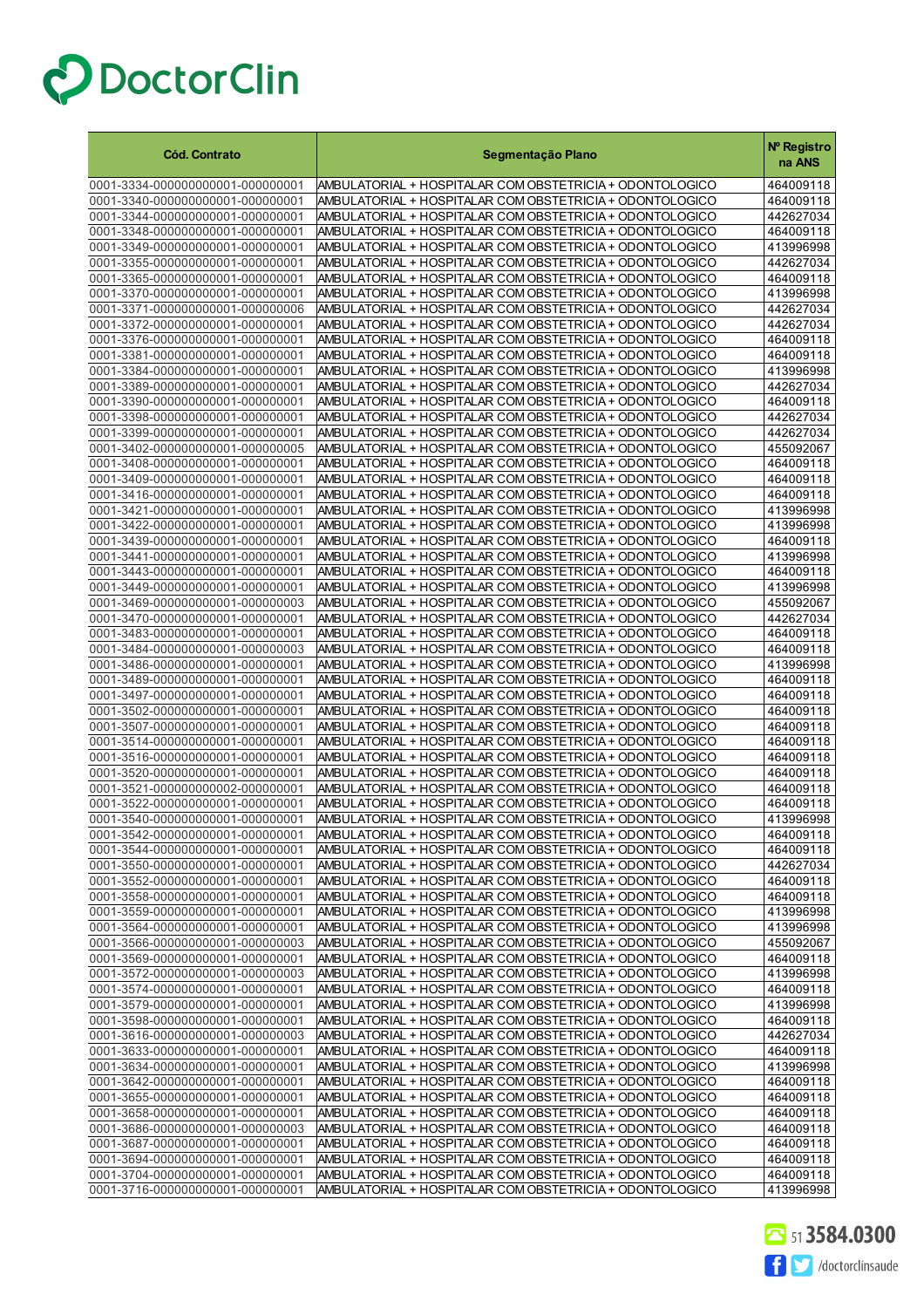| <b>Cód. Contrato</b>                                                 | Segmentação Plano                                                                                                    | Nº Registro<br>na ANS  |
|----------------------------------------------------------------------|----------------------------------------------------------------------------------------------------------------------|------------------------|
| 0001-3722-000000000001-000000001                                     | AMBULATORIAL + HOSPITALAR COM OBSTETRICIA + ODONTOLOGICO                                                             | 464009118              |
| 0001-3727-000000000001-000000001                                     | AMBULATORIAL + HOSPITALAR COM OBSTETRICIA + ODONTOLOGICO                                                             | 442627034              |
| 0001-3731-000000000001-000000001                                     | AMBULATORIAL + HOSPITALAR COM OBSTETRICIA + ODONTOLOGICO                                                             | 413996998              |
| 0001-3732-000000000001-000000003                                     | AMBULATORIAL + HOSPITALAR COM OBSTETRICIA + ODONTOLOGICO                                                             | 464009118              |
| 0001-3740-000000000001-000000001                                     | AMBULATORIAL + HOSPITALAR COM OBSTETRICIA + ODONTOLOGICO                                                             | 464009118              |
| 0001-3744-000000000001-000000003                                     | AMBULATORIAL + HOSPITALAR COM OBSTETRICIA + ODONTOLOGICO                                                             | 455092067              |
| 0001-3767-000000000001-000000004                                     | AMBULATORIAL + HOSPITALAR COM OBSTETRICIA + ODONTOLOGICO                                                             | 455092067              |
| 0001-3773-000000000001-000000003                                     | AMBULATORIAL + HOSPITALAR COM OBSTETRICIA + ODONTOLOGICO                                                             | 464009118              |
| 0001-3782-000000000001-000000001                                     | AMBULATORIAL + HOSPITALAR COM OBSTETRICIA + ODONTOLOGICO                                                             | 464009118              |
| 0001-3784-000000000001-000000002                                     | AMBULATORIAL + HOSPITALAR COM OBSTETRICIA + ODONTOLOGICO                                                             | 464009118              |
| 0001-3785-000000000001-000000001                                     | AMBULATORIAL + HOSPITALAR COM OBSTETRICIA + ODONTOLOGICO                                                             | 442627034              |
| 0001-3788-000000000001-000000001                                     | AMBULATORIAL + HOSPITALAR COM OBSTETRICIA + ODONTOLOGICO                                                             | 464009118              |
| 0001-3803-000000000001-000000001                                     | AMBULATORIAL + HOSPITALAR COM OBSTETRICIA + ODONTOLOGICO                                                             | 464009118              |
| 0001-3809-000000000001-000000001                                     | AMBULATORIAL + HOSPITALAR COM OBSTETRICIA + ODONTOLOGICO                                                             | 464009118              |
| 0001-3813-000000000001-000000001                                     | AMBULATORIAL + HOSPITALAR COM OBSTETRICIA + ODONTOLOGICO                                                             | 464009118              |
| 0001-3815-000000000001-000000001                                     | AMBULATORIAL + HOSPITALAR COM OBSTETRICIA + ODONTOLOGICO                                                             | 464009118              |
| 0001-3816-000000000001-000000001                                     | AMBULATORIAL + HOSPITALAR COM OBSTETRICIA + ODONTOLOGICO                                                             | 413996998              |
| 0001-3833-000000000001-000000001                                     | AMBULATORIAL + HOSPITALAR COM OBSTETRICIA + ODONTOLOGICO                                                             | 413996998              |
| 0001-3834-000000000001-000000002                                     | AMBULATORIAL + HOSPITALAR COM OBSTETRICIA + ODONTOLOGICO                                                             | 413996998              |
| 0001-3845-000000000001-000000003                                     | AMBULATORIAL + HOSPITALAR COM OBSTETRICIA + ODONTOLOGICO                                                             | 464009118              |
| 0001-3857-000000000001-000000001                                     | AMBULATORIAL + HOSPITALAR COM OBSTETRICIA + ODONTOLOGICO                                                             | 464009118              |
| 0001-3858-000000000001-000000001                                     | AMBULATORIAL + HOSPITALAR COM OBSTETRICIA + ODONTOLOGICO                                                             | 413996998              |
| 0001-3863-000000000001-000000001                                     | AMBULATORIAL + HOSPITALAR COM OBSTETRICIA + ODONTOLOGICO                                                             | 464009118              |
| 0001-3867-000000000001-000000001                                     | AMBULATORIAL + HOSPITALAR COM OBSTETRICIA + ODONTOLOGICO                                                             | 464009118<br>455092067 |
| 0001-3869-000000000001-000000004<br>0001-3870-000000000001-000000001 | AMBULATORIAL + HOSPITALAR COM OBSTETRICIA + ODONTOLOGICO                                                             |                        |
| 0001-3889-000000000001-000000001                                     | AMBULATORIAL + HOSPITALAR COM OBSTETRICIA + ODONTOLOGICO<br>AMBULATORIAL + HOSPITALAR COM OBSTETRICIA + ODONTOLOGICO | 442627034<br>464009118 |
| 0001-3902-000000000001-000000001                                     | AMBULATORIAL + HOSPITALAR COM OBSTETRICIA + ODONTOLOGICO                                                             | 464009118              |
| 0001-3903-000000000001-000000001                                     | AMBULATORIAL + HOSPITALAR COM OBSTETRICIA + ODONTOLOGICO                                                             | 464009118              |
| 0001-3927-000000000001-000000001                                     | AMBULATORIAL + HOSPITALAR COM OBSTETRICIA + ODONTOLOGICO                                                             | 413996998              |
| 0001-3934-000000000001-000000001                                     | AMBULATORIAL + HOSPITALAR COM OBSTETRICIA + ODONTOLOGICO                                                             | 464009118              |
| 0001-3936-000000000001-000000001                                     | AMBULATORIAL + HOSPITALAR COM OBSTETRICIA + ODONTOLOGICO                                                             | 464009118              |
| 0001-3937-000000000001-000000001                                     | AMBULATORIAL + HOSPITALAR COM OBSTETRICIA + ODONTOLOGICO                                                             | 464009118              |
| 0001-3940-000000000001-000000001                                     | AMBULATORIAL + HOSPITALAR COM OBSTETRICIA + ODONTOLOGICO                                                             | 413996998              |
| 0001-3942-000000000001-000000001                                     | AMBULATORIAL + HOSPITALAR COM OBSTETRICIA + ODONTOLOGICO                                                             | 464009118              |
| 0001-3944-000000000001-000000001                                     | AMBULATORIAL + HOSPITALAR COM OBSTETRICIA + ODONTOLOGICO                                                             | 464009118              |
| 0001-3947-000000000001-000000001                                     | AMBULATORIAL + HOSPITALAR COM OBSTETRICIA + ODONTOLOGICO                                                             | 464009118              |
| 0001-3952-000000000001-000000001                                     | AMBULATORIAL + HOSPITALAR COM OBSTETRICIA + ODONTOLOGICO                                                             | 413996998              |
| 0001-3954-000000000001-000000004                                     | AMBULATORIAL + HOSPITALAR COM OBSTETRICIA + ODONTOLOGICO                                                             | 464009118              |
| 0001-3957-000000000001-000000001                                     | AMBULATORIAL + HOSPITALAR COM OBSTETRICIA + ODONTOLOGICO                                                             | 464009118              |
| 0001-3958-000000000001-000000003                                     | AMBULATORIAL + HOSPITALAR COM OBSTETRICIA + ODONTOLOGICO                                                             | 464009118              |
| 0001-3962-000000000001-000000001                                     | AMBULATORIAL + HOSPITALAR COM OBSTETRICIA + ODONTOLOGICO                                                             | 464009118              |
| 0001-3981-000000000001-000000001                                     | AMBULATORIAL + HOSPITALAR COM OBSTETRICIA + ODONTOLOGICO                                                             | 413996998              |
| 0001-3989-000000000001-000000001                                     | AMBULATORIAL + HOSPITALAR COM OBSTETRICIA + ODONTOLOGICO                                                             | 464009118              |
| 0001-3990-000000000001-000000001                                     | AMBULATORIAL + HOSPITALAR COM OBSTETRICIA + ODONTOLOGICO                                                             | 464009118              |
| 0001-3995-000000000001-000000001                                     | AMBULATORIAL + HOSPITALAR COM OBSTETRICIA + ODONTOLOGICO                                                             | 464009118              |
| 0001-4008-000000000001-000000001                                     | AMBULATORIAL + HOSPITALAR COM OBSTETRICIA + ODONTOLOGICO                                                             | 464009118              |
| 0001-4009-000000000001-000000001                                     | AMBULATORIAL + HOSPITALAR COM OBSTETRICIA + ODONTOLOGICO                                                             | 464009118              |
| 0001-4013-000000000002-000000001                                     | AMBULATORIAL + HOSPITALAR COM OBSTETRICIA + ODONTOLOGICO                                                             | 464009118              |
| 0001-4015-000000000001-000000001                                     | AMBULATORIAL + HOSPITALAR COM OBSTETRICIA + ODONTOLOGICO                                                             | 464009118              |
| 0001-4019-000000000001-000000001                                     | AMBULATORIAL + HOSPITALAR COM OBSTETRICIA + ODONTOLOGICO                                                             | 413996998              |
| 0001-4022-000000000001-000000001                                     | AMBULATORIAL + HOSPITALAR COM OBSTETRICIA + ODONTOLOGICO                                                             | 464009118              |
| 0001-4023-000000000001-000000001                                     | AMBULATORIAL + HOSPITALAR COM OBSTETRICIA + ODONTOLOGICO                                                             | 464009118              |
| 0001-4027-000000000001-000000001                                     | AMBULATORIAL + HOSPITALAR COM OBSTETRICIA + ODONTOLOGICO                                                             | 464009118              |
| 0001-4030-000000000001-000000001                                     | AMBULATORIAL + HOSPITALAR COM OBSTETRICIA + ODONTOLOGICO                                                             | 464009118              |
| 0001-4044-000000000001-000000001                                     | AMBULATORIAL + HOSPITALAR COM OBSTETRICIA + ODONTOLOGICO                                                             | 464009118              |
| 0001-4049-000000000001-000000001                                     | AMBULATORIAL + HOSPITALAR COM OBSTETRICIA + ODONTOLOGICO                                                             | 413996998              |
| 0001-4052-000000000001-000000001                                     | AMBULATORIAL + HOSPITALAR COM OBSTETRICIA + ODONTOLOGICO                                                             | 464009118              |
| 0001-4057-000000000001-000000001                                     | AMBULATORIAL + HOSPITALAR COM OBSTETRICIA + ODONTOLOGICO                                                             | 413996998              |
| 0001-4058-000000000001-000000001                                     | AMBULATORIAL + HOSPITALAR COM OBSTETRICIA + ODONTOLOGICO                                                             | 464009118              |
| 0001-4065-000000000001-000000001                                     | AMBULATORIAL + HOSPITALAR COM OBSTETRICIA + ODONTOLOGICO                                                             | 464009118              |
| 0001-4067-000000000001-000000003<br>0001-4070-000000000001-000000001 | AMBULATORIAL + HOSPITALAR COM OBSTETRICIA + ODONTOLOGICO<br>AMBULATORIAL + HOSPITALAR COM OBSTETRICIA + ODONTOLOGICO | 455092067<br>464009118 |
| 0001-4073-000000000001-000000002                                     | AMBULATORIAL + HOSPITALAR COM OBSTETRICIA + ODONTOLOGICO                                                             | 413996998              |
| 0001-4078-000000000001-000000001                                     | AMBULATORIAL + HOSPITALAR COM OBSTETRICIA + ODONTOLOGICO                                                             | 464009118              |
| 0001-4079-000000000001-000000001                                     | AMBULATORIAL + HOSPITALAR COM OBSTETRICIA + ODONTOLOGICO                                                             | 464009118              |

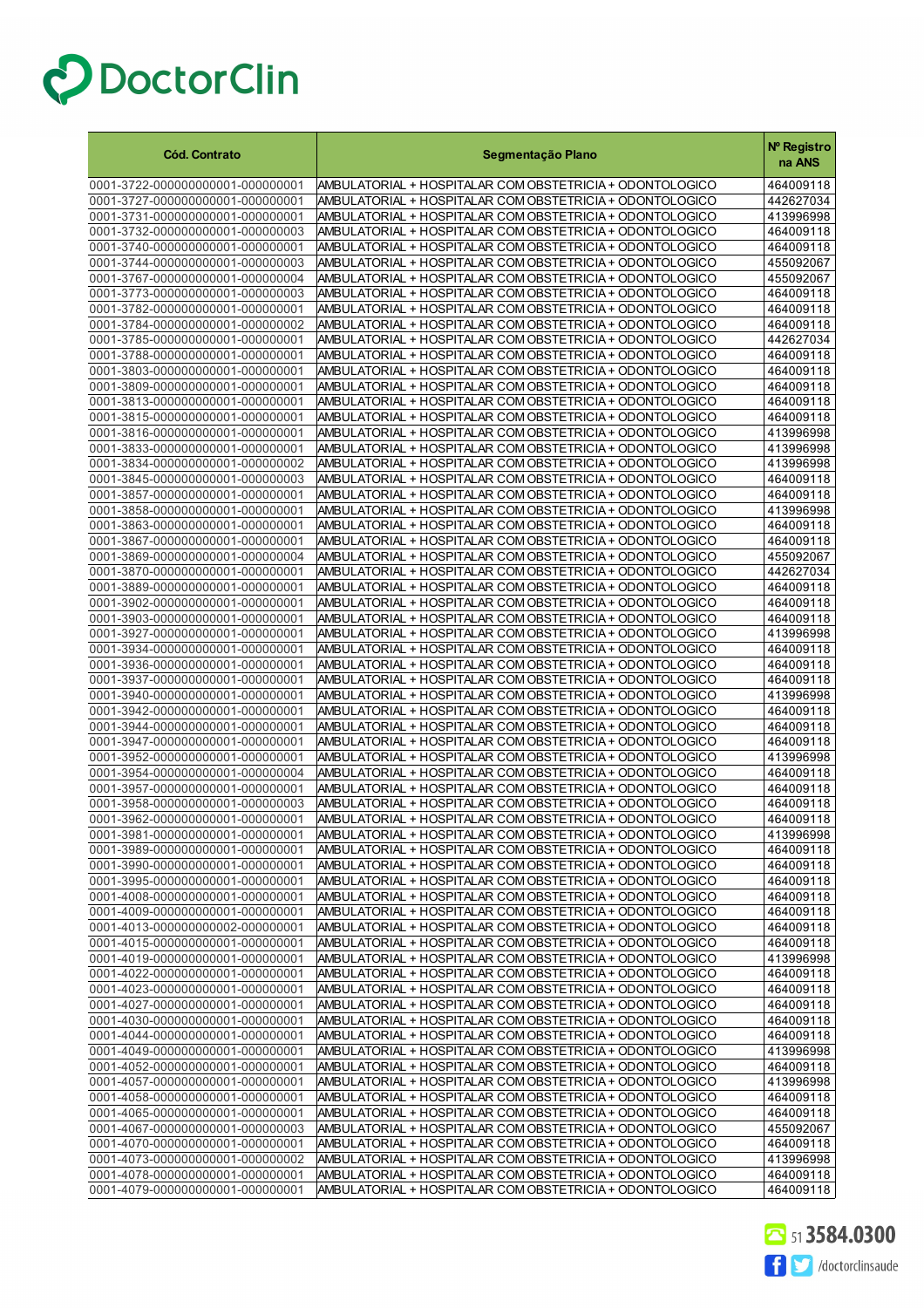| <b>Cód. Contrato</b>                                                 | Segmentação Plano                                                                                                    | Nº Registro<br>na ANS  |
|----------------------------------------------------------------------|----------------------------------------------------------------------------------------------------------------------|------------------------|
| 0001-4083-000000000001-000000001                                     | AMBULATORIAL + HOSPITALAR COM OBSTETRICIA + ODONTOLOGICO                                                             | 413996998              |
| 0001-4085-000000000001-000000001                                     | AMBULATORIAL + HOSPITALAR COM OBSTETRICIA + ODONTOLOGICO                                                             | 464009118              |
| 0001-4091-000000000001-000000001                                     | AMBULATORIAL + HOSPITALAR COM OBSTETRICIA + ODONTOLOGICO                                                             | 464009118              |
| 0001-4106-000000000001-000000001                                     | AMBULATORIAL + HOSPITALAR COM OBSTETRICIA + ODONTOLOGICO                                                             | 464009118              |
| 0001-4107-000000000001-000000003                                     | AMBULATORIAL + HOSPITALAR COM OBSTETRICIA + ODONTOLOGICO                                                             | 464009118              |
| 0001-4115-000000000001-000000001                                     | AMBULATORIAL + HOSPITALAR COM OBSTETRICIA + ODONTOLOGICO                                                             | 413996998              |
| 0001-4118-000000000001-000000001<br>0001-4119-000000000003-000000002 | AMBULATORIAL + HOSPITALAR COM OBSTETRICIA + ODONTOLOGICO<br>AMBULATORIAL + HOSPITALAR COM OBSTETRICIA + ODONTOLOGICO | 464009118<br>464009118 |
| 0001-4121-000000000002-000000001                                     | AMBULATORIAL + HOSPITALAR COM OBSTETRICIA + ODONTOLOGICO                                                             | 413996998              |
| 0001-4124-000000000001-000000001                                     | AMBULATORIAL + HOSPITALAR COM OBSTETRICIA + ODONTOLOGICO                                                             | 464009118              |
| 0001-4135-000000000001-000000001                                     | AMBULATORIAL + HOSPITALAR COM OBSTETRICIA + ODONTOLOGICO                                                             | 464009118              |
| 0001-4136-000000000001-000000001                                     | AMBULATORIAL + HOSPITALAR COM OBSTETRICIA + ODONTOLOGICO                                                             | 464009118              |
| 0001-4140-000000000001-000000001                                     | AMBULATORIAL + HOSPITALAR COM OBSTETRICIA + ODONTOLOGICO                                                             | 464009118              |
| 0001-4141-000000000001-000000001                                     | AMBULATORIAL + HOSPITALAR COM OBSTETRICIA + ODONTOLOGICO                                                             | 413996998              |
| 0001-4148-000000000001-000000007                                     | AMBULATORIAL + HOSPITALAR COM OBSTETRICIA + ODONTOLOGICO                                                             | 464009118              |
| 0001-4149-000000000001-000000001                                     | AMBULATORIAL + HOSPITALAR COM OBSTETRICIA + ODONTOLOGICO                                                             | 464009118              |
| 0001-4152-000000000001-000000001<br>0001-4154-000000000001-000000001 | AMBULATORIAL + HOSPITALAR COM OBSTETRICIA + ODONTOLOGICO<br>AMBULATORIAL + HOSPITALAR COM OBSTETRICIA + ODONTOLOGICO | 413996998              |
| 0001-4156-000000000001-000000001                                     | AMBULATORIAL + HOSPITALAR COM OBSTETRICIA + ODONTOLOGICO                                                             | 464009118<br>464009118 |
| 0001-4161-000000000001-000000002                                     | AMBULATORIAL + HOSPITALAR COM OBSTETRICIA + ODONTOLOGICO                                                             | 464009118              |
| 0001-4161-000000000002-000000001                                     | AMBULATORIAL + HOSPITALAR COM OBSTETRICIA + ODONTOLOGICO                                                             | 464009118              |
| 0001-4164-000000000002-000000001                                     | AMBULATORIAL + HOSPITALAR COM OBSTETRICIA + ODONTOLOGICO                                                             | 455092067              |
| 0001-4166-000000000001-000000001                                     | AMBULATORIAL + HOSPITALAR COM OBSTETRICIA + ODONTOLOGICO                                                             | 464009118              |
| 0001-4170-000000000001-000000003                                     | AMBULATORIAL + HOSPITALAR COM OBSTETRICIA + ODONTOLOGICO                                                             | 455092067              |
| 0001-4173-000000000001-000000001                                     | AMBULATORIAL + HOSPITALAR COM OBSTETRICIA + ODONTOLOGICO                                                             | 464009118              |
| 0001-4176-000000000001-000000001                                     | AMBULATORIAL + HOSPITALAR COM OBSTETRICIA + ODONTOLOGICO                                                             | 464009118              |
| 0001-4179-000000000001-000000001                                     | AMBULATORIAL + HOSPITALAR COM OBSTETRICIA + ODONTOLOGICO                                                             | 464009118              |
| 0001-4181-000000000001-000000001<br>0001-4182-000000000001-000000001 | AMBULATORIAL + HOSPITALAR COM OBSTETRICIA + ODONTOLOGICO<br>AMBULATORIAL + HOSPITALAR COM OBSTETRICIA + ODONTOLOGICO | 464009118<br>464009118 |
| 0001-4182-000000000002-000000001                                     | AMBULATORIAL + HOSPITALAR COM OBSTETRICIA + ODONTOLOGICO                                                             | 464009118              |
| 0001-4185-000000000002-000000001                                     | AMBULATORIAL + HOSPITALAR COM OBSTETRICIA + ODONTOLOGICO                                                             | 455092067              |
| 0001-4190-000000000001-000000001                                     | AMBULATORIAL + HOSPITALAR COM OBSTETRICIA + ODONTOLOGICO                                                             | 464009118              |
| 0001-4197-000000000001-000000003                                     | AMBULATORIAL + HOSPITALAR COM OBSTETRICIA + ODONTOLOGICO                                                             | 455092067              |
| 0001-4200-000000000001-000000001                                     | AMBULATORIAL + HOSPITALAR COM OBSTETRICIA + ODONTOLOGICO                                                             | 464009118              |
| 0001-4202-000000000001-000000001                                     | AMBULATORIAL + HOSPITALAR COM OBSTETRICIA + ODONTOLOGICO                                                             | 464009118              |
| 0001-4206-000000000001-000000003                                     | AMBULATORIAL + HOSPITALAR COM OBSTETRICIA + ODONTOLOGICO                                                             | 464009118              |
| 0001-4208-000000000001-000000001                                     | AMBULATORIAL + HOSPITALAR COM OBSTETRICIA + ODONTOLOGICO                                                             | 464009118              |
| 0001-4213-000000000001-000000001<br>0001-4217-000000000001-000000003 | AMBULATORIAL + HOSPITALAR COM OBSTETRICIA + ODONTOLOGICO<br>AMBULATORIAL + HOSPITALAR COM OBSTETRICIA + ODONTOLOGICO | 464009118<br>455092067 |
| 0001-4218-000000000001-000000001                                     | AMBULATORIAL + HOSPITALAR COM OBSTETRICIA + ODONTOLOGICO                                                             | 413996998              |
| 0001-4219-000000000001-000000001                                     | AMBULATORIAL + HOSPITALAR COM OBSTETRICIA + ODONTOLOGICO                                                             | 464009118              |
| 0001-4221-000000000001-000000001                                     | AMBULATORIAL + HOSPITALAR COM OBSTETRICIA + ODONTOLOGICO                                                             | 464009118              |
| 0001-4223-000000000001-000000001                                     | AMBULATORIAL + HOSPITALAR COM OBSTETRICIA + ODONTOLOGICO                                                             | 464009118              |
| 0001-4225-000000000001-000000001                                     | AMBULATORIAL + HOSPITALAR COM OBSTETRICIA + ODONTOLOGICO                                                             | 464009118              |
| 0001-4227-000000000002-000000001                                     | AMBULATORIAL + HOSPITALAR COM OBSTETRICIA + ODONTOLOGICO                                                             | 464009118              |
| 0001-4230-000000000002-000000001                                     | AMBULATORIAL + HOSPITALAR COM OBSTETRICIA + ODONTOLOGICO                                                             | 464009118              |
| 0001-4232-000000000001-000000002                                     | AMBULATORIAL + HOSPITALAR COM OBSTETRICIA + ODONTOLOGICO                                                             | 464009118              |
| 0001-4239-000000000001-000000001<br>0001-4243-000000000001-000000001 | AMBULATORIAL + HOSPITALAR COM OBSTETRICIA + ODONTOLOGICO<br>AMBULATORIAL + HOSPITALAR COM OBSTETRICIA + ODONTOLOGICO | 464009118<br>464009118 |
| 0001-4249-000000000001-000000001                                     | AMBULATORIAL + HOSPITALAR COM OBSTETRICIA + ODONTOLOGICO                                                             | 413996998              |
| 0001-4250-000000000002-000000001                                     | AMBULATORIAL + HOSPITALAR COM OBSTETRICIA + ODONTOLOGICO                                                             | 464009118              |
| 0001-4251-000000000001-000000001                                     | AMBULATORIAL + HOSPITALAR COM OBSTETRICIA + ODONTOLOGICO                                                             | 464009118              |
| 0001-4255-000000000001-000000001                                     | AMBULATORIAL + HOSPITALAR COM OBSTETRICIA + ODONTOLOGICO                                                             | 464009118              |
| 0001-4256-000000000001-000000001                                     | AMBULATORIAL + HOSPITALAR COM OBSTETRICIA + ODONTOLOGICO                                                             | 464009118              |
| 0001-4270-000000000001-000000001                                     | AMBULATORIAL + HOSPITALAR COM OBSTETRICIA + ODONTOLOGICO                                                             | 464009118              |
| 0001-4271-000000000001-000000001                                     | AMBULATORIAL + HOSPITALAR COM OBSTETRICIA + ODONTOLOGICO                                                             | 442627034              |
| 0001-4274-000000000001-000000003                                     | AMBULATORIAL + HOSPITALAR COM OBSTETRICIA + ODONTOLOGICO                                                             | 464009118              |
| 0001-4284-000000000001-000000001                                     | AMBULATORIAL + HOSPITALAR COM OBSTETRICIA + ODONTOLOGICO                                                             | 442627034              |
| 0001-4292-000000000001-000000001<br>0001-4296-000000000001-000000003 | AMBULATORIAL + HOSPITALAR COM OBSTETRICIA + ODONTOLOGICO<br>AMBULATORIAL + HOSPITALAR COM OBSTETRICIA + ODONTOLOGICO | 455092067<br>442627034 |
| 0001-4298-000000000001-000000001                                     | AMBULATORIAL + HOSPITALAR COM OBSTETRICIA + ODONTOLOGICO                                                             | 455092067              |
| 0001-4299-000000000001-000000005                                     | AMBULATORIAL + HOSPITALAR COM OBSTETRICIA + ODONTOLOGICO                                                             | 455092067              |
| 0001-4306-000000000001-000000001                                     | AMBULATORIAL + HOSPITALAR COM OBSTETRICIA + ODONTOLOGICO                                                             | 464009118              |
| 0001-4320-000000000001-000000001                                     | AMBULATORIAL + HOSPITALAR COM OBSTETRICIA + ODONTOLOGICO                                                             | 455092067              |
| 0001-4323-000000000001-000000001                                     | AMBULATORIAL + HOSPITALAR COM OBSTETRICIA + ODONTOLOGICO                                                             | 455092067              |
| 0001-4327-000000000001-000000002                                     | AMBULATORIAL + HOSPITALAR COM OBSTETRICIA + ODONTOLOGICO                                                             | 455092067              |

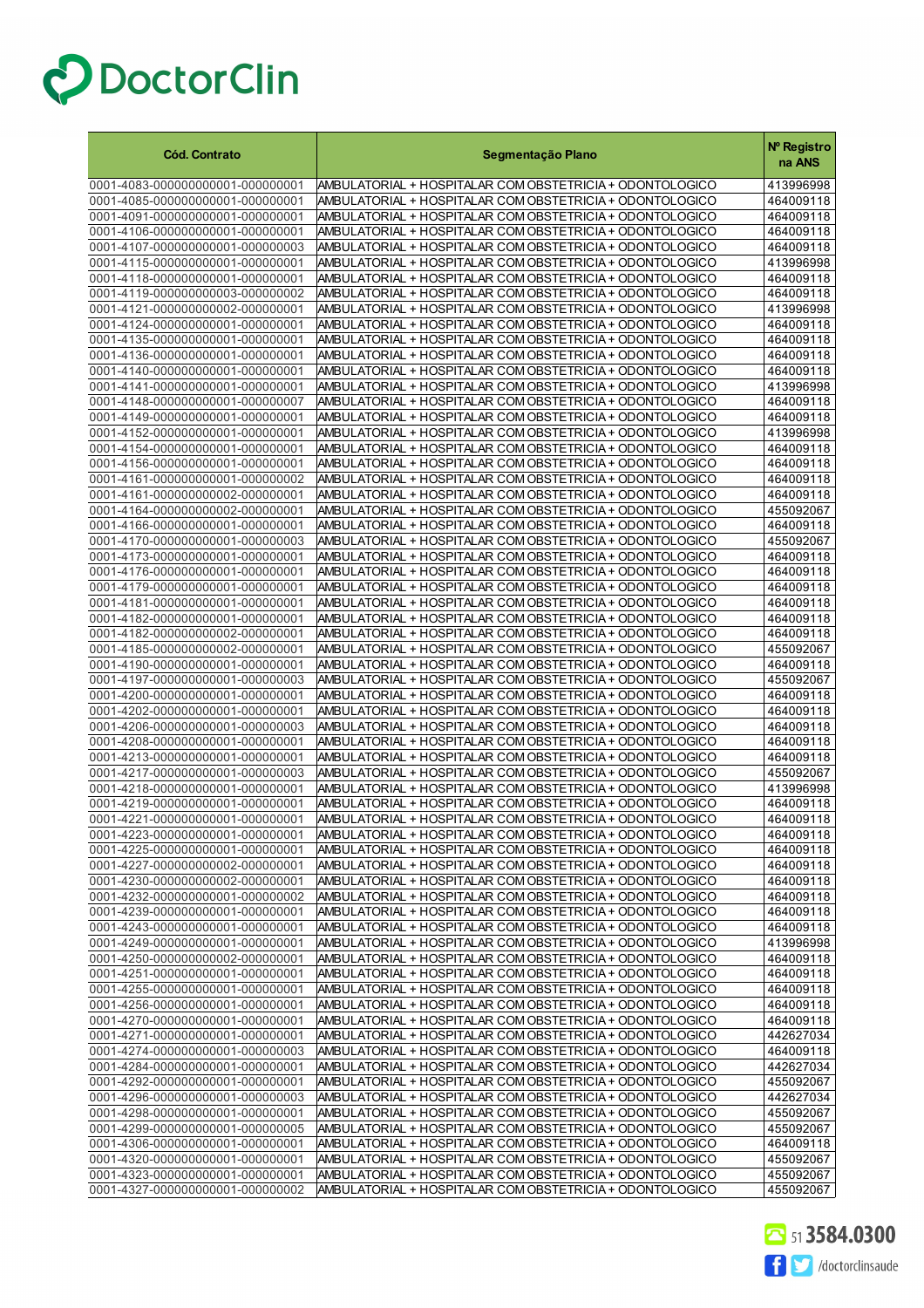| <b>Cód. Contrato</b>                                                 | Segmentação Plano                                                                                                    | Nº Registro<br>na ANS  |
|----------------------------------------------------------------------|----------------------------------------------------------------------------------------------------------------------|------------------------|
| 0001-4331-000000000001-000000001                                     | AMBULATORIAL + HOSPITALAR COM OBSTETRICIA + ODONTOLOGICO                                                             | 442627034              |
| 0001-4333-000000000001-000000001                                     | AMBULATORIAL + HOSPITALAR COM OBSTETRICIA + ODONTOLOGICO                                                             | 464009118              |
| 0001-4337-000000000001-000000001                                     | AMBULATORIAL + HOSPITALAR COM OBSTETRICIA + ODONTOLOGICO                                                             | 464009118              |
| 0001-4339-000000000001-000000001                                     | AMBULATORIAL + HOSPITALAR COM OBSTETRICIA + ODONTOLOGICO                                                             | 464009118              |
| 0001-4341-000000000001-000000001                                     | AMBULATORIAL + HOSPITALAR COM OBSTETRICIA + ODONTOLOGICO                                                             | 464009118              |
| 0001-4345-000000000002-000000001                                     | AMBULATORIAL + HOSPITALAR COM OBSTETRICIA + ODONTOLOGICO                                                             | 455092067              |
| 0001-4347-000000000001-000000001                                     | AMBULATORIAL + HOSPITALAR COM OBSTETRICIA + ODONTOLOGICO                                                             | 464009118              |
| 0001-4359-000000000001-000000001                                     | AMBULATORIAL + HOSPITALAR COM OBSTETRICIA + ODONTOLOGICO                                                             | 455092067              |
| 0001-4361-000000000001-000000001                                     | AMBULATORIAL + HOSPITALAR COM OBSTETRICIA + ODONTOLOGICO                                                             | 464009118              |
| 0001-4361-000000000002-000000001                                     | AMBULATORIAL + HOSPITALAR COM OBSTETRICIA + ODONTOLOGICO                                                             | 464009118              |
| 0001-4365-000000000001-000000001                                     | AMBULATORIAL + HOSPITALAR COM OBSTETRICIA + ODONTOLOGICO                                                             | 455092067              |
| 0001-4367-000000000001-000000001                                     | AMBULATORIAL + HOSPITALAR COM OBSTETRICIA + ODONTOLOGICO                                                             | 464009118              |
| 0001-4370-000000000002-000000001                                     | AMBULATORIAL + HOSPITALAR COM OBSTETRICIA + ODONTOLOGICO                                                             | 455092067              |
| 0001-4373-000000000001-000000001                                     | AMBULATORIAL + HOSPITALAR COM OBSTETRICIA + ODONTOLOGICO                                                             | 455092067              |
| 0001-4379-000000000001-000000001                                     | AMBULATORIAL + HOSPITALAR COM OBSTETRICIA + ODONTOLOGICO                                                             | 442627034              |
| 0001-4380-000000000001-000000001                                     | AMBULATORIAL + HOSPITALAR COM OBSTETRICIA + ODONTOLOGICO                                                             | 464009118              |
| 0001-4381-000000000001-000000003                                     | AMBULATORIAL + HOSPITALAR COM OBSTETRICIA + ODONTOLOGICO                                                             | 455092067              |
| 0001-4388-000000000001-000000001                                     | AMBULATORIAL + HOSPITALAR COM OBSTETRICIA + ODONTOLOGICO                                                             | 464009118              |
| 0001-4389-000000000001-000000001                                     | AMBULATORIAL + HOSPITALAR COM OBSTETRICIA + ODONTOLOGICO                                                             | 464009118              |
| 0001-4392-000000000001-000000001                                     | AMBULATORIAL + HOSPITALAR COM OBSTETRICIA + ODONTOLOGICO                                                             | 464009118              |
| 0001-4396-000000000001-000000002                                     | AMBULATORIAL + HOSPITALAR COM OBSTETRICIA + ODONTOLOGICO                                                             | 455092067              |
| 0001-4397-000000000001-000000005<br>0001-4398-000000000002-000000001 | AMBULATORIAL + HOSPITALAR COM OBSTETRICIA + ODONTOLOGICO<br>AMBULATORIAL + HOSPITALAR COM OBSTETRICIA + ODONTOLOGICO | 455092067              |
| 0001-4399-000000000001-000000001                                     |                                                                                                                      | 464009118<br>455092067 |
| 0001-4401-000000000001-000000001                                     | AMBULATORIAL + HOSPITALAR COM OBSTETRICIA + ODONTOLOGICO<br>AMBULATORIAL + HOSPITALAR COM OBSTETRICIA + ODONTOLOGICO | 455092067              |
| 0001-4402-000000000002-000000001                                     | AMBULATORIAL + HOSPITALAR COM OBSTETRICIA + ODONTOLOGICO                                                             | 464009118              |
| 0001-4404-000000000001-000000001                                     | AMBULATORIAL + HOSPITALAR COM OBSTETRICIA + ODONTOLOGICO                                                             | 455092067              |
| 0001-4405-000000000001-000000001                                     | AMBULATORIAL + HOSPITALAR COM OBSTETRICIA + ODONTOLOGICO                                                             | 464009118              |
| 0001-4414-000000000001-000000001                                     | AMBULATORIAL + HOSPITALAR COM OBSTETRICIA + ODONTOLOGICO                                                             | 442627034              |
| 0001-4415-000000000001-000000001                                     | AMBULATORIAL + HOSPITALAR COM OBSTETRICIA + ODONTOLOGICO                                                             | 464009118              |
| 0001-4418-000000000001-000000001                                     | AMBULATORIAL + HOSPITALAR COM OBSTETRICIA + ODONTOLOGICO                                                             | 442627034              |
| 0001-4421-000000000001-000000003                                     | AMBULATORIAL + HOSPITALAR COM OBSTETRICIA + ODONTOLOGICO                                                             | 455092067              |
| 0001-4422-000000000001-000000001                                     | AMBULATORIAL + HOSPITALAR COM OBSTETRICIA + ODONTOLOGICO                                                             | 464009118              |
| 0001-4433-000000000001-000000001                                     | AMBULATORIAL + HOSPITALAR COM OBSTETRICIA + ODONTOLOGICO                                                             | 464009118              |
| 0001-4452-000000000001-000000001                                     | AMBULATORIAL + HOSPITALAR COM OBSTETRICIA + ODONTOLOGICO                                                             | 442627034              |
| 0001-4459-000000000002-000000001                                     | AMBULATORIAL + HOSPITALAR COM OBSTETRICIA + ODONTOLOGICO                                                             | 455092067              |
| 0001-4460-000000000001-000000001                                     | AMBULATORIAL + HOSPITALAR COM OBSTETRICIA + ODONTOLOGICO                                                             | 464009118              |
| 0001-4461-000000000001-000000001                                     | AMBULATORIAL + HOSPITALAR COM OBSTETRICIA + ODONTOLOGICO                                                             | 455092067              |
| 0001-4465-000000000001-000000001                                     | AMBULATORIAL + HOSPITALAR COM OBSTETRICIA + ODONTOLOGICO                                                             | 464009118              |
| 0001-4466-000000000001-000000001                                     | AMBULATORIAL + HOSPITALAR COM OBSTETRICIA + ODONTOLOGICO                                                             | 464009118              |
| 0001-4467-000000000001-000000001                                     | AMBULATORIAL + HOSPITALAR COM OBSTETRICIA + ODONTOLOGICO                                                             | 442627034              |
| 0001-4468-000000000001-000000001                                     | AMBULATORIAL + HOSPITALAR COM OBSTETRICIA + ODONTOLOGICO                                                             | 455092067              |
| 0001-4469-000000000001-000000002                                     | AMBULATORIAL + HOSPITALAR COM OBSTETRICIA + ODON TOLOGICO                                                            | 455092067              |
| 0001-4471-000000000001-000000001                                     | AMBULATORIAL + HOSPITALAR COM OBSTETRICIA + ODONTOLOGICO                                                             | 455092067              |
| 0001-4473-000000000001-000000001                                     | AMBULATORIAL + HOSPITALAR COM OBSTETRICIA + ODONTOLOGICO                                                             | 442627034              |
| 0001-4475-000000000001-000000001                                     | AMBULATORIAL + HOSPITALAR COM OBSTETRICIA + ODONTOLOGICO                                                             | 455092067              |
| 0001-4478-000000000001-000000001<br>0001-4485-000000000001-000000003 | AMBULATORIAL + HOSPITALAR COM OBSTETRICIA + ODONTOLOGICO<br>AMBULATORIAL + HOSPITALAR COM OBSTETRICIA + ODONTOLOGICO | 464009118<br>464009118 |
| 0001-4487-000000000001-000000001                                     | AMBULATORIAL + HOSPITALAR COM OBSTETRICIA + ODONTOLOGICO                                                             | 455092067              |
| 0001-4493-000000000001-000000001                                     | AMBULATORIAL + HOSPITALAR COM OBSTETRICIA + ODONTOLOGICO                                                             | 455092067              |
| 0001-4502-000000000001-000000001                                     | AMBULATORIAL + HOSPITALAR COM OBSTETRICIA + ODONTOLOGICO                                                             | 442627034              |
| 0001-4504-000000000001-000000001                                     | AMBULATORIAL + HOSPITALAR COM OBSTETRICIA + ODONTOLOGICO                                                             | 455092067              |
| 0001-4511-000000000001-000000001                                     | AMBULATORIAL + HOSPITALAR COM OBSTETRICIA + ODONTOLOGICO                                                             | 464009118              |
| 0001-4516-000000000001-000000001                                     | AMBULATORIAL + HOSPITALAR COM OBSTETRICIA + ODONTOLOGICO                                                             | 464009118              |
| 0001-4517-000000000001-000000001                                     | AMBULATORIAL + HOSPITALAR COM OBSTETRICIA + ODONTOLOGICO                                                             | 464009118              |
| 0001-4519-000000000001-000000003                                     | AMBULATORIAL + HOSPITALAR COM OBSTETRICIA + ODONTOLOGICO                                                             | 464009118              |
| 0001-4526-000000000001-000000002                                     | AMBULATORIAL + HOSPITALAR COM OBSTETRICIA + ODONTOLOGICO                                                             | 442627034              |
| 0001-4529-000000000001-000000001                                     | AMBULATORIAL + HOSPITALAR COM OBSTETRICIA + ODONTOLOGICO                                                             | 464009118              |
| 0001-4530-000000000001-000000001                                     | AMBULATORIAL + HOSPITALAR COM OBSTETRICIA + ODONTOLOGICO                                                             | 442627034              |
| 0001-4531-000000000001-000000001                                     | AMBULATORIAL + HOSPITALAR COM OBSTETRICIA + ODONTOLOGICO                                                             | 455092067              |
| 0001-4533-000000000001-000000001                                     | AMBULATORIAL + HOSPITALAR COM OBSTETRICIA + ODONTOLOGICO                                                             | 442627034              |
| 0001-4536-000000000001-000000001                                     | AMBULATORIAL + HOSPITALAR COM OBSTETRICIA + ODONTOLOGICO                                                             | 455092067              |
| 0001-4539-000000000001-000000001                                     | AMBULATORIAL + HOSPITALAR COM OBSTETRICIA + ODONTOLOGICO                                                             | 442627034              |
| 0001-4544-000000000001-000000003                                     | AMBULATORIAL + HOSPITALAR COM OBSTETRICIA + ODONTOLOGICO                                                             | 442627034              |
| 0001-4545-000000000001-000000001                                     | AMBULATORIAL + HOSPITALAR COM OBSTETRICIA + ODONTOLOGICO                                                             | 455092067              |
| 0001-4554-000000000001-000000001                                     | AMBULATORIAL + HOSPITALAR COM OBSTETRICIA + ODONTOLOGICO                                                             | 455092067              |

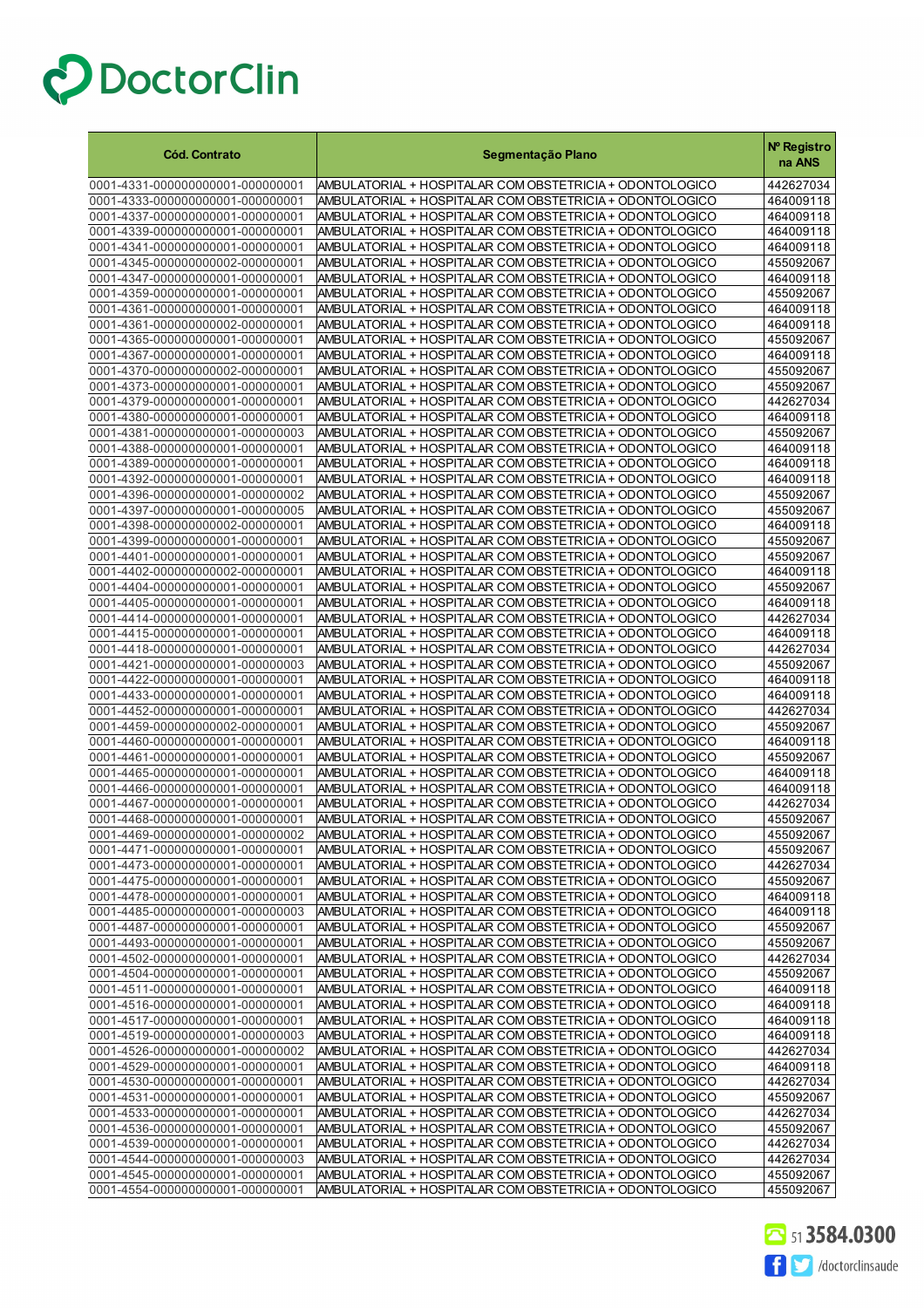| <b>Cód. Contrato</b>                                                 | Segmentação Plano                                                                                                    | Nº Registro<br>na ANS  |
|----------------------------------------------------------------------|----------------------------------------------------------------------------------------------------------------------|------------------------|
| 0001-4556-000000000001-000000001                                     | AMBULATORIAL + HOSPITALAR COM OBSTETRICIA + ODONTOLOGICO                                                             | 455092067              |
| 0001-4562-000000000001-000000004                                     | AMBULATORIAL + HOSPITALAR COM OBSTETRICIA + ODONTOLOGICO                                                             | 455092067              |
| 0001-4563-000000000001-000000001                                     | AMBULATORIAL + HOSPITALAR COM OBSTETRICIA + ODONTOLOGICO                                                             | 455092067              |
| 0001-4564-000000000001-000000001                                     | AMBULATORIAL + HOSPITALAR COM OBSTETRICIA + ODONTOLOGICO                                                             | 455092067              |
| 0001-4568-000000000001-000000001                                     | AMBULATORIAL + HOSPITALAR COM OBSTETRICIA + ODONTOLOGICO                                                             | 464009118              |
| 0001-4577-000000000001-000000001                                     | AMBULATORIAL + HOSPITALAR COM OBSTETRICIA + ODONTOLOGICO                                                             | 442627034              |
| 0001-4578-000000000002-000000004<br>0001-4587-000000000001-000000001 | AMBULATORIAL + HOSPITALAR COM OBSTETRICIA + ODONTOLOGICO<br>AMBULATORIAL + HOSPITALAR COM OBSTETRICIA + ODONTOLOGICO | 455092067<br>442627034 |
| 0001-4590-000000000001-000000001                                     | AMBULATORIAL + HOSPITALAR COM OBSTETRICIA + ODONTOLOGICO                                                             | 455092067              |
| 0001-4603-000000000001-000000001                                     | AMBULATORIAL + HOSPITALAR COM OBSTETRICIA + ODONTOLOGICO                                                             | 442627034              |
| 0001-4604-000000000001-000000001                                     | AMBULATORIAL + HOSPITALAR COM OBSTETRICIA + ODONTOLOGICO                                                             | 464009118              |
| 0001-4605-000000000001-000000001                                     | AMBULATORIAL + HOSPITALAR COM OBSTETRICIA + ODONTOLOGICO                                                             | 464009118              |
| 0001-4617-000000000001-000000001                                     | AMBULATORIAL + HOSPITALAR COM OBSTETRICIA + ODONTOLOGICO                                                             | 464009118              |
| 0001-4617-000000000001-000000002                                     | AMBULATORIAL + HOSPITALAR COM OBSTETRICIA + ODONTOLOGICO                                                             | 464009118              |
| 0001-4622-000000000002-000000001                                     | AMBULATORIAL + HOSPITALAR COM OBSTETRICIA + ODONTOLOGICO                                                             | 464009118              |
| 0001-4624-000000000001-000000001                                     | AMBULATORIAL + HOSPITALAR COM OBSTETRICIA + ODONTOLOGICO                                                             | 442627034              |
| 0001-4628-000000000001-000000001                                     | AMBULATORIAL + HOSPITALAR COM OBSTETRICIA + ODONTOLOGICO                                                             | 464009118              |
| 0001-4634-000000000001-000000001                                     | AMBULATORIAL + HOSPITALAR COM OBSTETRICIA + ODONTOLOGICO                                                             | 464009118              |
| 0001-4635-000000000001-000000001<br>0001-4642-000000000001-000000001 | AMBULATORIAL + HOSPITALAR COM OBSTETRICIA + ODONTOLOGICO<br>AMBULATORIAL + HOSPITALAR COM OBSTETRICIA + ODONTOLOGICO | 464009118<br>464009118 |
| 0001-4643-000000000001-000000001                                     | AMBULATORIAL + HOSPITALAR COM OBSTETRICIA + ODONTOLOGICO                                                             | 464009118              |
| 0001-4644-000000000001-000000003                                     | AMBULATORIAL + HOSPITALAR COM OBSTETRICIA + ODONTOLOGICO                                                             | 455092067              |
| 0001-4645-000000000001-000000001                                     | AMBULATORIAL + HOSPITALAR COM OBSTETRICIA + ODONTOLOGICO                                                             | 455092067              |
| 0001-4646-000000000001-000000001                                     | AMBULATORIAL + HOSPITALAR COM OBSTETRICIA + ODONTOLOGICO                                                             | 464009118              |
| 0001-4649-000000000001-000000001                                     | AMBULATORIAL + HOSPITALAR COM OBSTETRICIA + ODONTOLOGICO                                                             | 464009118              |
| 0001-4650-000000000001-000000003                                     | AMBULATORIAL + HOSPITALAR COM OBSTETRICIA + ODONTOLOGICO                                                             | 442627034              |
| 0001-4655-000000000001-000000001                                     | AMBULATORIAL + HOSPITALAR COM OBSTETRICIA + ODONTOLOGICO                                                             | 442627034              |
| 0001-4660-000000000001-000000001                                     | AMBULATORIAL + HOSPITALAR COM OBSTETRICIA + ODONTOLOGICO                                                             | 464009118              |
| 0001-4661-000000000001-000000001                                     | AMBULATORIAL + HOSPITALAR COM OBSTETRICIA + ODONTOLOGICO                                                             | 455092067              |
| 0001-4662-000000000001-000000001                                     | AMBULATORIAL + HOSPITALAR COM OBSTETRICIA + ODONTOLOGICO                                                             | 464009118              |
| 0001-4666-000000000001-000000001<br>0001-4668-000000000001-000000001 | AMBULATORIAL + HOSPITALAR COM OBSTETRICIA + ODONTOLOGICO<br>AMBULATORIAL + HOSPITALAR COM OBSTETRICIA + ODONTOLOGICO | 464009118<br>455092067 |
| 0001-4670-000000000001-000000001                                     | AMBULATORIAL + HOSPITALAR COM OBSTETRICIA + ODONTOLOGICO                                                             | 455092067              |
| 0001-4673-000000000001-000000001                                     | AMBULATORIAL + HOSPITALAR COM OBSTETRICIA + ODONTOLOGICO                                                             | 455092067              |
| 0001-4677-000000000001-000000001                                     | AMBULATORIAL + HOSPITALAR COM OBSTETRICIA + ODONTOLOGICO                                                             | 464009118              |
| 0001-4679-000000000001-000000001                                     | AMBULATORIAL + HOSPITALAR COM OBSTETRICIA + ODONTOLOGICO                                                             | 464009118              |
| 0001-4684-000000000001-000000003                                     | AMBULATORIAL + HOSPITALAR COM OBSTETRICIA + ODONTOLOGICO                                                             | 442627034              |
| 0001-4685-000000000001-000000004                                     | AMBULATORIAL + HOSPITALAR COM OBSTETRICIA + ODONTOLOGICO                                                             | 464009118              |
| 0001-4685-000000000003-000000004                                     | AMBULATORIAL + HOSPITALAR COM OBSTETRICIA + ODONTOLOGICO                                                             | 464009118              |
| 0001-4685-000000000004-000000001                                     | AMBULATORIAL + HOSPITALAR COM OBSTETRICIA + ODONTOLOGICO                                                             | 464009118              |
| 0001-4687-000000000001-000000001                                     | AMBULATORIAL + HOSPITALAR COM OBSTETRICIA + ODONTOLOGICO<br>AMBULATORIAL + HOSPITALAR COM OBSTETRICIA + ODONTOLOGICO | 442627034              |
| 0001-4690-000000000001-000000001                                     | AMBULATORIAL + HOSPITALAR COM OBSTETRICIA + ODONTOLOGICO                                                             | 442627034<br>442627034 |
| 0001-4692-000000000001-000000001<br>0001-4697-000000000001-000000001 | AMBULATORIAL + HOSPITALAR COM OBSTETRICIA + ODONTOLOGICO                                                             | 464009118              |
| 0001-4699-000000000001-000000001                                     | AMBULATORIAL + HOSPITALAR COM OBSTETRICIA + ODONTOLOGICO                                                             | 464009118              |
| 0001-4701-000000000001-000000003                                     | AMBULATORIAL + HOSPITALAR COM OBSTETRICIA + ODONTOLOGICO                                                             | 442627034              |
| 0001-4702-000000000001-000000001                                     | AMBULATORIAL + HOSPITALAR COM OBSTETRICIA + ODONTOLOGICO                                                             | 442627034              |
| 0001-4703-000000000001-000000001                                     | AMBULATORIAL + HOSPITALAR COM OBSTETRICIA + ODONTOLOGICO                                                             | 455092067              |
| 0001-4714-000000000001-000000001                                     | AMBULATORIAL + HOSPITALAR COM OBSTETRICIA + ODONTOLOGICO                                                             | 455092067              |
| 0001-4717-000000000001-000000001                                     | AMBULATORIAL + HOSPITALAR COM OBSTETRICIA + ODONTOLOGICO                                                             | 464009118              |
| 0001-4718-000000000001-000000001                                     | AMBULATORIAL + HOSPITALAR COM OBSTETRICIA + ODONTOLOGICO                                                             | 442627034              |
| 0001-4719-000000000001-000000001                                     | AMBULATORIAL + HOSPITALAR COM OBSTETRICIA + ODONTOLOGICO                                                             | 455092067              |
| 0001-4719-000000000002-000000001<br>0001-4722-000000000001-000000001 | AMBULATORIAL + HOSPITALAR COM OBSTETRICIA + ODONTOLOGICO<br>AMBULATORIAL + HOSPITALAR COM OBSTETRICIA + ODONTOLOGICO | 455092067<br>442627034 |
| 0001-4723-000000000001-000000001                                     | AMBULATORIAL + HOSPITALAR COM OBSTETRICIA + ODONTOLOGICO                                                             | 442627034              |
| 0001-4725-000000000001-000000001                                     | AMBULATORIAL + HOSPITALAR COM OBSTETRICIA + ODONTOLOGICO                                                             | 455092067              |
| 0001-4730-000000000001-000000001                                     | AMBULATORIAL + HOSPITALAR COM OBSTETRICIA + ODONTOLOGICO                                                             | 455092067              |
| 0001-4732-000000000001-000000001                                     | AMBULATORIAL + HOSPITALAR COM OBSTETRICIA + ODONTOLOGICO                                                             | 442627034              |
| 0001-4740-000000000001-000000001                                     | AMBULATORIAL + HOSPITALAR COM OBSTETRICIA + ODONTOLOGICO                                                             | 442627034              |
| 0001-4743-000000000001-000000001                                     | AMBULATORIAL + HOSPITALAR COM OBSTETRICIA + ODONTOLOGICO                                                             | 455092067              |
| 0001-4744-000000000001-000000004                                     | AMBULATORIAL + HOSPITALAR COM OBSTETRICIA + ODONTOLOGICO                                                             | 464009118              |
| 0001-4746-000000000001-000000001                                     | AMBULATORIAL + HOSPITALAR COM OBSTETRICIA + ODONTOLOGICO                                                             | 455092067              |
| 0001-4748-000000000001-000000001                                     | AMBULATORIAL + HOSPITALAR COM OBSTETRICIA + ODONTOLOGICO                                                             | 464009118              |
| 0001-4749-000000000001-000000001<br>0001-4757-000000000001-000000001 | AMBULATORIAL + HOSPITALAR COM OBSTETRICIA + ODONTOLOGICO<br>AMBULATORIAL + HOSPITALAR COM OBSTETRICIA + ODONTOLOGICO | 455092067<br>442627034 |
| 0001-4758-000000000001-000000001                                     | AMBULATORIAL + HOSPITALAR COM OBSTETRICIA + ODONTOLOGICO                                                             | 455092067              |

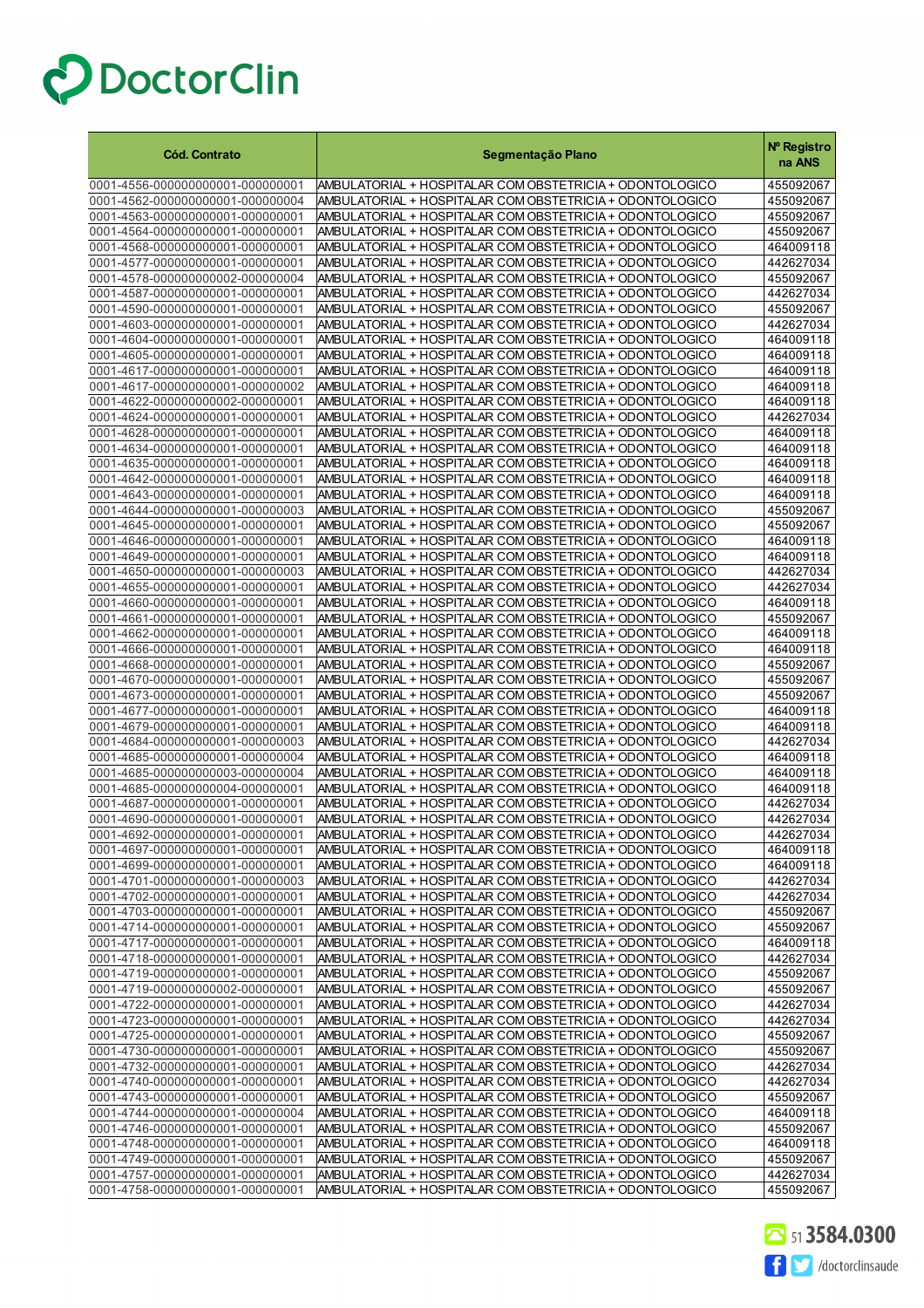| <b>Cód. Contrato</b>                                                 | Segmentação Plano                                                                                                    | Nº Registro<br>na ANS  |
|----------------------------------------------------------------------|----------------------------------------------------------------------------------------------------------------------|------------------------|
| 0001-4759-000000000001-000000001                                     | AMBULATORIAL + HOSPITALAR COM OBSTETRICIA + ODONTOLOGICO                                                             | 464009118              |
| 0001-4770-000000000001-000000001                                     | AMBULATORIAL + HOSPITALAR COM OBSTETRICIA + ODONTOLOGICO                                                             | 464009118              |
| 0001-4772-000000000001-000000001                                     | AMBULATORIAL + HOSPITALAR COM OBSTETRICIA + ODONTOLOGICO                                                             | 464009118              |
| 0001-4772-000000000001-000000002                                     | AMBULATORIAL + HOSPITALAR COM OBSTETRICIA + ODONTOLOGICO                                                             | 455092067              |
| 0001-4774-000000000001-000000001                                     | AMBULATORIAL + HOSPITALAR COM OBSTETRICIA + ODONTOLOGICO                                                             | 464009118              |
| 0001-4775-000000000001-000000001                                     | AMBULATORIAL + HOSPITALAR COM OBSTETRICIA + ODONTOLOGICO                                                             | 464009118              |
| 0001-4776-000000000001-000000001                                     | AMBULATORIAL + HOSPITALAR COM OBSTETRICIA + ODONTOLOGICO                                                             | 464009118              |
| 0001-4777-000000000001-000000001<br>0001-4780-000000000001-000000001 | AMBULATORIAL + HOSPITALAR COM OBSTETRICIA + ODONTOLOGICO<br>AMBULATORIAL + HOSPITALAR COM OBSTETRICIA + ODONTOLOGICO | 464009118<br>464009118 |
| 0001-4785-000000000001-000000001                                     | AMBULATORIAL + HOSPITALAR COM OBSTETRICIA + ODONTOLOGICO                                                             | 442627034              |
| 0001-4787-000000000001-000000001                                     | AMBULATORIAL + HOSPITALAR COM OBSTETRICIA + ODONTOLOGICO                                                             | 442627034              |
| 0001-4788-000000000001-000000001                                     | AMBULATORIAL + HOSPITALAR COM OBSTETRICIA + ODONTOLOGICO                                                             | 464009118              |
| 0001-4791-000000000001-000000001                                     | AMBULATORIAL + HOSPITALAR COM OBSTETRICIA + ODONTOLOGICO                                                             | 442627034              |
| 0001-4793-000000000001-000000001                                     | AMBULATORIAL + HOSPITALAR COM OBSTETRICIA + ODONTOLOGICO                                                             | 464009118              |
| 0001-4794-000000000001-000000001                                     | AMBULATORIAL + HOSPITALAR COM OBSTETRICIA + ODONTOLOGICO                                                             | 442627034              |
| 0001-4795-000000000001-000000001                                     | AMBULATORIAL + HOSPITALAR COM OBSTETRICIA + ODONTOLOGICO                                                             | 464009118              |
| 0001-4798-000000000001-000000001                                     | AMBULATORIAL + HOSPITALAR COM OBSTETRICIA + ODONTOLOGICO                                                             | 455092067              |
| 0001-4806-000000000001-000000001                                     | AMBULATORIAL + HOSPITALAR COM OBSTETRICIA + ODONTOLOGICO                                                             | 442627034              |
| 0001-4807-000000000001-000000001                                     | AMBULATORIAL + HOSPITALAR COM OBSTETRICIA + ODONTOLOGICO                                                             | 442627034              |
| 0001-4808-000000000001-000000003<br>0001-4812-000000000001-000000001 | AMBULATORIAL + HOSPITALAR COM OBSTETRICIA + ODONTOLOGICO                                                             | 455092067              |
| 0001-4814-000000000001-000000001                                     | AMBULATORIAL + HOSPITALAR COM OBSTETRICIA + ODONTOLOGICO<br>AMBULATORIAL + HOSPITALAR COM OBSTETRICIA + ODONTOLOGICO | 455092067<br>442627034 |
| 0001-4816-000000000001-000000001                                     | AMBULATORIAL + HOSPITALAR COM OBSTETRICIA + ODONTOLOGICO                                                             | 455092067              |
| 0001-4818-000000000001-000000001                                     | AMBULATORIAL + HOSPITALAR COM OBSTETRICIA + ODONTOLOGICO                                                             | 455092067              |
| 0001-4824-000000000001-000000001                                     | AMBULATORIAL + HOSPITALAR COM OBSTETRICIA + ODONTOLOGICO                                                             | 464009118              |
| 0001-4829-000000000001-000000001                                     | AMBULATORIAL + HOSPITALAR COM OBSTETRICIA + ODONTOLOGICO                                                             | 455092067              |
| 0001-4830-000000000001-000000001                                     | AMBULATORIAL + HOSPITALAR COM OBSTETRICIA + ODONTOLOGICO                                                             | 455092067              |
| 0001-4833-000000000002-000000001                                     | AMBULATORIAL + HOSPITALAR COM OBSTETRICIA + ODONTOLOGICO                                                             | 442627034              |
| 0001-4836-000000000001-000000001                                     | AMBULATORIAL + HOSPITALAR COM OBSTETRICIA + ODONTOLOGICO                                                             | 455092067              |
| 0001-4837-000000000001-000000001                                     | AMBULATORIAL + HOSPITALAR COM OBSTETRICIA + ODONTOLOGICO                                                             | 455092067              |
| 0001-4838-000000000001-000000001                                     | AMBULATORIAL + HOSPITALAR COM OBSTETRICIA + ODONTOLOGICO                                                             | 442627034              |
| 0001-4841-000000000001-000000001                                     | AMBULATORIAL + HOSPITALAR COM OBSTETRICIA + ODONTOLOGICO                                                             | 442627034              |
| 0001-4842-000000000001-000000001<br>0001-4844-000000000002-000000003 | AMBULATORIAL + HOSPITALAR COM OBSTETRICIA + ODONTOLOGICO<br>AMBULATORIAL + HOSPITALAR COM OBSTETRICIA + ODONTOLOGICO | 464009118<br>464009118 |
| 0001-4846-000000000001-000000001                                     | AMBULATORIAL + HOSPITALAR COM OBSTETRICIA + ODONTOLOGICO                                                             | 455092067              |
| 0001-4848-000000000001-000000001                                     | AMBULATORIAL + HOSPITALAR COM OBSTETRICIA + ODONTOLOGICO                                                             | 455092067              |
| 0001-4849-000000000001-000000001                                     | AMBULATORIAL + HOSPITALAR COM OBSTETRICIA + ODONTOLOGICO                                                             | 464009118              |
| 0001-4850-000000000001-000000001                                     | AMBULATORIAL + HOSPITALAR COM OBSTETRICIA + ODONTOLOGICO                                                             | 464009118              |
| 0001-4854-000000000001-000000001                                     | AMBULATORIAL + HOSPITALAR COM OBSTETRICIA + ODONTOLOGICO                                                             | 455092067              |
| 0001-4855-000000000001-000000001                                     | AMBULATORIAL + HOSPITALAR COM OBSTETRICIA + ODONTOLOGICO                                                             | 464009118              |
| 0001-4876-000000000001-000000001                                     | AMBULATORIAL + HOSPITALAR COM OBSTETRICIA + ODONTOLOGICO                                                             | 464009118              |
| 0001-4878-000000000001-000000001                                     | AMBULATORIAL + HOSPITALAR COM OBSTETRICIA + ODONTOLOGICO                                                             | 464009118              |
| 0001-4879-000000000001-000000001                                     | AMBULATORIAL + HOSPITALAR COM OBSTETRICIA + ODON TOLOGICO                                                            | 442627034              |
| 0001-4881-000000000001-000000003                                     | AMBULATORIAL + HOSPITALAR COM OBSTETRICIA + ODONTOLOGICO                                                             | 455092067              |
| 0001-4885-000000000001-000000001<br>0001-4886-000000000001-000000001 | AMBULATORIAL + HOSPITALAR COM OBSTETRICIA + ODONTOLOGICO<br>AMBULATORIAL + HOSPITALAR COM OBSTETRICIA + ODONTOLOGICO | 455092067<br>455092067 |
| 0001-4887-000000000001-000000001                                     | AMBULATORIAL + HOSPITALAR COM OBSTETRICIA + ODONTOLOGICO                                                             | 464009118              |
| 0001-4890-000000000001-000000001                                     | AMBULATORIAL + HOSPITALAR COM OBSTETRICIA + ODONTOLOGICO                                                             | 464009118              |
| 0001-4891-000000000001-000000001                                     | AMBULATORIAL + HOSPITALAR COM OBSTETRICIA + ODONTOLOGICO                                                             | 455092067              |
| 0001-4896-000000000001-000000001                                     | AMBULATORIAL + HOSPITALAR COM OBSTETRICIA + ODONTOLOGICO                                                             | 464009118              |
| 0001-4897-000000000001-000000001                                     | AMBULATORIAL + HOSPITALAR COM OBSTETRICIA + ODONTOLOGICO                                                             | 442627034              |
| 0001-4900-000000000001-000000001                                     | AMBULATORIAL + HOSPITALAR COM OBSTETRICIA + ODONTOLOGICO                                                             | 455092067              |
| 0001-4903-000000000001-000000001                                     | AMBULATORIAL + HOSPITALAR COM OBSTETRICIA + ODONTOLOGICO                                                             | 442627034              |
| 0001-4907-000000000001-000000001                                     | AMBULATORIAL + HOSPITALAR COM OBSTETRICIA + ODONTOLOGICO                                                             | 455092067              |
| 0001-4912-000000000001-000000001                                     | AMBULATORIAL + HOSPITALAR COM OBSTETRICIA + ODONTOLOGICO                                                             | 442627034              |
| 0001-4920-000000000001-000000001                                     | AMBULATORIAL + HOSPITALAR COM OBSTETRICIA + ODONTOLOGICO                                                             | 464009118              |
| 0001-4924-000000000001-000000001<br>0001-4934-000000000001-000000001 | AMBULATORIAL + HOSPITALAR COM OBSTETRICIA + ODONTOLOGICO<br>AMBULATORIAL + HOSPITALAR COM OBSTETRICIA + ODONTOLOGICO | 455092067<br>455092067 |
| 0001-4935-000000000001-000000001                                     | AMBULATORIAL + HOSPITALAR COM OBSTETRICIA + ODONTOLOGICO                                                             | 455092067              |
| 0001-4936-000000000001-000000001                                     | AMBULATORIAL + HOSPITALAR COM OBSTETRICIA + ODONTOLOGICO                                                             | 455092067              |
| 0001-4940-000000000001-000000001                                     | AMBULATORIAL + HOSPITALAR COM OBSTETRICIA + ODONTOLOGICO                                                             | 455092067              |
| 0001-4941-000000000001-000000001                                     | AMBULATORIAL + HOSPITALAR COM OBSTETRICIA + ODONTOLOGICO                                                             | 442627034              |
| 0001-4943-000000000001-000000001                                     | AMBULATORIAL + HOSPITALAR COM OBSTETRICIA + ODONTOLOGICO                                                             | 464009118              |
| 0001-4945-000000000001-000000003                                     | AMBULATORIAL + HOSPITALAR COM OBSTETRICIA + ODONTOLOGICO                                                             | 442627034              |
| 0001-4947-000000000001-000000001                                     | AMBULATORIAL + HOSPITALAR COM OBSTETRICIA + ODONTOLOGICO                                                             | 464009118              |
| 0001-4950-000000000001-000000001                                     | AMBULATORIAL + HOSPITALAR COM OBSTETRICIA + ODONTOLOGICO                                                             | 455092067              |

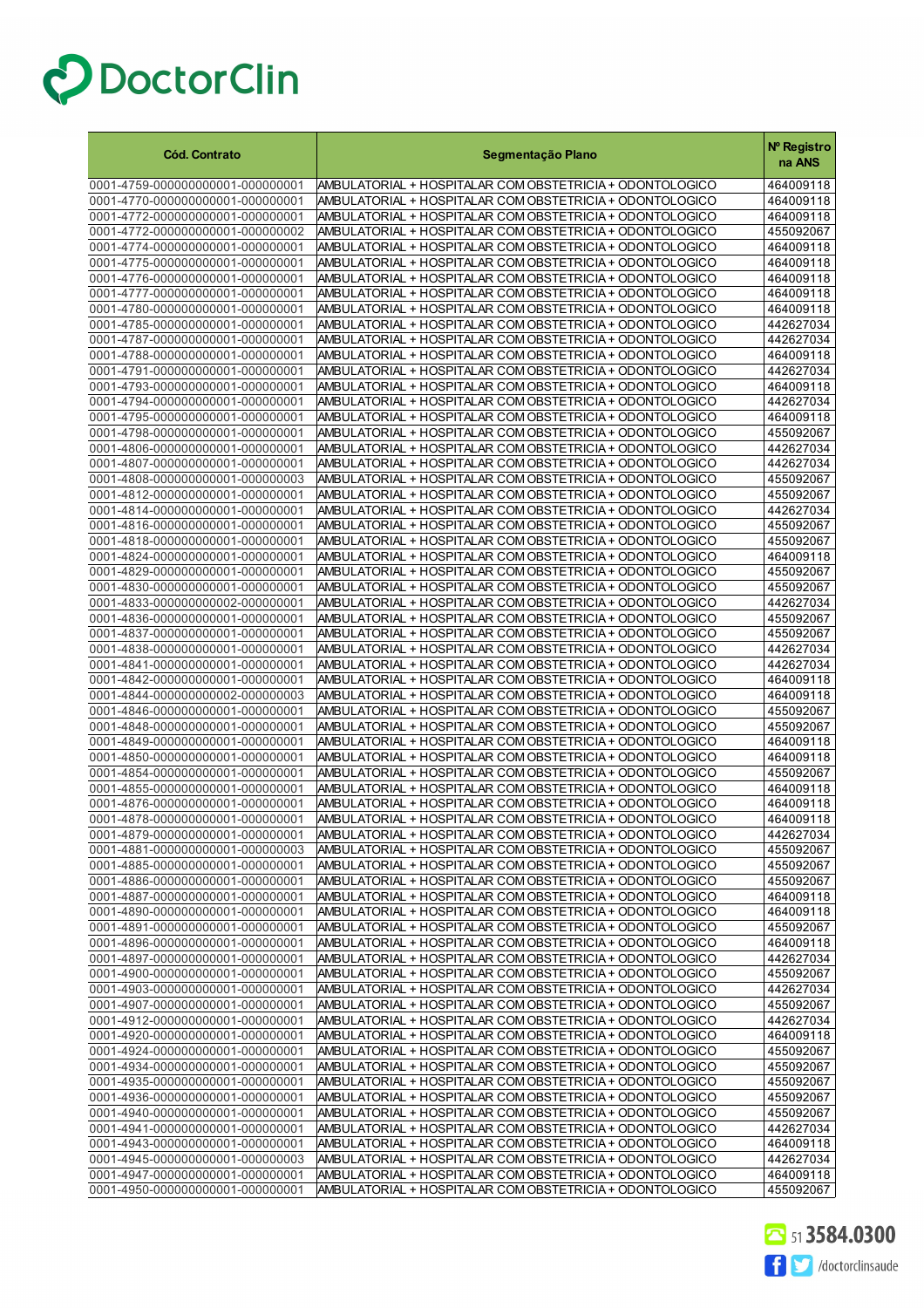| <b>Cód. Contrato</b>                                                 | Segmentação Plano                                                                                                    | Nº Registro<br>na ANS  |
|----------------------------------------------------------------------|----------------------------------------------------------------------------------------------------------------------|------------------------|
| 0001-4955-000000000001-000000001                                     | AMBULATORIAL + HOSPITALAR COM OBSTETRICIA + ODONTOLOGICO                                                             | 442627034              |
| 0001-4957-000000000001-000000001                                     | AMBULATORIAL + HOSPITALAR COM OBSTETRICIA + ODONTOLOGICO                                                             | 442627034              |
| 0001-4961-000000000001-000000001                                     | AMBULATORIAL + HOSPITALAR COM OBSTETRICIA + ODONTOLOGICO                                                             | 455092067              |
| 0001-4962-000000000001-000000001                                     | AMBULATORIAL + HOSPITALAR COM OBSTETRICIA + ODONTOLOGICO                                                             | 464009118              |
| 0001-4971-000000000001-000000001                                     | AMBULATORIAL + HOSPITALAR COM OBSTETRICIA + ODONTOLOGICO                                                             | 455092067              |
| 0001-4975-000000000001-000000001                                     | AMBULATORIAL + HOSPITALAR COM OBSTETRICIA + ODONTOLOGICO                                                             | 442627034              |
| 0001-4978-000000000001-000000001<br>0001-4981-000000000001-000000001 | AMBULATORIAL + HOSPITALAR COM OBSTETRICIA + ODONTOLOGICO<br>AMBULATORIAL + HOSPITALAR COM OBSTETRICIA + ODONTOLOGICO | 464009118<br>455092067 |
| 0001-4983-000000000001-000000004                                     | AMBULATORIAL + HOSPITALAR COM OBSTETRICIA + ODONTOLOGICO                                                             | 455092067              |
| 0001-4983-000000000002-000000005                                     | AMBULATORIAL + HOSPITALAR COM OBSTETRICIA + ODONTOLOGICO                                                             | 455092067              |
| 0001-4984-000000000001-000000001                                     | AMBULATORIAL + HOSPITALAR COM OBSTETRICIA + ODONTOLOGICO                                                             | 455092067              |
| 0001-4985-000000000001-000000001                                     | AMBULATORIAL + HOSPITALAR COM OBSTETRICIA + ODONTOLOGICO                                                             | 455092067              |
| 0001-4989-000000000001-000000001                                     | AMBULATORIAL + HOSPITALAR COM OBSTETRICIA + ODONTOLOGICO                                                             | 464009118              |
| 0001-4990-000000000001-000000001                                     | AMBULATORIAL + HOSPITALAR COM OBSTETRICIA + ODONTOLOGICO                                                             | 464009118              |
| 0001-4991-000000000001-000000001                                     | AMBULATORIAL + HOSPITALAR COM OBSTETRICIA + ODONTOLOGICO                                                             | 455092067              |
| 0001-4992-000000000001-000000001                                     | AMBULATORIAL + HOSPITALAR COM OBSTETRICIA + ODONTOLOGICO                                                             | 455092067              |
| 0001-4993-000000000001-000000001<br>0001-4998-000000000001-000000001 | AMBULATORIAL + HOSPITALAR COM OBSTETRICIA + ODONTOLOGICO<br>AMBULATORIAL + HOSPITALAR COM OBSTETRICIA + ODONTOLOGICO | 455092067<br>464009118 |
| 0001-4999-000000000001-000000001                                     | AMBULATORIAL + HOSPITALAR COM OBSTETRICIA + ODONTOLOGICO                                                             | 464009118              |
| 0001-5004-000000000001-000000001                                     | AMBULATORIAL + HOSPITALAR COM OBSTETRICIA + ODONTOLOGICO                                                             | 464009118              |
| 0001-5006-000000000001-000000001                                     | AMBULATORIAL + HOSPITALAR COM OBSTETRICIA + ODONTOLOGICO                                                             | 442627034              |
| 0001-5007-000000000001-000000001                                     | AMBULATORIAL + HOSPITALAR COM OBSTETRICIA + ODONTOLOGICO                                                             | 464009118              |
| 0001-5008-000000000001-000000001                                     | AMBULATORIAL + HOSPITALAR COM OBSTETRICIA + ODONTOLOGICO                                                             | 442627034              |
| 0001-5010-000000000001-000000001                                     | AMBULATORIAL + HOSPITALAR COM OBSTETRICIA + ODONTOLOGICO                                                             | 455092067              |
| 0001-5012-000000000001-000000001                                     | AMBULATORIAL + HOSPITALAR COM OBSTETRICIA + ODONTOLOGICO                                                             | 455092067              |
| 0001-5014-000000000001-000000001<br>0001-5017-000000000001-000000004 | AMBULATORIAL + HOSPITALAR COM OBSTETRICIA + ODONTOLOGICO<br>AMBULATORIAL + HOSPITALAR COM OBSTETRICIA + ODONTOLOGICO | 442627034<br>464009118 |
| 0001-5022-000000000001-000000001                                     | AMBULATORIAL + HOSPITALAR COM OBSTETRICIA + ODONTOLOGICO                                                             | 464009118              |
| 0001-5022-000000000002-000000001                                     | AMBULATORIAL + HOSPITALAR COM OBSTETRICIA + ODONTOLOGICO                                                             | 464009118              |
| 0001-5023-000000000001-000000001                                     | AMBULATORIAL + HOSPITALAR COM OBSTETRICIA + ODONTOLOGICO                                                             | 464009118              |
| 0001-5024-000000000001-000000001                                     | AMBULATORIAL + HOSPITALAR COM OBSTETRICIA + ODONTOLOGICO                                                             | 455092067              |
| 0001-5027-000000000001-000000001                                     | AMBULATORIAL + HOSPITALAR COM OBSTETRICIA + ODONTOLOGICO                                                             | 464009118              |
| 0001-5028-000000000001-000000001                                     | AMBULATORIAL + HOSPITALAR COM OBSTETRICIA + ODONTOLOGICO                                                             | 464009118              |
| 0001-5029-000000000001-000000001                                     | AMBULATORIAL + HOSPITALAR COM OBSTETRICIA + ODONTOLOGICO                                                             | 464009118              |
| 0001-5031-000000000001-000000001<br>0001-5032-000000000001-000000001 | AMBULATORIAL + HOSPITALAR COM OBSTETRICIA + ODONTOLOGICO<br>AMBULATORIAL + HOSPITALAR COM OBSTETRICIA + ODONTOLOGICO | 442627034<br>464009118 |
| 0001-5033-000000000001-000000001                                     | AMBULATORIAL + HOSPITALAR COM OBSTETRICIA + ODONTOLOGICO                                                             | 442627034              |
| 0001-5034-000000000001-000000001                                     | AMBULATORIAL + HOSPITALAR COM OBSTETRICIA + ODONTOLOGICO                                                             | 464009118              |
| 0001-5035-000000000001-000000001                                     | AMBULATORIAL + HOSPITALAR COM OBSTETRICIA + ODONTOLOGICO                                                             | 455092067              |
| 0001-5036-000000000001-000000001                                     | AMBULATORIAL + HOSPITALAR COM OBSTETRICIA + ODONTOLOGICO                                                             | 455092067              |
| 0001-5040-000000000001-000000003                                     | AMBULATORIAL + HOSPITALAR COM OBSTETRICIA + ODONTOLOGICO                                                             | 442627034              |
| 0001-5041-000000000001-000000001                                     | AMBULATORIAL + HOSPITALAR COM OBSTETRICIA + ODONTOLOGICO                                                             | 442627034              |
| 0001-5042-000000000001-000000001<br>0001-5042-000000000003-000000001 | AMBULATORIAL + HOSPITALAR COM OBSTETRICIA + ODONTOLOGICO<br>AMBULATORIAL + HOSPITALAR COM OBSTETRICIA + ODONTOLOGICO | 442627034<br>442627034 |
| 0001-5043-000000000001-000000003                                     | AMBULATORIAL + HOSPITALAR COM OBSTETRICIA + ODONTOLOGICO                                                             | 455092067              |
| 0001-5046-000000000001-000000001                                     | AMBULATORIAL + HOSPITALAR COM OBSTETRICIA + ODONTOLOGICO                                                             | 455092067              |
| 0001-5048-000000000001-000000001                                     | AMBULATORIAL + HOSPITALAR COM OBSTETRICIA + ODONTOLOGICO                                                             | 442627034              |
| 0001-5049-000000000001-000000001                                     | AMBULATORIAL + HOSPITALAR COM OBSTETRICIA + ODONTOLOGICO                                                             | 442627034              |
| 0001-5051-000000000001-000000001                                     | AMBULATORIAL + HOSPITALAR COM OBSTETRICIA + ODONTOLOGICO                                                             | 455092067              |
| 0001-5052-000000000001-000000001                                     | AMBULATORIAL + HOSPITALAR COM OBSTETRICIA + ODONTOLOGICO                                                             | 464009118              |
| 0001-5056-000000000002-000000001<br>0001-5058-000000000001-000000003 | AMBULATORIAL + HOSPITALAR COM OBSTETRICIA + ODONTOLOGICO<br>AMBULATORIAL + HOSPITALAR COM OBSTETRICIA + ODONTOLOGICO | 464009118<br>455092067 |
| 0001-5059-000000000001-000000001                                     | AMBULATORIAL + HOSPITALAR COM OBSTETRICIA + ODONTOLOGICO                                                             | 464009118              |
| 0001-5060-000000000001-000000001                                     | AMBULATORIAL + HOSPITALAR COM OBSTETRICIA + ODONTOLOGICO                                                             | 455092067              |
| 0001-5062-000000000001-000000001                                     | AMBULATORIAL + HOSPITALAR COM OBSTETRICIA + ODONTOLOGICO                                                             | 442627034              |
| 0001-5064-000000000001-000000001                                     | AMBULATORIAL + HOSPITALAR COM OBSTETRICIA + ODONTOLOGICO                                                             | 464009118              |
| 0001-5065-000000000001-000000001                                     | AMBULATORIAL + HOSPITALAR COM OBSTETRICIA + ODONTOLOGICO                                                             | 442627034              |
| 0001-5067-000000000001-000000001                                     | AMBULATORIAL + HOSPITALAR COM OBSTETRICIA + ODONTOLOGICO                                                             | 464009118              |
| 0001-5068-000000000001-000000001                                     | AMBULATORIAL + HOSPITALAR COM OBSTETRICIA + ODONTOLOGICO                                                             | 442627034              |
| 0001-5068-000000000001-000000003<br>0001-5070-000000000001-000000001 | AMBULATORIAL + HOSPITALAR COM OBSTETRICIA + ODONTOLOGICO<br>AMBULATORIAL + HOSPITALAR COM OBSTETRICIA + ODONTOLOGICO | 455092067<br>455092067 |
| 0001-5072-000000000001-000000001                                     | AMBULATORIAL + HOSPITALAR COM OBSTETRICIA + ODONTOLOGICO                                                             | 464009118              |
| 0001-5077-000000000001-000000001                                     | AMBULATORIAL + HOSPITALAR COM OBSTETRICIA + ODONTOLOGICO                                                             | 442627034              |
| 0001-5079-000000000001-000000001                                     | AMBULATORIAL + HOSPITALAR COM OBSTETRICIA + ODONTOLOGICO                                                             | 464009118              |
| 0001-5082-000000000002-000000003                                     | AMBULATORIAL + HOSPITALAR COM OBSTETRICIA + ODONTOLOGICO                                                             | 464009118              |
| 0001-5089-000000000001-000000001                                     | AMBULATORIAL + HOSPITALAR COM OBSTETRICIA + ODONTOLOGICO                                                             | 464009118              |

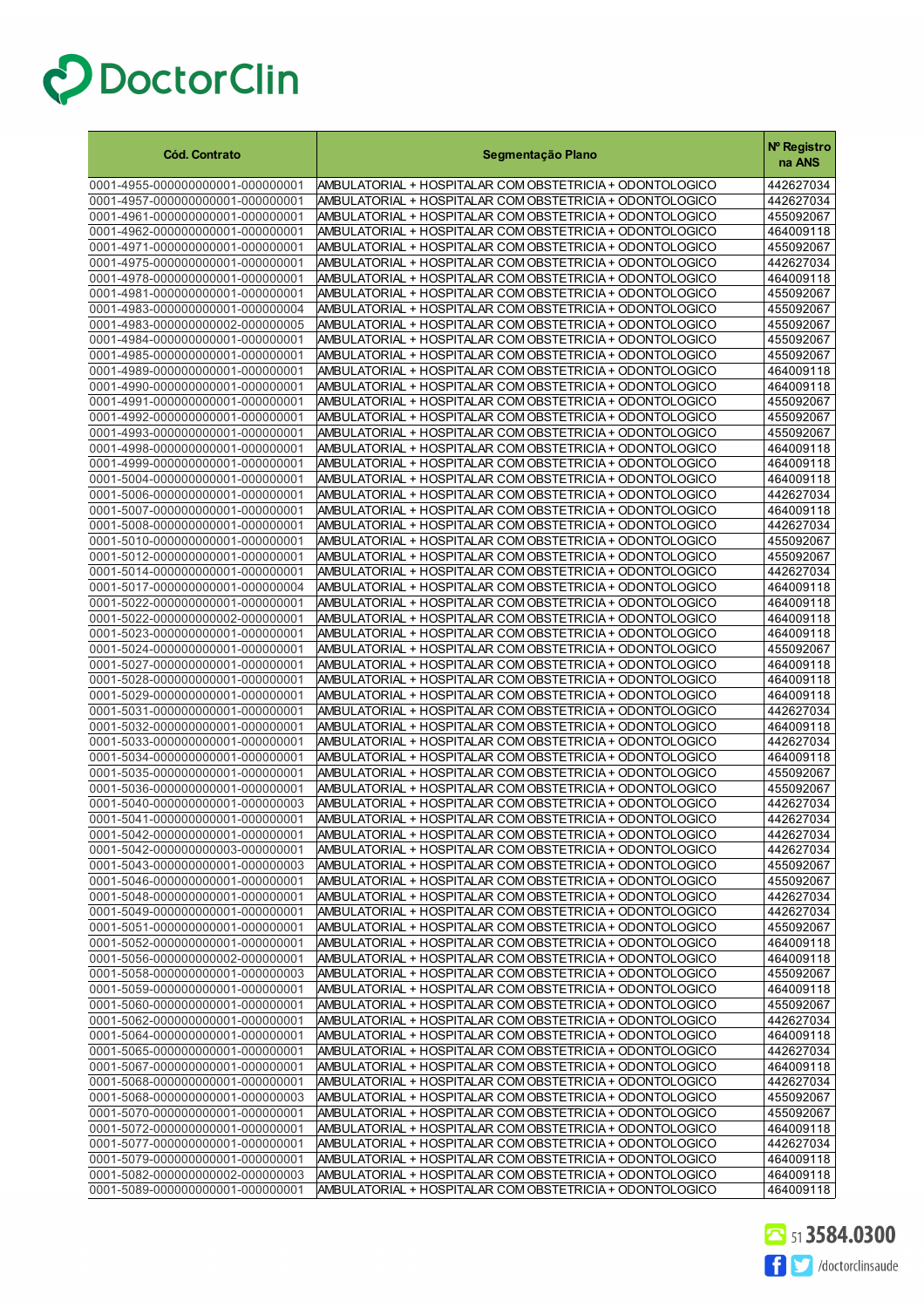| <b>Cód. Contrato</b>                                                 | Segmentação Plano                                                                                                      | Nº Registro<br>na ANS  |
|----------------------------------------------------------------------|------------------------------------------------------------------------------------------------------------------------|------------------------|
| 0001-5091-000000000001-000000001                                     | AMBULATORIAL + HOSPITALAR COM OBSTETRICIA + ODONTOLOGICO                                                               | 464009118              |
| 0001-5096-000000000001-000000001                                     | AMBULATORIAL + HOSPITALAR COM OBSTETRICIA + ODONTOLOGICO                                                               | 455092067              |
| 0001-5097-000000000001-000000001                                     | AMBULATORIAL + HOSPITALAR COM OBSTETRICIA + ODONTOLOGICO                                                               | 442627034              |
| 0001-5098-000000000001-000000001                                     | AMBULATORIAL + HOSPITALAR COM OBSTETRICIA + ODONTOLOGICO                                                               | 464009118              |
| 0001-5100-000000000001-000000001                                     | AMBULATORIAL + HOSPITALAR COM OBSTETRICIA + ODONTOLOGICO                                                               | 464009118              |
| 0001-5100-000000000002-000000001                                     | AMBULATORIAL + HOSPITALAR COM OBSTETRICIA + ODONTOLOGICO                                                               | 464009118              |
| 0001-5102-000000000001-000000001                                     | AMBULATORIAL + HOSPITALAR COM OBSTETRICIA + ODONTOLOGICO                                                               | 464009118              |
| 0001-5107-000000000001-000000003<br>0001-5108-000000000001-000000001 | AMBULATORIAL + HOSPITALAR COM OBSTETRICIA + ODONTOLOGICO<br>AMBULATORIAL + HOSPITALAR COM OBSTETRICIA + ODONTOLOGICO   | 464009118<br>464009118 |
| 0001-5111-000000000001-000000001                                     | AMBULATORIAL + HOSPITALAR COM OBSTETRICIA + ODONTOLOGICO                                                               | 442627034              |
| 0001-5112-000000000001-000000001                                     | AMBULATORIAL + HOSPITALAR COM OBSTETRICIA + ODONTOLOGICO                                                               | 442627034              |
| 0001-5113-000000000001-000000001                                     | AMBULATORIAL + HOSPITALAR COM OBSTETRICIA + ODONTOLOGICO                                                               | 464009118              |
| 0001-5115-000000000001-000000001                                     | AMBULATORIAL + HOSPITALAR COM OBSTETRICIA + ODONTOLOGICO                                                               | 455092067              |
| 0001-5117-000000000001-000000001                                     | AMBULATORIAL + HOSPITALAR COM OBSTETRICIA + ODONTOLOGICO                                                               | 464009118              |
| 0001-5120-000000000001-000000001                                     | AMBULATORIAL + HOSPITALAR COM OBSTETRICIA + ODONTOLOGICO                                                               | 442627034              |
| 0001-5121-000000000001-000000001                                     | AMBULATORIAL + HOSPITALAR COM OBSTETRICIA + ODONTOLOGICO                                                               | 464009118              |
| 0001-5122-000000000001-000000001                                     | AMBULATORIAL + HOSPITALAR COM OBSTETRICIA + ODONTOLOGICO                                                               | 442627034              |
| 0001-5125-000000000001-000000001                                     | AMBULATORIAL + HOSPITALAR COM OBSTETRICIA + ODONTOLOGICO                                                               | 455092067              |
| 0001-5128-000000000001-000000001                                     | AMBULATORIAL + HOSPITALAR COM OBSTETRICIA + ODONTOLOGICO                                                               | 464009118              |
| 0001-5134-000000000001-000000001                                     | AMBULATORIAL + HOSPITALAR COM OBSTETRICIA + ODONTOLOGICO                                                               | 464009118<br>455092067 |
| 0001-5137-000000000001-000000001<br>0001-5139-000000000001-000000001 | AMBULATORIAL + HOSPITALAR COM OBSTETRICIA + ODONTOLOGICO<br>AMBULATORIAL + HOSPITALAR COM OBSTETRICIA + ODONTOLOGICO   | 464009118              |
| 0001-5140-000000000001-000000001                                     | AMBULATORIAL + HOSPITALAR COM OBSTETRICIA + ODONTOLOGICO                                                               | 464009118              |
| 0001-5146-000000000001-000000001                                     | AMBULATORIAL + HOSPITALAR COM OBSTETRICIA + ODONTOLOGICO                                                               | 455092067              |
| 0001-5148-000000000001-000000001                                     | AMBULATORIAL + HOSPITALAR COM OBSTETRICIA + ODONTOLOGICO                                                               | 464009118              |
| 0001-5152-000000000001-000000001                                     | AMBULATORIAL + HOSPITALAR COM OBSTETRICIA + ODONTOLOGICO                                                               | 442627034              |
| 0001-5153-000000000001-000000001                                     | AMBULATORIAL + HOSPITALAR COM OBSTETRICIA + ODONTOLOGICO                                                               | 442627034              |
| 0001-5154-000000000001-000000001                                     | AMBULATORIAL + HOSPITALAR COM OBSTETRICIA + ODONTOLOGICO                                                               | 464009118              |
| 0001-5157-000000000001-000000001                                     | AMBULATORIAL + HOSPITALAR COM OBSTETRICIA + ODONTOLOGICO                                                               | 455092067              |
| 0001-5158-000000000001-000000001                                     | AMBULATORIAL + HOSPITALAR COM OBSTETRICIA + ODONTOLOGICO                                                               | 442627034              |
| 0001-5163-000000000001-000000001                                     | AMBULATORIAL + HOSPITALAR COM OBSTETRICIA + ODONTOLOGICO                                                               | 464009118              |
| 0001-5164-000000000001-000000001<br>0001-5165-000000000001-000000001 | AMBULATORIAL + HOSPITALAR COM OBSTETRICIA + ODONTOLOGICO<br>AMBULATORIAL + HOSPITALAR COM OBSTETRICIA + ODONTOLOGICO   | 464009118<br>455092067 |
| 0001-5167-000000000001-000000001                                     | AMBULATORIAL + HOSPITALAR COM OBSTETRICIA + ODONTOLOGICO                                                               | 455092067              |
| 0001-5169-000000000001-000000001                                     | AMBULATORIAL + HOSPITALAR COM OBSTETRICIA + ODONTOLOGICO                                                               | 464009118              |
| 0001-5170-000000000001-000000001                                     | AMBULATORIAL + HOSPITALAR COM OBSTETRICIA + ODONTOLOGICO                                                               | 455092067              |
| 0001-5174-000000000001-000000003                                     | AMBULATORIAL + HOSPITALAR COM OBSTETRICIA + ODONTOLOGICO                                                               | 455092067              |
| 0001-5175-000000000001-000000001                                     | AMBULATORIAL + HOSPITALAR COM OBSTETRICIA + ODONTOLOGICO                                                               | 464009118              |
| 0001-5177-000000000001-000000001                                     | AMBULATORIAL + HOSPITALAR COM OBSTETRICIA + ODONTOLOGICO                                                               | 464009118              |
| 0001-5178-000000000001-000000001                                     | AMBULATORIAL + HOSPITALAR COM OBSTETRICIA + ODONTOLOGICO                                                               | 442627034              |
| 0001-5180-000000000001-000000001                                     | AMBULATORIAL + HOSPITALAR COM OBSTETRICIA + ODONTOLOGICO                                                               | 455092067              |
| 0001-5180-000000000002-000000001                                     | AMBULATORIAL + HOSPITALAR COM OBSTETRICIA + ODONTOLOGICO                                                               | 455092067              |
| 0001-5180-000000000003-000000001<br>0001-5186-000000000001-000000001 | AMBULATORIAL + HOSPITALAR COM OBSTETRICIA + ODON TOLOGICO<br> AMBULATORIAL + HOSPITALAR COM OBSTETRICIA + ODONTOLOGICO | 455092067<br>455092067 |
| 0001-5189-000000000003-000000001                                     | AMBULATORIAL + HOSPITALAR COM OBSTETRICIA + ODONTOLOGICO                                                               | 455092067              |
| 0001-5195-000000000001-000000001                                     | AMBULATORIAL + HOSPITALAR COM OBSTETRICIA + ODONTOLOGICO                                                               | 464009118              |
| 0001-5196-000000000002-000000001                                     | AMBULATORIAL + HOSPITALAR COM OBSTETRICIA + ODONTOLOGICO                                                               | 442627034              |
| 0001-5197-000000000001-000000001                                     | AMBULATORIAL + HOSPITALAR COM OBSTETRICIA + ODONTOLOGICO                                                               | 464009118              |
| 0001-5197-000000000002-000000001                                     | AMBULATORIAL + HOSPITALAR COM OBSTETRICIA + ODONTOLOGICO                                                               | 464009118              |
| 0001-5198-000000000001-000000001                                     | AMBULATORIAL + HOSPITALAR COM OBSTETRICIA + ODONTOLOGICO                                                               | 464009118              |
| 0001-5199-000000000001-000000001                                     | AMBULATORIAL + HOSPITALAR COM OBSTETRICIA + ODONTOLOGICO                                                               | 464009118              |
| 0001-5200-000000000001-000000001                                     | AMBULATORIAL + HOSPITALAR COM OBSTETRICIA + ODONTOLOGICO                                                               | 464009118              |
| 0001-5202-000000000001-000000001                                     | AMBULATORIAL + HOSPITALAR COM OBSTETRICIA + ODONTOLOGICO                                                               | 464009118              |
| 0001-5204-000000000001-000000004<br>0001-5204-000000000001-000000005 | AMBULATORIAL + HOSPITALAR COM OBSTETRICIA + ODONTOLOGICO<br>AMBULATORIAL + HOSPITALAR COM OBSTETRICIA + ODONTOLOGICO   | 455092067<br>455092067 |
| 0001-5206-000000000001-000000001                                     | AMBULATORIAL + HOSPITALAR COM OBSTETRICIA + ODONTOLOGICO                                                               | 464009118              |
| 0001-5207-000000000001-000000001                                     | AMBULATORIAL + HOSPITALAR COM OBSTETRICIA + ODONTOLOGICO                                                               | 464009118              |
| 0001-5212-000000000001-000000001                                     | AMBULATORIAL + HOSPITALAR COM OBSTETRICIA + ODONTOLOGICO                                                               | 464009118              |
| 0001-5214-000000000001-000000001                                     | AMBULATORIAL + HOSPITALAR COM OBSTETRICIA + ODONTOLOGICO                                                               | 464009118              |
| 0001-5216-000000000001-000000001                                     | AMBULATORIAL + HOSPITALAR COM OBSTETRICIA + ODONTOLOGICO                                                               | 464009118              |
| 0001-5219-000000000001-000000001                                     | AMBULATORIAL + HOSPITALAR COM OBSTETRICIA + ODONTOLOGICO                                                               | 464009118              |
| 0001-5220-000000000001-000000001                                     | AMBULATORIAL + HOSPITALAR COM OBSTETRICIA + ODONTOLOGICO                                                               | 464009118              |
| 0001-5223-000000000001-000000001                                     | AMBULATORIAL + HOSPITALAR COM OBSTETRICIA + ODONTOLOGICO                                                               | 455092067              |
| 0001-5224-000000000001-000000001                                     | AMBULATORIAL + HOSPITALAR COM OBSTETRICIA + ODONTOLOGICO                                                               | 442627034              |
| 0001-5227-000000000001-000000002<br>0001-5228-000000000001-000000001 | AMBULATORIAL + HOSPITALAR COM OBSTETRICIA + ODONTOLOGICO<br>AMBULATORIAL + HOSPITALAR COM OBSTETRICIA + ODONTOLOGICO   | 464009118<br>455092067 |

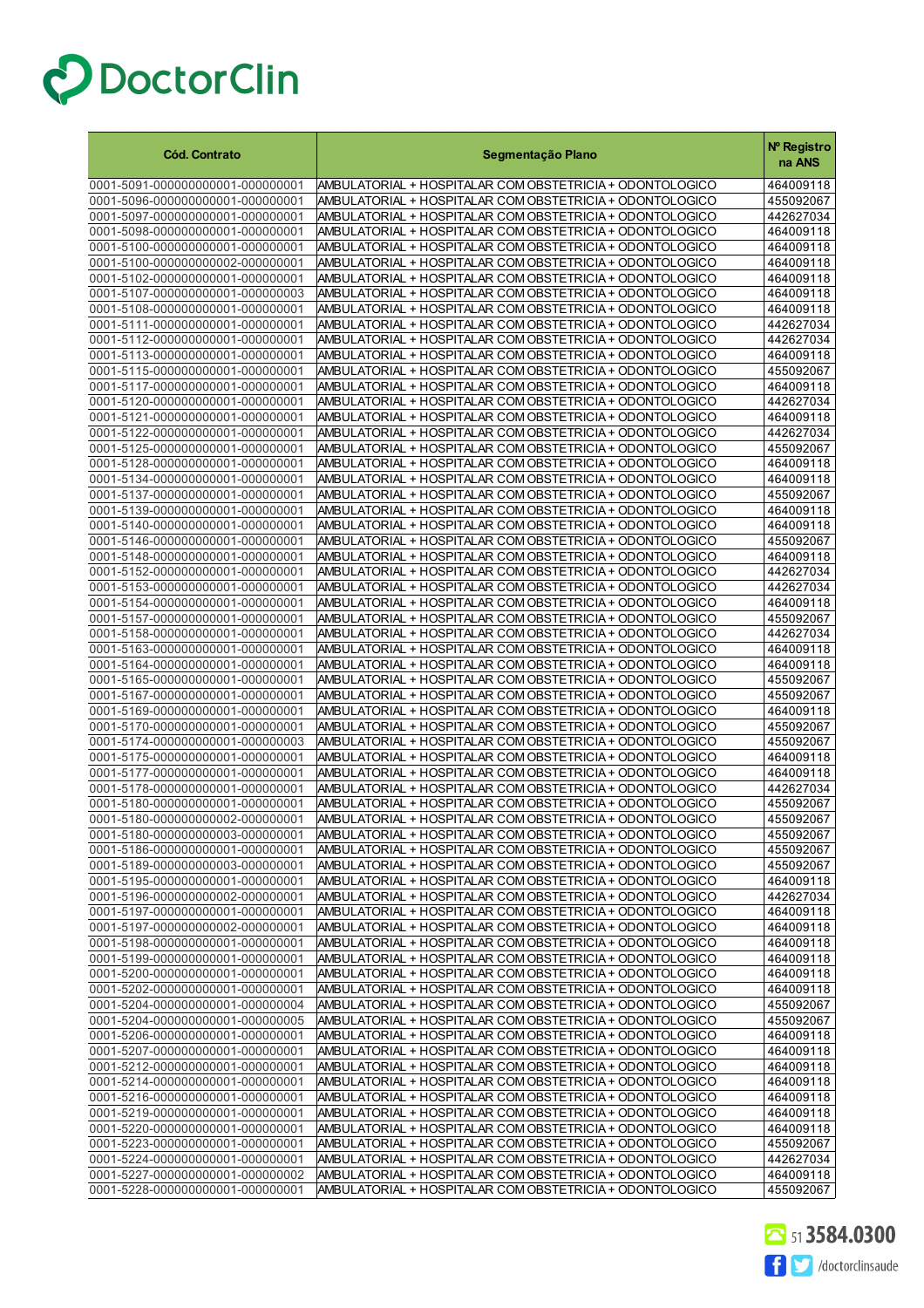| <b>Cód. Contrato</b>                                                 | Segmentação Plano                                                                                                    | Nº Registro<br>na ANS  |
|----------------------------------------------------------------------|----------------------------------------------------------------------------------------------------------------------|------------------------|
| 0001-5230-000000000001-000000001                                     | AMBULATORIAL + HOSPITALAR COM OBSTETRICIA + ODONTOLOGICO                                                             | 455092067              |
| 0001-5231-000000000001-000000001                                     | AMBULATORIAL + HOSPITALAR COM OBSTETRICIA + ODONTOLOGICO                                                             | 455092067              |
| 0001-5234-000000000001-000000001                                     | AMBULATORIAL + HOSPITALAR COM OBSTETRICIA + ODONTOLOGICO                                                             | 464009118              |
| 0001-5236-000000000001-000000001                                     | AMBULATORIAL + HOSPITALAR COM OBSTETRICIA + ODONTOLOGICO                                                             | 455092067              |
| 0001-5237-000000000001-000000001                                     | AMBULATORIAL + HOSPITALAR COM OBSTETRICIA + ODONTOLOGICO                                                             | 442627034              |
| 0001-5241-000000000001-000000001                                     | AMBULATORIAL + HOSPITALAR COM OBSTETRICIA + ODONTOLOGICO                                                             | 442627034              |
| 0001-5241-000000000001-000000002<br>0001-5243-000000000001-000000001 | AMBULATORIAL + HOSPITALAR COM OBSTETRICIA + ODONTOLOGICO<br>AMBULATORIAL + HOSPITALAR COM OBSTETRICIA + ODONTOLOGICO | 464009118<br>442627034 |
| 0001-5244-000000000001-000000001                                     | AMBULATORIAL + HOSPITALAR COM OBSTETRICIA + ODONTOLOGICO                                                             | 455092067              |
| 0001-5245-000000000001-000000001                                     | AMBULATORIAL + HOSPITALAR COM OBSTETRICIA + ODONTOLOGICO                                                             | 455092067              |
| 0001-5246-000000000001-000000001                                     | AMBULATORIAL + HOSPITALAR COM OBSTETRICIA + ODONTOLOGICO                                                             | 442627034              |
| 0001-5247-000000000001-000000003                                     | AMBULATORIAL + HOSPITALAR COM OBSTETRICIA + ODONTOLOGICO                                                             | 464009118              |
| 0001-5249-000000000001-000000001                                     | AMBULATORIAL + HOSPITALAR COM OBSTETRICIA + ODONTOLOGICO                                                             | 464009118              |
| 0001-5249-000000000002-000000001                                     | AMBULATORIAL + HOSPITALAR COM OBSTETRICIA + ODONTOLOGICO                                                             | 464009118              |
| 0001-5250-000000000001-000000001                                     | AMBULATORIAL + HOSPITALAR COM OBSTETRICIA + ODONTOLOGICO                                                             | 455092067              |
| 0001-5251-000000000001-000000001                                     | AMBULATORIAL + HOSPITALAR COM OBSTETRICIA + ODONTOLOGICO                                                             | 442627034              |
| 0001-5252-000000000001-000000001<br>0001-5253-000000000001-000000002 | AMBULATORIAL + HOSPITALAR COM OBSTETRICIA + ODONTOLOGICO<br>AMBULATORIAL + HOSPITALAR COM OBSTETRICIA + ODONTOLOGICO | 442627034<br>455092067 |
| 0001-5255-000000000001-000000001                                     | AMBULATORIAL + HOSPITALAR COM OBSTETRICIA + ODONTOLOGICO                                                             | 442627034              |
| 0001-5256-000000000001-000000001                                     | AMBULATORIAL + HOSPITALAR COM OBSTETRICIA + ODONTOLOGICO                                                             | 464009118              |
| 0001-5257-000000000001-000000001                                     | AMBULATORIAL + HOSPITALAR COM OBSTETRICIA + ODONTOLOGICO                                                             | 464009118              |
| 0001-5259-000000000001-000000001                                     | AMBULATORIAL + HOSPITALAR COM OBSTETRICIA + ODONTOLOGICO                                                             | 442627034              |
| 0001-5260-000000000001-000000001                                     | AMBULATORIAL + HOSPITALAR COM OBSTETRICIA + ODONTOLOGICO                                                             | 455092067              |
| 0001-5262-000000000001-000000001                                     | AMBULATORIAL + HOSPITALAR COM OBSTETRICIA + ODONTOLOGICO                                                             | 455092067              |
| 0001-5264-000000000001-000000001                                     | AMBULATORIAL + HOSPITALAR COM OBSTETRICIA + ODONTOLOGICO                                                             | 455092067              |
| 0001-5265-000000000001-000000002                                     | AMBULATORIAL + HOSPITALAR COM OBSTETRICIA + ODONTOLOGICO                                                             | 455092067              |
| 0001-5266-000000000001-000000001                                     | AMBULATORIAL + HOSPITALAR COM OBSTETRICIA + ODONTOLOGICO                                                             | 464009118              |
| 0001-5268-000000000001-000000001<br>0001-5269-000000000001-000000001 | AMBULATORIAL + HOSPITALAR COM OBSTETRICIA + ODONTOLOGICO<br>AMBULATORIAL + HOSPITALAR COM OBSTETRICIA + ODONTOLOGICO | 455092067<br>455092067 |
| 0001-5270-000000000001-000000001                                     | AMBULATORIAL + HOSPITALAR COM OBSTETRICIA + ODONTOLOGICO                                                             | 464009118              |
| 0001-5271-000000000001-000000001                                     | AMBULATORIAL + HOSPITALAR COM OBSTETRICIA + ODONTOLOGICO                                                             | 455092067              |
| 0001-5272-000000000001-000000001                                     | AMBULATORIAL + HOSPITALAR COM OBSTETRICIA + ODONTOLOGICO                                                             | 455092067              |
| 0001-5273-000000000001-000000001                                     | AMBULATORIAL + HOSPITALAR COM OBSTETRICIA + ODONTOLOGICO                                                             | 464009118              |
| 0001-5274-000000000001-000000001                                     | AMBULATORIAL + HOSPITALAR COM OBSTETRICIA + ODONTOLOGICO                                                             | 464009118              |
| 0001-5275-000000000001-000000001                                     | AMBULATORIAL + HOSPITALAR COM OBSTETRICIA + ODONTOLOGICO                                                             | 464009118              |
| 0001-5278-000000000001-000000001                                     | AMBULATORIAL + HOSPITALAR COM OBSTETRICIA + ODONTOLOGICO                                                             | 455092067              |
| 0001-5279-000000000001-000000001<br>0001-5281-000000000001-000000002 | AMBULATORIAL + HOSPITALAR COM OBSTETRICIA + ODONTOLOGICO<br>AMBULATORIAL + HOSPITALAR COM OBSTETRICIA + ODONTOLOGICO | 464009118<br>442627034 |
| 0001-5287-000000000001-000000001                                     | AMBULATORIAL + HOSPITALAR COM OBSTETRICIA + ODONTOLOGICO                                                             | 455092067              |
| 0001-5288-000000000001-000000001                                     | AMBULATORIAL + HOSPITALAR COM OBSTETRICIA + ODONTOLOGICO                                                             | 464009118              |
| 0001-5290-000000000001-000000002                                     | AMBULATORIAL + HOSPITALAR COM OBSTETRICIA + ODONTOLOGICO                                                             | 455092067              |
| 0001-5291-000000000001-000000001                                     | AMBULATORIAL + HOSPITALAR COM OBSTETRICIA + ODONTOLOGICO                                                             | 464009118              |
| 0001-5295-000000000001-000000001                                     | AMBULATORIAL + HOSPITALAR COM OBSTETRICIA + ODONTOLOGICO                                                             | 464009118              |
| 0001-5298-000000000001-000000001                                     | AMBULATORIAL + HOSPITALAR COM OBSTETRICIA + ODONTOLOGICO                                                             | 464009118              |
| 0001-5299-000000000001-000000001                                     | AMBULATORIAL + HOSPITALAR COM OBSTETRICIA + ODONTOLOGICO                                                             | 455092067              |
| 0001-5299-000000000002-000000001                                     | AMBULATORIAL + HOSPITALAR COM OBSTETRICIA + ODONTOLOGICO                                                             | 455092067              |
| 0001-5299-000000000003-000000001<br>0001-5299-000000000004-000000001 | AMBULATORIAL + HOSPITALAR COM OBSTETRICIA + ODONTOLOGICO<br>AMBULATORIAL + HOSPITALAR COM OBSTETRICIA + ODONTOLOGICO | 455092067<br>455092067 |
| 0001-5299-000000000005-000000001                                     | AMBULATORIAL + HOSPITALAR COM OBSTETRICIA + ODONTOLOGICO                                                             | 455092067              |
| 0001-5301-000000000001-000000001                                     | AMBULATORIAL + HOSPITALAR COM OBSTETRICIA + ODONTOLOGICO                                                             | 442627034              |
| 0001-5302-000000000001-000000001                                     | AMBULATORIAL + HOSPITALAR COM OBSTETRICIA + ODONTOLOGICO                                                             | 455092067              |
| 0001-5304-000000000001-000000001                                     | AMBULATORIAL + HOSPITALAR COM OBSTETRICIA + ODONTOLOGICO                                                             | 442627034              |
| 0001-5305-000000000001-000000001                                     | AMBULATORIAL + HOSPITALAR COM OBSTETRICIA + ODONTOLOGICO                                                             | 442627034              |
| 0001-5306-000000000001-000000001                                     | AMBULATORIAL + HOSPITALAR COM OBSTETRICIA + ODONTOLOGICO                                                             | 442627034              |
| 0001-5307-000000000001-000000001                                     | AMBULATORIAL + HOSPITALAR COM OBSTETRICIA + ODONTOLOGICO                                                             | 455092067              |
| 0001-5309-000000000001-000000001                                     | AMBULATORIAL + HOSPITALAR COM OBSTETRICIA + ODONTOLOGICO                                                             | 464009118              |
| 0001-5311-000000000001-000000001<br>0001-5319-000000000001-000000001 | AMBULATORIAL + HOSPITALAR COM OBSTETRICIA + ODONTOLOGICO<br>AMBULATORIAL + HOSPITALAR COM OBSTETRICIA + ODONTOLOGICO | 455092067<br>455092067 |
| 0001-5323-000000000001-000000002                                     | AMBULATORIAL + HOSPITALAR COM OBSTETRICIA + ODONTOLOGICO                                                             | 464009118              |
| 0001-5327-000000000001-000000001                                     | AMBULATORIAL + HOSPITALAR COM OBSTETRICIA + ODONTOLOGICO                                                             | 464009118              |
| 0001-5329-000000000001-000000001                                     | AMBULATORIAL + HOSPITALAR COM OBSTETRICIA + ODONTOLOGICO                                                             | 442627034              |
| 0001-5330-000000000001-000000001                                     | AMBULATORIAL + HOSPITALAR COM OBSTETRICIA + ODONTOLOGICO                                                             | 464009118              |
| 0001-5331-000000000001-000000001                                     | AMBULATORIAL + HOSPITALAR COM OBSTETRICIA + ODONTOLOGICO                                                             | 442627034              |
| 0001-5332-000000000001-000000001                                     | AMBULATORIAL + HOSPITALAR COM OBSTETRICIA + ODONTOLOGICO                                                             | 455092067              |
| 0001-5336-000000000001-000000001<br>0001-5337-000000000001-000000001 | AMBULATORIAL + HOSPITALAR COM OBSTETRICIA + ODONTOLOGICO<br>AMBULATORIAL + HOSPITALAR COM OBSTETRICIA + ODONTOLOGICO | 455092067<br>442627034 |
|                                                                      |                                                                                                                      |                        |

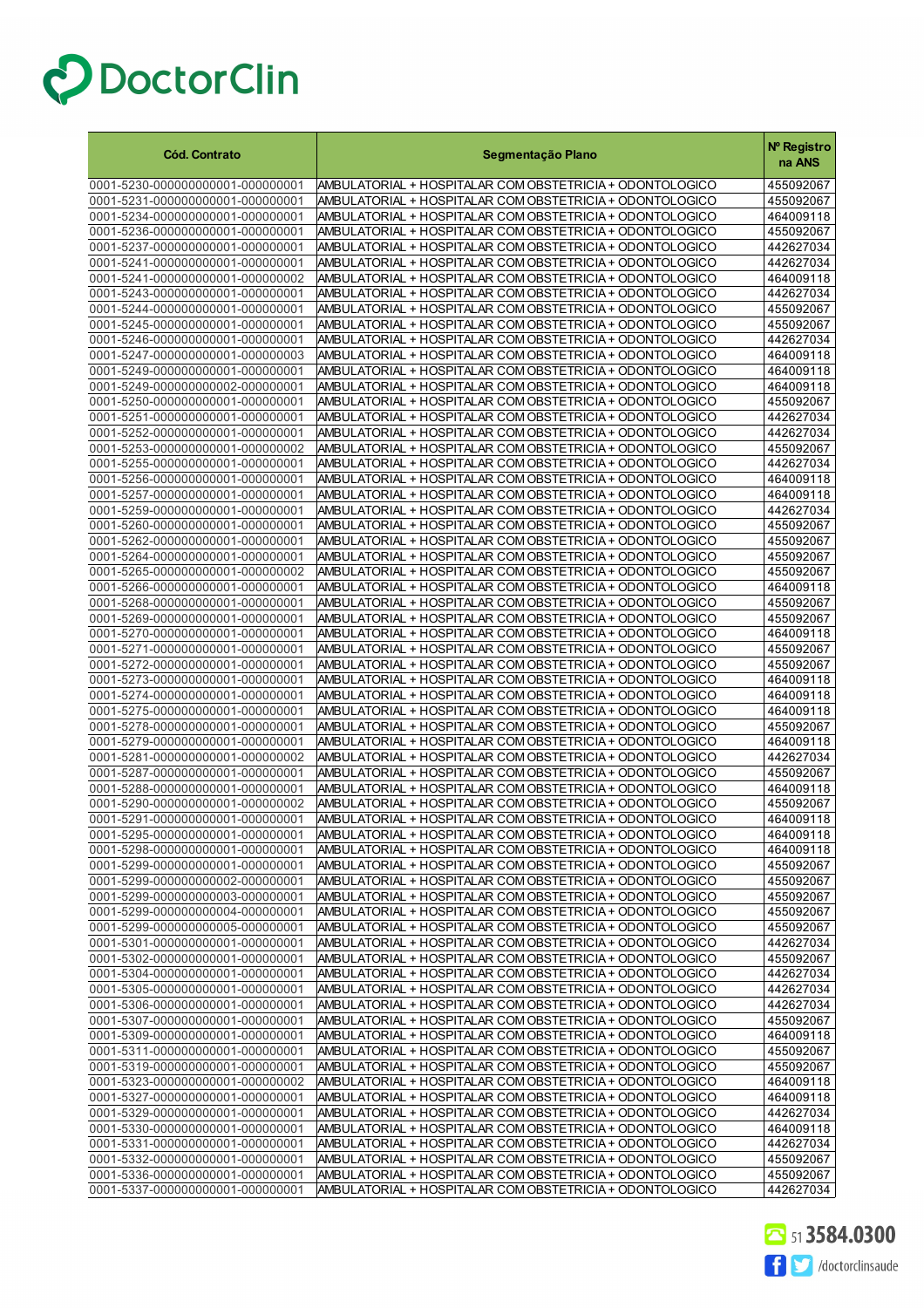| <b>Cód. Contrato</b>                                                 | Segmentação Plano                                                                                                    | Nº Registro<br>na ANS  |
|----------------------------------------------------------------------|----------------------------------------------------------------------------------------------------------------------|------------------------|
| 0001-5338-000000000001-000000001                                     | AMBULATORIAL + HOSPITALAR COM OBSTETRICIA + ODONTOLOGICO                                                             | 455092067              |
| 0001-5342-000000000001-000000001                                     | AMBULATORIAL + HOSPITALAR COM OBSTETRICIA + ODONTOLOGICO                                                             | 464009118              |
| 0001-5343-000000000001-000000001                                     | AMBULATORIAL + HOSPITALAR COM OBSTETRICIA + ODONTOLOGICO                                                             | 464009118              |
| 0001-5357-000000000001-000000001                                     | AMBULATORIAL + HOSPITALAR COM OBSTETRICIA + ODONTOLOGICO                                                             | 442627034              |
| 0001-5359-000000000001-000000001                                     | AMBULATORIAL + HOSPITALAR COM OBSTETRICIA + ODONTOLOGICO                                                             | 455092067              |
| 0001-5360-000000000001-000000001                                     | AMBULATORIAL + HOSPITALAR COM OBSTETRICIA + ODONTOLOGICO                                                             | 464009118              |
| 0001-5364-000000000001-000000001                                     | AMBULATORIAL + HOSPITALAR COM OBSTETRICIA + ODONTOLOGICO                                                             | 442627034              |
| 0001-5365-000000000001-000000001                                     | AMBULATORIAL + HOSPITALAR COM OBSTETRICIA + ODONTOLOGICO                                                             | 464009118              |
| 0001-5367-000000000001-000000001                                     | AMBULATORIAL + HOSPITALAR COM OBSTETRICIA + ODONTOLOGICO                                                             | 464009118              |
| 0001-5369-000000000001-000000001                                     | AMBULATORIAL + HOSPITALAR COM OBSTETRICIA + ODONTOLOGICO                                                             | 455092067              |
| 0001-5369-000000000002-000000001                                     | AMBULATORIAL + HOSPITALAR COM OBSTETRICIA + ODONTOLOGICO                                                             | 455092067              |
| 0001-5371-000000000001-000000001                                     | AMBULATORIAL + HOSPITALAR COM OBSTETRICIA + ODONTOLOGICO                                                             | 442627034              |
| 0001-5375-000000000001-000000001                                     | AMBULATORIAL + HOSPITALAR COM OBSTETRICIA + ODONTOLOGICO                                                             | 455092067              |
| 0001-5376-000000000001-000000001<br>0001-5378-000000000001-000000001 | AMBULATORIAL + HOSPITALAR COM OBSTETRICIA + ODONTOLOGICO                                                             | 442627034<br>442627034 |
| 0001-5379-000000000001-000000001                                     | AMBULATORIAL + HOSPITALAR COM OBSTETRICIA + ODONTOLOGICO<br>AMBULATORIAL + HOSPITALAR COM OBSTETRICIA + ODONTOLOGICO | 464009118              |
| 0001-5380-000000000001-000000001                                     | AMBULATORIAL + HOSPITALAR COM OBSTETRICIA + ODONTOLOGICO                                                             | 464009118              |
| 0001-5382-000000000001-000000001                                     | AMBULATORIAL + HOSPITALAR COM OBSTETRICIA + ODONTOLOGICO                                                             | 455092067              |
| 0001-5385-000000000001-000000001                                     | AMBULATORIAL + HOSPITALAR COM OBSTETRICIA + ODONTOLOGICO                                                             | 442627034              |
| 0001-5388-000000000001-000000001                                     | AMBULATORIAL + HOSPITALAR COM OBSTETRICIA + ODONTOLOGICO                                                             | 455092067              |
| 0001-5389-000000000001-000000002                                     | AMBULATORIAL + HOSPITALAR COM OBSTETRICIA + ODONTOLOGICO                                                             | 464009118              |
| 0001-5390-000000000001-000000001                                     | AMBULATORIAL + HOSPITALAR COM OBSTETRICIA + ODONTOLOGICO                                                             | 464009118              |
| 0001-5396-000000000001-000000001                                     | AMBULATORIAL + HOSPITALAR COM OBSTETRICIA + ODONTOLOGICO                                                             | 464009118              |
| 0001-5399-000000000001-000000001                                     | AMBULATORIAL + HOSPITALAR COM OBSTETRICIA + ODONTOLOGICO                                                             | 464009118              |
| 0001-5402-000000000001-000000001                                     | AMBULATORIAL + HOSPITALAR COM OBSTETRICIA + ODONTOLOGICO                                                             | 442627034              |
| 0001-5403-000000000001-000000001                                     | AMBULATORIAL + HOSPITALAR COM OBSTETRICIA + ODONTOLOGICO                                                             | 442627034              |
| 0001-5404-000000000001-000000001                                     | AMBULATORIAL + HOSPITALAR COM OBSTETRICIA + ODONTOLOGICO                                                             | 455092067              |
| 0001-5406-000000000001-000000001                                     | AMBULATORIAL + HOSPITALAR COM OBSTETRICIA + ODONTOLOGICO                                                             | 464009118              |
| 0001-5408-000000000001-000000001                                     | AMBULATORIAL + HOSPITALAR COM OBSTETRICIA + ODONTOLOGICO                                                             | 455092067              |
| 0001-5411-000000000001-000000001                                     | AMBULATORIAL + HOSPITALAR COM OBSTETRICIA + ODONTOLOGICO                                                             | 464009118              |
| 0001-5419-000000000001-000000003                                     | AMBULATORIAL + HOSPITALAR COM OBSTETRICIA + ODONTOLOGICO                                                             | 455092067              |
| 0001-5421-000000000001-000000001                                     | AMBULATORIAL + HOSPITALAR COM OBSTETRICIA + ODONTOLOGICO                                                             | 464009118              |
| 0001-5424-000000000001-000000001<br>0001-5425-000000000001-000000001 | AMBULATORIAL + HOSPITALAR COM OBSTETRICIA + ODONTOLOGICO<br>AMBULATORIAL + HOSPITALAR COM OBSTETRICIA + ODONTOLOGICO | 464009118<br>455092067 |
| 0001-5426-000000000001-000000001                                     | AMBULATORIAL + HOSPITALAR COM OBSTETRICIA + ODONTOLOGICO                                                             | 455092067              |
| 0001-5427-000000000001-000000001                                     | AMBULATORIAL + HOSPITALAR COM OBSTETRICIA + ODONTOLOGICO                                                             | 464009118              |
| 0001-5428-000000000001-000000001                                     | AMBULATORIAL + HOSPITALAR COM OBSTETRICIA + ODONTOLOGICO                                                             | 464009118              |
| 0001-5429-000000000001-000000001                                     | AMBULATORIAL + HOSPITALAR COM OBSTETRICIA + ODONTOLOGICO                                                             | 464009118              |
| 0001-5434-000000000001-000000001                                     | AMBULATORIAL + HOSPITALAR COM OBSTETRICIA + ODONTOLOGICO                                                             | 455092067              |
| 0001-5435-000000000001-000000001                                     | AMBULATORIAL + HOSPITALAR COM OBSTETRICIA + ODONTOLOGICO                                                             | 455092067              |
| 0001-5437-000000000001-000000001                                     | AMBULATORIAL + HOSPITALAR COM OBSTETRICIA + ODONTOLOGICO                                                             | 442627034              |
| 0001-5438-000000000001-000000001                                     | AMBULATORIAL + HOSPITALAR COM OBSTETRICIA + ODONTOLOGICO                                                             | 455092067              |
| 0001-5439-000000000001-000000001                                     | AMBULATORIAL + HOSPITALAR COM OBSTETRICIA + ODON FOLOGICO                                                            | 455092067              |
| 0001-5440-000000000001-000000001                                     | AMBULATORIAL + HOSPITALAR COM OBSTETRICIA + ODONTOLOGICO                                                             | 464009118              |
| 0001-5441-000000000001-000000001                                     | AMBULATORIAL + HOSPITALAR COM OBSTETRICIA + ODONTOLOGICO                                                             | 464009118              |
| 0001-5444-000000000001-000000001                                     | AMBULATORIAL + HOSPITALAR COM OBSTETRICIA + ODONTOLOGICO                                                             | 455092067              |
| 0001-5445-000000000001-000000001                                     | AMBULATORIAL + HOSPITALAR COM OBSTETRICIA + ODONTOLOGICO                                                             | 464009118              |
| 0001-5448-000000000001-000000001                                     | AMBULATORIAL + HOSPITALAR COM OBSTETRICIA + ODONTOLOGICO                                                             | 455092067              |
| 0001-5449-000000000001-000000001<br>0001-5450-000000000001-000000001 | AMBULATORIAL + HOSPITALAR COM OBSTETRICIA + ODONTOLOGICO<br>AMBULATORIAL + HOSPITALAR COM OBSTETRICIA + ODONTOLOGICO | 442627034<br>455092067 |
| 0001-5451-000000000001-000000001                                     | AMBULATORIAL + HOSPITALAR COM OBSTETRICIA + ODONTOLOGICO                                                             | 464009118              |
| 0001-5452-000000000001-000000001                                     | AMBULATORIAL + HOSPITALAR COM OBSTETRICIA + ODONTOLOGICO                                                             | 442627034              |
| 0001-5454-000000000001-000000001                                     | AMBULATORIAL + HOSPITALAR COM OBSTETRICIA + ODONTOLOGICO                                                             | 455092067              |
| 0001-5455-000000000001-000000001                                     | AMBULATORIAL + HOSPITALAR COM OBSTETRICIA + ODONTOLOGICO                                                             | 464009118              |
| 0001-5456-000000000001-000000001                                     | AMBULATORIAL + HOSPITALAR COM OBSTETRICIA + ODONTOLOGICO                                                             | 464009118              |
| 0001-5457-000000000001-000000001                                     | AMBULATORIAL + HOSPITALAR COM OBSTETRICIA + ODONTOLOGICO                                                             | 455092067              |
| 0001-5460-000000000001-000000001                                     | AMBULATORIAL + HOSPITALAR COM OBSTETRICIA + ODONTOLOGICO                                                             | 442627034              |
| 0001-5462-000000000001-000000001                                     | AMBULATORIAL + HOSPITALAR COM OBSTETRICIA + ODONTOLOGICO                                                             | 455092067              |
| 0001-5464-000000000001-000000001                                     | AMBULATORIAL + HOSPITALAR COM OBSTETRICIA + ODONTOLOGICO                                                             | 464009118              |
| 0001-5465-000000000001-000000001                                     | AMBULATORIAL + HOSPITALAR COM OBSTETRICIA + ODONTOLOGICO                                                             | 455092067              |
| 0001-5467-000000000001-000000001                                     | AMBULATORIAL + HOSPITALAR COM OBSTETRICIA + ODONTOLOGICO                                                             | 464009118              |
| 0001-5468-000000000001-000000001                                     | AMBULATORIAL + HOSPITALAR COM OBSTETRICIA + ODONTOLOGICO                                                             | 455092067              |
| 0001-5469-000000000001-000000001                                     | AMBULATORIAL + HOSPITALAR COM OBSTETRICIA + ODONTOLOGICO                                                             | 464009118              |
| 0001-5470-000000000001-000000001<br>0001-5471-000000000001-000000001 | AMBULATORIAL + HOSPITALAR COM OBSTETRICIA + ODONTOLOGICO<br>AMBULATORIAL + HOSPITALAR COM OBSTETRICIA + ODONTOLOGICO | 464009118<br>464009118 |
| 0001-5473-000000000001-000000001                                     | AMBULATORIAL + HOSPITALAR COM OBSTETRICIA + ODONTOLOGICO                                                             | 455092067              |

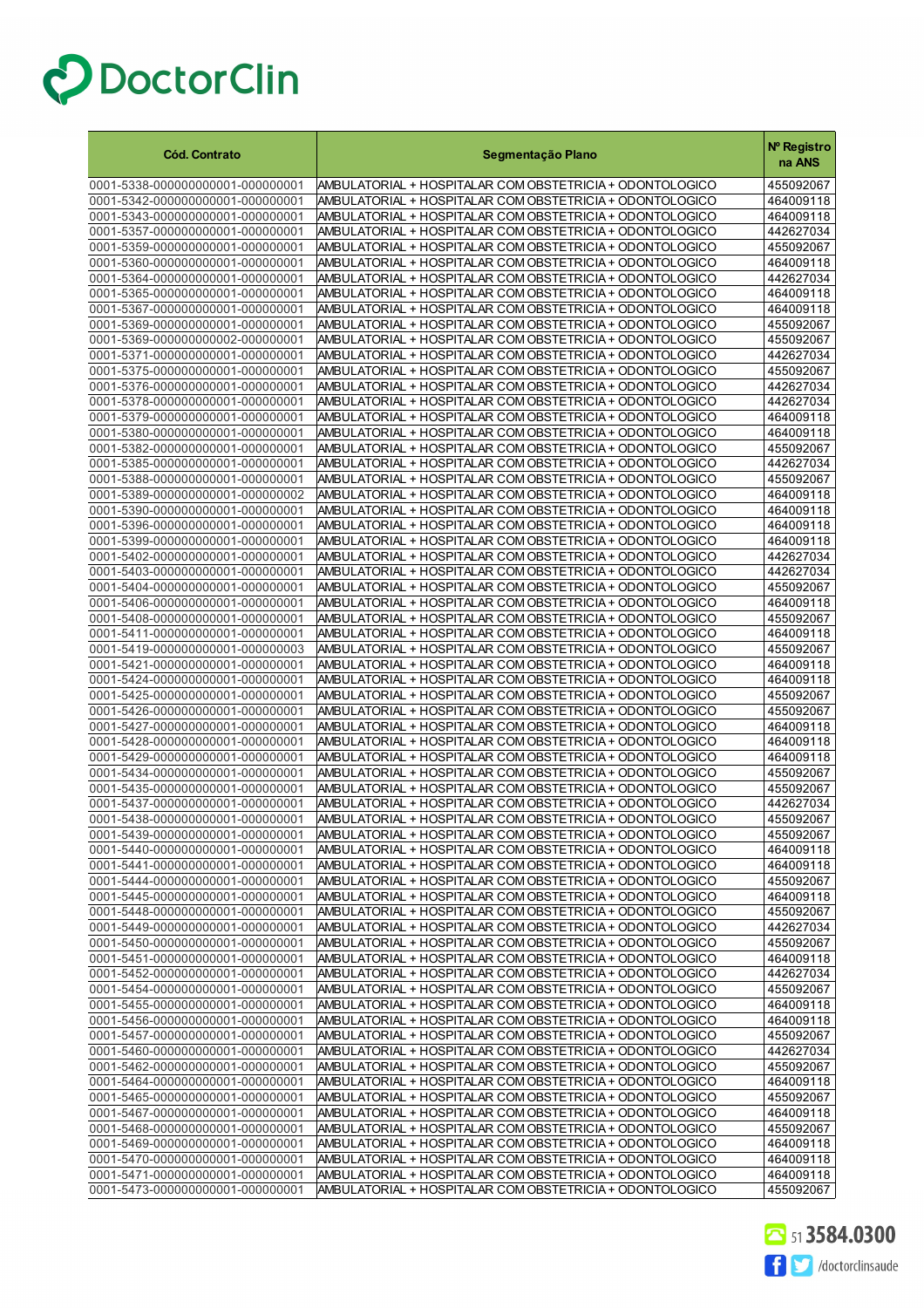| <b>Cód. Contrato</b>                                                 | Segmentação Plano                                                                                                     | Nº Registro<br>na ANS  |
|----------------------------------------------------------------------|-----------------------------------------------------------------------------------------------------------------------|------------------------|
| 0001-5475-000000000001-000000001                                     | AMBULATORIAL + HOSPITALAR COM OBSTETRICIA + ODONTOLOGICO                                                              | 442627034              |
| 0001-5476-000000000001-000000001                                     | AMBULATORIAL + HOSPITALAR COM OBSTETRICIA + ODONTOLOGICO                                                              | 455092067              |
| 0001-5478-000000000001-000000001                                     | AMBULATORIAL + HOSPITALAR COM OBSTETRICIA + ODONTOLOGICO                                                              | 455092067              |
| 0001-5479-000000000001-000000001                                     | AMBULATORIAL + HOSPITALAR COM OBSTETRICIA + ODONTOLOGICO                                                              | 464009118              |
| 0001-5481-000000000002-000000001                                     | AMBULATORIAL + HOSPITALAR COM OBSTETRICIA + ODONTOLOGICO                                                              | 455092067              |
| 0001-5485-000000000001-000000001                                     | AMBULATORIAL + HOSPITALAR COM OBSTETRICIA + ODONTOLOGICO                                                              | 455092067              |
| 0001-5486-000000000001-000000001                                     | AMBULATORIAL + HOSPITALAR COM OBSTETRICIA + ODONTOLOGICO                                                              | 464009118              |
| 0001-5488-000000000001-000000001<br>0001-5489-000000000001-000000001 | AMBULATORIAL + HOSPITALAR COM OBSTETRICIA + ODONTOLOGICO<br>AMBULATORIAL + HOSPITALAR COM OBSTETRICIA + ODONTOLOGICO  | 455092067<br>464009118 |
| 0001-5491-000000000001-000000001                                     | AMBULATORIAL + HOSPITALAR COM OBSTETRICIA + ODONTOLOGICO                                                              | 455092067              |
| 0001-5494-000000000001-000000001                                     | AMBULATORIAL + HOSPITALAR COM OBSTETRICIA + ODONTOLOGICO                                                              | 455092067              |
| 0001-5495-000000000001-000000001                                     | AMBULATORIAL + HOSPITALAR COM OBSTETRICIA + ODONTOLOGICO                                                              | 442627034              |
| 0001-5496-000000000001-000000001                                     | AMBULATORIAL + HOSPITALAR COM OBSTETRICIA + ODONTOLOGICO                                                              | 464009118              |
| 0001-5497-000000000001-000000001                                     | AMBULATORIAL + HOSPITALAR COM OBSTETRICIA + ODONTOLOGICO                                                              | 455092067              |
| 0001-5498-000000000001-000000001                                     | AMBULATORIAL + HOSPITALAR COM OBSTETRICIA + ODONTOLOGICO                                                              | 442627034              |
| 0001-5499-000000000001-000000001                                     | AMBULATORIAL + HOSPITALAR COM OBSTETRICIA + ODONTOLOGICO                                                              | 442627034              |
| 0001-5500-000000000001-000000001                                     | AMBULATORIAL + HOSPITALAR COM OBSTETRICIA + ODONTOLOGICO                                                              | 464009118              |
| 0001-5502-000000000001-000000001                                     | AMBULATORIAL + HOSPITALAR COM OBSTETRICIA + ODONTOLOGICO                                                              | 464009118              |
| 0001-5503-000000000001-000000001                                     | AMBULATORIAL + HOSPITALAR COM OBSTETRICIA + ODONTOLOGICO                                                              | 442627034              |
| 0001-5504-000000000001-000000001                                     | AMBULATORIAL + HOSPITALAR COM OBSTETRICIA + ODONTOLOGICO                                                              | 455092067              |
| 0001-5505-000000000001-000000001<br>0001-5509-000000000001-000000001 | AMBULATORIAL + HOSPITALAR COM OBSTETRICIA + ODONTOLOGICO<br>AMBULATORIAL + HOSPITALAR COM OBSTETRICIA + ODONTOLOGICO  | 442627034<br>442627034 |
| 0001-5510-000000000001-000000001                                     | AMBULATORIAL + HOSPITALAR COM OBSTETRICIA + ODONTOLOGICO                                                              | 455092067              |
| 0001-5513-000000000001-000000001                                     | AMBULATORIAL + HOSPITALAR COM OBSTETRICIA + ODONTOLOGICO                                                              | 442627034              |
| 0001-5514-000000000001-000000001                                     | AMBULATORIAL + HOSPITALAR COM OBSTETRICIA + ODONTOLOGICO                                                              | 442627034              |
| 0001-5516-000000000001-000000001                                     | AMBULATORIAL + HOSPITALAR COM OBSTETRICIA + ODONTOLOGICO                                                              | 464009118              |
| 0001-5520-000000000002-000000001                                     | AMBULATORIAL + HOSPITALAR COM OBSTETRICIA + ODONTOLOGICO                                                              | 455092067              |
| 0001-5522-000000000001-000000001                                     | AMBULATORIAL + HOSPITALAR COM OBSTETRICIA + ODONTOLOGICO                                                              | 442627034              |
| 0001-5525-000000000001-000000001                                     | AMBULATORIAL + HOSPITALAR COM OBSTETRICIA + ODONTOLOGICO                                                              | 464009118              |
| 0001-5527-000000000001-000000001                                     | AMBULATORIAL + HOSPITALAR COM OBSTETRICIA + ODONTOLOGICO                                                              | 455092067              |
| 0001-5529-000000000001-000000001                                     | AMBULATORIAL + HOSPITALAR COM OBSTETRICIA + ODONTOLOGICO                                                              | 442627034              |
| 0001-5530-000000000001-000000002<br>0001-5533-000000000001-000000001 | AMBULATORIAL + HOSPITALAR COM OBSTETRICIA + ODONTOLOGICO<br>AMBULATORIAL + HOSPITALAR COM OBSTETRICIA + ODONTOLOGICO  | 455092067<br>455092067 |
| 0001-5534-000000000001-000000001                                     | AMBULATORIAL + HOSPITALAR COM OBSTETRICIA + ODONTOLOGICO                                                              | 455092067              |
| 0001-5537-000000000001-000000001                                     | AMBULATORIAL + HOSPITALAR COM OBSTETRICIA + ODONTOLOGICO                                                              | 455092067              |
| 0001-5542-000000000001-000000001                                     | AMBULATORIAL + HOSPITALAR COM OBSTETRICIA + ODONTOLOGICO                                                              | 442627034              |
| 0001-5544-000000000001-000000001                                     | AMBULATORIAL + HOSPITALAR COM OBSTETRICIA + ODONTOLOGICO                                                              | 455092067              |
| 0001-5545-000000000001-000000001                                     | AMBULATORIAL + HOSPITALAR COM OBSTETRICIA + ODONTOLOGICO                                                              | 442627034              |
| 0001-5549-000000000001-000000001                                     | AMBULATORIAL + HOSPITALAR COM OBSTETRICIA + ODONTOLOGICO                                                              | 442627034              |
| 0001-5551-000000000001-000000001                                     | AMBULATORIAL + HOSPITALAR COM OBSTETRICIA + ODONTOLOGICO                                                              | 442627034              |
| 0001-5552-000000000001-000000001                                     | AMBULATORIAL + HOSPITALAR COM OBSTETRICIA + ODONTOLOGICO                                                              | 464009118              |
| 0001-5556-000000000001-000000001                                     | AMBULATORIAL + HOSPITALAR COM OBSTETRICIA + ODONTOLOGICO                                                              | 464009118              |
| 0001-5557-000000000001-000000001<br>0001-5558-000000000001-000000001 | AMBULATORIAL + HOSPITALAR COM OBSTETRICIA + ODON TOLOGICO<br>AMBULATORIAL + HOSPITALAR COM OBSTETRICIA + ODONTOLOGICO | 455092067<br>442627034 |
| 0001-5559-000000000001-000000001                                     | AMBULATORIAL + HOSPITALAR COM OBSTETRICIA + ODONTOLOGICO                                                              | 464009118              |
| 0001-5562-000000000001-000000001                                     | AMBULATORIAL + HOSPITALAR COM OBSTETRICIA + ODONTOLOGICO                                                              | 464009118              |
| 0001-5564-000000000001-000000001                                     | AMBULATORIAL + HOSPITALAR COM OBSTETRICIA + ODONTOLOGICO                                                              | 455092067              |
| 0001-5565-000000000001-000000001                                     | AMBULATORIAL + HOSPITALAR COM OBSTETRICIA + ODONTOLOGICO                                                              | 464009118              |
| 0001-5566-000000000001-000000001                                     | AMBULATORIAL + HOSPITALAR COM OBSTETRICIA + ODONTOLOGICO                                                              | 455092067              |
| 0001-5567-000000000001-000000002                                     | AMBULATORIAL + HOSPITALAR COM OBSTETRICIA + ODONTOLOGICO                                                              | 464009118              |
| 0001-5569-000000000001-000000001                                     | AMBULATORIAL + HOSPITALAR COM OBSTETRICIA + ODONTOLOGICO                                                              | 442627034              |
| 0001-5571-000000000001-000000001                                     | AMBULATORIAL + HOSPITALAR COM OBSTETRICIA + ODONTOLOGICO                                                              | 455092067              |
| 0001-5572-000000000001-000000001                                     | AMBULATORIAL + HOSPITALAR COM OBSTETRICIA + ODONTOLOGICO                                                              | 442627034              |
| 0001-5573-000000000001-000000001<br>0001-5575-000000000001-000000001 | AMBULATORIAL + HOSPITALAR COM OBSTETRICIA + ODONTOLOGICO<br>AMBULATORIAL + HOSPITALAR COM OBSTETRICIA + ODONTOLOGICO  | 464009118<br>455092067 |
| 0001-5577-000000000001-000000001                                     | AMBULATORIAL + HOSPITALAR COM OBSTETRICIA + ODONTOLOGICO                                                              | 464009118              |
| 0001-5578-000000000001-000000001                                     | AMBULATORIAL + HOSPITALAR COM OBSTETRICIA + ODONTOLOGICO                                                              | 455092067              |
| 0001-5579-000000000002-000000001                                     | AMBULATORIAL + HOSPITALAR COM OBSTETRICIA + ODONTOLOGICO                                                              | 464009118              |
| 0001-5582-000000000001-000000001                                     | AMBULATORIAL + HOSPITALAR COM OBSTETRICIA + ODONTOLOGICO                                                              | 442627034              |
| 0001-5584-000000000001-000000001                                     | AMBULATORIAL + HOSPITALAR COM OBSTETRICIA + ODONTOLOGICO                                                              | 464009118              |
| 0001-5587-000000000001-000000001                                     | AMBULATORIAL + HOSPITALAR COM OBSTETRICIA + ODONTOLOGICO                                                              | 455092067              |
| 0001-5588-000000000001-000000001                                     | AMBULATORIAL + HOSPITALAR COM OBSTETRICIA + ODONTOLOGICO                                                              | 442627034              |
| 0001-5589-000000000001-000000001                                     | AMBULATORIAL + HOSPITALAR COM OBSTETRICIA + ODONTOLOGICO                                                              | 455092067              |
| 0001-5590-000000000001-000000001                                     | AMBULATORIAL + HOSPITALAR COM OBSTETRICIA + ODONTOLOGICO                                                              | 464009118              |
| 0001-5591-000000000001-000000001<br>0001-5592-000000000001-000000001 | AMBULATORIAL + HOSPITALAR COM OBSTETRICIA + ODONTOLOGICO<br>AMBULATORIAL + HOSPITALAR COM OBSTETRICIA + ODONTOLOGICO  | 464009118<br>455092067 |

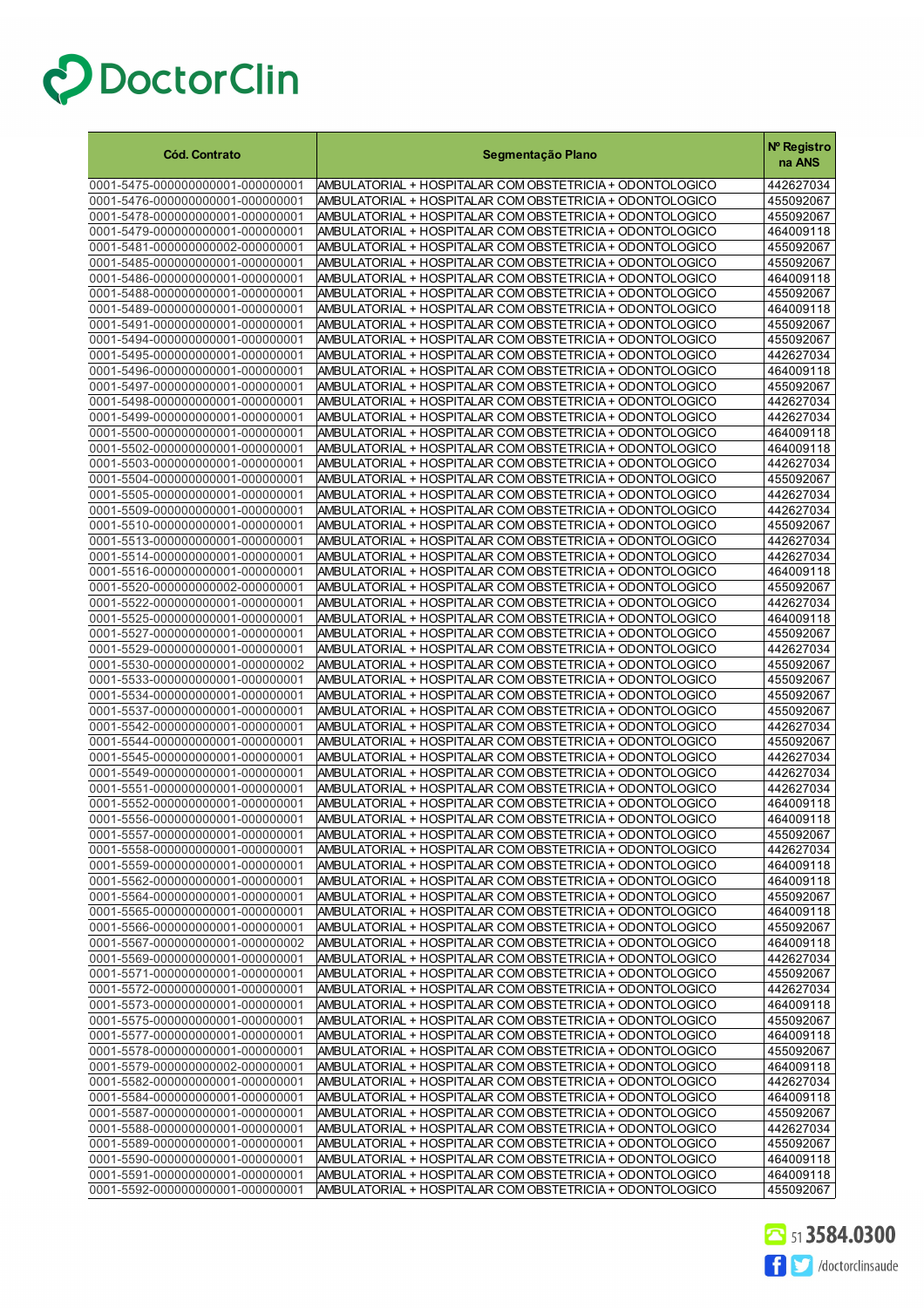| <b>Cód. Contrato</b>                                                 | Segmentação Plano                                                                                                    | Nº Registro<br>na ANS  |
|----------------------------------------------------------------------|----------------------------------------------------------------------------------------------------------------------|------------------------|
| 0001-5595-000000000001-000000001                                     | AMBULATORIAL + HOSPITALAR COM OBSTETRICIA + ODONTOLOGICO                                                             | 442627034              |
| 0001-5596-000000000001-000000001                                     | AMBULATORIAL + HOSPITALAR COM OBSTETRICIA + ODONTOLOGICO                                                             | 442627034              |
| 0001-5597-000000000001-000000001                                     | AMBULATORIAL + HOSPITALAR COM OBSTETRICIA + ODONTOLOGICO                                                             | 455092067              |
| 0001-5601-000000000001-000000001                                     | AMBULATORIAL + HOSPITALAR COM OBSTETRICIA + ODONTOLOGICO                                                             | 455092067              |
| 0001-5602-000000000001-000000001                                     | AMBULATORIAL + HOSPITALAR COM OBSTETRICIA + ODONTOLOGICO                                                             | 464009118              |
| 0001-5605-000000000001-000000001                                     | AMBULATORIAL + HOSPITALAR COM OBSTETRICIA + ODONTOLOGICO                                                             | 455092067              |
| 0001-5607-000000000001-000000002                                     | AMBULATORIAL + HOSPITALAR COM OBSTETRICIA + ODONTOLOGICO                                                             | 464009118              |
| 0001-5608-000000000001-000000001                                     | AMBULATORIAL + HOSPITALAR COM OBSTETRICIA + ODONTOLOGICO                                                             | 464009118              |
| 0001-5610-000000000001-000000001                                     | AMBULATORIAL + HOSPITALAR COM OBSTETRICIA + ODONTOLOGICO                                                             | 455092067              |
| 0001-5611-000000000001-000000001                                     | AMBULATORIAL + HOSPITALAR COM OBSTETRICIA + ODONTOLOGICO                                                             | 455092067              |
| 0001-5612-000000000001-000000001                                     | AMBULATORIAL + HOSPITALAR COM OBSTETRICIA + ODONTOLOGICO                                                             | 464009118              |
| 0001-5614-000000000001-000000001                                     | AMBULATORIAL + HOSPITALAR COM OBSTETRICIA + ODONTOLOGICO                                                             | 464009118              |
| 0001-5616-000000000001-000000001                                     | AMBULATORIAL + HOSPITALAR COM OBSTETRICIA + ODONTOLOGICO                                                             | 442627034              |
| 0001-5617-000000000001-000000001<br>0001-5620-000000000001-000000001 | AMBULATORIAL + HOSPITALAR COM OBSTETRICIA + ODONTOLOGICO<br>AMBULATORIAL + HOSPITALAR COM OBSTETRICIA + ODONTOLOGICO | 442627034              |
| 0001-5621-000000000001-000000001                                     | AMBULATORIAL + HOSPITALAR COM OBSTETRICIA + ODONTOLOGICO                                                             | 464009118<br>442627034 |
| 0001-5622-000000000001-000000001                                     | AMBULATORIAL + HOSPITALAR COM OBSTETRICIA + ODONTOLOGICO                                                             | 455092067              |
| 0001-5625-000000000001-000000001                                     | AMBULATORIAL + HOSPITALAR COM OBSTETRICIA + ODONTOLOGICO                                                             | 455092067              |
| 0001-5626-000000000001-000000001                                     | AMBULATORIAL + HOSPITALAR COM OBSTETRICIA + ODONTOLOGICO                                                             | 455092067              |
| 0001-5627-000000000001-000000001                                     | AMBULATORIAL + HOSPITALAR COM OBSTETRICIA + ODONTOLOGICO                                                             | 464009118              |
| 0001-5628-000000000001-000000001                                     | AMBULATORIAL + HOSPITALAR COM OBSTETRICIA + ODONTOLOGICO                                                             | 464009118              |
| 0001-5630-000000000001-000000001                                     | AMBULATORIAL + HOSPITALAR COM OBSTETRICIA + ODONTOLOGICO                                                             | 442627034              |
| 0001-5631-000000000001-000000001                                     | AMBULATORIAL + HOSPITALAR COM OBSTETRICIA + ODONTOLOGICO                                                             | 464009118              |
| 0001-5632-000000000001-000000001                                     | AMBULATORIAL + HOSPITALAR COM OBSTETRICIA + ODONTOLOGICO                                                             | 464009118              |
| 0001-5637-000000000001-000000001                                     | AMBULATORIAL + HOSPITALAR COM OBSTETRICIA + ODONTOLOGICO                                                             | 464009118              |
| 0001-5642-000000000001-000000001                                     | AMBULATORIAL + HOSPITALAR COM OBSTETRICIA + ODONTOLOGICO                                                             | 455092067              |
| 0001-5643-000000000001-000000001                                     | AMBULATORIAL + HOSPITALAR COM OBSTETRICIA + ODONTOLOGICO                                                             | 442627034              |
| 0001-5650-000000000001-000000001                                     | AMBULATORIAL + HOSPITALAR COM OBSTETRICIA + ODONTOLOGICO                                                             | 464009118              |
| 0001-5655-000000000001-000000001                                     | AMBULATORIAL + HOSPITALAR COM OBSTETRICIA + ODONTOLOGICO                                                             | 464009118              |
| 0001-5658-000000000001-000000001                                     | AMBULATORIAL + HOSPITALAR COM OBSTETRICIA + ODONTOLOGICO                                                             | 464009118              |
| 0001-5663-000000000001-000000001<br>0001-5668-000000000001-000000001 | AMBULATORIAL + HOSPITALAR COM OBSTETRICIA + ODONTOLOGICO<br>AMBULATORIAL + HOSPITALAR COM OBSTETRICIA + ODONTOLOGICO | 455092067<br>464009118 |
| 0001-5669-000000000001-000000001                                     | AMBULATORIAL + HOSPITALAR COM OBSTETRICIA + ODONTOLOGICO                                                             | 442627034              |
| 0001-5670-000000000001-000000002                                     | AMBULATORIAL + HOSPITALAR COM OBSTETRICIA + ODONTOLOGICO                                                             | 442627034              |
| 0001-5671-000000000001-000000001                                     | AMBULATORIAL + HOSPITALAR COM OBSTETRICIA + ODONTOLOGICO                                                             | 442627034              |
| 0001-5672-000000000001-000000001                                     | AMBULATORIAL + HOSPITALAR COM OBSTETRICIA + ODONTOLOGICO                                                             | 455092067              |
| 0001-5679-000000000001-000000001                                     | AMBULATORIAL + HOSPITALAR COM OBSTETRICIA + ODONTOLOGICO                                                             | 455092067              |
| 0001-5680-000000000001-000000001                                     | AMBULATORIAL + HOSPITALAR COM OBSTETRICIA + ODONTOLOGICO                                                             | 464009118              |
| 0001-5682-000000000001-000000001                                     | AMBULATORIAL + HOSPITALAR COM OBSTETRICIA + ODONTOLOGICO                                                             | 455092067              |
| 0001-5683-000000000001-000000001                                     | AMBULATORIAL + HOSPITALAR COM OBSTETRICIA + ODONTOLOGICO                                                             | 442627034              |
| 0001-5684-000000000001-000000001                                     | AMBULATORIAL + HOSPITALAR COM OBSTETRICIA + ODONTOLOGICO                                                             | 464009118              |
| 0001-5687-000000000001-000000001                                     | AMBULATORIAL + HOSPITALAR COM OBSTETRICIA + ODONTOLOGICO                                                             | 455092067              |
| 0001-5688-000000000001-000000001                                     | AMBULATORIAL + HOSPITALAR COM OBSTETRICIA + ODON FOLOGICO                                                            | 464009118              |
| 0001-5689-000000000001-000000001                                     | AMBULATORIAL + HOSPITALAR COM OBSTETRICIA + ODONTOLOGICO                                                             | 455092067              |
| 0001-5690-000000000001-000000001<br>0001-5691-000000000001-000000001 | AMBULATORIAL + HOSPITALAR COM OBSTETRICIA + ODONTOLOGICO<br>AMBULATORIAL + HOSPITALAR COM OBSTETRICIA + ODONTOLOGICO | 464009118<br>464009118 |
| 0001-5695-000000000001-000000001                                     | AMBULATORIAL + HOSPITALAR COM OBSTETRICIA + ODONTOLOGICO                                                             | 442627034              |
| 0001-5696-000000000001-000000001                                     | AMBULATORIAL + HOSPITALAR COM OBSTETRICIA + ODONTOLOGICO                                                             | 464009118              |
| 0001-5697-000000000001-000000001                                     | AMBULATORIAL + HOSPITALAR COM OBSTETRICIA + ODONTOLOGICO                                                             | 455092067              |
| 0001-5698-000000000001-000000001                                     | AMBULATORIAL + HOSPITALAR COM OBSTETRICIA + ODONTOLOGICO                                                             | 442627034              |
| 0001-5699-000000000001-000000001                                     | AMBULATORIAL + HOSPITALAR COM OBSTETRICIA + ODONTOLOGICO                                                             | 464009118              |
| 0001-5700-000000000001-000000001                                     | AMBULATORIAL + HOSPITALAR COM OBSTETRICIA + ODONTOLOGICO                                                             | 455092067              |
| 0001-5703-000000000001-000000002                                     | AMBULATORIAL + HOSPITALAR COM OBSTETRICIA + ODONTOLOGICO                                                             | 442627034              |
| 0001-5703-000000000002-000000002                                     | AMBULATORIAL + HOSPITALAR COM OBSTETRICIA + ODONTOLOGICO                                                             | 442627034              |
| 0001-5705-000000000001-000000001                                     | AMBULATORIAL + HOSPITALAR COM OBSTETRICIA + ODONTOLOGICO                                                             | 464009118              |
| 0001-5708-000000000001-000000001                                     | AMBULATORIAL + HOSPITALAR COM OBSTETRICIA + ODONTOLOGICO                                                             | 455092067              |
| 0001-5710-000000000001-000000001                                     | AMBULATORIAL + HOSPITALAR COM OBSTETRICIA + ODONTOLOGICO                                                             | 455092067              |
| 0001-5710-000000000002-000000001                                     | AMBULATORIAL + HOSPITALAR COM OBSTETRICIA + ODONTOLOGICO                                                             | 455092067              |
| 0001-5710-000000000003-000000001<br>0001-5711-000000000001-000000001 | AMBULATORIAL + HOSPITALAR COM OBSTETRICIA + ODONTOLOGICO<br>AMBULATORIAL + HOSPITALAR COM OBSTETRICIA + ODONTOLOGICO | 455092067<br>464009118 |
| 0001-5714-000000000001-000000001                                     | AMBULATORIAL + HOSPITALAR COM OBSTETRICIA + ODONTOLOGICO                                                             | 455092067              |
| 0001-5715-000000000001-000000001                                     | AMBULATORIAL + HOSPITALAR COM OBSTETRICIA + ODONTOLOGICO                                                             | 464009118              |
| 0001-5717-000000000001-000000001                                     | AMBULATORIAL + HOSPITALAR COM OBSTETRICIA + ODONTOLOGICO                                                             | 464009118              |
| 0001-5718-000000000001-000000001                                     | AMBULATORIAL + HOSPITALAR COM OBSTETRICIA + ODONTOLOGICO                                                             | 464009118              |
| 0001-5719-000000000001-000000001                                     | AMBULATORIAL + HOSPITALAR COM OBSTETRICIA + ODONTOLOGICO                                                             | 455092067              |
| 0001-5719-000000000001-000000002                                     | AMBULATORIAL + HOSPITALAR COM OBSTETRICIA + ODONTOLOGICO                                                             | 464009118              |

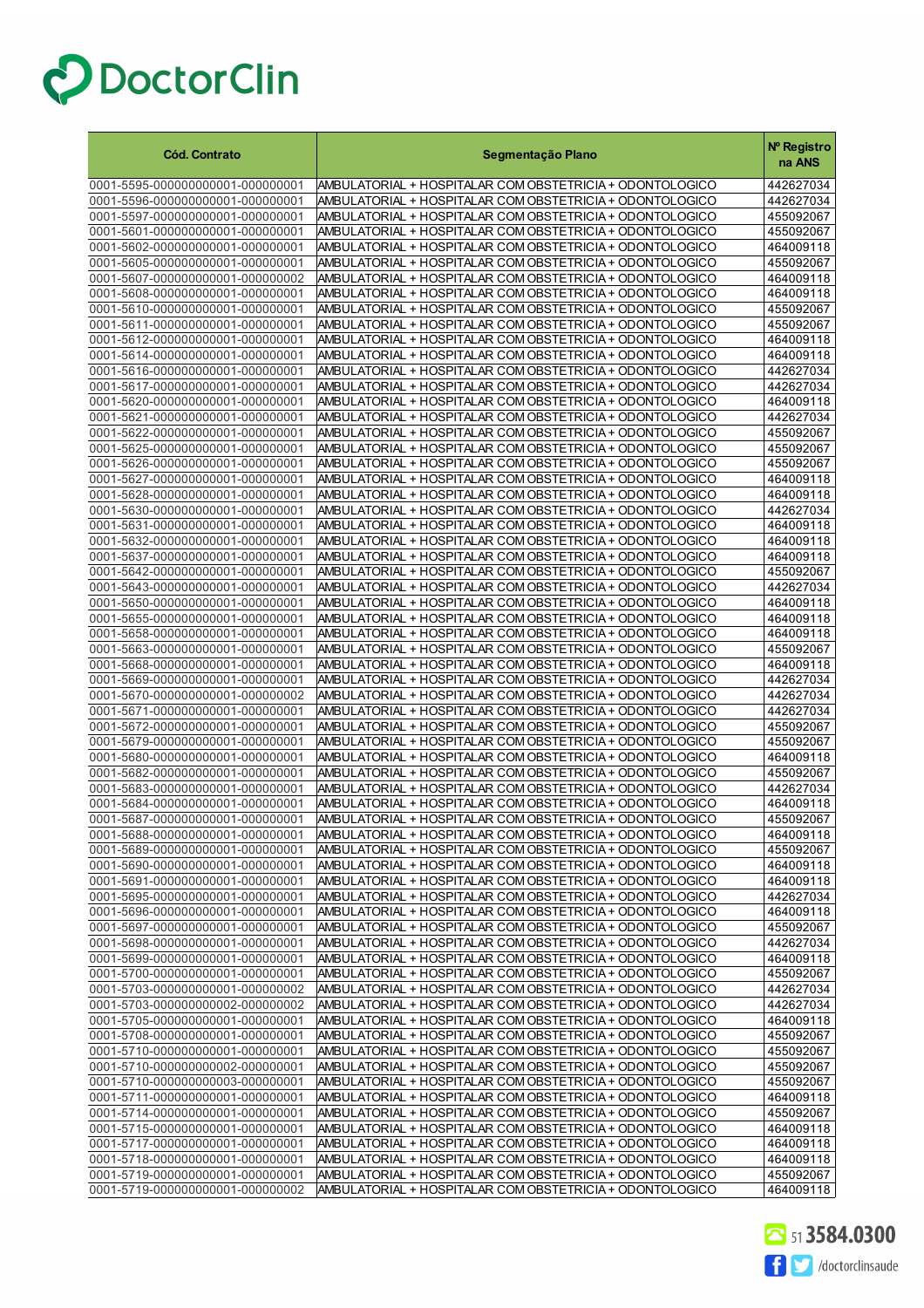| <b>Cód. Contrato</b>                                                 | Segmentação Plano                                                                                                    | Nº Registro<br>na ANS  |
|----------------------------------------------------------------------|----------------------------------------------------------------------------------------------------------------------|------------------------|
| 0001-5720-000000000001-000000001                                     | AMBULATORIAL + HOSPITALAR COM OBSTETRICIA + ODONTOLOGICO                                                             | 442627034              |
| 0001-5723-000000000001-000000001                                     | AMBULATORIAL + HOSPITALAR COM OBSTETRICIA + ODONTOLOGICO                                                             | 442627034              |
| 0001-5725-000000000001-000000001                                     | AMBULATORIAL + HOSPITALAR COM OBSTETRICIA + ODONTOLOGICO                                                             | 442627034              |
| 0001-5726-000000000002-000000001                                     | AMBULATORIAL + HOSPITALAR COM OBSTETRICIA + ODONTOLOGICO                                                             | 464009118              |
| 0001-5729-000000000001-000000001                                     | AMBULATORIAL + HOSPITALAR COM OBSTETRICIA + ODONTOLOGICO                                                             | 464009118              |
| 0001-5730-000000000001-000000001                                     | AMBULATORIAL + HOSPITALAR COM OBSTETRICIA + ODONTOLOGICO                                                             | 455092067              |
| 0001-5731-000000000001-000000001                                     | AMBULATORIAL + HOSPITALAR COM OBSTETRICIA + ODONTOLOGICO                                                             | 455092067              |
| 0001-5734-000000000001-000000001                                     | AMBULATORIAL + HOSPITALAR COM OBSTETRICIA + ODONTOLOGICO                                                             | 464009118              |
| 0001-5736-000000000001-000000001                                     | AMBULATORIAL + HOSPITALAR COM OBSTETRICIA + ODONTOLOGICO                                                             | 442627034              |
| 0001-5737-000000000001-000000001                                     | AMBULATORIAL + HOSPITALAR COM OBSTETRICIA + ODONTOLOGICO                                                             | 464009118              |
| 0001-5738-000000000001-000000001                                     | AMBULATORIAL + HOSPITALAR COM OBSTETRICIA + ODONTOLOGICO                                                             | 455092067              |
| 0001-5740-000000000001-000000001                                     | AMBULATORIAL + HOSPITALAR COM OBSTETRICIA + ODONTOLOGICO                                                             | 442627034              |
| 0001-5741-000000000001-000000001                                     | AMBULATORIAL + HOSPITALAR COM OBSTETRICIA + ODONTOLOGICO                                                             | 464009118              |
| 0001-5742-000000000002-000000001                                     | AMBULATORIAL + HOSPITALAR COM OBSTETRICIA + ODONTOLOGICO                                                             | 464009118              |
| 0001-5743-000000000001-000000001<br>0001-5744-000000000001-000000001 | AMBULATORIAL + HOSPITALAR COM OBSTETRICIA + ODONTOLOGICO                                                             | 455092067<br>455092067 |
| 0001-5745-000000000001-000000001                                     | AMBULATORIAL + HOSPITALAR COM OBSTETRICIA + ODONTOLOGICO<br>AMBULATORIAL + HOSPITALAR COM OBSTETRICIA + ODONTOLOGICO | 442627034              |
| 0001-5746-000000000001-000000001                                     | AMBULATORIAL + HOSPITALAR COM OBSTETRICIA + ODONTOLOGICO                                                             | 464009118              |
| 0001-5747-000000000001-000000001                                     | AMBULATORIAL + HOSPITALAR COM OBSTETRICIA + ODONTOLOGICO                                                             | 464009118              |
| 0001-5748-000000000001-000000001                                     | AMBULATORIAL + HOSPITALAR COM OBSTETRICIA + ODONTOLOGICO                                                             | 455092067              |
| 0001-5751-000000000001-000000001                                     | AMBULATORIAL + HOSPITALAR COM OBSTETRICIA + ODONTOLOGICO                                                             | 442627034              |
| 0001-5753-000000000001-000000001                                     | AMBULATORIAL + HOSPITALAR COM OBSTETRICIA + ODONTOLOGICO                                                             | 455092067              |
| 0001-5755-000000000001-000000001                                     | AMBULATORIAL + HOSPITALAR COM OBSTETRICIA + ODONTOLOGICO                                                             | 464009118              |
| 0001-5757-000000000001-000000001                                     | AMBULATORIAL + HOSPITALAR COM OBSTETRICIA + ODONTOLOGICO                                                             | 464009118              |
| 0001-5760-000000000001-000000001                                     | AMBULATORIAL + HOSPITALAR COM OBSTETRICIA + ODONTOLOGICO                                                             | 464009118              |
| 0001-5761-000000000001-000000001                                     | AMBULATORIAL + HOSPITALAR COM OBSTETRICIA + ODONTOLOGICO                                                             | 455092067              |
| 0001-5763-000000000001-000000001                                     | AMBULATORIAL + HOSPITALAR COM OBSTETRICIA + ODONTOLOGICO                                                             | 455092067              |
| 0001-5764-000000000001-000000001                                     | AMBULATORIAL + HOSPITALAR COM OBSTETRICIA + ODONTOLOGICO                                                             | 464009118              |
| 0001-5766-000000000001-000000002                                     | AMBULATORIAL + HOSPITALAR COM OBSTETRICIA + ODONTOLOGICO                                                             | 455092067              |
| 0001-5772-000000000001-000000001                                     | AMBULATORIAL + HOSPITALAR COM OBSTETRICIA + ODONTOLOGICO                                                             | 464009118              |
| 0001-5774-000000000001-000000001                                     | AMBULATORIAL + HOSPITALAR COM OBSTETRICIA + ODONTOLOGICO                                                             | 442627034              |
| 0001-5774-000000000002-000000001                                     | AMBULATORIAL + HOSPITALAR COM OBSTETRICIA + ODONTOLOGICO                                                             | 442627034              |
| 0001-5774-000000000003-000000001                                     | AMBULATORIAL + HOSPITALAR COM OBSTETRICIA + ODONTOLOGICO                                                             | 442627034              |
| 0001-5775-000000000001-000000001<br>0001-5775-000000000002-000000001 | AMBULATORIAL + HOSPITALAR COM OBSTETRICIA + ODONTOLOGICO                                                             | 455092067<br>455092067 |
| 0001-5775-000000000003-000000001                                     | AMBULATORIAL + HOSPITALAR COM OBSTETRICIA + ODONTOLOGICO<br>AMBULATORIAL + HOSPITALAR COM OBSTETRICIA + ODONTOLOGICO | 455092067              |
| 0001-5776-000000000001-000000001                                     | AMBULATORIAL + HOSPITALAR COM OBSTETRICIA + ODONTOLOGICO                                                             | 464009118              |
| 0001-5776-000000000002-000000001                                     | AMBULATORIAL + HOSPITALAR COM OBSTETRICIA + ODONTOLOGICO                                                             | 464009118              |
| 0001-5777-000000000001-000000001                                     | AMBULATORIAL + HOSPITALAR COM OBSTETRICIA + ODONTOLOGICO                                                             | 442627034              |
| 0001-5779-000000000001-000000001                                     | AMBULATORIAL + HOSPITALAR COM OBSTETRICIA + ODONTOLOGICO                                                             | 442627034              |
| 0001-5780-000000000001-000000001                                     | AMBULATORIAL + HOSPITALAR COM OBSTETRICIA + ODONTOLOGICO                                                             | 442627034              |
| 0001-5782-000000000001-000000001                                     | AMBULATORIAL + HOSPITALAR COM OBSTETRICIA + ODONTOLOGICO                                                             | 442627034              |
| 0001-5788-0000000000001-000000002                                    | AMBULATORIAL + HOSPITALAR COM OBSTETRICIA + ODONTOLOGICO                                                             | 464009118              |
| 0001-5789-000000000001-000000001                                     | AMBULATORIAL + HOSPITALAR COM OBSTETRICIA + ODONTOLOGICO                                                             | 442627034              |
| 0001-5790-000000000001-000000002                                     | AMBULATORIAL + HOSPITALAR COM OBSTETRICIA + ODONTOLOGICO                                                             | 455092067              |
| 0001-5791-000000000001-000000001                                     | AMBULATORIAL + HOSPITALAR COM OBSTETRICIA + ODONTOLOGICO                                                             | 464009118              |
| 0001-5793-000000000001-000000001                                     | AMBULATORIAL + HOSPITALAR COM OBSTETRICIA + ODONTOLOGICO                                                             | 464009118              |
| 0001-5799-000000000001-000000001                                     | AMBULATORIAL + HOSPITALAR COM OBSTETRICIA + ODONTOLOGICO                                                             | 464009118              |
| 0001-5800-000000000001-000000001                                     | AMBULATORIAL + HOSPITALAR COM OBSTETRICIA + ODONTOLOGICO                                                             | 464009118              |
| 0001-5802-000000000001-000000001                                     | AMBULATORIAL + HOSPITALAR COM OBSTETRICIA + ODONTOLOGICO                                                             | 455092067              |
| 0001-5805-000000000001-000000001                                     | AMBULATORIAL + HOSPITALAR COM OBSTETRICIA + ODONTOLOGICO                                                             | 464009118<br>455092067 |
| 0001-5807-000000000001-000000001<br>0001-5808-000000000001-000000001 | AMBULATORIAL + HOSPITALAR COM OBSTETRICIA + ODONTOLOGICO<br>AMBULATORIAL + HOSPITALAR COM OBSTETRICIA + ODONTOLOGICO | 455092067              |
| 0001-5811-000000000001-000000001                                     | AMBULATORIAL + HOSPITALAR COM OBSTETRICIA + ODONTOLOGICO                                                             | 464009118              |
| 0001-5812-000000000001-000000001                                     | AMBULATORIAL + HOSPITALAR COM OBSTETRICIA + ODONTOLOGICO                                                             | 455092067              |
| 0001-5817-000000000001-000000001                                     | AMBULATORIAL + HOSPITALAR COM OBSTETRICIA + ODONTOLOGICO                                                             | 464009118              |
| 0001-5820-000000000001-000000001                                     | AMBULATORIAL + HOSPITALAR COM OBSTETRICIA + ODONTOLOGICO                                                             | 455092067              |
| 0001-5821-000000000002-000000001                                     | AMBULATORIAL + HOSPITALAR COM OBSTETRICIA + ODONTOLOGICO                                                             | 464009118              |
| 0001-5822-000000000001-000000001                                     | AMBULATORIAL + HOSPITALAR COM OBSTETRICIA + ODONTOLOGICO                                                             | 442627034              |
| 0001-5824-000000000001-000000001                                     | AMBULATORIAL + HOSPITALAR COM OBSTETRICIA + ODONTOLOGICO                                                             | 464009118              |
| 0001-5825-000000000001-000000001                                     | AMBULATORIAL + HOSPITALAR COM OBSTETRICIA + ODONTOLOGICO                                                             | 455092067              |
| 0001-5826-000000000001-000000001                                     | AMBULATORIAL + HOSPITALAR COM OBSTETRICIA + ODONTOLOGICO                                                             | 455092067              |
| 0001-5829-000000000001-000000001                                     | AMBULATORIAL + HOSPITALAR COM OBSTETRICIA + ODONTOLOGICO                                                             | 464009118              |
| 0001-5834-000000000001-000000001                                     | AMBULATORIAL + HOSPITALAR COM OBSTETRICIA + ODONTOLOGICO                                                             | 464009118              |
| 0001-5838-000000000001-000000001                                     | AMBULATORIAL + HOSPITALAR COM OBSTETRICIA + ODONTOLOGICO                                                             | 464009118              |
| 0001-5839-000000000001-000000001                                     | AMBULATORIAL + HOSPITALAR COM OBSTETRICIA + ODONTOLOGICO                                                             | 442627034              |

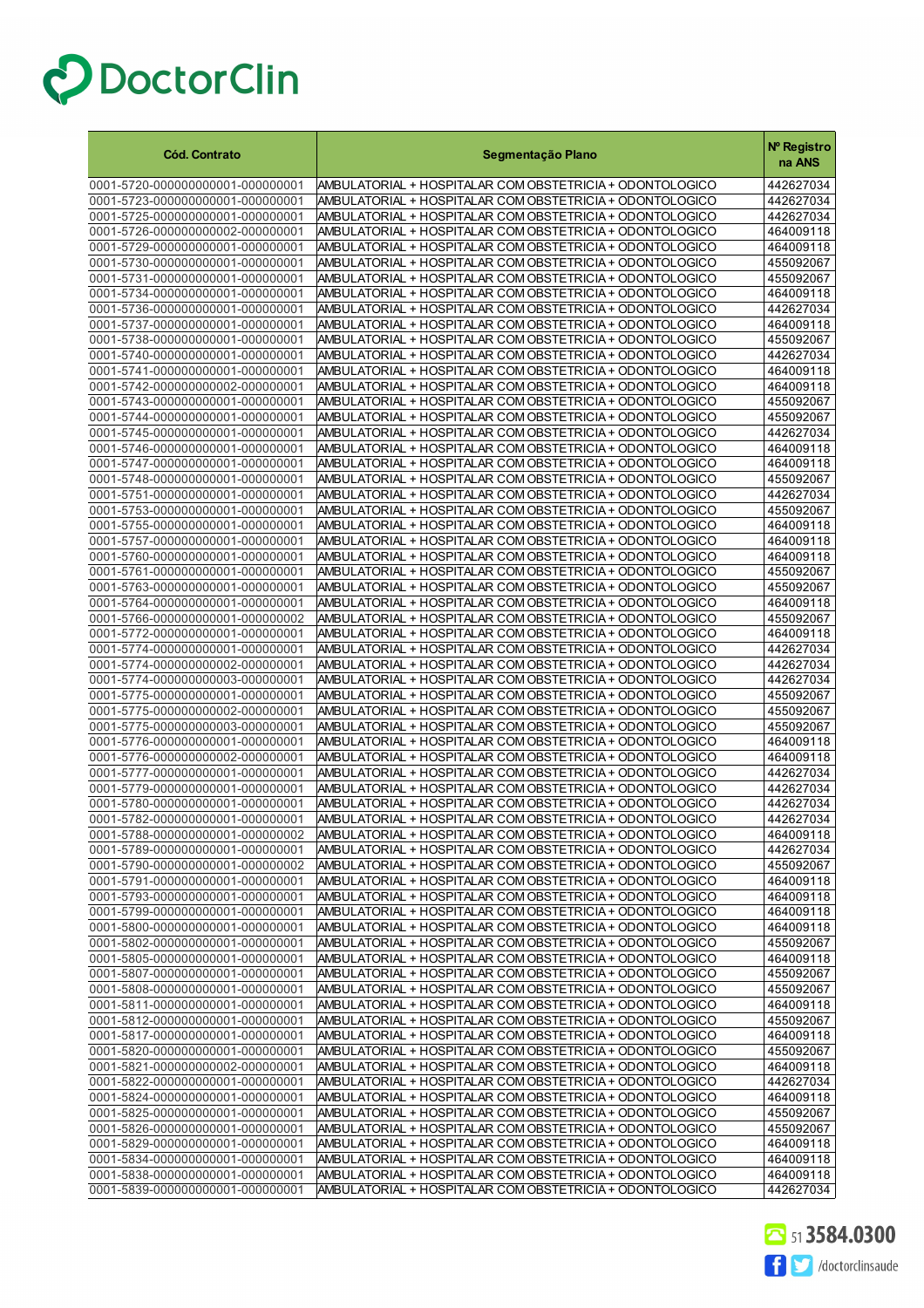| 0001-5840-000000000001-000000001<br>AMBULATORIAL + HOSPITALAR COM OBSTETRICIA + ODONTOLOGICO<br>442627034<br>0001-5842-000000000001-000000001<br>AMBULATORIAL + HOSPITALAR COM OBSTETRICIA + ODONTOLOGICO<br>442627034<br>0001-5845-000000000001-000000001<br>AMBULATORIAL + HOSPITALAR COM OBSTETRICIA + ODONTOLOGICO<br>455092067<br>AMBULATORIAL + HOSPITALAR COM OBSTETRICIA + ODONTOLOGICO<br>0001-5847-000000000001-000000001<br>464009118<br>0001-5848-000000000001-000000001<br>AMBULATORIAL + HOSPITALAR COM OBSTETRICIA + ODONTOLOGICO<br>464009118<br>0001-5849-000000000001-000000001<br>AMBULATORIAL + HOSPITALAR COM OBSTETRICIA + ODONTOLOGICO<br>442627034<br>0001-5851-000000000001-000000001<br>AMBULATORIAL + HOSPITALAR COM OBSTETRICIA + ODONTOLOGICO<br>455092067<br>0001-5852-000000000001-000000001<br>AMBULATORIAL + HOSPITALAR COM OBSTETRICIA + ODONTOLOGICO<br>455092067<br>0001-5853-000000000001-000000001<br>AMBULATORIAL + HOSPITALAR COM OBSTETRICIA + ODONTOLOGICO<br>455092067<br>0001-5857-000000000001-000000001<br>AMBULATORIAL + HOSPITALAR COM OBSTETRICIA + ODONTOLOGICO<br>455092067<br>0001-5858-000000000001-000000001<br>AMBULATORIAL + HOSPITALAR COM OBSTETRICIA + ODONTOLOGICO<br>455092067<br>0001-5861-000000000001-000000001<br>AMBULATORIAL + HOSPITALAR COM OBSTETRICIA + ODONTOLOGICO<br>464009118<br>0001-5862-000000000001-000000001<br>AMBULATORIAL + HOSPITALAR COM OBSTETRICIA + ODONTOLOGICO<br>464009118<br>0001-5863-000000000001-000000001<br>AMBULATORIAL + HOSPITALAR COM OBSTETRICIA + ODONTOLOGICO<br>455092067<br>0001-5866-000000000001-000000001<br>AMBULATORIAL + HOSPITALAR COM OBSTETRICIA + ODONTOLOGICO<br>455092067<br>0001-5867-000000000001-000000001<br>AMBULATORIAL + HOSPITALAR COM OBSTETRICIA + ODONTOLOGICO<br>464009118<br>0001-5870-000000000001-000000001<br>AMBULATORIAL + HOSPITALAR COM OBSTETRICIA + ODONTOLOGICO<br>442627034<br>0001-5872-000000000001-000000001<br>AMBULATORIAL + HOSPITALAR COM OBSTETRICIA + ODONTOLOGICO<br>464009118<br>0001-5873-000000000001-000000001<br>AMBULATORIAL + HOSPITALAR COM OBSTETRICIA + ODONTOLOGICO<br>455092067<br>0001-5874-000000000001-000000001<br>AMBULATORIAL + HOSPITALAR COM OBSTETRICIA + ODONTOLOGICO<br>464009118<br>0001-5875-000000000001-000000001<br>AMBULATORIAL + HOSPITALAR COM OBSTETRICIA + ODONTOLOGICO<br>464009118<br>0001-5877-000000000001-000000001<br>AMBULATORIAL + HOSPITALAR COM OBSTETRICIA + ODONTOLOGICO<br>455092067<br>0001-5878-000000000001-000000001<br>AMBULATORIAL + HOSPITALAR COM OBSTETRICIA + ODONTOLOGICO<br>464009118<br>0001-5879-000000000001-000000001<br>AMBULATORIAL + HOSPITALAR COM OBSTETRICIA + ODONTOLOGICO<br>455092067<br>0001-5880-000000000001-000000001<br>AMBULATORIAL + HOSPITALAR COM OBSTETRICIA + ODONTOLOGICO<br>442627034<br>0001-5881-000000000001-000000001<br>AMBULATORIAL + HOSPITALAR COM OBSTETRICIA + ODONTOLOGICO<br>442627034<br>0001-5883-000000000001-000000001<br>AMBULATORIAL + HOSPITALAR COM OBSTETRICIA + ODONTOLOGICO<br>455092067<br>0001-5885-000000000001-000000001<br>AMBULATORIAL + HOSPITALAR COM OBSTETRICIA + ODONTOLOGICO<br>455092067<br>0001-5886-000000000001-000000001<br>AMBULATORIAL + HOSPITALAR COM OBSTETRICIA + ODONTOLOGICO<br>464009118<br>0001-5887-000000000001-000000001<br>AMBULATORIAL + HOSPITALAR COM OBSTETRICIA + ODONTOLOGICO<br>464009118<br>0001-5888-000000000001-000000001<br>AMBULATORIAL + HOSPITALAR COM OBSTETRICIA + ODONTOLOGICO<br>464009118<br>0001-5889-000000000001-000000001<br>AMBULATORIAL + HOSPITALAR COM OBSTETRICIA + ODONTOLOGICO<br>455092067<br>0001-5892-000000000001-000000001<br>AMBULATORIAL + HOSPITALAR COM OBSTETRICIA + ODONTOLOGICO<br>442627034<br>0001-5893-000000000001-000000001<br>AMBULATORIAL + HOSPITALAR COM OBSTETRICIA + ODONTOLOGICO<br>464009118<br>0001-5895-000000000001-000000001<br>AMBULATORIAL + HOSPITALAR COM OBSTETRICIA + ODONTOLOGICO<br>455092067<br>0001-5896-000000000001-000000001<br>AMBULATORIAL + HOSPITALAR COM OBSTETRICIA + ODONTOLOGICO<br>455092067<br>0001-5898-000000000001-000000001<br>AMBULATORIAL + HOSPITALAR COM OBSTETRICIA + ODONTOLOGICO<br>464009118<br>0001-5899-000000000001-000000001<br>AMBULATORIAL + HOSPITALAR COM OBSTETRICIA + ODONTOLOGICO<br>455092067<br>0001-5900-000000000001-000000001<br>AMBULATORIAL + HOSPITALAR COM OBSTETRICIA + ODONTOLOGICO<br>455092067<br>0001-5901-000000000001-000000001<br>AMBULATORIAL + HOSPITALAR COM OBSTETRICIA + ODONTOLOGICO<br>442627034<br>0001-5902-000000000001-000000001<br>AMBULATORIAL + HOSPITALAR COM OBSTETRICIA + ODONTOLOGICO<br>464009118<br>0001-5903-000000000001-000000001<br>AMBULATORIAL + HOSPITALAR COM OBSTETRICIA + ODONTOLOGICO<br>464009118<br>0001-5904-000000000001-000000001<br>AMBULATORIAL + HOSPITALAR COM OBSTETRICIA + ODON FOLOGICO<br>464009118<br>AMBULATORIAL + HOSPITALAR COM OBSTETRICIA + ODONTOLOGICO<br>0001-5905-000000000001-000000001<br>464009118<br>0001-5906-000000000001-000000001<br>AMBULATORIAL + HOSPITALAR COM OBSTETRICIA + ODONTOLOGICO<br>464009118<br>0001-5907-000000000001-000000001<br>AMBULATORIAL + HOSPITALAR COM OBSTETRICIA + ODONTOLOGICO<br>464009118<br>0001-5908-000000000001-000000001<br>AMBULATORIAL + HOSPITALAR COM OBSTETRICIA + ODONTOLOGICO<br>464009118<br>0001-5909-000000000001-000000001<br>AMBULATORIAL + HOSPITALAR COM OBSTETRICIA + ODONTOLOGICO<br>464009118<br>0001-5910-000000000001-000000001<br>AMBULATORIAL + HOSPITALAR COM OBSTETRICIA + ODONTOLOGICO<br>442627034<br>0001-5916-000000000001-000000001<br>AMBULATORIAL + HOSPITALAR COM OBSTETRICIA + ODONTOLOGICO<br>464009118<br>0001-5917-000000000001-000000001<br>AMBULATORIAL + HOSPITALAR COM OBSTETRICIA + ODONTOLOGICO<br>464009118<br>0001-5920-000000000001-000000001<br>AMBULATORIAL + HOSPITALAR COM OBSTETRICIA + ODONTOLOGICO<br>464009118<br>0001-5921-000000000001-000000001<br>AMBULATORIAL + HOSPITALAR COM OBSTETRICIA + ODONTOLOGICO<br>464009118<br>0001-5922-000000000001-000000001<br>AMBULATORIAL + HOSPITALAR COM OBSTETRICIA + ODONTOLOGICO<br>455092067<br>0001-5923-000000000001-000000001<br>AMBULATORIAL + HOSPITALAR COM OBSTETRICIA + ODONTOLOGICO<br>442627034<br>0001-5924-000000000001-000000001<br>AMBULATORIAL + HOSPITALAR COM OBSTETRICIA + ODONTOLOGICO<br>442627034<br>AMBULATORIAL + HOSPITALAR COM OBSTETRICIA + ODONTOLOGICO<br>0001-5925-000000000001-000000001<br>455092067<br>0001-5926-000000000001-000000001<br>AMBULATORIAL + HOSPITALAR COM OBSTETRICIA + ODONTOLOGICO<br>464009118<br>0001-5927-000000000001-000000001<br>AMBULATORIAL + HOSPITALAR COM OBSTETRICIA + ODONTOLOGICO<br>464009118<br>0001-5928-000000000001-000000001<br>AMBULATORIAL + HOSPITALAR COM OBSTETRICIA + ODONTOLOGICO<br>464009118<br>0001-5929-000000000001-000000001<br>AMBULATORIAL + HOSPITALAR COM OBSTETRICIA + ODONTOLOGICO<br>464009118<br>0001-5930-000000000001-000000001<br>AMBULATORIAL + HOSPITALAR COM OBSTETRICIA + ODONTOLOGICO<br>455092067<br>0001-5931-000000000001-000000001<br>AMBULATORIAL + HOSPITALAR COM OBSTETRICIA + ODONTOLOGICO<br>455092067<br>0001-5933-000000000001-000000001<br>AMBULATORIAL + HOSPITALAR COM OBSTETRICIA + ODONTOLOGICO<br>464009118<br>0001-5935-000000000001-000000001<br>AMBULATORIAL + HOSPITALAR COM OBSTETRICIA + ODONTOLOGICO<br>455092067 | <b>Cód. Contrato</b>             | Segmentação Plano                                        | Nº Registro<br>na ANS |
|----------------------------------------------------------------------------------------------------------------------------------------------------------------------------------------------------------------------------------------------------------------------------------------------------------------------------------------------------------------------------------------------------------------------------------------------------------------------------------------------------------------------------------------------------------------------------------------------------------------------------------------------------------------------------------------------------------------------------------------------------------------------------------------------------------------------------------------------------------------------------------------------------------------------------------------------------------------------------------------------------------------------------------------------------------------------------------------------------------------------------------------------------------------------------------------------------------------------------------------------------------------------------------------------------------------------------------------------------------------------------------------------------------------------------------------------------------------------------------------------------------------------------------------------------------------------------------------------------------------------------------------------------------------------------------------------------------------------------------------------------------------------------------------------------------------------------------------------------------------------------------------------------------------------------------------------------------------------------------------------------------------------------------------------------------------------------------------------------------------------------------------------------------------------------------------------------------------------------------------------------------------------------------------------------------------------------------------------------------------------------------------------------------------------------------------------------------------------------------------------------------------------------------------------------------------------------------------------------------------------------------------------------------------------------------------------------------------------------------------------------------------------------------------------------------------------------------------------------------------------------------------------------------------------------------------------------------------------------------------------------------------------------------------------------------------------------------------------------------------------------------------------------------------------------------------------------------------------------------------------------------------------------------------------------------------------------------------------------------------------------------------------------------------------------------------------------------------------------------------------------------------------------------------------------------------------------------------------------------------------------------------------------------------------------------------------------------------------------------------------------------------------------------------------------------------------------------------------------------------------------------------------------------------------------------------------------------------------------------------------------------------------------------------------------------------------------------------------------------------------------------------------------------------------------------------------------------------------------------------------------------------------------------------------------------------------------------------------------------------------------------------------------------------------------------------------------------------------------------------------------------------------------------------------------------------------------------------------------------------------------------------------------------------------------------------------------------------------------------------------------------------------------------------------------------------------------------------------------------------------------------------------------------------------------------------------------------------------------------------------------------------------------------------------------------------------------------------------------------------------------------------------------------------------------------------------------------------------------------------------------------------------------------------------------------------------------------------------------------------------------------------------------------------------------------------------------------------------------------------------------------------------------------------------------------------------------------------------------------------------------------------------------------------------------------------------------------------------------------------------------------------------------------------------------------------------------------------------------------------------------------------------------------------------------------------------------------------------------------------------------------------------------------------------------------------------------------------------------------------------------------------------------------------------------------------------------------------------------------------------------------------------------------------------------------------------------------------------------------------------------------------------------------------------------------------------------------------------------------------------------------------------------------------------------------------------------------------------------------------------------------------------------------------------------------------------------------------------------------------------------------------------------------------------------------------------------------------------------------------------------------------------------------------------------------------------------------------------------------------------------------------------------------------------------------------------------------------------------------------------------------------------------------------------------------------------------------------------------------------------------------------------------------------------------------------------------------------------------------------------------|----------------------------------|----------------------------------------------------------|-----------------------|
|                                                                                                                                                                                                                                                                                                                                                                                                                                                                                                                                                                                                                                                                                                                                                                                                                                                                                                                                                                                                                                                                                                                                                                                                                                                                                                                                                                                                                                                                                                                                                                                                                                                                                                                                                                                                                                                                                                                                                                                                                                                                                                                                                                                                                                                                                                                                                                                                                                                                                                                                                                                                                                                                                                                                                                                                                                                                                                                                                                                                                                                                                                                                                                                                                                                                                                                                                                                                                                                                                                                                                                                                                                                                                                                                                                                                                                                                                                                                                                                                                                                                                                                                                                                                                                                                                                                                                                                                                                                                                                                                                                                                                                                                                                                                                                                                                                                                                                                                                                                                                                                                                                                                                                                                                                                                                                                                                                                                                                                                                                                                                                                                                                                                                                                                                                                                                                                                                                                                                                                                                                                                                                                                                                                                                                                                                                                                                                                                                                                                                                                                                                                                                                                                                                                                                                                                                                                                                                                                                                                                                                                                                                                                                                                                                                                                                                                                                                            |                                  |                                                          |                       |
|                                                                                                                                                                                                                                                                                                                                                                                                                                                                                                                                                                                                                                                                                                                                                                                                                                                                                                                                                                                                                                                                                                                                                                                                                                                                                                                                                                                                                                                                                                                                                                                                                                                                                                                                                                                                                                                                                                                                                                                                                                                                                                                                                                                                                                                                                                                                                                                                                                                                                                                                                                                                                                                                                                                                                                                                                                                                                                                                                                                                                                                                                                                                                                                                                                                                                                                                                                                                                                                                                                                                                                                                                                                                                                                                                                                                                                                                                                                                                                                                                                                                                                                                                                                                                                                                                                                                                                                                                                                                                                                                                                                                                                                                                                                                                                                                                                                                                                                                                                                                                                                                                                                                                                                                                                                                                                                                                                                                                                                                                                                                                                                                                                                                                                                                                                                                                                                                                                                                                                                                                                                                                                                                                                                                                                                                                                                                                                                                                                                                                                                                                                                                                                                                                                                                                                                                                                                                                                                                                                                                                                                                                                                                                                                                                                                                                                                                                                            |                                  |                                                          |                       |
|                                                                                                                                                                                                                                                                                                                                                                                                                                                                                                                                                                                                                                                                                                                                                                                                                                                                                                                                                                                                                                                                                                                                                                                                                                                                                                                                                                                                                                                                                                                                                                                                                                                                                                                                                                                                                                                                                                                                                                                                                                                                                                                                                                                                                                                                                                                                                                                                                                                                                                                                                                                                                                                                                                                                                                                                                                                                                                                                                                                                                                                                                                                                                                                                                                                                                                                                                                                                                                                                                                                                                                                                                                                                                                                                                                                                                                                                                                                                                                                                                                                                                                                                                                                                                                                                                                                                                                                                                                                                                                                                                                                                                                                                                                                                                                                                                                                                                                                                                                                                                                                                                                                                                                                                                                                                                                                                                                                                                                                                                                                                                                                                                                                                                                                                                                                                                                                                                                                                                                                                                                                                                                                                                                                                                                                                                                                                                                                                                                                                                                                                                                                                                                                                                                                                                                                                                                                                                                                                                                                                                                                                                                                                                                                                                                                                                                                                                                            |                                  |                                                          |                       |
|                                                                                                                                                                                                                                                                                                                                                                                                                                                                                                                                                                                                                                                                                                                                                                                                                                                                                                                                                                                                                                                                                                                                                                                                                                                                                                                                                                                                                                                                                                                                                                                                                                                                                                                                                                                                                                                                                                                                                                                                                                                                                                                                                                                                                                                                                                                                                                                                                                                                                                                                                                                                                                                                                                                                                                                                                                                                                                                                                                                                                                                                                                                                                                                                                                                                                                                                                                                                                                                                                                                                                                                                                                                                                                                                                                                                                                                                                                                                                                                                                                                                                                                                                                                                                                                                                                                                                                                                                                                                                                                                                                                                                                                                                                                                                                                                                                                                                                                                                                                                                                                                                                                                                                                                                                                                                                                                                                                                                                                                                                                                                                                                                                                                                                                                                                                                                                                                                                                                                                                                                                                                                                                                                                                                                                                                                                                                                                                                                                                                                                                                                                                                                                                                                                                                                                                                                                                                                                                                                                                                                                                                                                                                                                                                                                                                                                                                                                            |                                  |                                                          |                       |
|                                                                                                                                                                                                                                                                                                                                                                                                                                                                                                                                                                                                                                                                                                                                                                                                                                                                                                                                                                                                                                                                                                                                                                                                                                                                                                                                                                                                                                                                                                                                                                                                                                                                                                                                                                                                                                                                                                                                                                                                                                                                                                                                                                                                                                                                                                                                                                                                                                                                                                                                                                                                                                                                                                                                                                                                                                                                                                                                                                                                                                                                                                                                                                                                                                                                                                                                                                                                                                                                                                                                                                                                                                                                                                                                                                                                                                                                                                                                                                                                                                                                                                                                                                                                                                                                                                                                                                                                                                                                                                                                                                                                                                                                                                                                                                                                                                                                                                                                                                                                                                                                                                                                                                                                                                                                                                                                                                                                                                                                                                                                                                                                                                                                                                                                                                                                                                                                                                                                                                                                                                                                                                                                                                                                                                                                                                                                                                                                                                                                                                                                                                                                                                                                                                                                                                                                                                                                                                                                                                                                                                                                                                                                                                                                                                                                                                                                                                            |                                  |                                                          |                       |
|                                                                                                                                                                                                                                                                                                                                                                                                                                                                                                                                                                                                                                                                                                                                                                                                                                                                                                                                                                                                                                                                                                                                                                                                                                                                                                                                                                                                                                                                                                                                                                                                                                                                                                                                                                                                                                                                                                                                                                                                                                                                                                                                                                                                                                                                                                                                                                                                                                                                                                                                                                                                                                                                                                                                                                                                                                                                                                                                                                                                                                                                                                                                                                                                                                                                                                                                                                                                                                                                                                                                                                                                                                                                                                                                                                                                                                                                                                                                                                                                                                                                                                                                                                                                                                                                                                                                                                                                                                                                                                                                                                                                                                                                                                                                                                                                                                                                                                                                                                                                                                                                                                                                                                                                                                                                                                                                                                                                                                                                                                                                                                                                                                                                                                                                                                                                                                                                                                                                                                                                                                                                                                                                                                                                                                                                                                                                                                                                                                                                                                                                                                                                                                                                                                                                                                                                                                                                                                                                                                                                                                                                                                                                                                                                                                                                                                                                                                            |                                  |                                                          |                       |
|                                                                                                                                                                                                                                                                                                                                                                                                                                                                                                                                                                                                                                                                                                                                                                                                                                                                                                                                                                                                                                                                                                                                                                                                                                                                                                                                                                                                                                                                                                                                                                                                                                                                                                                                                                                                                                                                                                                                                                                                                                                                                                                                                                                                                                                                                                                                                                                                                                                                                                                                                                                                                                                                                                                                                                                                                                                                                                                                                                                                                                                                                                                                                                                                                                                                                                                                                                                                                                                                                                                                                                                                                                                                                                                                                                                                                                                                                                                                                                                                                                                                                                                                                                                                                                                                                                                                                                                                                                                                                                                                                                                                                                                                                                                                                                                                                                                                                                                                                                                                                                                                                                                                                                                                                                                                                                                                                                                                                                                                                                                                                                                                                                                                                                                                                                                                                                                                                                                                                                                                                                                                                                                                                                                                                                                                                                                                                                                                                                                                                                                                                                                                                                                                                                                                                                                                                                                                                                                                                                                                                                                                                                                                                                                                                                                                                                                                                                            |                                  |                                                          |                       |
|                                                                                                                                                                                                                                                                                                                                                                                                                                                                                                                                                                                                                                                                                                                                                                                                                                                                                                                                                                                                                                                                                                                                                                                                                                                                                                                                                                                                                                                                                                                                                                                                                                                                                                                                                                                                                                                                                                                                                                                                                                                                                                                                                                                                                                                                                                                                                                                                                                                                                                                                                                                                                                                                                                                                                                                                                                                                                                                                                                                                                                                                                                                                                                                                                                                                                                                                                                                                                                                                                                                                                                                                                                                                                                                                                                                                                                                                                                                                                                                                                                                                                                                                                                                                                                                                                                                                                                                                                                                                                                                                                                                                                                                                                                                                                                                                                                                                                                                                                                                                                                                                                                                                                                                                                                                                                                                                                                                                                                                                                                                                                                                                                                                                                                                                                                                                                                                                                                                                                                                                                                                                                                                                                                                                                                                                                                                                                                                                                                                                                                                                                                                                                                                                                                                                                                                                                                                                                                                                                                                                                                                                                                                                                                                                                                                                                                                                                                            |                                  |                                                          |                       |
|                                                                                                                                                                                                                                                                                                                                                                                                                                                                                                                                                                                                                                                                                                                                                                                                                                                                                                                                                                                                                                                                                                                                                                                                                                                                                                                                                                                                                                                                                                                                                                                                                                                                                                                                                                                                                                                                                                                                                                                                                                                                                                                                                                                                                                                                                                                                                                                                                                                                                                                                                                                                                                                                                                                                                                                                                                                                                                                                                                                                                                                                                                                                                                                                                                                                                                                                                                                                                                                                                                                                                                                                                                                                                                                                                                                                                                                                                                                                                                                                                                                                                                                                                                                                                                                                                                                                                                                                                                                                                                                                                                                                                                                                                                                                                                                                                                                                                                                                                                                                                                                                                                                                                                                                                                                                                                                                                                                                                                                                                                                                                                                                                                                                                                                                                                                                                                                                                                                                                                                                                                                                                                                                                                                                                                                                                                                                                                                                                                                                                                                                                                                                                                                                                                                                                                                                                                                                                                                                                                                                                                                                                                                                                                                                                                                                                                                                                                            |                                  |                                                          |                       |
|                                                                                                                                                                                                                                                                                                                                                                                                                                                                                                                                                                                                                                                                                                                                                                                                                                                                                                                                                                                                                                                                                                                                                                                                                                                                                                                                                                                                                                                                                                                                                                                                                                                                                                                                                                                                                                                                                                                                                                                                                                                                                                                                                                                                                                                                                                                                                                                                                                                                                                                                                                                                                                                                                                                                                                                                                                                                                                                                                                                                                                                                                                                                                                                                                                                                                                                                                                                                                                                                                                                                                                                                                                                                                                                                                                                                                                                                                                                                                                                                                                                                                                                                                                                                                                                                                                                                                                                                                                                                                                                                                                                                                                                                                                                                                                                                                                                                                                                                                                                                                                                                                                                                                                                                                                                                                                                                                                                                                                                                                                                                                                                                                                                                                                                                                                                                                                                                                                                                                                                                                                                                                                                                                                                                                                                                                                                                                                                                                                                                                                                                                                                                                                                                                                                                                                                                                                                                                                                                                                                                                                                                                                                                                                                                                                                                                                                                                                            |                                  |                                                          |                       |
|                                                                                                                                                                                                                                                                                                                                                                                                                                                                                                                                                                                                                                                                                                                                                                                                                                                                                                                                                                                                                                                                                                                                                                                                                                                                                                                                                                                                                                                                                                                                                                                                                                                                                                                                                                                                                                                                                                                                                                                                                                                                                                                                                                                                                                                                                                                                                                                                                                                                                                                                                                                                                                                                                                                                                                                                                                                                                                                                                                                                                                                                                                                                                                                                                                                                                                                                                                                                                                                                                                                                                                                                                                                                                                                                                                                                                                                                                                                                                                                                                                                                                                                                                                                                                                                                                                                                                                                                                                                                                                                                                                                                                                                                                                                                                                                                                                                                                                                                                                                                                                                                                                                                                                                                                                                                                                                                                                                                                                                                                                                                                                                                                                                                                                                                                                                                                                                                                                                                                                                                                                                                                                                                                                                                                                                                                                                                                                                                                                                                                                                                                                                                                                                                                                                                                                                                                                                                                                                                                                                                                                                                                                                                                                                                                                                                                                                                                                            |                                  |                                                          |                       |
|                                                                                                                                                                                                                                                                                                                                                                                                                                                                                                                                                                                                                                                                                                                                                                                                                                                                                                                                                                                                                                                                                                                                                                                                                                                                                                                                                                                                                                                                                                                                                                                                                                                                                                                                                                                                                                                                                                                                                                                                                                                                                                                                                                                                                                                                                                                                                                                                                                                                                                                                                                                                                                                                                                                                                                                                                                                                                                                                                                                                                                                                                                                                                                                                                                                                                                                                                                                                                                                                                                                                                                                                                                                                                                                                                                                                                                                                                                                                                                                                                                                                                                                                                                                                                                                                                                                                                                                                                                                                                                                                                                                                                                                                                                                                                                                                                                                                                                                                                                                                                                                                                                                                                                                                                                                                                                                                                                                                                                                                                                                                                                                                                                                                                                                                                                                                                                                                                                                                                                                                                                                                                                                                                                                                                                                                                                                                                                                                                                                                                                                                                                                                                                                                                                                                                                                                                                                                                                                                                                                                                                                                                                                                                                                                                                                                                                                                                                            |                                  |                                                          |                       |
|                                                                                                                                                                                                                                                                                                                                                                                                                                                                                                                                                                                                                                                                                                                                                                                                                                                                                                                                                                                                                                                                                                                                                                                                                                                                                                                                                                                                                                                                                                                                                                                                                                                                                                                                                                                                                                                                                                                                                                                                                                                                                                                                                                                                                                                                                                                                                                                                                                                                                                                                                                                                                                                                                                                                                                                                                                                                                                                                                                                                                                                                                                                                                                                                                                                                                                                                                                                                                                                                                                                                                                                                                                                                                                                                                                                                                                                                                                                                                                                                                                                                                                                                                                                                                                                                                                                                                                                                                                                                                                                                                                                                                                                                                                                                                                                                                                                                                                                                                                                                                                                                                                                                                                                                                                                                                                                                                                                                                                                                                                                                                                                                                                                                                                                                                                                                                                                                                                                                                                                                                                                                                                                                                                                                                                                                                                                                                                                                                                                                                                                                                                                                                                                                                                                                                                                                                                                                                                                                                                                                                                                                                                                                                                                                                                                                                                                                                                            |                                  |                                                          |                       |
|                                                                                                                                                                                                                                                                                                                                                                                                                                                                                                                                                                                                                                                                                                                                                                                                                                                                                                                                                                                                                                                                                                                                                                                                                                                                                                                                                                                                                                                                                                                                                                                                                                                                                                                                                                                                                                                                                                                                                                                                                                                                                                                                                                                                                                                                                                                                                                                                                                                                                                                                                                                                                                                                                                                                                                                                                                                                                                                                                                                                                                                                                                                                                                                                                                                                                                                                                                                                                                                                                                                                                                                                                                                                                                                                                                                                                                                                                                                                                                                                                                                                                                                                                                                                                                                                                                                                                                                                                                                                                                                                                                                                                                                                                                                                                                                                                                                                                                                                                                                                                                                                                                                                                                                                                                                                                                                                                                                                                                                                                                                                                                                                                                                                                                                                                                                                                                                                                                                                                                                                                                                                                                                                                                                                                                                                                                                                                                                                                                                                                                                                                                                                                                                                                                                                                                                                                                                                                                                                                                                                                                                                                                                                                                                                                                                                                                                                                                            |                                  |                                                          |                       |
|                                                                                                                                                                                                                                                                                                                                                                                                                                                                                                                                                                                                                                                                                                                                                                                                                                                                                                                                                                                                                                                                                                                                                                                                                                                                                                                                                                                                                                                                                                                                                                                                                                                                                                                                                                                                                                                                                                                                                                                                                                                                                                                                                                                                                                                                                                                                                                                                                                                                                                                                                                                                                                                                                                                                                                                                                                                                                                                                                                                                                                                                                                                                                                                                                                                                                                                                                                                                                                                                                                                                                                                                                                                                                                                                                                                                                                                                                                                                                                                                                                                                                                                                                                                                                                                                                                                                                                                                                                                                                                                                                                                                                                                                                                                                                                                                                                                                                                                                                                                                                                                                                                                                                                                                                                                                                                                                                                                                                                                                                                                                                                                                                                                                                                                                                                                                                                                                                                                                                                                                                                                                                                                                                                                                                                                                                                                                                                                                                                                                                                                                                                                                                                                                                                                                                                                                                                                                                                                                                                                                                                                                                                                                                                                                                                                                                                                                                                            |                                  |                                                          |                       |
|                                                                                                                                                                                                                                                                                                                                                                                                                                                                                                                                                                                                                                                                                                                                                                                                                                                                                                                                                                                                                                                                                                                                                                                                                                                                                                                                                                                                                                                                                                                                                                                                                                                                                                                                                                                                                                                                                                                                                                                                                                                                                                                                                                                                                                                                                                                                                                                                                                                                                                                                                                                                                                                                                                                                                                                                                                                                                                                                                                                                                                                                                                                                                                                                                                                                                                                                                                                                                                                                                                                                                                                                                                                                                                                                                                                                                                                                                                                                                                                                                                                                                                                                                                                                                                                                                                                                                                                                                                                                                                                                                                                                                                                                                                                                                                                                                                                                                                                                                                                                                                                                                                                                                                                                                                                                                                                                                                                                                                                                                                                                                                                                                                                                                                                                                                                                                                                                                                                                                                                                                                                                                                                                                                                                                                                                                                                                                                                                                                                                                                                                                                                                                                                                                                                                                                                                                                                                                                                                                                                                                                                                                                                                                                                                                                                                                                                                                                            |                                  |                                                          |                       |
|                                                                                                                                                                                                                                                                                                                                                                                                                                                                                                                                                                                                                                                                                                                                                                                                                                                                                                                                                                                                                                                                                                                                                                                                                                                                                                                                                                                                                                                                                                                                                                                                                                                                                                                                                                                                                                                                                                                                                                                                                                                                                                                                                                                                                                                                                                                                                                                                                                                                                                                                                                                                                                                                                                                                                                                                                                                                                                                                                                                                                                                                                                                                                                                                                                                                                                                                                                                                                                                                                                                                                                                                                                                                                                                                                                                                                                                                                                                                                                                                                                                                                                                                                                                                                                                                                                                                                                                                                                                                                                                                                                                                                                                                                                                                                                                                                                                                                                                                                                                                                                                                                                                                                                                                                                                                                                                                                                                                                                                                                                                                                                                                                                                                                                                                                                                                                                                                                                                                                                                                                                                                                                                                                                                                                                                                                                                                                                                                                                                                                                                                                                                                                                                                                                                                                                                                                                                                                                                                                                                                                                                                                                                                                                                                                                                                                                                                                                            |                                  |                                                          |                       |
|                                                                                                                                                                                                                                                                                                                                                                                                                                                                                                                                                                                                                                                                                                                                                                                                                                                                                                                                                                                                                                                                                                                                                                                                                                                                                                                                                                                                                                                                                                                                                                                                                                                                                                                                                                                                                                                                                                                                                                                                                                                                                                                                                                                                                                                                                                                                                                                                                                                                                                                                                                                                                                                                                                                                                                                                                                                                                                                                                                                                                                                                                                                                                                                                                                                                                                                                                                                                                                                                                                                                                                                                                                                                                                                                                                                                                                                                                                                                                                                                                                                                                                                                                                                                                                                                                                                                                                                                                                                                                                                                                                                                                                                                                                                                                                                                                                                                                                                                                                                                                                                                                                                                                                                                                                                                                                                                                                                                                                                                                                                                                                                                                                                                                                                                                                                                                                                                                                                                                                                                                                                                                                                                                                                                                                                                                                                                                                                                                                                                                                                                                                                                                                                                                                                                                                                                                                                                                                                                                                                                                                                                                                                                                                                                                                                                                                                                                                            |                                  |                                                          |                       |
|                                                                                                                                                                                                                                                                                                                                                                                                                                                                                                                                                                                                                                                                                                                                                                                                                                                                                                                                                                                                                                                                                                                                                                                                                                                                                                                                                                                                                                                                                                                                                                                                                                                                                                                                                                                                                                                                                                                                                                                                                                                                                                                                                                                                                                                                                                                                                                                                                                                                                                                                                                                                                                                                                                                                                                                                                                                                                                                                                                                                                                                                                                                                                                                                                                                                                                                                                                                                                                                                                                                                                                                                                                                                                                                                                                                                                                                                                                                                                                                                                                                                                                                                                                                                                                                                                                                                                                                                                                                                                                                                                                                                                                                                                                                                                                                                                                                                                                                                                                                                                                                                                                                                                                                                                                                                                                                                                                                                                                                                                                                                                                                                                                                                                                                                                                                                                                                                                                                                                                                                                                                                                                                                                                                                                                                                                                                                                                                                                                                                                                                                                                                                                                                                                                                                                                                                                                                                                                                                                                                                                                                                                                                                                                                                                                                                                                                                                                            |                                  |                                                          |                       |
|                                                                                                                                                                                                                                                                                                                                                                                                                                                                                                                                                                                                                                                                                                                                                                                                                                                                                                                                                                                                                                                                                                                                                                                                                                                                                                                                                                                                                                                                                                                                                                                                                                                                                                                                                                                                                                                                                                                                                                                                                                                                                                                                                                                                                                                                                                                                                                                                                                                                                                                                                                                                                                                                                                                                                                                                                                                                                                                                                                                                                                                                                                                                                                                                                                                                                                                                                                                                                                                                                                                                                                                                                                                                                                                                                                                                                                                                                                                                                                                                                                                                                                                                                                                                                                                                                                                                                                                                                                                                                                                                                                                                                                                                                                                                                                                                                                                                                                                                                                                                                                                                                                                                                                                                                                                                                                                                                                                                                                                                                                                                                                                                                                                                                                                                                                                                                                                                                                                                                                                                                                                                                                                                                                                                                                                                                                                                                                                                                                                                                                                                                                                                                                                                                                                                                                                                                                                                                                                                                                                                                                                                                                                                                                                                                                                                                                                                                                            |                                  |                                                          |                       |
|                                                                                                                                                                                                                                                                                                                                                                                                                                                                                                                                                                                                                                                                                                                                                                                                                                                                                                                                                                                                                                                                                                                                                                                                                                                                                                                                                                                                                                                                                                                                                                                                                                                                                                                                                                                                                                                                                                                                                                                                                                                                                                                                                                                                                                                                                                                                                                                                                                                                                                                                                                                                                                                                                                                                                                                                                                                                                                                                                                                                                                                                                                                                                                                                                                                                                                                                                                                                                                                                                                                                                                                                                                                                                                                                                                                                                                                                                                                                                                                                                                                                                                                                                                                                                                                                                                                                                                                                                                                                                                                                                                                                                                                                                                                                                                                                                                                                                                                                                                                                                                                                                                                                                                                                                                                                                                                                                                                                                                                                                                                                                                                                                                                                                                                                                                                                                                                                                                                                                                                                                                                                                                                                                                                                                                                                                                                                                                                                                                                                                                                                                                                                                                                                                                                                                                                                                                                                                                                                                                                                                                                                                                                                                                                                                                                                                                                                                                            |                                  |                                                          |                       |
|                                                                                                                                                                                                                                                                                                                                                                                                                                                                                                                                                                                                                                                                                                                                                                                                                                                                                                                                                                                                                                                                                                                                                                                                                                                                                                                                                                                                                                                                                                                                                                                                                                                                                                                                                                                                                                                                                                                                                                                                                                                                                                                                                                                                                                                                                                                                                                                                                                                                                                                                                                                                                                                                                                                                                                                                                                                                                                                                                                                                                                                                                                                                                                                                                                                                                                                                                                                                                                                                                                                                                                                                                                                                                                                                                                                                                                                                                                                                                                                                                                                                                                                                                                                                                                                                                                                                                                                                                                                                                                                                                                                                                                                                                                                                                                                                                                                                                                                                                                                                                                                                                                                                                                                                                                                                                                                                                                                                                                                                                                                                                                                                                                                                                                                                                                                                                                                                                                                                                                                                                                                                                                                                                                                                                                                                                                                                                                                                                                                                                                                                                                                                                                                                                                                                                                                                                                                                                                                                                                                                                                                                                                                                                                                                                                                                                                                                                                            |                                  |                                                          |                       |
|                                                                                                                                                                                                                                                                                                                                                                                                                                                                                                                                                                                                                                                                                                                                                                                                                                                                                                                                                                                                                                                                                                                                                                                                                                                                                                                                                                                                                                                                                                                                                                                                                                                                                                                                                                                                                                                                                                                                                                                                                                                                                                                                                                                                                                                                                                                                                                                                                                                                                                                                                                                                                                                                                                                                                                                                                                                                                                                                                                                                                                                                                                                                                                                                                                                                                                                                                                                                                                                                                                                                                                                                                                                                                                                                                                                                                                                                                                                                                                                                                                                                                                                                                                                                                                                                                                                                                                                                                                                                                                                                                                                                                                                                                                                                                                                                                                                                                                                                                                                                                                                                                                                                                                                                                                                                                                                                                                                                                                                                                                                                                                                                                                                                                                                                                                                                                                                                                                                                                                                                                                                                                                                                                                                                                                                                                                                                                                                                                                                                                                                                                                                                                                                                                                                                                                                                                                                                                                                                                                                                                                                                                                                                                                                                                                                                                                                                                                            |                                  |                                                          |                       |
|                                                                                                                                                                                                                                                                                                                                                                                                                                                                                                                                                                                                                                                                                                                                                                                                                                                                                                                                                                                                                                                                                                                                                                                                                                                                                                                                                                                                                                                                                                                                                                                                                                                                                                                                                                                                                                                                                                                                                                                                                                                                                                                                                                                                                                                                                                                                                                                                                                                                                                                                                                                                                                                                                                                                                                                                                                                                                                                                                                                                                                                                                                                                                                                                                                                                                                                                                                                                                                                                                                                                                                                                                                                                                                                                                                                                                                                                                                                                                                                                                                                                                                                                                                                                                                                                                                                                                                                                                                                                                                                                                                                                                                                                                                                                                                                                                                                                                                                                                                                                                                                                                                                                                                                                                                                                                                                                                                                                                                                                                                                                                                                                                                                                                                                                                                                                                                                                                                                                                                                                                                                                                                                                                                                                                                                                                                                                                                                                                                                                                                                                                                                                                                                                                                                                                                                                                                                                                                                                                                                                                                                                                                                                                                                                                                                                                                                                                                            |                                  |                                                          |                       |
|                                                                                                                                                                                                                                                                                                                                                                                                                                                                                                                                                                                                                                                                                                                                                                                                                                                                                                                                                                                                                                                                                                                                                                                                                                                                                                                                                                                                                                                                                                                                                                                                                                                                                                                                                                                                                                                                                                                                                                                                                                                                                                                                                                                                                                                                                                                                                                                                                                                                                                                                                                                                                                                                                                                                                                                                                                                                                                                                                                                                                                                                                                                                                                                                                                                                                                                                                                                                                                                                                                                                                                                                                                                                                                                                                                                                                                                                                                                                                                                                                                                                                                                                                                                                                                                                                                                                                                                                                                                                                                                                                                                                                                                                                                                                                                                                                                                                                                                                                                                                                                                                                                                                                                                                                                                                                                                                                                                                                                                                                                                                                                                                                                                                                                                                                                                                                                                                                                                                                                                                                                                                                                                                                                                                                                                                                                                                                                                                                                                                                                                                                                                                                                                                                                                                                                                                                                                                                                                                                                                                                                                                                                                                                                                                                                                                                                                                                                            |                                  |                                                          |                       |
|                                                                                                                                                                                                                                                                                                                                                                                                                                                                                                                                                                                                                                                                                                                                                                                                                                                                                                                                                                                                                                                                                                                                                                                                                                                                                                                                                                                                                                                                                                                                                                                                                                                                                                                                                                                                                                                                                                                                                                                                                                                                                                                                                                                                                                                                                                                                                                                                                                                                                                                                                                                                                                                                                                                                                                                                                                                                                                                                                                                                                                                                                                                                                                                                                                                                                                                                                                                                                                                                                                                                                                                                                                                                                                                                                                                                                                                                                                                                                                                                                                                                                                                                                                                                                                                                                                                                                                                                                                                                                                                                                                                                                                                                                                                                                                                                                                                                                                                                                                                                                                                                                                                                                                                                                                                                                                                                                                                                                                                                                                                                                                                                                                                                                                                                                                                                                                                                                                                                                                                                                                                                                                                                                                                                                                                                                                                                                                                                                                                                                                                                                                                                                                                                                                                                                                                                                                                                                                                                                                                                                                                                                                                                                                                                                                                                                                                                                                            |                                  |                                                          |                       |
|                                                                                                                                                                                                                                                                                                                                                                                                                                                                                                                                                                                                                                                                                                                                                                                                                                                                                                                                                                                                                                                                                                                                                                                                                                                                                                                                                                                                                                                                                                                                                                                                                                                                                                                                                                                                                                                                                                                                                                                                                                                                                                                                                                                                                                                                                                                                                                                                                                                                                                                                                                                                                                                                                                                                                                                                                                                                                                                                                                                                                                                                                                                                                                                                                                                                                                                                                                                                                                                                                                                                                                                                                                                                                                                                                                                                                                                                                                                                                                                                                                                                                                                                                                                                                                                                                                                                                                                                                                                                                                                                                                                                                                                                                                                                                                                                                                                                                                                                                                                                                                                                                                                                                                                                                                                                                                                                                                                                                                                                                                                                                                                                                                                                                                                                                                                                                                                                                                                                                                                                                                                                                                                                                                                                                                                                                                                                                                                                                                                                                                                                                                                                                                                                                                                                                                                                                                                                                                                                                                                                                                                                                                                                                                                                                                                                                                                                                                            |                                  |                                                          |                       |
|                                                                                                                                                                                                                                                                                                                                                                                                                                                                                                                                                                                                                                                                                                                                                                                                                                                                                                                                                                                                                                                                                                                                                                                                                                                                                                                                                                                                                                                                                                                                                                                                                                                                                                                                                                                                                                                                                                                                                                                                                                                                                                                                                                                                                                                                                                                                                                                                                                                                                                                                                                                                                                                                                                                                                                                                                                                                                                                                                                                                                                                                                                                                                                                                                                                                                                                                                                                                                                                                                                                                                                                                                                                                                                                                                                                                                                                                                                                                                                                                                                                                                                                                                                                                                                                                                                                                                                                                                                                                                                                                                                                                                                                                                                                                                                                                                                                                                                                                                                                                                                                                                                                                                                                                                                                                                                                                                                                                                                                                                                                                                                                                                                                                                                                                                                                                                                                                                                                                                                                                                                                                                                                                                                                                                                                                                                                                                                                                                                                                                                                                                                                                                                                                                                                                                                                                                                                                                                                                                                                                                                                                                                                                                                                                                                                                                                                                                                            |                                  |                                                          |                       |
|                                                                                                                                                                                                                                                                                                                                                                                                                                                                                                                                                                                                                                                                                                                                                                                                                                                                                                                                                                                                                                                                                                                                                                                                                                                                                                                                                                                                                                                                                                                                                                                                                                                                                                                                                                                                                                                                                                                                                                                                                                                                                                                                                                                                                                                                                                                                                                                                                                                                                                                                                                                                                                                                                                                                                                                                                                                                                                                                                                                                                                                                                                                                                                                                                                                                                                                                                                                                                                                                                                                                                                                                                                                                                                                                                                                                                                                                                                                                                                                                                                                                                                                                                                                                                                                                                                                                                                                                                                                                                                                                                                                                                                                                                                                                                                                                                                                                                                                                                                                                                                                                                                                                                                                                                                                                                                                                                                                                                                                                                                                                                                                                                                                                                                                                                                                                                                                                                                                                                                                                                                                                                                                                                                                                                                                                                                                                                                                                                                                                                                                                                                                                                                                                                                                                                                                                                                                                                                                                                                                                                                                                                                                                                                                                                                                                                                                                                                            |                                  |                                                          |                       |
|                                                                                                                                                                                                                                                                                                                                                                                                                                                                                                                                                                                                                                                                                                                                                                                                                                                                                                                                                                                                                                                                                                                                                                                                                                                                                                                                                                                                                                                                                                                                                                                                                                                                                                                                                                                                                                                                                                                                                                                                                                                                                                                                                                                                                                                                                                                                                                                                                                                                                                                                                                                                                                                                                                                                                                                                                                                                                                                                                                                                                                                                                                                                                                                                                                                                                                                                                                                                                                                                                                                                                                                                                                                                                                                                                                                                                                                                                                                                                                                                                                                                                                                                                                                                                                                                                                                                                                                                                                                                                                                                                                                                                                                                                                                                                                                                                                                                                                                                                                                                                                                                                                                                                                                                                                                                                                                                                                                                                                                                                                                                                                                                                                                                                                                                                                                                                                                                                                                                                                                                                                                                                                                                                                                                                                                                                                                                                                                                                                                                                                                                                                                                                                                                                                                                                                                                                                                                                                                                                                                                                                                                                                                                                                                                                                                                                                                                                                            |                                  |                                                          |                       |
|                                                                                                                                                                                                                                                                                                                                                                                                                                                                                                                                                                                                                                                                                                                                                                                                                                                                                                                                                                                                                                                                                                                                                                                                                                                                                                                                                                                                                                                                                                                                                                                                                                                                                                                                                                                                                                                                                                                                                                                                                                                                                                                                                                                                                                                                                                                                                                                                                                                                                                                                                                                                                                                                                                                                                                                                                                                                                                                                                                                                                                                                                                                                                                                                                                                                                                                                                                                                                                                                                                                                                                                                                                                                                                                                                                                                                                                                                                                                                                                                                                                                                                                                                                                                                                                                                                                                                                                                                                                                                                                                                                                                                                                                                                                                                                                                                                                                                                                                                                                                                                                                                                                                                                                                                                                                                                                                                                                                                                                                                                                                                                                                                                                                                                                                                                                                                                                                                                                                                                                                                                                                                                                                                                                                                                                                                                                                                                                                                                                                                                                                                                                                                                                                                                                                                                                                                                                                                                                                                                                                                                                                                                                                                                                                                                                                                                                                                                            |                                  |                                                          |                       |
|                                                                                                                                                                                                                                                                                                                                                                                                                                                                                                                                                                                                                                                                                                                                                                                                                                                                                                                                                                                                                                                                                                                                                                                                                                                                                                                                                                                                                                                                                                                                                                                                                                                                                                                                                                                                                                                                                                                                                                                                                                                                                                                                                                                                                                                                                                                                                                                                                                                                                                                                                                                                                                                                                                                                                                                                                                                                                                                                                                                                                                                                                                                                                                                                                                                                                                                                                                                                                                                                                                                                                                                                                                                                                                                                                                                                                                                                                                                                                                                                                                                                                                                                                                                                                                                                                                                                                                                                                                                                                                                                                                                                                                                                                                                                                                                                                                                                                                                                                                                                                                                                                                                                                                                                                                                                                                                                                                                                                                                                                                                                                                                                                                                                                                                                                                                                                                                                                                                                                                                                                                                                                                                                                                                                                                                                                                                                                                                                                                                                                                                                                                                                                                                                                                                                                                                                                                                                                                                                                                                                                                                                                                                                                                                                                                                                                                                                                                            |                                  |                                                          |                       |
|                                                                                                                                                                                                                                                                                                                                                                                                                                                                                                                                                                                                                                                                                                                                                                                                                                                                                                                                                                                                                                                                                                                                                                                                                                                                                                                                                                                                                                                                                                                                                                                                                                                                                                                                                                                                                                                                                                                                                                                                                                                                                                                                                                                                                                                                                                                                                                                                                                                                                                                                                                                                                                                                                                                                                                                                                                                                                                                                                                                                                                                                                                                                                                                                                                                                                                                                                                                                                                                                                                                                                                                                                                                                                                                                                                                                                                                                                                                                                                                                                                                                                                                                                                                                                                                                                                                                                                                                                                                                                                                                                                                                                                                                                                                                                                                                                                                                                                                                                                                                                                                                                                                                                                                                                                                                                                                                                                                                                                                                                                                                                                                                                                                                                                                                                                                                                                                                                                                                                                                                                                                                                                                                                                                                                                                                                                                                                                                                                                                                                                                                                                                                                                                                                                                                                                                                                                                                                                                                                                                                                                                                                                                                                                                                                                                                                                                                                                            |                                  |                                                          |                       |
|                                                                                                                                                                                                                                                                                                                                                                                                                                                                                                                                                                                                                                                                                                                                                                                                                                                                                                                                                                                                                                                                                                                                                                                                                                                                                                                                                                                                                                                                                                                                                                                                                                                                                                                                                                                                                                                                                                                                                                                                                                                                                                                                                                                                                                                                                                                                                                                                                                                                                                                                                                                                                                                                                                                                                                                                                                                                                                                                                                                                                                                                                                                                                                                                                                                                                                                                                                                                                                                                                                                                                                                                                                                                                                                                                                                                                                                                                                                                                                                                                                                                                                                                                                                                                                                                                                                                                                                                                                                                                                                                                                                                                                                                                                                                                                                                                                                                                                                                                                                                                                                                                                                                                                                                                                                                                                                                                                                                                                                                                                                                                                                                                                                                                                                                                                                                                                                                                                                                                                                                                                                                                                                                                                                                                                                                                                                                                                                                                                                                                                                                                                                                                                                                                                                                                                                                                                                                                                                                                                                                                                                                                                                                                                                                                                                                                                                                                                            |                                  |                                                          |                       |
|                                                                                                                                                                                                                                                                                                                                                                                                                                                                                                                                                                                                                                                                                                                                                                                                                                                                                                                                                                                                                                                                                                                                                                                                                                                                                                                                                                                                                                                                                                                                                                                                                                                                                                                                                                                                                                                                                                                                                                                                                                                                                                                                                                                                                                                                                                                                                                                                                                                                                                                                                                                                                                                                                                                                                                                                                                                                                                                                                                                                                                                                                                                                                                                                                                                                                                                                                                                                                                                                                                                                                                                                                                                                                                                                                                                                                                                                                                                                                                                                                                                                                                                                                                                                                                                                                                                                                                                                                                                                                                                                                                                                                                                                                                                                                                                                                                                                                                                                                                                                                                                                                                                                                                                                                                                                                                                                                                                                                                                                                                                                                                                                                                                                                                                                                                                                                                                                                                                                                                                                                                                                                                                                                                                                                                                                                                                                                                                                                                                                                                                                                                                                                                                                                                                                                                                                                                                                                                                                                                                                                                                                                                                                                                                                                                                                                                                                                                            |                                  |                                                          |                       |
|                                                                                                                                                                                                                                                                                                                                                                                                                                                                                                                                                                                                                                                                                                                                                                                                                                                                                                                                                                                                                                                                                                                                                                                                                                                                                                                                                                                                                                                                                                                                                                                                                                                                                                                                                                                                                                                                                                                                                                                                                                                                                                                                                                                                                                                                                                                                                                                                                                                                                                                                                                                                                                                                                                                                                                                                                                                                                                                                                                                                                                                                                                                                                                                                                                                                                                                                                                                                                                                                                                                                                                                                                                                                                                                                                                                                                                                                                                                                                                                                                                                                                                                                                                                                                                                                                                                                                                                                                                                                                                                                                                                                                                                                                                                                                                                                                                                                                                                                                                                                                                                                                                                                                                                                                                                                                                                                                                                                                                                                                                                                                                                                                                                                                                                                                                                                                                                                                                                                                                                                                                                                                                                                                                                                                                                                                                                                                                                                                                                                                                                                                                                                                                                                                                                                                                                                                                                                                                                                                                                                                                                                                                                                                                                                                                                                                                                                                                            |                                  |                                                          |                       |
|                                                                                                                                                                                                                                                                                                                                                                                                                                                                                                                                                                                                                                                                                                                                                                                                                                                                                                                                                                                                                                                                                                                                                                                                                                                                                                                                                                                                                                                                                                                                                                                                                                                                                                                                                                                                                                                                                                                                                                                                                                                                                                                                                                                                                                                                                                                                                                                                                                                                                                                                                                                                                                                                                                                                                                                                                                                                                                                                                                                                                                                                                                                                                                                                                                                                                                                                                                                                                                                                                                                                                                                                                                                                                                                                                                                                                                                                                                                                                                                                                                                                                                                                                                                                                                                                                                                                                                                                                                                                                                                                                                                                                                                                                                                                                                                                                                                                                                                                                                                                                                                                                                                                                                                                                                                                                                                                                                                                                                                                                                                                                                                                                                                                                                                                                                                                                                                                                                                                                                                                                                                                                                                                                                                                                                                                                                                                                                                                                                                                                                                                                                                                                                                                                                                                                                                                                                                                                                                                                                                                                                                                                                                                                                                                                                                                                                                                                                            |                                  |                                                          |                       |
|                                                                                                                                                                                                                                                                                                                                                                                                                                                                                                                                                                                                                                                                                                                                                                                                                                                                                                                                                                                                                                                                                                                                                                                                                                                                                                                                                                                                                                                                                                                                                                                                                                                                                                                                                                                                                                                                                                                                                                                                                                                                                                                                                                                                                                                                                                                                                                                                                                                                                                                                                                                                                                                                                                                                                                                                                                                                                                                                                                                                                                                                                                                                                                                                                                                                                                                                                                                                                                                                                                                                                                                                                                                                                                                                                                                                                                                                                                                                                                                                                                                                                                                                                                                                                                                                                                                                                                                                                                                                                                                                                                                                                                                                                                                                                                                                                                                                                                                                                                                                                                                                                                                                                                                                                                                                                                                                                                                                                                                                                                                                                                                                                                                                                                                                                                                                                                                                                                                                                                                                                                                                                                                                                                                                                                                                                                                                                                                                                                                                                                                                                                                                                                                                                                                                                                                                                                                                                                                                                                                                                                                                                                                                                                                                                                                                                                                                                                            |                                  |                                                          |                       |
|                                                                                                                                                                                                                                                                                                                                                                                                                                                                                                                                                                                                                                                                                                                                                                                                                                                                                                                                                                                                                                                                                                                                                                                                                                                                                                                                                                                                                                                                                                                                                                                                                                                                                                                                                                                                                                                                                                                                                                                                                                                                                                                                                                                                                                                                                                                                                                                                                                                                                                                                                                                                                                                                                                                                                                                                                                                                                                                                                                                                                                                                                                                                                                                                                                                                                                                                                                                                                                                                                                                                                                                                                                                                                                                                                                                                                                                                                                                                                                                                                                                                                                                                                                                                                                                                                                                                                                                                                                                                                                                                                                                                                                                                                                                                                                                                                                                                                                                                                                                                                                                                                                                                                                                                                                                                                                                                                                                                                                                                                                                                                                                                                                                                                                                                                                                                                                                                                                                                                                                                                                                                                                                                                                                                                                                                                                                                                                                                                                                                                                                                                                                                                                                                                                                                                                                                                                                                                                                                                                                                                                                                                                                                                                                                                                                                                                                                                                            |                                  |                                                          |                       |
|                                                                                                                                                                                                                                                                                                                                                                                                                                                                                                                                                                                                                                                                                                                                                                                                                                                                                                                                                                                                                                                                                                                                                                                                                                                                                                                                                                                                                                                                                                                                                                                                                                                                                                                                                                                                                                                                                                                                                                                                                                                                                                                                                                                                                                                                                                                                                                                                                                                                                                                                                                                                                                                                                                                                                                                                                                                                                                                                                                                                                                                                                                                                                                                                                                                                                                                                                                                                                                                                                                                                                                                                                                                                                                                                                                                                                                                                                                                                                                                                                                                                                                                                                                                                                                                                                                                                                                                                                                                                                                                                                                                                                                                                                                                                                                                                                                                                                                                                                                                                                                                                                                                                                                                                                                                                                                                                                                                                                                                                                                                                                                                                                                                                                                                                                                                                                                                                                                                                                                                                                                                                                                                                                                                                                                                                                                                                                                                                                                                                                                                                                                                                                                                                                                                                                                                                                                                                                                                                                                                                                                                                                                                                                                                                                                                                                                                                                                            |                                  |                                                          |                       |
|                                                                                                                                                                                                                                                                                                                                                                                                                                                                                                                                                                                                                                                                                                                                                                                                                                                                                                                                                                                                                                                                                                                                                                                                                                                                                                                                                                                                                                                                                                                                                                                                                                                                                                                                                                                                                                                                                                                                                                                                                                                                                                                                                                                                                                                                                                                                                                                                                                                                                                                                                                                                                                                                                                                                                                                                                                                                                                                                                                                                                                                                                                                                                                                                                                                                                                                                                                                                                                                                                                                                                                                                                                                                                                                                                                                                                                                                                                                                                                                                                                                                                                                                                                                                                                                                                                                                                                                                                                                                                                                                                                                                                                                                                                                                                                                                                                                                                                                                                                                                                                                                                                                                                                                                                                                                                                                                                                                                                                                                                                                                                                                                                                                                                                                                                                                                                                                                                                                                                                                                                                                                                                                                                                                                                                                                                                                                                                                                                                                                                                                                                                                                                                                                                                                                                                                                                                                                                                                                                                                                                                                                                                                                                                                                                                                                                                                                                                            |                                  |                                                          |                       |
|                                                                                                                                                                                                                                                                                                                                                                                                                                                                                                                                                                                                                                                                                                                                                                                                                                                                                                                                                                                                                                                                                                                                                                                                                                                                                                                                                                                                                                                                                                                                                                                                                                                                                                                                                                                                                                                                                                                                                                                                                                                                                                                                                                                                                                                                                                                                                                                                                                                                                                                                                                                                                                                                                                                                                                                                                                                                                                                                                                                                                                                                                                                                                                                                                                                                                                                                                                                                                                                                                                                                                                                                                                                                                                                                                                                                                                                                                                                                                                                                                                                                                                                                                                                                                                                                                                                                                                                                                                                                                                                                                                                                                                                                                                                                                                                                                                                                                                                                                                                                                                                                                                                                                                                                                                                                                                                                                                                                                                                                                                                                                                                                                                                                                                                                                                                                                                                                                                                                                                                                                                                                                                                                                                                                                                                                                                                                                                                                                                                                                                                                                                                                                                                                                                                                                                                                                                                                                                                                                                                                                                                                                                                                                                                                                                                                                                                                                                            |                                  |                                                          |                       |
|                                                                                                                                                                                                                                                                                                                                                                                                                                                                                                                                                                                                                                                                                                                                                                                                                                                                                                                                                                                                                                                                                                                                                                                                                                                                                                                                                                                                                                                                                                                                                                                                                                                                                                                                                                                                                                                                                                                                                                                                                                                                                                                                                                                                                                                                                                                                                                                                                                                                                                                                                                                                                                                                                                                                                                                                                                                                                                                                                                                                                                                                                                                                                                                                                                                                                                                                                                                                                                                                                                                                                                                                                                                                                                                                                                                                                                                                                                                                                                                                                                                                                                                                                                                                                                                                                                                                                                                                                                                                                                                                                                                                                                                                                                                                                                                                                                                                                                                                                                                                                                                                                                                                                                                                                                                                                                                                                                                                                                                                                                                                                                                                                                                                                                                                                                                                                                                                                                                                                                                                                                                                                                                                                                                                                                                                                                                                                                                                                                                                                                                                                                                                                                                                                                                                                                                                                                                                                                                                                                                                                                                                                                                                                                                                                                                                                                                                                                            |                                  |                                                          |                       |
|                                                                                                                                                                                                                                                                                                                                                                                                                                                                                                                                                                                                                                                                                                                                                                                                                                                                                                                                                                                                                                                                                                                                                                                                                                                                                                                                                                                                                                                                                                                                                                                                                                                                                                                                                                                                                                                                                                                                                                                                                                                                                                                                                                                                                                                                                                                                                                                                                                                                                                                                                                                                                                                                                                                                                                                                                                                                                                                                                                                                                                                                                                                                                                                                                                                                                                                                                                                                                                                                                                                                                                                                                                                                                                                                                                                                                                                                                                                                                                                                                                                                                                                                                                                                                                                                                                                                                                                                                                                                                                                                                                                                                                                                                                                                                                                                                                                                                                                                                                                                                                                                                                                                                                                                                                                                                                                                                                                                                                                                                                                                                                                                                                                                                                                                                                                                                                                                                                                                                                                                                                                                                                                                                                                                                                                                                                                                                                                                                                                                                                                                                                                                                                                                                                                                                                                                                                                                                                                                                                                                                                                                                                                                                                                                                                                                                                                                                                            |                                  |                                                          |                       |
|                                                                                                                                                                                                                                                                                                                                                                                                                                                                                                                                                                                                                                                                                                                                                                                                                                                                                                                                                                                                                                                                                                                                                                                                                                                                                                                                                                                                                                                                                                                                                                                                                                                                                                                                                                                                                                                                                                                                                                                                                                                                                                                                                                                                                                                                                                                                                                                                                                                                                                                                                                                                                                                                                                                                                                                                                                                                                                                                                                                                                                                                                                                                                                                                                                                                                                                                                                                                                                                                                                                                                                                                                                                                                                                                                                                                                                                                                                                                                                                                                                                                                                                                                                                                                                                                                                                                                                                                                                                                                                                                                                                                                                                                                                                                                                                                                                                                                                                                                                                                                                                                                                                                                                                                                                                                                                                                                                                                                                                                                                                                                                                                                                                                                                                                                                                                                                                                                                                                                                                                                                                                                                                                                                                                                                                                                                                                                                                                                                                                                                                                                                                                                                                                                                                                                                                                                                                                                                                                                                                                                                                                                                                                                                                                                                                                                                                                                                            |                                  |                                                          |                       |
|                                                                                                                                                                                                                                                                                                                                                                                                                                                                                                                                                                                                                                                                                                                                                                                                                                                                                                                                                                                                                                                                                                                                                                                                                                                                                                                                                                                                                                                                                                                                                                                                                                                                                                                                                                                                                                                                                                                                                                                                                                                                                                                                                                                                                                                                                                                                                                                                                                                                                                                                                                                                                                                                                                                                                                                                                                                                                                                                                                                                                                                                                                                                                                                                                                                                                                                                                                                                                                                                                                                                                                                                                                                                                                                                                                                                                                                                                                                                                                                                                                                                                                                                                                                                                                                                                                                                                                                                                                                                                                                                                                                                                                                                                                                                                                                                                                                                                                                                                                                                                                                                                                                                                                                                                                                                                                                                                                                                                                                                                                                                                                                                                                                                                                                                                                                                                                                                                                                                                                                                                                                                                                                                                                                                                                                                                                                                                                                                                                                                                                                                                                                                                                                                                                                                                                                                                                                                                                                                                                                                                                                                                                                                                                                                                                                                                                                                                                            |                                  |                                                          |                       |
|                                                                                                                                                                                                                                                                                                                                                                                                                                                                                                                                                                                                                                                                                                                                                                                                                                                                                                                                                                                                                                                                                                                                                                                                                                                                                                                                                                                                                                                                                                                                                                                                                                                                                                                                                                                                                                                                                                                                                                                                                                                                                                                                                                                                                                                                                                                                                                                                                                                                                                                                                                                                                                                                                                                                                                                                                                                                                                                                                                                                                                                                                                                                                                                                                                                                                                                                                                                                                                                                                                                                                                                                                                                                                                                                                                                                                                                                                                                                                                                                                                                                                                                                                                                                                                                                                                                                                                                                                                                                                                                                                                                                                                                                                                                                                                                                                                                                                                                                                                                                                                                                                                                                                                                                                                                                                                                                                                                                                                                                                                                                                                                                                                                                                                                                                                                                                                                                                                                                                                                                                                                                                                                                                                                                                                                                                                                                                                                                                                                                                                                                                                                                                                                                                                                                                                                                                                                                                                                                                                                                                                                                                                                                                                                                                                                                                                                                                                            |                                  |                                                          |                       |
|                                                                                                                                                                                                                                                                                                                                                                                                                                                                                                                                                                                                                                                                                                                                                                                                                                                                                                                                                                                                                                                                                                                                                                                                                                                                                                                                                                                                                                                                                                                                                                                                                                                                                                                                                                                                                                                                                                                                                                                                                                                                                                                                                                                                                                                                                                                                                                                                                                                                                                                                                                                                                                                                                                                                                                                                                                                                                                                                                                                                                                                                                                                                                                                                                                                                                                                                                                                                                                                                                                                                                                                                                                                                                                                                                                                                                                                                                                                                                                                                                                                                                                                                                                                                                                                                                                                                                                                                                                                                                                                                                                                                                                                                                                                                                                                                                                                                                                                                                                                                                                                                                                                                                                                                                                                                                                                                                                                                                                                                                                                                                                                                                                                                                                                                                                                                                                                                                                                                                                                                                                                                                                                                                                                                                                                                                                                                                                                                                                                                                                                                                                                                                                                                                                                                                                                                                                                                                                                                                                                                                                                                                                                                                                                                                                                                                                                                                                            |                                  |                                                          |                       |
|                                                                                                                                                                                                                                                                                                                                                                                                                                                                                                                                                                                                                                                                                                                                                                                                                                                                                                                                                                                                                                                                                                                                                                                                                                                                                                                                                                                                                                                                                                                                                                                                                                                                                                                                                                                                                                                                                                                                                                                                                                                                                                                                                                                                                                                                                                                                                                                                                                                                                                                                                                                                                                                                                                                                                                                                                                                                                                                                                                                                                                                                                                                                                                                                                                                                                                                                                                                                                                                                                                                                                                                                                                                                                                                                                                                                                                                                                                                                                                                                                                                                                                                                                                                                                                                                                                                                                                                                                                                                                                                                                                                                                                                                                                                                                                                                                                                                                                                                                                                                                                                                                                                                                                                                                                                                                                                                                                                                                                                                                                                                                                                                                                                                                                                                                                                                                                                                                                                                                                                                                                                                                                                                                                                                                                                                                                                                                                                                                                                                                                                                                                                                                                                                                                                                                                                                                                                                                                                                                                                                                                                                                                                                                                                                                                                                                                                                                                            |                                  |                                                          |                       |
|                                                                                                                                                                                                                                                                                                                                                                                                                                                                                                                                                                                                                                                                                                                                                                                                                                                                                                                                                                                                                                                                                                                                                                                                                                                                                                                                                                                                                                                                                                                                                                                                                                                                                                                                                                                                                                                                                                                                                                                                                                                                                                                                                                                                                                                                                                                                                                                                                                                                                                                                                                                                                                                                                                                                                                                                                                                                                                                                                                                                                                                                                                                                                                                                                                                                                                                                                                                                                                                                                                                                                                                                                                                                                                                                                                                                                                                                                                                                                                                                                                                                                                                                                                                                                                                                                                                                                                                                                                                                                                                                                                                                                                                                                                                                                                                                                                                                                                                                                                                                                                                                                                                                                                                                                                                                                                                                                                                                                                                                                                                                                                                                                                                                                                                                                                                                                                                                                                                                                                                                                                                                                                                                                                                                                                                                                                                                                                                                                                                                                                                                                                                                                                                                                                                                                                                                                                                                                                                                                                                                                                                                                                                                                                                                                                                                                                                                                                            |                                  |                                                          |                       |
|                                                                                                                                                                                                                                                                                                                                                                                                                                                                                                                                                                                                                                                                                                                                                                                                                                                                                                                                                                                                                                                                                                                                                                                                                                                                                                                                                                                                                                                                                                                                                                                                                                                                                                                                                                                                                                                                                                                                                                                                                                                                                                                                                                                                                                                                                                                                                                                                                                                                                                                                                                                                                                                                                                                                                                                                                                                                                                                                                                                                                                                                                                                                                                                                                                                                                                                                                                                                                                                                                                                                                                                                                                                                                                                                                                                                                                                                                                                                                                                                                                                                                                                                                                                                                                                                                                                                                                                                                                                                                                                                                                                                                                                                                                                                                                                                                                                                                                                                                                                                                                                                                                                                                                                                                                                                                                                                                                                                                                                                                                                                                                                                                                                                                                                                                                                                                                                                                                                                                                                                                                                                                                                                                                                                                                                                                                                                                                                                                                                                                                                                                                                                                                                                                                                                                                                                                                                                                                                                                                                                                                                                                                                                                                                                                                                                                                                                                                            |                                  |                                                          |                       |
|                                                                                                                                                                                                                                                                                                                                                                                                                                                                                                                                                                                                                                                                                                                                                                                                                                                                                                                                                                                                                                                                                                                                                                                                                                                                                                                                                                                                                                                                                                                                                                                                                                                                                                                                                                                                                                                                                                                                                                                                                                                                                                                                                                                                                                                                                                                                                                                                                                                                                                                                                                                                                                                                                                                                                                                                                                                                                                                                                                                                                                                                                                                                                                                                                                                                                                                                                                                                                                                                                                                                                                                                                                                                                                                                                                                                                                                                                                                                                                                                                                                                                                                                                                                                                                                                                                                                                                                                                                                                                                                                                                                                                                                                                                                                                                                                                                                                                                                                                                                                                                                                                                                                                                                                                                                                                                                                                                                                                                                                                                                                                                                                                                                                                                                                                                                                                                                                                                                                                                                                                                                                                                                                                                                                                                                                                                                                                                                                                                                                                                                                                                                                                                                                                                                                                                                                                                                                                                                                                                                                                                                                                                                                                                                                                                                                                                                                                                            |                                  |                                                          |                       |
|                                                                                                                                                                                                                                                                                                                                                                                                                                                                                                                                                                                                                                                                                                                                                                                                                                                                                                                                                                                                                                                                                                                                                                                                                                                                                                                                                                                                                                                                                                                                                                                                                                                                                                                                                                                                                                                                                                                                                                                                                                                                                                                                                                                                                                                                                                                                                                                                                                                                                                                                                                                                                                                                                                                                                                                                                                                                                                                                                                                                                                                                                                                                                                                                                                                                                                                                                                                                                                                                                                                                                                                                                                                                                                                                                                                                                                                                                                                                                                                                                                                                                                                                                                                                                                                                                                                                                                                                                                                                                                                                                                                                                                                                                                                                                                                                                                                                                                                                                                                                                                                                                                                                                                                                                                                                                                                                                                                                                                                                                                                                                                                                                                                                                                                                                                                                                                                                                                                                                                                                                                                                                                                                                                                                                                                                                                                                                                                                                                                                                                                                                                                                                                                                                                                                                                                                                                                                                                                                                                                                                                                                                                                                                                                                                                                                                                                                                                            |                                  |                                                          |                       |
|                                                                                                                                                                                                                                                                                                                                                                                                                                                                                                                                                                                                                                                                                                                                                                                                                                                                                                                                                                                                                                                                                                                                                                                                                                                                                                                                                                                                                                                                                                                                                                                                                                                                                                                                                                                                                                                                                                                                                                                                                                                                                                                                                                                                                                                                                                                                                                                                                                                                                                                                                                                                                                                                                                                                                                                                                                                                                                                                                                                                                                                                                                                                                                                                                                                                                                                                                                                                                                                                                                                                                                                                                                                                                                                                                                                                                                                                                                                                                                                                                                                                                                                                                                                                                                                                                                                                                                                                                                                                                                                                                                                                                                                                                                                                                                                                                                                                                                                                                                                                                                                                                                                                                                                                                                                                                                                                                                                                                                                                                                                                                                                                                                                                                                                                                                                                                                                                                                                                                                                                                                                                                                                                                                                                                                                                                                                                                                                                                                                                                                                                                                                                                                                                                                                                                                                                                                                                                                                                                                                                                                                                                                                                                                                                                                                                                                                                                                            |                                  |                                                          |                       |
|                                                                                                                                                                                                                                                                                                                                                                                                                                                                                                                                                                                                                                                                                                                                                                                                                                                                                                                                                                                                                                                                                                                                                                                                                                                                                                                                                                                                                                                                                                                                                                                                                                                                                                                                                                                                                                                                                                                                                                                                                                                                                                                                                                                                                                                                                                                                                                                                                                                                                                                                                                                                                                                                                                                                                                                                                                                                                                                                                                                                                                                                                                                                                                                                                                                                                                                                                                                                                                                                                                                                                                                                                                                                                                                                                                                                                                                                                                                                                                                                                                                                                                                                                                                                                                                                                                                                                                                                                                                                                                                                                                                                                                                                                                                                                                                                                                                                                                                                                                                                                                                                                                                                                                                                                                                                                                                                                                                                                                                                                                                                                                                                                                                                                                                                                                                                                                                                                                                                                                                                                                                                                                                                                                                                                                                                                                                                                                                                                                                                                                                                                                                                                                                                                                                                                                                                                                                                                                                                                                                                                                                                                                                                                                                                                                                                                                                                                                            |                                  |                                                          |                       |
|                                                                                                                                                                                                                                                                                                                                                                                                                                                                                                                                                                                                                                                                                                                                                                                                                                                                                                                                                                                                                                                                                                                                                                                                                                                                                                                                                                                                                                                                                                                                                                                                                                                                                                                                                                                                                                                                                                                                                                                                                                                                                                                                                                                                                                                                                                                                                                                                                                                                                                                                                                                                                                                                                                                                                                                                                                                                                                                                                                                                                                                                                                                                                                                                                                                                                                                                                                                                                                                                                                                                                                                                                                                                                                                                                                                                                                                                                                                                                                                                                                                                                                                                                                                                                                                                                                                                                                                                                                                                                                                                                                                                                                                                                                                                                                                                                                                                                                                                                                                                                                                                                                                                                                                                                                                                                                                                                                                                                                                                                                                                                                                                                                                                                                                                                                                                                                                                                                                                                                                                                                                                                                                                                                                                                                                                                                                                                                                                                                                                                                                                                                                                                                                                                                                                                                                                                                                                                                                                                                                                                                                                                                                                                                                                                                                                                                                                                                            |                                  |                                                          |                       |
|                                                                                                                                                                                                                                                                                                                                                                                                                                                                                                                                                                                                                                                                                                                                                                                                                                                                                                                                                                                                                                                                                                                                                                                                                                                                                                                                                                                                                                                                                                                                                                                                                                                                                                                                                                                                                                                                                                                                                                                                                                                                                                                                                                                                                                                                                                                                                                                                                                                                                                                                                                                                                                                                                                                                                                                                                                                                                                                                                                                                                                                                                                                                                                                                                                                                                                                                                                                                                                                                                                                                                                                                                                                                                                                                                                                                                                                                                                                                                                                                                                                                                                                                                                                                                                                                                                                                                                                                                                                                                                                                                                                                                                                                                                                                                                                                                                                                                                                                                                                                                                                                                                                                                                                                                                                                                                                                                                                                                                                                                                                                                                                                                                                                                                                                                                                                                                                                                                                                                                                                                                                                                                                                                                                                                                                                                                                                                                                                                                                                                                                                                                                                                                                                                                                                                                                                                                                                                                                                                                                                                                                                                                                                                                                                                                                                                                                                                                            |                                  |                                                          |                       |
|                                                                                                                                                                                                                                                                                                                                                                                                                                                                                                                                                                                                                                                                                                                                                                                                                                                                                                                                                                                                                                                                                                                                                                                                                                                                                                                                                                                                                                                                                                                                                                                                                                                                                                                                                                                                                                                                                                                                                                                                                                                                                                                                                                                                                                                                                                                                                                                                                                                                                                                                                                                                                                                                                                                                                                                                                                                                                                                                                                                                                                                                                                                                                                                                                                                                                                                                                                                                                                                                                                                                                                                                                                                                                                                                                                                                                                                                                                                                                                                                                                                                                                                                                                                                                                                                                                                                                                                                                                                                                                                                                                                                                                                                                                                                                                                                                                                                                                                                                                                                                                                                                                                                                                                                                                                                                                                                                                                                                                                                                                                                                                                                                                                                                                                                                                                                                                                                                                                                                                                                                                                                                                                                                                                                                                                                                                                                                                                                                                                                                                                                                                                                                                                                                                                                                                                                                                                                                                                                                                                                                                                                                                                                                                                                                                                                                                                                                                            |                                  |                                                          |                       |
|                                                                                                                                                                                                                                                                                                                                                                                                                                                                                                                                                                                                                                                                                                                                                                                                                                                                                                                                                                                                                                                                                                                                                                                                                                                                                                                                                                                                                                                                                                                                                                                                                                                                                                                                                                                                                                                                                                                                                                                                                                                                                                                                                                                                                                                                                                                                                                                                                                                                                                                                                                                                                                                                                                                                                                                                                                                                                                                                                                                                                                                                                                                                                                                                                                                                                                                                                                                                                                                                                                                                                                                                                                                                                                                                                                                                                                                                                                                                                                                                                                                                                                                                                                                                                                                                                                                                                                                                                                                                                                                                                                                                                                                                                                                                                                                                                                                                                                                                                                                                                                                                                                                                                                                                                                                                                                                                                                                                                                                                                                                                                                                                                                                                                                                                                                                                                                                                                                                                                                                                                                                                                                                                                                                                                                                                                                                                                                                                                                                                                                                                                                                                                                                                                                                                                                                                                                                                                                                                                                                                                                                                                                                                                                                                                                                                                                                                                                            |                                  |                                                          |                       |
|                                                                                                                                                                                                                                                                                                                                                                                                                                                                                                                                                                                                                                                                                                                                                                                                                                                                                                                                                                                                                                                                                                                                                                                                                                                                                                                                                                                                                                                                                                                                                                                                                                                                                                                                                                                                                                                                                                                                                                                                                                                                                                                                                                                                                                                                                                                                                                                                                                                                                                                                                                                                                                                                                                                                                                                                                                                                                                                                                                                                                                                                                                                                                                                                                                                                                                                                                                                                                                                                                                                                                                                                                                                                                                                                                                                                                                                                                                                                                                                                                                                                                                                                                                                                                                                                                                                                                                                                                                                                                                                                                                                                                                                                                                                                                                                                                                                                                                                                                                                                                                                                                                                                                                                                                                                                                                                                                                                                                                                                                                                                                                                                                                                                                                                                                                                                                                                                                                                                                                                                                                                                                                                                                                                                                                                                                                                                                                                                                                                                                                                                                                                                                                                                                                                                                                                                                                                                                                                                                                                                                                                                                                                                                                                                                                                                                                                                                                            | 0001-5936-000000000001-000000001 | AMBULATORIAL + HOSPITALAR COM OBSTETRICIA + ODONTOLOGICO | 464009118             |

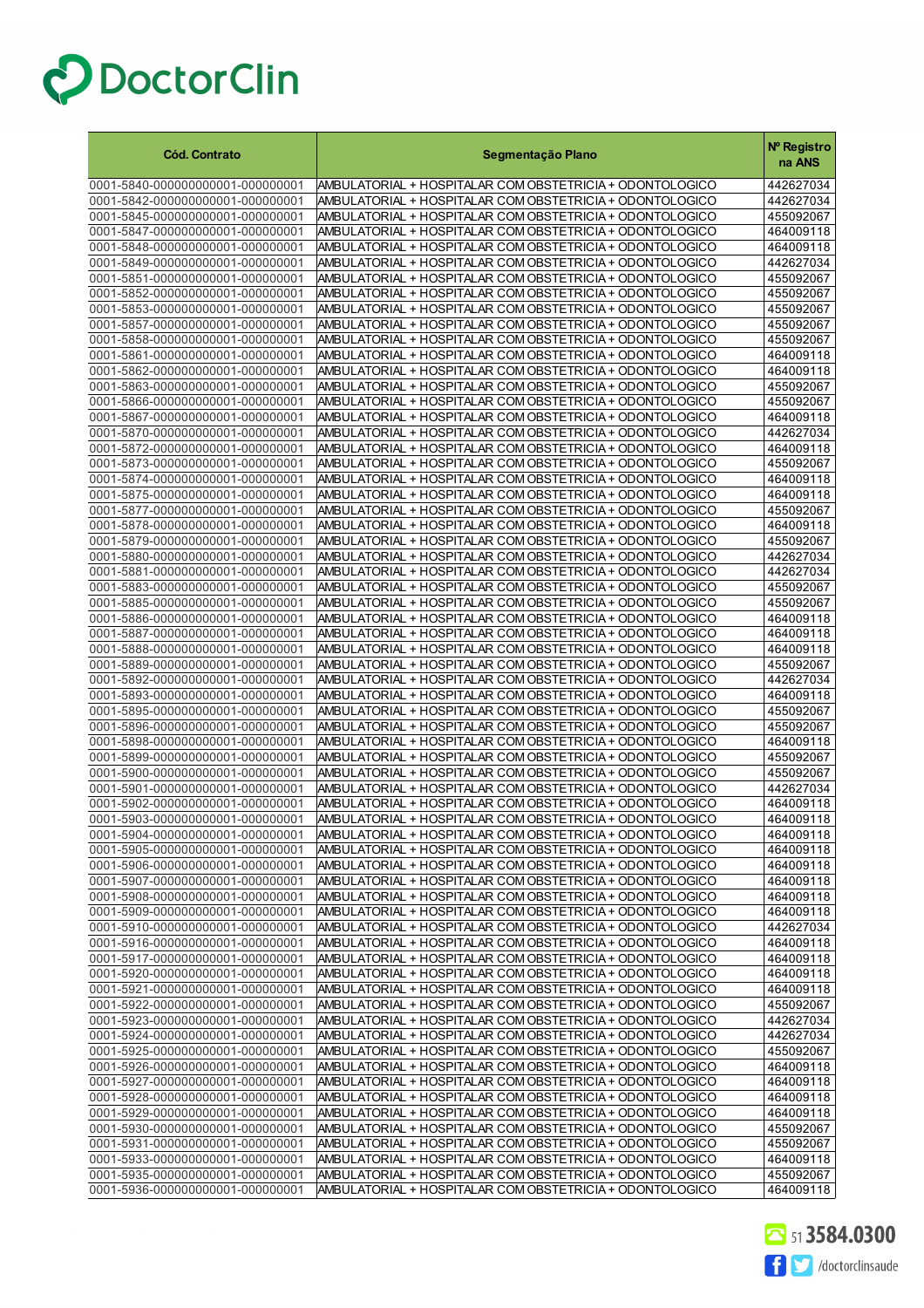| <b>Cód. Contrato</b>                                                 | Segmentação Plano                                                                                                    | Nº Registro<br>na ANS  |
|----------------------------------------------------------------------|----------------------------------------------------------------------------------------------------------------------|------------------------|
| 0001-5937-000000000001-000000001                                     | AMBULATORIAL + HOSPITALAR COM OBSTETRICIA + ODONTOLOGICO                                                             | 464009118              |
| 0001-5939-000000000001-000000001                                     | AMBULATORIAL + HOSPITALAR COM OBSTETRICIA + ODONTOLOGICO                                                             | 464009118              |
| 0001-5940-000000000001-000000002                                     | AMBULATORIAL + HOSPITALAR COM OBSTETRICIA + ODONTOLOGICO                                                             | 464009118              |
| 0001-5943-000000000001-000000001                                     | AMBULATORIAL + HOSPITALAR COM OBSTETRICIA + ODONTOLOGICO                                                             | 455092067              |
| 0001-5945-000000000001-000000001                                     | AMBULATORIAL + HOSPITALAR COM OBSTETRICIA + ODONTOLOGICO                                                             | 464009118              |
| 0001-5946-000000000001-000000001                                     | AMBULATORIAL + HOSPITALAR COM OBSTETRICIA + ODONTOLOGICO                                                             | 464009118              |
| 0001-5947-000000000001-000000001                                     | AMBULATORIAL + HOSPITALAR COM OBSTETRICIA + ODONTOLOGICO                                                             | 464009118              |
| 0001-5948-000000000001-000000001                                     | AMBULATORIAL + HOSPITALAR COM OBSTETRICIA + ODONTOLOGICO                                                             | 455092067              |
| 0001-5951-000000000001-000000001                                     | AMBULATORIAL + HOSPITALAR COM OBSTETRICIA + ODONTOLOGICO                                                             | 455092067              |
| 0001-5952-000000000001-000000001                                     | AMBULATORIAL + HOSPITALAR COM OBSTETRICIA + ODONTOLOGICO                                                             | 455092067              |
| 0001-5953-000000000001-000000001                                     | AMBULATORIAL + HOSPITALAR COM OBSTETRICIA + ODONTOLOGICO                                                             | 464009118              |
| 0001-5954-000000000001-000000001                                     | AMBULATORIAL + HOSPITALAR COM OBSTETRICIA + ODONTOLOGICO                                                             | 442627034              |
| 0001-5955-000000000001-000000001                                     | AMBULATORIAL + HOSPITALAR COM OBSTETRICIA + ODONTOLOGICO                                                             | 455092067              |
| 0001-5956-000000000001-000000001                                     | AMBULATORIAL + HOSPITALAR COM OBSTETRICIA + ODONTOLOGICO                                                             | 464009118              |
| 0001-5957-000000000001-000000001                                     | AMBULATORIAL + HOSPITALAR COM OBSTETRICIA + ODONTOLOGICO                                                             | 464009118              |
| 0001-5958-000000000001-000000001                                     | AMBULATORIAL + HOSPITALAR COM OBSTETRICIA + ODONTOLOGICO                                                             | 464009118              |
| 0001-5959-000000000001-000000001<br>0001-5960-000000000001-000000001 | AMBULATORIAL + HOSPITALAR COM OBSTETRICIA + ODONTOLOGICO<br>AMBULATORIAL + HOSPITALAR COM OBSTETRICIA + ODONTOLOGICO | 464009118<br>455092067 |
| 0001-5962-000000000001-000000001                                     | AMBULATORIAL + HOSPITALAR COM OBSTETRICIA + ODONTOLOGICO                                                             | 455092067              |
| 0001-5963-000000000001-000000001                                     | AMBULATORIAL + HOSPITALAR COM OBSTETRICIA + ODONTOLOGICO                                                             | 455092067              |
| 0001-5965-000000000001-000000001                                     | AMBULATORIAL + HOSPITALAR COM OBSTETRICIA + ODONTOLOGICO                                                             | 442627034              |
| 0001-5966-000000000001-000000001                                     | AMBULATORIAL + HOSPITALAR COM OBSTETRICIA + ODONTOLOGICO                                                             | 455092067              |
| 0001-5967-000000000001-000000001                                     | AMBULATORIAL + HOSPITALAR COM OBSTETRICIA + ODONTOLOGICO                                                             | 464009118              |
| 0001-5970-000000000001-000000001                                     | AMBULATORIAL + HOSPITALAR COM OBSTETRICIA + ODONTOLOGICO                                                             | 455092067              |
| 0001-5972-000000000001-000000001                                     | AMBULATORIAL + HOSPITALAR COM OBSTETRICIA + ODONTOLOGICO                                                             | 464009118              |
| 0001-5974-000000000001-000000001                                     | AMBULATORIAL + HOSPITALAR COM OBSTETRICIA + ODONTOLOGICO                                                             | 442627034              |
| 0001-5975-000000000001-000000001                                     | AMBULATORIAL + HOSPITALAR COM OBSTETRICIA + ODONTOLOGICO                                                             | 464009118              |
| 0001-5976-000000000001-000000001                                     | AMBULATORIAL + HOSPITALAR COM OBSTETRICIA + ODONTOLOGICO                                                             | 464009118              |
| 0001-5978-000000000001-000000001                                     | AMBULATORIAL + HOSPITALAR COM OBSTETRICIA + ODONTOLOGICO                                                             | 464009118              |
| 0001-5979-000000000001-000000001                                     | AMBULATORIAL + HOSPITALAR COM OBSTETRICIA + ODONTOLOGICO                                                             | 442627034              |
| 0001-5980-000000000001-000000001                                     | AMBULATORIAL + HOSPITALAR COM OBSTETRICIA + ODONTOLOGICO                                                             | 464009118              |
| 0001-5980-000000000001-000000002                                     | AMBULATORIAL + HOSPITALAR COM OBSTETRICIA + ODONTOLOGICO                                                             | 442627034              |
| 0001-5981-000000000001-000000001                                     | AMBULATORIAL + HOSPITALAR COM OBSTETRICIA + ODONTOLOGICO                                                             | 464009118              |
| 0001-5984-000000000001-000000001                                     | AMBULATORIAL + HOSPITALAR COM OBSTETRICIA + ODONTOLOGICO                                                             | 455092067              |
| 0001-5985-000000000001-000000001                                     | AMBULATORIAL + HOSPITALAR COM OBSTETRICIA + ODONTOLOGICO                                                             | 455092067              |
| 0001-5986-000000000001-000000001                                     | AMBULATORIAL + HOSPITALAR COM OBSTETRICIA + ODONTOLOGICO                                                             | 455092067              |
| 0001-5987-000000000001-000000001<br>0001-5987-000000000002-000000001 | AMBULATORIAL + HOSPITALAR COM OBSTETRICIA + ODONTOLOGICO<br>AMBULATORIAL + HOSPITALAR COM OBSTETRICIA + ODONTOLOGICO | 464009118<br>464009118 |
| 0001-5988-000000000001-000000001                                     | AMBULATORIAL + HOSPITALAR COM OBSTETRICIA + ODONTOLOGICO                                                             | 442627034              |
| 0001-5989-000000000001-000000001                                     | AMBULATORIAL + HOSPITALAR COM OBSTETRICIA + ODONTOLOGICO                                                             | 455092067              |
| 0001-5990-000000000001-000000001                                     | AMBULATORIAL + HOSPITALAR COM OBSTETRICIA + ODONTOLOGICO                                                             | 455092067              |
| 0001-5991-000000000001-000000001                                     | AMBULATORIAL + HOSPITALAR COM OBSTETRICIA + ODONTOLOGICO                                                             | 464009118              |
| 0001-5992-000000000001-000000001                                     | AMBULATORIAL + HOSPITALAR COM OBSTETRICIA + ODONTOLOGICO                                                             | 464009118              |
| 0001-5993-000000000001-000000002                                     | AMBULATORIAL + HOSPITALAR COM OBSTETRICIA + ODONTOLOGICO                                                             | 464009118              |
| 0001-5994-000000000001-000000001                                     | AMBULATORIAL + HOSPITALAR COM OBSTETRICIA + ODONTOLOGICO                                                             | 464009118              |
| 0001-5995-000000000001-000000001                                     | AMBULATORIAL + HOSPITALAR COM OBSTETRICIA + ODONTOLOGICO                                                             | 455092067              |
| 0001-5997-000000000001-000000001                                     | AMBULATORIAL + HOSPITALAR COM OBSTETRICIA + ODONTOLOGICO                                                             | 442627034              |
| 0001-5999-000000000001-000000001                                     | AMBULATORIAL + HOSPITALAR COM OBSTETRICIA + ODONTOLOGICO                                                             | 455092067              |
| 0001-6000-000000000001-000000001                                     | AMBULATORIAL + HOSPITALAR COM OBSTETRICIA + ODONTOLOGICO                                                             | 464009118              |
| 0001-6001-000000000001-000000001                                     | AMBULATORIAL + HOSPITALAR COM OBSTETRICIA + ODONTOLOGICO                                                             | 442627034              |
| 0001-6001-000000000001-000000002                                     | AMBULATORIAL + HOSPITALAR COM OBSTETRICIA + ODONTOLOGICO                                                             | 455092067              |
| 0001-6002-000000000001-000000001                                     | AMBULATORIAL + HOSPITALAR COM OBSTETRICIA + ODONTOLOGICO                                                             | 464009118              |
| 0001-6005-000000000001-000000001                                     | AMBULATORIAL + HOSPITALAR COM OBSTETRICIA + ODONTOLOGICO                                                             | 455092067              |
| 0001-6006-000000000001-000000001                                     | AMBULATORIAL + HOSPITALAR COM OBSTETRICIA + ODONTOLOGICO                                                             | 455092067              |
| 0001-6008-000000000001-000000001                                     | AMBULATORIAL + HOSPITALAR COM OBSTETRICIA + ODONTOLOGICO                                                             | 464009118              |
| 0001-6011-000000000002-000000001<br>0001-6012-000000000001-000000001 | AMBULATORIAL + HOSPITALAR COM OBSTETRICIA + ODONTOLOGICO<br>AMBULATORIAL + HOSPITALAR COM OBSTETRICIA + ODONTOLOGICO | 442627034<br>455092067 |
| 0001-6013-000000000001-000000001                                     | AMBULATORIAL + HOSPITALAR COM OBSTETRICIA + ODONTOLOGICO                                                             | 442627034              |
| 0001-6014-000000000001-000000001                                     | AMBULATORIAL + HOSPITALAR COM OBSTETRICIA + ODONTOLOGICO                                                             | 464009118              |
| 0001-6016-000000000001-000000001                                     | AMBULATORIAL + HOSPITALAR COM OBSTETRICIA + ODONTOLOGICO                                                             | 442627034              |
| 0001-6017-000000000001-000000001                                     | AMBULATORIAL + HOSPITALAR COM OBSTETRICIA + ODONTOLOGICO                                                             | 442627034              |
| 0001-6018-000000000001-000000001                                     | AMBULATORIAL + HOSPITALAR COM OBSTETRICIA + ODONTOLOGICO                                                             | 464009118              |
| 0001-6020-000000000001-000000001                                     | AMBULATORIAL + HOSPITALAR COM OBSTETRICIA + ODONTOLOGICO                                                             | 464009118              |
| 0001-6021-000000000001-000000001                                     | AMBULATORIAL + HOSPITALAR COM OBSTETRICIA + ODONTOLOGICO                                                             | 455092067              |
| 0001-6025-000000000001-000000001                                     | AMBULATORIAL + HOSPITALAR COM OBSTETRICIA + ODONTOLOGICO                                                             | 455092067              |
| 0001-6026-000000000001-000000001                                     | AMBULATORIAL + HOSPITALAR COM OBSTETRICIA + ODONTOLOGICO                                                             | 455092067              |

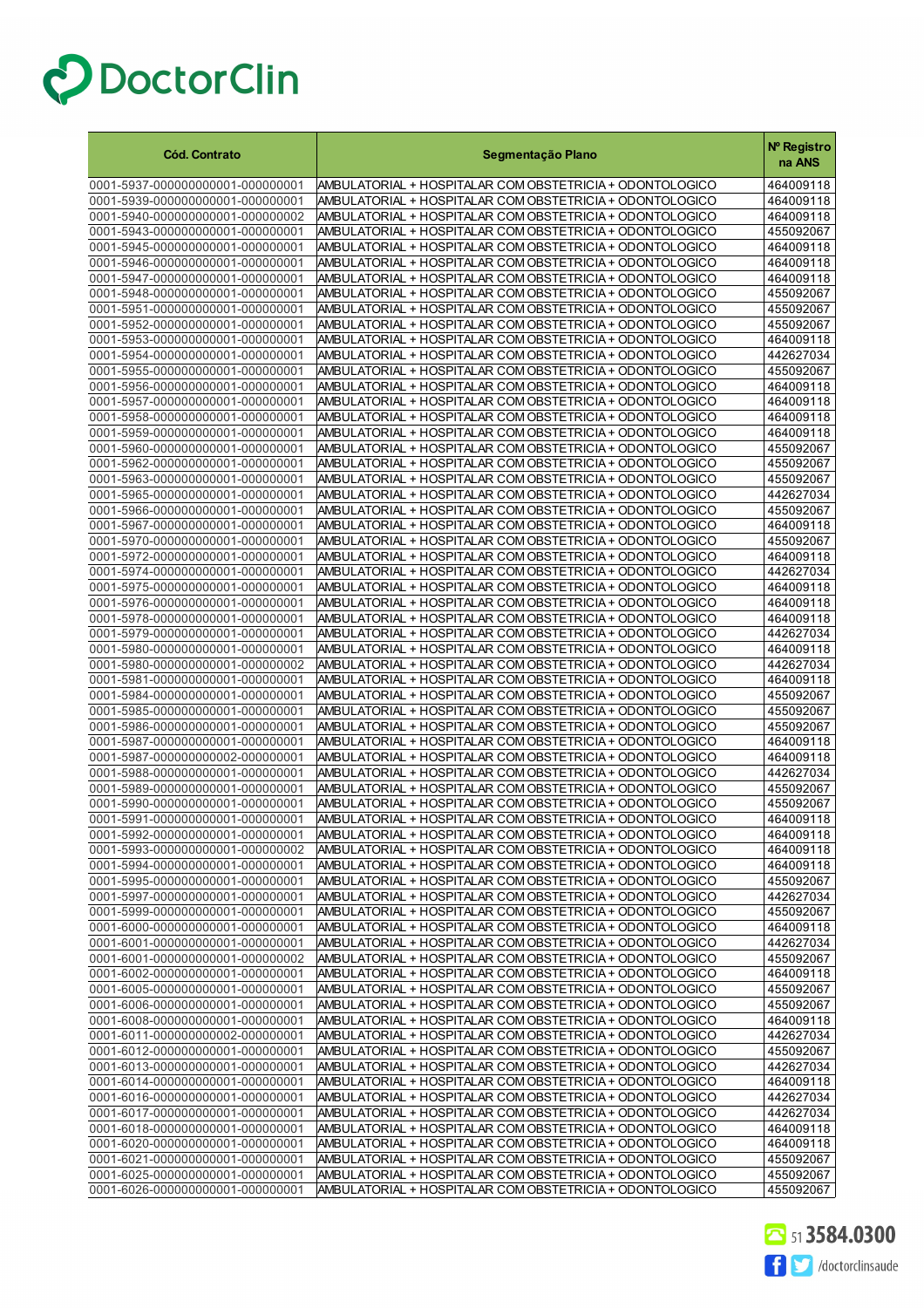| <b>Cód. Contrato</b>                                                 | Segmentação Plano                                                                                                    | Nº Registro<br>na ANS  |
|----------------------------------------------------------------------|----------------------------------------------------------------------------------------------------------------------|------------------------|
| 0001-6027-000000000001-000000001                                     | AMBULATORIAL + HOSPITALAR COM OBSTETRICIA + ODONTOLOGICO                                                             | 455092067              |
| 0001-6028-000000000001-000000002                                     | AMBULATORIAL + HOSPITALAR COM OBSTETRICIA + ODONTOLOGICO                                                             | 455092067              |
| 0001-6028-000000000002-000000002                                     | AMBULATORIAL + HOSPITALAR COM OBSTETRICIA + ODONTOLOGICO                                                             | 455092067              |
| 0001-6029-000000000001-000000001                                     | AMBULATORIAL + HOSPITALAR COM OBSTETRICIA + ODONTOLOGICO                                                             | 455092067              |
| 0001-6032-000000000001-000000001                                     | AMBULATORIAL + HOSPITALAR COM OBSTETRICIA + ODONTOLOGICO                                                             | 455092067              |
| 0001-6033-000000000001-000000001                                     | AMBULATORIAL + HOSPITALAR COM OBSTETRICIA + ODONTOLOGICO                                                             | 464009118              |
| 0001-6034-000000000001-000000001                                     | AMBULATORIAL + HOSPITALAR COM OBSTETRICIA + ODONTOLOGICO                                                             | 442627034              |
| 0001-6035-000000000001-000000001                                     | AMBULATORIAL + HOSPITALAR COM OBSTETRICIA + ODONTOLOGICO                                                             | 464009118              |
| 0001-6036-000000000001-000000001                                     | AMBULATORIAL + HOSPITALAR COM OBSTETRICIA + ODONTOLOGICO                                                             | 464009118              |
| 0001-6037-000000000001-000000001                                     | AMBULATORIAL + HOSPITALAR COM OBSTETRICIA + ODONTOLOGICO                                                             | 455092067              |
| 0001-6038-000000000001-000000001<br>0001-6041-000000000001-000000001 | AMBULATORIAL + HOSPITALAR COM OBSTETRICIA + ODONTOLOGICO<br>AMBULATORIAL + HOSPITALAR COM OBSTETRICIA + ODONTOLOGICO | 442627034<br>455092067 |
| 0001-6043-000000000001-000000001                                     | AMBULATORIAL + HOSPITALAR COM OBSTETRICIA + ODONTOLOGICO                                                             | 442627034              |
| 0001-6044-000000000001-000000001                                     | AMBULATORIAL + HOSPITALAR COM OBSTETRICIA + ODONTOLOGICO                                                             | 464009118              |
| 0001-6045-000000000001-000000001                                     | AMBULATORIAL + HOSPITALAR COM OBSTETRICIA + ODONTOLOGICO                                                             | 455092067              |
| 0001-6046-000000000001-000000001                                     | AMBULATORIAL + HOSPITALAR COM OBSTETRICIA + ODONTOLOGICO                                                             | 464009118              |
| 0001-6048-000000000001-000000001                                     | AMBULATORIAL + HOSPITALAR COM OBSTETRICIA + ODONTOLOGICO                                                             | 464009118              |
| 0001-6049-000000000001-000000001                                     | AMBULATORIAL + HOSPITALAR COM OBSTETRICIA + ODONTOLOGICO                                                             | 442627034              |
| 0001-6050-000000000001-000000001                                     | AMBULATORIAL + HOSPITALAR COM OBSTETRICIA + ODONTOLOGICO                                                             | 442627034              |
| 0001-6051-000000000001-000000002                                     | AMBULATORIAL + HOSPITALAR COM OBSTETRICIA + ODONTOLOGICO                                                             | 464009118              |
| 0001-6052-000000000001-000000001                                     | AMBULATORIAL + HOSPITALAR COM OBSTETRICIA + ODONTOLOGICO                                                             | 442627034              |
| 0001-6054-000000000001-000000001                                     | AMBULATORIAL + HOSPITALAR COM OBSTETRICIA + ODONTOLOGICO                                                             | 464009118              |
| 0001-6057-000000000001-000000001                                     | AMBULATORIAL + HOSPITALAR COM OBSTETRICIA + ODONTOLOGICO                                                             | 464009118              |
| 0001-6059-000000000001-000000001                                     | AMBULATORIAL + HOSPITALAR COM OBSTETRICIA + ODONTOLOGICO                                                             | 464009118              |
| 0001-6060-000000000002-000000002                                     | AMBULATORIAL + HOSPITALAR COM OBSTETRICIA + ODONTOLOGICO<br>AMBULATORIAL + HOSPITALAR COM OBSTETRICIA + ODONTOLOGICO | 464009118<br>464009118 |
| 0001-6061-000000000001-000000001<br>0001-6062-000000000001-000000001 | AMBULATORIAL + HOSPITALAR COM OBSTETRICIA + ODONTOLOGICO                                                             | 464009118              |
| 0001-6064-000000000001-000000001                                     | AMBULATORIAL + HOSPITALAR COM OBSTETRICIA + ODONTOLOGICO                                                             | 464009118              |
| 0001-6065-000000000001-000000001                                     | AMBULATORIAL + HOSPITALAR COM OBSTETRICIA + ODONTOLOGICO                                                             | 442627034              |
| 0001-6067-000000000001-000000001                                     | AMBULATORIAL + HOSPITALAR COM OBSTETRICIA + ODONTOLOGICO                                                             | 464009118              |
| 0001-6068-000000000001-000000001                                     | AMBULATORIAL + HOSPITALAR COM OBSTETRICIA + ODONTOLOGICO                                                             | 442627034              |
| 0001-6069-000000000001-000000001                                     | AMBULATORIAL + HOSPITALAR COM OBSTETRICIA + ODONTOLOGICO                                                             | 464009118              |
| 0001-6070-000000000001-000000001                                     | AMBULATORIAL + HOSPITALAR COM OBSTETRICIA + ODONTOLOGICO                                                             | 442627034              |
| 0001-6073-000000000001-000000001                                     | AMBULATORIAL + HOSPITALAR COM OBSTETRICIA + ODONTOLOGICO                                                             | 455092067              |
| 0001-6075-000000000001-000000001                                     | AMBULATORIAL + HOSPITALAR COM OBSTETRICIA + ODONTOLOGICO                                                             | 464009118              |
| 0001-6076-000000000001-000000001<br>0001-6077-000000000001-000000001 | AMBULATORIAL + HOSPITALAR COM OBSTETRICIA + ODONTOLOGICO                                                             | 442627034              |
| 0001-6082-000000000001-000000001                                     | AMBULATORIAL + HOSPITALAR COM OBSTETRICIA + ODONTOLOGICO<br>AMBULATORIAL + HOSPITALAR COM OBSTETRICIA + ODONTOLOGICO | 464009118<br>455092067 |
| 0001-6083-000000000001-000000001                                     | AMBULATORIAL + HOSPITALAR COM OBSTETRICIA + ODONTOLOGICO                                                             | 442627034              |
| 0001-6085-000000000001-000000001                                     | AMBULATORIAL + HOSPITALAR COM OBSTETRICIA + ODONTOLOGICO                                                             | 464009118              |
| 0001-6087-000000000001-000000001                                     | AMBULATORIAL + HOSPITALAR COM OBSTETRICIA + ODONTOLOGICO                                                             | 464009118              |
| 0001-6089-000000000001-000000001                                     | AMBULATORIAL + HOSPITALAR COM OBSTETRICIA + ODONTOLOGICO                                                             | 442627034              |
| 0001-6094-000000000001-000000001                                     | AMBULATORIAL + HOSPITALAR COM OBSTETRICIA + ODONTOLOGICO                                                             | 455092067              |
| 0001-6095-000000000001-000000001                                     | AMBULATORIAL + HOSPITALAR COM OBSTETRICIA + ODONTOLOGICO                                                             | 455092067              |
| 0001-6096-000000000001-000000001                                     | AMBULATORIAL + HOSPITALAR COM OBSTETRICIA + ODONTOLOGICO                                                             | 464009118              |
| 0001-6097-000000000001-000000001                                     | AMBULATORIAL + HOSPITALAR COM OBSTETRICIA + ODONTOLOGICO                                                             | 464009118              |
| 0001-6099-000000000001-000000001                                     | AMBULATORIAL + HOSPITALAR COM OBSTETRICIA + ODONTOLOGICO                                                             | 442627034              |
| 0001-6100-000000000001-000000001<br>0001-6103-000000000001-000000001 | AMBULATORIAL + HOSPITALAR COM OBSTETRICIA + ODONTOLOGICO<br>AMBULATORIAL + HOSPITALAR COM OBSTETRICIA + ODONTOLOGICO | 464009118<br>455092067 |
| 0001-6105-000000000001-000000001                                     | AMBULATORIAL + HOSPITALAR COM OBSTETRICIA + ODONTOLOGICO                                                             | 464009118              |
| 0001-6106-000000000001-000000001                                     | AMBULATORIAL + HOSPITALAR COM OBSTETRICIA + ODONTOLOGICO                                                             | 442627034              |
| 0001-6107-000000000001-000000001                                     | AMBULATORIAL + HOSPITALAR COM OBSTETRICIA + ODONTOLOGICO                                                             | 442627034              |
| 0001-6108-000000000001-000000001                                     | AMBULATORIAL + HOSPITALAR COM OBSTETRICIA + ODONTOLOGICO                                                             | 464009118              |
| 0001-6111-000000000001-000000001                                     | AMBULATORIAL + HOSPITALAR COM OBSTETRICIA + ODONTOLOGICO                                                             | 464009118              |
| 0001-6112-000000000001-000000001                                     | AMBULATORIAL + HOSPITALAR COM OBSTETRICIA + ODONTOLOGICO                                                             | 464009118              |
| 0001-6113-000000000001-000000001                                     | AMBULATORIAL + HOSPITALAR COM OBSTETRICIA + ODONTOLOGICO                                                             | 464009118              |
| 0001-6114-000000000001-000000001                                     | AMBULATORIAL + HOSPITALAR COM OBSTETRICIA + ODONTOLOGICO                                                             | 442627034              |
| 0001-6116-000000000001-000000001                                     | AMBULATORIAL + HOSPITALAR COM OBSTETRICIA + ODONTOLOGICO                                                             | 442627034              |
| 0001-6117-000000000001-000000001<br>0001-6120-000000000001-000000001 | AMBULATORIAL + HOSPITALAR COM OBSTETRICIA + ODONTOLOGICO<br>AMBULATORIAL + HOSPITALAR COM OBSTETRICIA + ODONTOLOGICO | 442627034<br>455092067 |
| 0001-6125-000000000001-000000001                                     | AMBULATORIAL + HOSPITALAR COM OBSTETRICIA + ODONTOLOGICO                                                             | 464009118              |
| 0001-6126-000000000001-000000001                                     | AMBULATORIAL + HOSPITALAR COM OBSTETRICIA + ODONTOLOGICO                                                             | 455092067              |
| 0001-6130-000000000001-000000001                                     | AMBULATORIAL + HOSPITALAR COM OBSTETRICIA + ODONTOLOGICO                                                             | 455092067              |
| 0001-6131-000000000001-000000001                                     | AMBULATORIAL + HOSPITALAR COM OBSTETRICIA + ODONTOLOGICO                                                             | 464009118              |
| 0001-6132-000000000001-000000001                                     | AMBULATORIAL + HOSPITALAR COM OBSTETRICIA + ODONTOLOGICO                                                             | 455092067              |
| 0001-6133-000000000001-000000001                                     | AMBULATORIAL + HOSPITALAR COM OBSTETRICIA + ODONTOLOGICO                                                             | 442627034              |

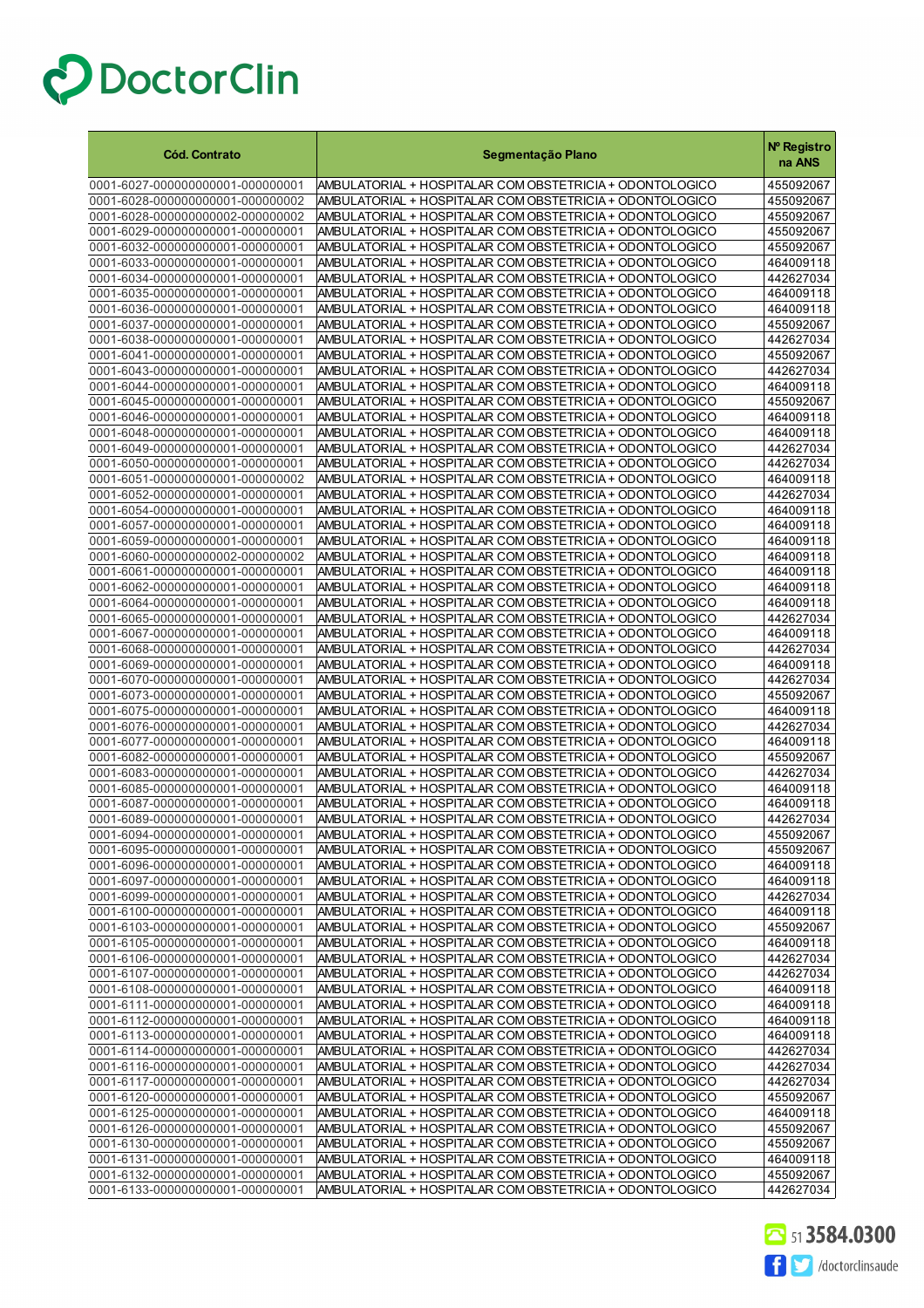| <b>Cód. Contrato</b>                                                 | Segmentação Plano                                                                                                    | Nº Registro<br>na ANS  |
|----------------------------------------------------------------------|----------------------------------------------------------------------------------------------------------------------|------------------------|
| 0001-6136-000000000001-000000001                                     | AMBULATORIAL + HOSPITALAR COM OBSTETRICIA + ODONTOLOGICO                                                             | 464009118              |
| 0001-6137-000000000001-000000001                                     | AMBULATORIAL + HOSPITALAR COM OBSTETRICIA + ODONTOLOGICO                                                             | 464009118              |
| 0001-6139-000000000001-000000002                                     | AMBULATORIAL + HOSPITALAR COM OBSTETRICIA + ODONTOLOGICO                                                             | 464009118              |
| 0001-6141-000000000001-000000001                                     | AMBULATORIAL + HOSPITALAR COM OBSTETRICIA + ODONTOLOGICO                                                             | 455092067              |
| 0001-6142-000000000001-000000001                                     | AMBULATORIAL + HOSPITALAR COM OBSTETRICIA + ODONTOLOGICO                                                             | 455092067              |
| 0001-6144-000000000001-000000001                                     | AMBULATORIAL + HOSPITALAR COM OBSTETRICIA + ODONTOLOGICO                                                             | 442627034              |
| 0001-6145-000000000001-000000001                                     | AMBULATORIAL + HOSPITALAR COM OBSTETRICIA + ODONTOLOGICO                                                             | 455092067              |
| 0001-6146-000000000001-000000001<br>0001-6147-000000000001-000000001 | AMBULATORIAL + HOSPITALAR COM OBSTETRICIA + ODONTOLOGICO<br>AMBULATORIAL + HOSPITALAR COM OBSTETRICIA + ODONTOLOGICO | 442627034<br>464009118 |
| 0001-6148-000000000001-000000001                                     | AMBULATORIAL + HOSPITALAR COM OBSTETRICIA + ODONTOLOGICO                                                             | 464009118              |
| 0001-6149-000000000001-000000001                                     | AMBULATORIAL + HOSPITALAR COM OBSTETRICIA + ODONTOLOGICO                                                             | 442627034              |
| 0001-6150-000000000001-000000001                                     | AMBULATORIAL + HOSPITALAR COM OBSTETRICIA + ODONTOLOGICO                                                             | 442627034              |
| 0001-6152-000000000001-000000001                                     | AMBULATORIAL + HOSPITALAR COM OBSTETRICIA + ODONTOLOGICO                                                             | 464009118              |
| 0001-6154-000000000001-000000001                                     | AMBULATORIAL + HOSPITALAR COM OBSTETRICIA + ODONTOLOGICO                                                             | 464009118              |
| 0001-6158-000000000001-000000001                                     | AMBULATORIAL + HOSPITALAR COM OBSTETRICIA + ODONTOLOGICO                                                             | 455092067              |
| 0001-6159-000000000001-000000001                                     | AMBULATORIAL + HOSPITALAR COM OBSTETRICIA + ODONTOLOGICO                                                             | 455092067              |
| 0001-6160-000000000001-000000001                                     | AMBULATORIAL + HOSPITALAR COM OBSTETRICIA + ODONTOLOGICO                                                             | 464009118              |
| 0001-6166-000000000001-000000001                                     | AMBULATORIAL + HOSPITALAR COM OBSTETRICIA + ODONTOLOGICO                                                             | 464009118              |
| 0001-6167-000000000001-000000001                                     | AMBULATORIAL + HOSPITALAR COM OBSTETRICIA + ODONTOLOGICO                                                             | 455092067              |
| 0001-6168-000000000001-000000001                                     | AMBULATORIAL + HOSPITALAR COM OBSTETRICIA + ODONTOLOGICO                                                             | 455092067              |
| 0001-6169-000000000001-000000001<br>0001-6171-000000000001-000000001 | AMBULATORIAL + HOSPITALAR COM OBSTETRICIA + ODONTOLOGICO<br>AMBULATORIAL + HOSPITALAR COM OBSTETRICIA + ODONTOLOGICO | 442627034<br>464009118 |
| 0001-6172-000000000001-000000001                                     | AMBULATORIAL + HOSPITALAR COM OBSTETRICIA + ODONTOLOGICO                                                             | 455092067              |
| 0001-6173-000000000001-000000001                                     | AMBULATORIAL + HOSPITALAR COM OBSTETRICIA + ODONTOLOGICO                                                             | 442627034              |
| 0001-6174-000000000001-000000001                                     | AMBULATORIAL + HOSPITALAR COM OBSTETRICIA + ODONTOLOGICO                                                             | 455092067              |
| 0001-6175-000000000001-000000001                                     | AMBULATORIAL + HOSPITALAR COM OBSTETRICIA + ODONTOLOGICO                                                             | 464009118              |
| 0001-6176-000000000001-000000001                                     | AMBULATORIAL + HOSPITALAR COM OBSTETRICIA + ODONTOLOGICO                                                             | 442627034              |
| 0001-6177-000000000001-000000001                                     | AMBULATORIAL + HOSPITALAR COM OBSTETRICIA + ODONTOLOGICO                                                             | 455092067              |
| 0001-6178-000000000001-000000001                                     | AMBULATORIAL + HOSPITALAR COM OBSTETRICIA + ODONTOLOGICO                                                             | 442627034              |
| 0001-6179-000000000001-000000001                                     | AMBULATORIAL + HOSPITALAR COM OBSTETRICIA + ODONTOLOGICO                                                             | 455092067              |
| 0001-6180-000000000001-000000001                                     | AMBULATORIAL + HOSPITALAR COM OBSTETRICIA + ODONTOLOGICO                                                             | 464009118              |
| 0001-6183-000000000001-000000001                                     | AMBULATORIAL + HOSPITALAR COM OBSTETRICIA + ODONTOLOGICO                                                             | 455092067              |
| 0001-6184-000000000001-000000001                                     | AMBULATORIAL + HOSPITALAR COM OBSTETRICIA + ODONTOLOGICO                                                             | 464009118              |
| 0001-6184-000000000002-000000001<br>0001-6185-000000000001-000000001 | AMBULATORIAL + HOSPITALAR COM OBSTETRICIA + ODONTOLOGICO<br>AMBULATORIAL + HOSPITALAR COM OBSTETRICIA + ODONTOLOGICO | 464009118<br>464009118 |
| 0001-6187-000000000001-000000001                                     | AMBULATORIAL + HOSPITALAR COM OBSTETRICIA + ODONTOLOGICO                                                             | 464009118              |
| 0001-6189-000000000001-000000001                                     | AMBULATORIAL + HOSPITALAR COM OBSTETRICIA + ODONTOLOGICO                                                             | 455092067              |
| 0001-6190-000000000001-000000001                                     | AMBULATORIAL + HOSPITALAR COM OBSTETRICIA + ODONTOLOGICO                                                             | 464009118              |
| 0001-6191-000000000001-000000001                                     | AMBULATORIAL + HOSPITALAR COM OBSTETRICIA + ODONTOLOGICO                                                             | 464009118              |
| 0001-6193-000000000001-000000001                                     | AMBULATORIAL + HOSPITALAR COM OBSTETRICIA + ODONTOLOGICO                                                             | 464009118              |
| 0001-6194-000000000001-000000001                                     | AMBULATORIAL + HOSPITALAR COM OBSTETRICIA + ODONTOLOGICO                                                             | 442627034              |
| 0001-6195-000000000001-000000001                                     | AMBULATORIAL + HOSPITALAR COM OBSTETRICIA + ODONTOLOGICO                                                             | 455092067              |
| 0001-6196-000000000001-000000001                                     | AMBULATORIAL + HOSPITALAR COM OBSTETRICIA + ODONTOLOGICO                                                             | 464009118              |
| 0001-6198-000000000001-000000001                                     | AMBULATORIAL + HOSPITALAR COM OBSTETRICIA + ODONTOLOGICO                                                             | 464009118              |
| 0001-6200-000000000001-000000001<br>0001-6202-000000000001-000000001 | AMBULATORIAL + HOSPITALAR COM OBSTETRICIA + ODONTOLOGICO                                                             | 455092067              |
| 0001-6203-000000000001-000000001                                     | AMBULATORIAL + HOSPITALAR COM OBSTETRICIA + ODONTOLOGICO<br>AMBULATORIAL + HOSPITALAR COM OBSTETRICIA + ODONTOLOGICO | 442627034<br>442627034 |
| 0001-6204-000000000001-000000001                                     | AMBULATORIAL + HOSPITALAR COM OBSTETRICIA + ODONTOLOGICO                                                             | 464009118              |
| 0001-6205-000000000001-000000001                                     | AMBULATORIAL + HOSPITALAR COM OBSTETRICIA + ODONTOLOGICO                                                             | 464009118              |
| 0001-6206-000000000001-000000001                                     | AMBULATORIAL + HOSPITALAR COM OBSTETRICIA + ODONTOLOGICO                                                             | 455092067              |
| 0001-6207-000000000001-000000001                                     | AMBULATORIAL + HOSPITALAR COM OBSTETRICIA + ODONTOLOGICO                                                             | 464009118              |
| 0001-6208-000000000001-000000001                                     | AMBULATORIAL + HOSPITALAR COM OBSTETRICIA + ODONTOLOGICO                                                             | 464009118              |
| 0001-6209-000000000001-000000001                                     | AMBULATORIAL + HOSPITALAR COM OBSTETRICIA + ODONTOLOGICO                                                             | 464009118              |
| 0001-6210-000000000001-000000001                                     | AMBULATORIAL + HOSPITALAR COM OBSTETRICIA + ODONTOLOGICO                                                             | 464009118              |
| 0001-6212-000000000001-000000001                                     | AMBULATORIAL + HOSPITALAR COM OBSTETRICIA + ODONTOLOGICO                                                             | 464009118              |
| 0001-6213-000000000001-000000001                                     | AMBULATORIAL + HOSPITALAR COM OBSTETRICIA + ODONTOLOGICO                                                             | 442627034              |
| 0001-6215-000000000001-000000001<br>0001-6216-000000000001-000000001 | AMBULATORIAL + HOSPITALAR COM OBSTETRICIA + ODONTOLOGICO<br>AMBULATORIAL + HOSPITALAR COM OBSTETRICIA + ODONTOLOGICO | 464009118<br>455092067 |
| 0001-6217-000000000001-000000001                                     | AMBULATORIAL + HOSPITALAR COM OBSTETRICIA + ODONTOLOGICO                                                             | 464009118              |
| 0001-6219-000000000001-000000001                                     | AMBULATORIAL + HOSPITALAR COM OBSTETRICIA + ODONTOLOGICO                                                             | 464009118              |
| 0001-6221-000000000001-000000001                                     | AMBULATORIAL + HOSPITALAR COM OBSTETRICIA + ODONTOLOGICO                                                             | 455092067              |
| 0001-6222-000000000001-000000001                                     | AMBULATORIAL + HOSPITALAR COM OBSTETRICIA + ODONTOLOGICO                                                             | 455092067              |
| 0001-6223-000000000001-000000001                                     | AMBULATORIAL + HOSPITALAR COM OBSTETRICIA + ODONTOLOGICO                                                             | 464009118              |
| 0001-6224-000000000001-000000001                                     | AMBULATORIAL + HOSPITALAR COM OBSTETRICIA + ODONTOLOGICO                                                             | 464009118              |
| 0001-6225-000000000001-000000001                                     | AMBULATORIAL + HOSPITALAR COM OBSTETRICIA + ODONTOLOGICO                                                             | 455092067              |
| 0001-6226-000000000001-000000001                                     | AMBULATORIAL + HOSPITALAR COM OBSTETRICIA + ODONTOLOGICO                                                             | 442627034              |

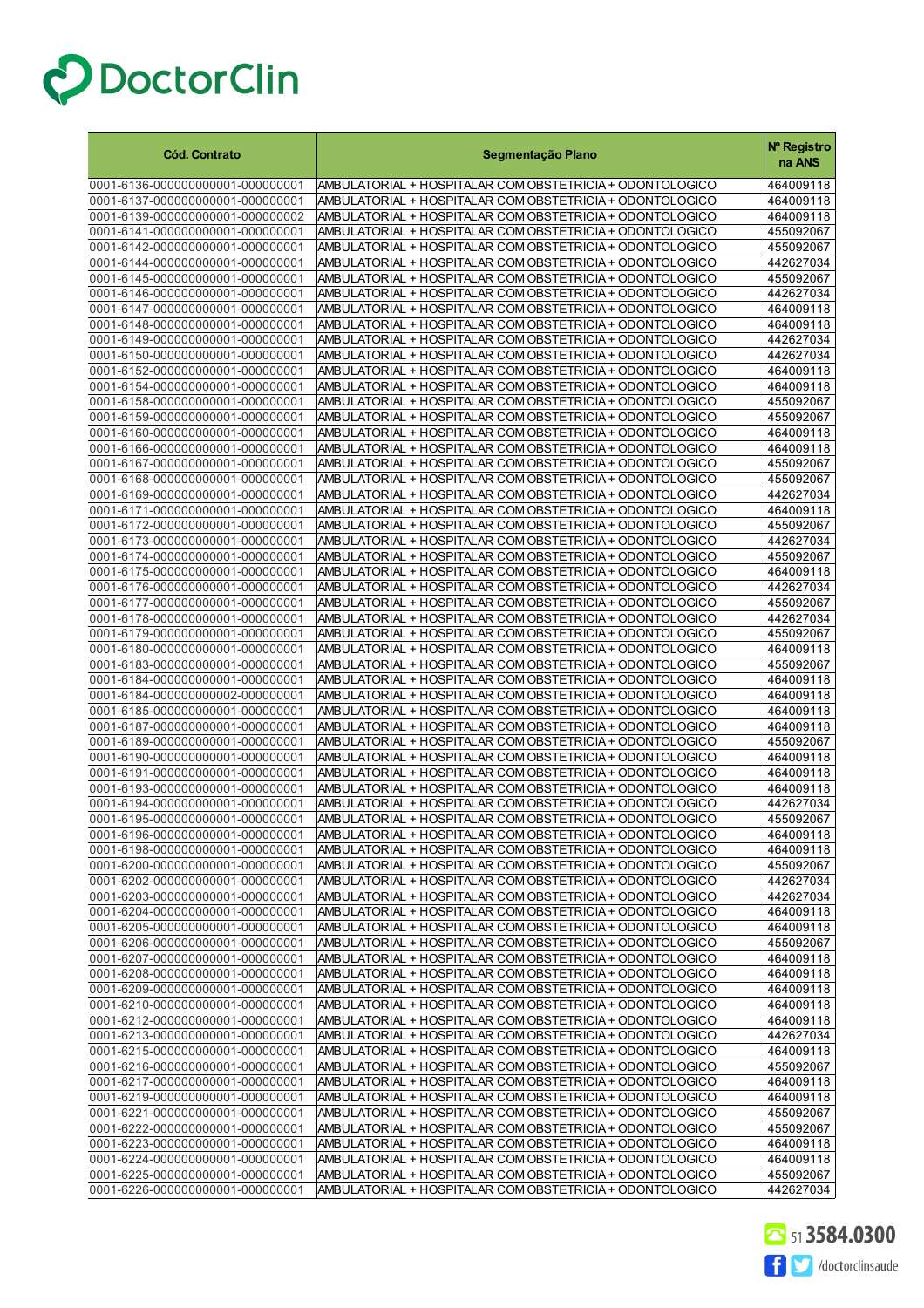| <b>Cód. Contrato</b>                                                 | Segmentação Plano                                                                                                    | Nº Registro<br>na ANS  |
|----------------------------------------------------------------------|----------------------------------------------------------------------------------------------------------------------|------------------------|
| 0001-6228-000000000001-000000001                                     | AMBULATORIAL + HOSPITALAR COM OBSTETRICIA + ODONTOLOGICO                                                             | 455092067              |
| 0001-6229-000000000001-000000001                                     | AMBULATORIAL + HOSPITALAR COM OBSTETRICIA + ODONTOLOGICO                                                             | 455092067              |
| 0001-6230-000000000001-000000001                                     | AMBULATORIAL + HOSPITALAR COM OBSTETRICIA + ODONTOLOGICO                                                             | 442627034              |
| 0001-6231-000000000001-000000001                                     | AMBULATORIAL + HOSPITALAR COM OBSTETRICIA + ODONTOLOGICO                                                             | 455092067              |
| 0001-6234-000000000001-000000001                                     | AMBULATORIAL + HOSPITALAR COM OBSTETRICIA + ODONTOLOGICO                                                             | 455092067              |
| 0001-6235-000000000001-000000001                                     | AMBULATORIAL + HOSPITALAR COM OBSTETRICIA + ODONTOLOGICO                                                             | 455092067              |
| 0001-6236-000000000001-000000001                                     | AMBULATORIAL + HOSPITALAR COM OBSTETRICIA + ODONTOLOGICO                                                             | 464009118              |
| 0001-6237-000000000001-000000001                                     | AMBULATORIAL + HOSPITALAR COM OBSTETRICIA + ODONTOLOGICO                                                             | 464009118              |
| 0001-6238-000000000001-000000001                                     | AMBULATORIAL + HOSPITALAR COM OBSTETRICIA + ODONTOLOGICO                                                             | 464009118              |
| 0001-6240-000000000001-000000001                                     | AMBULATORIAL + HOSPITALAR COM OBSTETRICIA + ODONTOLOGICO                                                             | 464009118              |
| 0001-6244-000000000001-000000001                                     | AMBULATORIAL + HOSPITALAR COM OBSTETRICIA + ODONTOLOGICO                                                             | 442627034              |
| 0001-6245-000000000001-000000001                                     | AMBULATORIAL + HOSPITALAR COM OBSTETRICIA + ODONTOLOGICO                                                             | 455092067              |
| 0001-6246-000000000001-000000001                                     | AMBULATORIAL + HOSPITALAR COM OBSTETRICIA + ODONTOLOGICO                                                             | 464009118              |
| 0001-6247-000000000001-000000001                                     | AMBULATORIAL + HOSPITALAR COM OBSTETRICIA + ODONTOLOGICO                                                             | 464009118              |
| 0001-6248-000000000001-000000001                                     | AMBULATORIAL + HOSPITALAR COM OBSTETRICIA + ODONTOLOGICO                                                             | 455092067              |
| 0001-6249-000000000001-000000001<br>0001-6250-000000000001-000000001 | AMBULATORIAL + HOSPITALAR COM OBSTETRICIA + ODONTOLOGICO<br>AMBULATORIAL + HOSPITALAR COM OBSTETRICIA + ODONTOLOGICO | 455092067<br>464009118 |
| 0001-6254-000000000001-000000001                                     | AMBULATORIAL + HOSPITALAR COM OBSTETRICIA + ODONTOLOGICO                                                             | 455092067              |
| 0001-6256-000000000001-000000001                                     | AMBULATORIAL + HOSPITALAR COM OBSTETRICIA + ODONTOLOGICO                                                             | 455092067              |
| 0001-6257-000000000001-000000001                                     | AMBULATORIAL + HOSPITALAR COM OBSTETRICIA + ODONTOLOGICO                                                             | 455092067              |
| 0001-6259-000000000001-000000001                                     | AMBULATORIAL + HOSPITALAR COM OBSTETRICIA + ODONTOLOGICO                                                             | 455092067              |
| 0001-6260-000000000001-000000001                                     | AMBULATORIAL + HOSPITALAR COM OBSTETRICIA + ODONTOLOGICO                                                             | 464009118              |
| 0001-6261-000000000001-000000001                                     | AMBULATORIAL + HOSPITALAR COM OBSTETRICIA + ODONTOLOGICO                                                             | 455092067              |
| 0001-6263-000000000001-000000001                                     | AMBULATORIAL + HOSPITALAR COM OBSTETRICIA + ODONTOLOGICO                                                             | 442627034              |
| 0001-6264-000000000001-000000001                                     | AMBULATORIAL + HOSPITALAR COM OBSTETRICIA + ODONTOLOGICO                                                             | 464009118              |
| 0001-6265-000000000001-000000001                                     | AMBULATORIAL + HOSPITALAR COM OBSTETRICIA + ODONTOLOGICO                                                             | 455092067              |
| 0001-6268-000000000001-000000001                                     | AMBULATORIAL + HOSPITALAR COM OBSTETRICIA + ODONTOLOGICO                                                             | 464009118              |
| 0001-6269-000000000001-000000001                                     | AMBULATORIAL + HOSPITALAR COM OBSTETRICIA + ODONTOLOGICO                                                             | 464009118              |
| 0001-6270-000000000001-000000001                                     | AMBULATORIAL + HOSPITALAR COM OBSTETRICIA + ODONTOLOGICO                                                             | 455092067              |
| 0001-6271-000000000001-000000001                                     | AMBULATORIAL + HOSPITALAR COM OBSTETRICIA + ODONTOLOGICO                                                             | 455092067              |
| 0001-6273-000000000001-000000002                                     | AMBULATORIAL + HOSPITALAR COM OBSTETRICIA + ODONTOLOGICO                                                             | 464009118              |
| 0001-6274-000000000001-000000001                                     | AMBULATORIAL + HOSPITALAR COM OBSTETRICIA + ODONTOLOGICO                                                             | 464009118              |
| 0001-6275-000000000001-000000001                                     | AMBULATORIAL + HOSPITALAR COM OBSTETRICIA + ODONTOLOGICO                                                             | 442627034              |
| 0001-6276-000000000001-000000001                                     | AMBULATORIAL + HOSPITALAR COM OBSTETRICIA + ODONTOLOGICO                                                             | 442627034              |
| 0001-6277-000000000001-000000001                                     | AMBULATORIAL + HOSPITALAR COM OBSTETRICIA + ODONTOLOGICO                                                             | 442627034              |
| 0001-6278-000000000001-000000001                                     | AMBULATORIAL + HOSPITALAR COM OBSTETRICIA + ODONTOLOGICO                                                             | 464009118              |
| 0001-6280-000000000001-000000001                                     | AMBULATORIAL + HOSPITALAR COM OBSTETRICIA + ODONTOLOGICO                                                             | 464009118              |
| 0001-6281-000000000001-000000001                                     | AMBULATORIAL + HOSPITALAR COM OBSTETRICIA + ODONTOLOGICO                                                             | 464009118<br>455092067 |
| 0001-6282-000000000001-000000001<br>0001-6283-000000000001-000000001 | AMBULATORIAL + HOSPITALAR COM OBSTETRICIA + ODONTOLOGICO<br>AMBULATORIAL + HOSPITALAR COM OBSTETRICIA + ODONTOLOGICO | 455092067              |
| 0001-6284-000000000001-000000001                                     | AMBULATORIAL + HOSPITALAR COM OBSTETRICIA + ODONTOLOGICO                                                             | 455092067              |
| 0001-6285-000000000001-000000001                                     | AMBULATORIAL + HOSPITALAR COM OBSTETRICIA + ODONTOLOGICO                                                             | 455092067              |
| 0001-6286-000000000001-000000001                                     | AMBULATORIAL + HOSPITALAR COM OBSTETRICIA + ODONTOLOGICO                                                             | 455092067              |
| 0001-6287-000000000001-000000001                                     | AMBULATORIAL + HOSPITALAR COM OBSTETRICIA + ODONTOLOGICO                                                             | 455092067              |
| 0001-6288-000000000001-000000001                                     | AMBULATORIAL + HOSPITALAR COM OBSTETRICIA + ODONTOLOGICO                                                             | 464009118              |
| 0001-6289-000000000001-000000001                                     | AMBULATORIAL + HOSPITALAR COM OBSTETRICIA + ODONTOLOGICO                                                             | 455092067              |
| 0001-6290-000000000001-000000001                                     | AMBULATORIAL + HOSPITALAR COM OBSTETRICIA + ODONTOLOGICO                                                             | 464009118              |
| 0001-6291-000000000001-000000001                                     | AMBULATORIAL + HOSPITALAR COM OBSTETRICIA + ODONTOLOGICO                                                             | 464009118              |
| 0001-6291-000000000001-000000002                                     | AMBULATORIAL + HOSPITALAR COM OBSTETRICIA + ODONTOLOGICO                                                             | 442627034              |
| 0001-6292-000000000001-000000001                                     | AMBULATORIAL + HOSPITALAR COM OBSTETRICIA + ODONTOLOGICO                                                             | 442627034              |
| 0001-6293-000000000001-000000001                                     | AMBULATORIAL + HOSPITALAR COM OBSTETRICIA + ODONTOLOGICO                                                             | 455092067              |
| 0001-6294-000000000001-000000001                                     | AMBULATORIAL + HOSPITALAR COM OBSTETRICIA + ODONTOLOGICO                                                             | 455092067              |
| 0001-6295-000000000001-000000001                                     | AMBULATORIAL + HOSPITALAR COM OBSTETRICIA + ODONTOLOGICO                                                             | 464009118              |
| 0001-6297-000000000001-000000001                                     | AMBULATORIAL + HOSPITALAR COM OBSTETRICIA + ODONTOLOGICO                                                             | 464009118              |
| 0001-6304-000000000001-000000001                                     | AMBULATORIAL + HOSPITALAR COM OBSTETRICIA + ODONTOLOGICO                                                             | 455092067              |
| 0001-6304-000000000002-000000001                                     | AMBULATORIAL + HOSPITALAR COM OBSTETRICIA + ODONTOLOGICO                                                             | 455092067              |
| 0001-6305-000000000001-000000001                                     | AMBULATORIAL + HOSPITALAR COM OBSTETRICIA + ODONTOLOGICO                                                             | 455092067              |
| 0001-6306-000000000001-000000001                                     | AMBULATORIAL + HOSPITALAR COM OBSTETRICIA + ODONTOLOGICO                                                             | 455092067              |
| 0001-6307-000000000001-000000001<br>0001-6308-000000000001-000000001 | AMBULATORIAL + HOSPITALAR COM OBSTETRICIA + ODONTOLOGICO<br>AMBULATORIAL + HOSPITALAR COM OBSTETRICIA + ODONTOLOGICO | 442627034<br>442627034 |
| 0001-6309-000000000001-000000001                                     | AMBULATORIAL + HOSPITALAR COM OBSTETRICIA + ODONTOLOGICO                                                             | 442627034              |
| 0001-6313-000000000001-000000001                                     | AMBULATORIAL + HOSPITALAR COM OBSTETRICIA + ODONTOLOGICO                                                             | 464009118              |
| 0001-6314-000000000001-000000001                                     | AMBULATORIAL + HOSPITALAR COM OBSTETRICIA + ODONTOLOGICO                                                             | 464009118              |
| 0001-6317-000000000001-000000001                                     | AMBULATORIAL + HOSPITALAR COM OBSTETRICIA + ODONTOLOGICO                                                             | 464009118              |
| 0001-6318-000000000001-000000001                                     | AMBULATORIAL + HOSPITALAR COM OBSTETRICIA + ODONTOLOGICO                                                             | 455092067              |
| 0001-6319-000000000001-000000001                                     | AMBULATORIAL + HOSPITALAR COM OBSTETRICIA + ODONTOLOGICO                                                             | 464009118              |

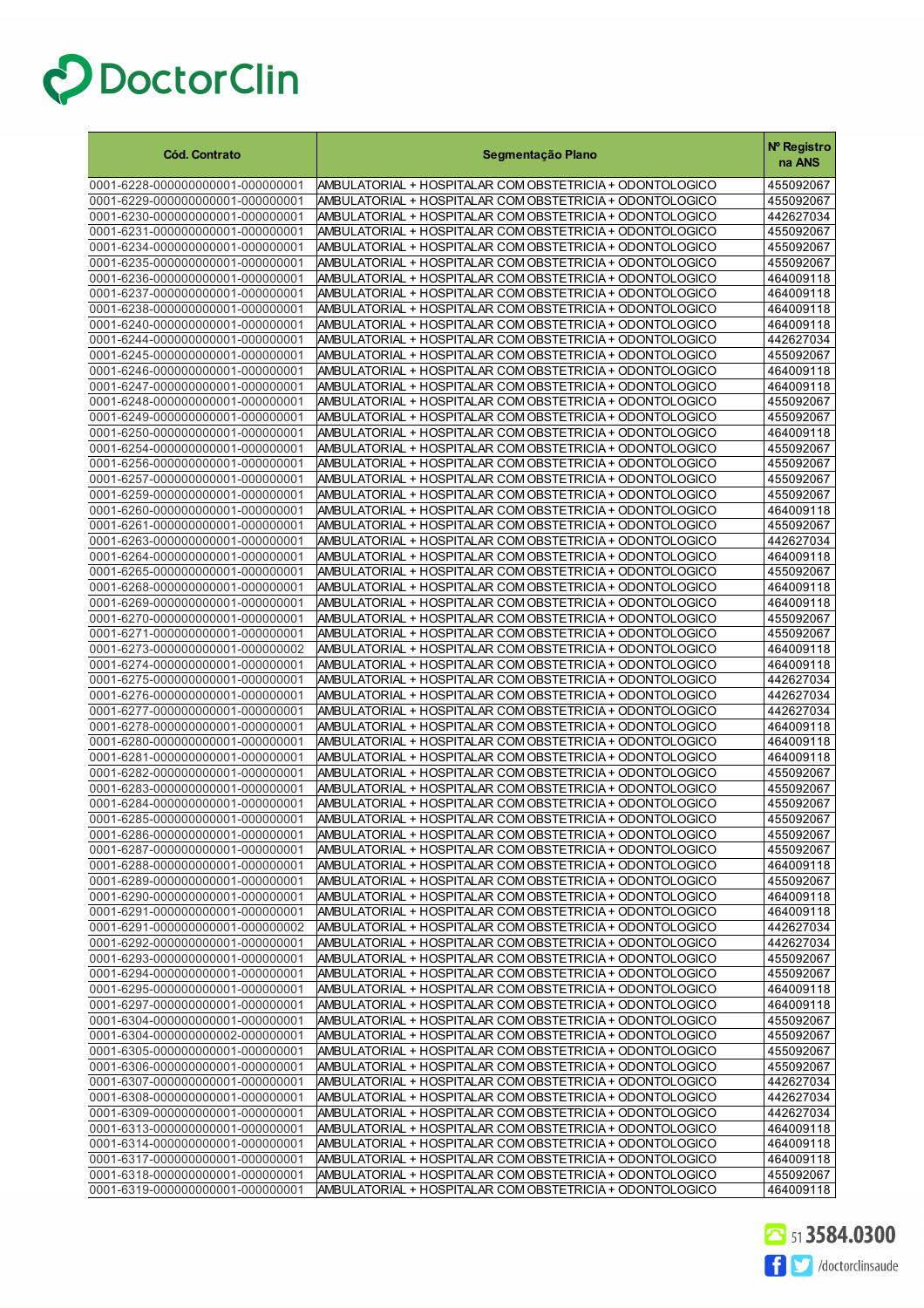| <b>Cód. Contrato</b>                                                 | Segmentação Plano                                                                                                    | Nº Registro<br>na ANS  |
|----------------------------------------------------------------------|----------------------------------------------------------------------------------------------------------------------|------------------------|
| 0001-6322-000000000001-000000001                                     | AMBULATORIAL + HOSPITALAR COM OBSTETRICIA + ODONTOLOGICO                                                             | 455092067              |
| 0001-6324-000000000001-000000001                                     | AMBULATORIAL + HOSPITALAR COM OBSTETRICIA + ODONTOLOGICO                                                             | 455092067              |
| 0001-6325-000000000001-000000001                                     | AMBULATORIAL + HOSPITALAR COM OBSTETRICIA + ODONTOLOGICO                                                             | 455092067              |
| 0001-6326-000000000001-000000001                                     | AMBULATORIAL + HOSPITALAR COM OBSTETRICIA + ODONTOLOGICO                                                             | 464009118              |
| 0001-6327-000000000001-000000001                                     | AMBULATORIAL + HOSPITALAR COM OBSTETRICIA + ODONTOLOGICO                                                             | 464009118              |
| 0001-6332-000000000001-000000001                                     | AMBULATORIAL + HOSPITALAR COM OBSTETRICIA + ODONTOLOGICO                                                             | 455092067              |
| 0001-6333-000000000001-000000001                                     | AMBULATORIAL + HOSPITALAR COM OBSTETRICIA + ODONTOLOGICO                                                             | 464009118              |
| 0001-6335-000000000001-000000001<br>0001-6336-000000000001-000000001 | AMBULATORIAL + HOSPITALAR COM OBSTETRICIA + ODONTOLOGICO                                                             | 455092067<br>464009118 |
| 0001-6337-000000000001-000000001                                     | AMBULATORIAL + HOSPITALAR COM OBSTETRICIA + ODONTOLOGICO<br>AMBULATORIAL + HOSPITALAR COM OBSTETRICIA + ODONTOLOGICO | 464009118              |
| 0001-6338-000000000001-000000001                                     | AMBULATORIAL + HOSPITALAR COM OBSTETRICIA + ODONTOLOGICO                                                             | 464009118              |
| 0001-6340-000000000001-000000001                                     | AMBULATORIAL + HOSPITALAR COM OBSTETRICIA + ODONTOLOGICO                                                             | 464009118              |
| 0001-6341-000000000001-000000001                                     | AMBULATORIAL + HOSPITALAR COM OBSTETRICIA + ODONTOLOGICO                                                             | 455092067              |
| 0001-6342-000000000001-000000001                                     | AMBULATORIAL + HOSPITALAR COM OBSTETRICIA + ODONTOLOGICO                                                             | 455092067              |
| 0001-6345-000000000001-000000001                                     | AMBULATORIAL + HOSPITALAR COM OBSTETRICIA + ODONTOLOGICO                                                             | 464009118              |
| 0001-6346-000000000001-000000001                                     | AMBULATORIAL + HOSPITALAR COM OBSTETRICIA + ODONTOLOGICO                                                             | 455092067              |
| 0001-6347-000000000001-000000001                                     | AMBULATORIAL + HOSPITALAR COM OBSTETRICIA + ODONTOLOGICO                                                             | 464009118              |
| 0001-6348-000000000001-000000001                                     | AMBULATORIAL + HOSPITALAR COM OBSTETRICIA + ODONTOLOGICO                                                             | 455092067              |
| 0001-6349-000000000001-000000001                                     | AMBULATORIAL + HOSPITALAR COM OBSTETRICIA + ODONTOLOGICO                                                             | 464009118              |
| 0001-6351-000000000001-000000001                                     | AMBULATORIAL + HOSPITALAR COM OBSTETRICIA + ODONTOLOGICO                                                             | 455092067              |
| 0001-6352-000000000001-000000001                                     | AMBULATORIAL + HOSPITALAR COM OBSTETRICIA + ODONTOLOGICO                                                             | 464009118<br>442627034 |
| 0001-6353-000000000001-000000001<br>0001-6355-000000000001-000000001 | AMBULATORIAL + HOSPITALAR COM OBSTETRICIA + ODONTOLOGICO<br>AMBULATORIAL + HOSPITALAR COM OBSTETRICIA + ODONTOLOGICO | 464009118              |
| 0001-6356-000000000001-000000001                                     | AMBULATORIAL + HOSPITALAR COM OBSTETRICIA + ODONTOLOGICO                                                             | 464009118              |
| 0001-6357-000000000001-000000001                                     | AMBULATORIAL + HOSPITALAR COM OBSTETRICIA + ODONTOLOGICO                                                             | 455092067              |
| 0001-6358-000000000001-000000001                                     | AMBULATORIAL + HOSPITALAR COM OBSTETRICIA + ODONTOLOGICO                                                             | 464009118              |
| 0001-6359-000000000001-000000001                                     | AMBULATORIAL + HOSPITALAR COM OBSTETRICIA + ODONTOLOGICO                                                             | 455092067              |
| 0001-6360-000000000001-000000001                                     | AMBULATORIAL + HOSPITALAR COM OBSTETRICIA + ODONTOLOGICO                                                             | 455092067              |
| 0001-6361-000000000001-000000001                                     | AMBULATORIAL + HOSPITALAR COM OBSTETRICIA + ODONTOLOGICO                                                             | 442627034              |
| 0001-6362-000000000001-000000001                                     | AMBULATORIAL + HOSPITALAR COM OBSTETRICIA + ODONTOLOGICO                                                             | 442627034              |
| 0001-6363-000000000001-000000001                                     | AMBULATORIAL + HOSPITALAR COM OBSTETRICIA + ODONTOLOGICO                                                             | 442627034              |
| 0001-6364-000000000001-000000001                                     | AMBULATORIAL + HOSPITALAR COM OBSTETRICIA + ODONTOLOGICO                                                             | 455092067              |
| 0001-6365-000000000001-000000001                                     | AMBULATORIAL + HOSPITALAR COM OBSTETRICIA + ODONTOLOGICO                                                             | 455092067              |
| 0001-6367-000000000001-000000001                                     | AMBULATORIAL + HOSPITALAR COM OBSTETRICIA + ODONTOLOGICO                                                             | 455092067              |
| 0001-6368-000000000001-000000001                                     | AMBULATORIAL + HOSPITALAR COM OBSTETRICIA + ODONTOLOGICO                                                             | 455092067              |
| 0001-6369-000000000001-000000001<br>0001-6371-000000000001-000000001 | AMBULATORIAL + HOSPITALAR COM OBSTETRICIA + ODONTOLOGICO<br>AMBULATORIAL + HOSPITALAR COM OBSTETRICIA + ODONTOLOGICO | 455092067<br>442627034 |
| 0001-6372-000000000001-000000001                                     | AMBULATORIAL + HOSPITALAR COM OBSTETRICIA + ODONTOLOGICO                                                             | 455092067              |
| 0001-6373-000000000001-000000001                                     | AMBULATORIAL + HOSPITALAR COM OBSTETRICIA + ODONTOLOGICO                                                             | 455092067              |
| 0001-6375-000000000001-000000001                                     | AMBULATORIAL + HOSPITALAR COM OBSTETRICIA + ODONTOLOGICO                                                             | 464009118              |
| 0001-6377-000000000001-000000001                                     | AMBULATORIAL + HOSPITALAR COM OBSTETRICIA + ODONTOLOGICO                                                             | 455092067              |
| 0001-6378-000000000001-000000001                                     | AMBULATORIAL + HOSPITALAR COM OBSTETRICIA + ODONTOLOGICO                                                             | 442627034              |
| 0001-6379-000000000001-000000001                                     | AMBULATORIAL + HOSPITALAR COM OBSTETRICIA + ODON FOLOGICO                                                            | 442627034              |
| 0001-6380-000000000001-000000001                                     | AMBULATORIAL + HOSPITALAR COM OBSTETRICIA + ODONTOLOGICO                                                             | 442627034              |
| 0001-6383-000000000001-000000001                                     | AMBULATORIAL + HOSPITALAR COM OBSTETRICIA + ODONTOLOGICO                                                             | 455092067              |
| 0001-6384-000000000001-000000001                                     | AMBULATORIAL + HOSPITALAR COM OBSTETRICIA + ODONTOLOGICO                                                             | 464009118              |
| 0001-6386-000000000001-000000001                                     | AMBULATORIAL + HOSPITALAR COM OBSTETRICIA + ODONTOLOGICO                                                             | 455092067              |
| 0001-6387-000000000001-000000001                                     | AMBULATORIAL + HOSPITALAR COM OBSTETRICIA + ODONTOLOGICO                                                             | 442627034              |
| 0001-6388-000000000001-000000001                                     | AMBULATORIAL + HOSPITALAR COM OBSTETRICIA + ODONTOLOGICO                                                             | 455092067              |
| 0001-6389-000000000001-000000001<br>0001-6390-000000000001-000000001 | AMBULATORIAL + HOSPITALAR COM OBSTETRICIA + ODONTOLOGICO<br>AMBULATORIAL + HOSPITALAR COM OBSTETRICIA + ODONTOLOGICO | 455092067<br>455092067 |
| 0001-6391-000000000001-000000001                                     | AMBULATORIAL + HOSPITALAR COM OBSTETRICIA + ODONTOLOGICO                                                             | 464009118              |
| 0001-6392-000000000001-000000001                                     | AMBULATORIAL + HOSPITALAR COM OBSTETRICIA + ODONTOLOGICO                                                             | 464009118              |
| 0001-6393-000000000001-000000002                                     | AMBULATORIAL + HOSPITALAR COM OBSTETRICIA + ODONTOLOGICO                                                             | 455092067              |
| 0001-6394-000000000001-000000001                                     | AMBULATORIAL + HOSPITALAR COM OBSTETRICIA + ODONTOLOGICO                                                             | 464009118              |
| 0001-6395-000000000001-000000001                                     | AMBULATORIAL + HOSPITALAR COM OBSTETRICIA + ODONTOLOGICO                                                             | 455092067              |
| 0001-6396-000000000001-000000001                                     | AMBULATORIAL + HOSPITALAR COM OBSTETRICIA + ODONTOLOGICO                                                             | 464009118              |
| 0001-6398-000000000001-000000001                                     | AMBULATORIAL + HOSPITALAR COM OBSTETRICIA + ODONTOLOGICO                                                             | 455092067              |
| 0001-6399-000000000001-000000001                                     | AMBULATORIAL + HOSPITALAR COM OBSTETRICIA + ODONTOLOGICO                                                             | 442627034              |
| 0001-6400-000000000001-000000001                                     | AMBULATORIAL + HOSPITALAR COM OBSTETRICIA + ODONTOLOGICO                                                             | 442627034              |
| 0001-6402-000000000001-000000001                                     | AMBULATORIAL + HOSPITALAR COM OBSTETRICIA + ODONTOLOGICO                                                             | 464009118              |
| 0001-6403-000000000001-000000001                                     | AMBULATORIAL + HOSPITALAR COM OBSTETRICIA + ODONTOLOGICO                                                             | 464009118              |
| 0001-6404-000000000001-000000001                                     | AMBULATORIAL + HOSPITALAR COM OBSTETRICIA + ODONTOLOGICO                                                             | 464009118              |
| 0001-6405-000000000001-000000001<br>0001-6406-000000000001-000000001 | AMBULATORIAL + HOSPITALAR COM OBSTETRICIA + ODONTOLOGICO<br>AMBULATORIAL + HOSPITALAR COM OBSTETRICIA + ODONTOLOGICO | 442627034<br>464009118 |
| 0001-6408-000000000001-000000001                                     | AMBULATORIAL + HOSPITALAR COM OBSTETRICIA + ODONTOLOGICO                                                             | 455092067              |

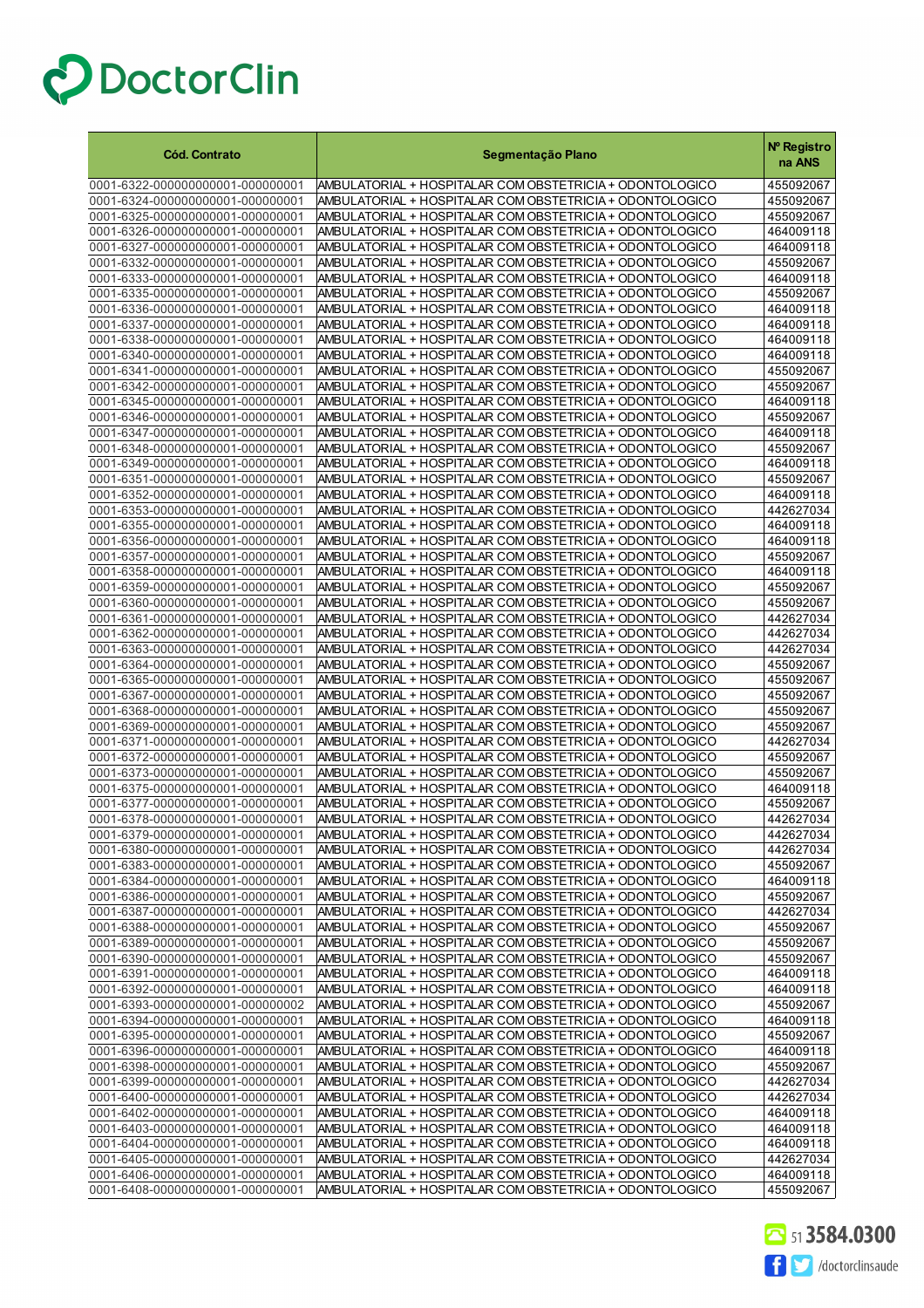| 0001-6410-000000000001-000000001<br>AMBULATORIAL + HOSPITALAR COM OBSTETRICIA + ODONTOLOGICO<br>464009118<br>0001-6411-000000000001-000000001<br>AMBULATORIAL + HOSPITALAR COM OBSTETRICIA + ODONTOLOGICO<br>442627034<br>0001-6412-000000000001-000000001<br>AMBULATORIAL + HOSPITALAR COM OBSTETRICIA + ODONTOLOGICO<br>464009118<br>AMBULATORIAL + HOSPITALAR COM OBSTETRICIA + ODONTOLOGICO<br>0001-6419-000000000001-000000001<br>455092067<br>0001-6421-000000000001-000000001<br>AMBULATORIAL + HOSPITALAR COM OBSTETRICIA + ODONTOLOGICO<br>455092067<br>0001-6421-000000000002-000000001<br>AMBULATORIAL + HOSPITALAR COM OBSTETRICIA + ODONTOLOGICO<br>455092067<br>0001-6422-000000000001-000000001<br>AMBULATORIAL + HOSPITALAR COM OBSTETRICIA + ODONTOLOGICO<br>455092067<br>0001-6422-000000000002-000000001<br>AMBULATORIAL + HOSPITALAR COM OBSTETRICIA + ODONTOLOGICO<br>455092067<br>0001-6423-000000000001-000000001<br>AMBULATORIAL + HOSPITALAR COM OBSTETRICIA + ODONTOLOGICO<br>442627034<br>0001-6424-000000000001-000000001<br>AMBULATORIAL + HOSPITALAR COM OBSTETRICIA + ODONTOLOGICO<br>455092067<br>0001-6426-000000000001-000000001<br>AMBULATORIAL + HOSPITALAR COM OBSTETRICIA + ODONTOLOGICO<br>464009118<br>0001-6427-000000000001-000000001<br>AMBULATORIAL + HOSPITALAR COM OBSTETRICIA + ODONTOLOGICO<br>455092067<br>0001-6428-000000000001-000000001<br>AMBULATORIAL + HOSPITALAR COM OBSTETRICIA + ODONTOLOGICO<br>464009118<br>0001-6429-000000000001-000000001<br>AMBULATORIAL + HOSPITALAR COM OBSTETRICIA + ODONTOLOGICO<br>464009118<br>0001-6430-000000000001-000000001<br>AMBULATORIAL + HOSPITALAR COM OBSTETRICIA + ODONTOLOGICO<br>442627034<br>0001-6432-000000000001-000000001<br>AMBULATORIAL + HOSPITALAR COM OBSTETRICIA + ODONTOLOGICO<br>442627034<br>0001-6433-000000000001-000000001<br>AMBULATORIAL + HOSPITALAR COM OBSTETRICIA + ODONTOLOGICO<br>464009118<br>0001-6434-000000000001-000000001<br>442627034<br>AMBULATORIAL + HOSPITALAR COM OBSTETRICIA + ODONTOLOGICO<br>0001-6435-000000000001-000000001<br>AMBULATORIAL + HOSPITALAR COM OBSTETRICIA + ODONTOLOGICO<br>464009118<br>0001-6436-000000000001-000000001<br>AMBULATORIAL + HOSPITALAR COM OBSTETRICIA + ODONTOLOGICO<br>442627034<br>0001-6437-000000000001-000000001<br>AMBULATORIAL + HOSPITALAR COM OBSTETRICIA + ODONTOLOGICO<br>455092067<br>0001-6439-000000000001-000000001<br>AMBULATORIAL + HOSPITALAR COM OBSTETRICIA + ODONTOLOGICO<br>464009118<br>AMBULATORIAL + HOSPITALAR COM OBSTETRICIA + ODONTOLOGICO<br>0001-6440-000000000001-000000001<br>464009118<br>0001-6441-000000000001-000000001<br>442627034<br>AMBULATORIAL + HOSPITALAR COM OBSTETRICIA + ODONTOLOGICO<br>0001-6442-000000000001-000000001<br>AMBULATORIAL + HOSPITALAR COM OBSTETRICIA + ODONTOLOGICO<br>455092067<br>0001-6443-000000000001-000000001<br>AMBULATORIAL + HOSPITALAR COM OBSTETRICIA + ODONTOLOGICO<br>455092067<br>AMBULATORIAL + HOSPITALAR COM OBSTETRICIA + ODONTOLOGICO<br>0001-6445-000000000001-000000001<br>455092067<br>0001-6446-000000000001-000000001<br>AMBULATORIAL + HOSPITALAR COM OBSTETRICIA + ODONTOLOGICO<br>464009118<br>0001-6447-000000000001-000000001<br>AMBULATORIAL + HOSPITALAR COM OBSTETRICIA + ODONTOLOGICO<br>455092067<br>0001-6449-000000000001-000000001<br>AMBULATORIAL + HOSPITALAR COM OBSTETRICIA + ODONTOLOGICO<br>464009118<br>0001-6450-000000000001-000000001<br>AMBULATORIAL + HOSPITALAR COM OBSTETRICIA + ODONTOLOGICO<br>455092067<br>0001-6451-000000000001-000000001<br>AMBULATORIAL + HOSPITALAR COM OBSTETRICIA + ODONTOLOGICO<br>442627034<br>442627034<br>0001-6452-000000000001-000000001<br>AMBULATORIAL + HOSPITALAR COM OBSTETRICIA + ODONTOLOGICO<br>0001-6453-000000000001-000000001<br>455092067<br>AMBULATORIAL + HOSPITALAR COM OBSTETRICIA + ODONTOLOGICO<br>0001-6454-000000000001-000000001<br>AMBULATORIAL + HOSPITALAR COM OBSTETRICIA + ODONTOLOGICO<br>455092067<br>0001-6455-000000000001-000000001<br>AMBULATORIAL + HOSPITALAR COM OBSTETRICIA + ODONTOLOGICO<br>464009118<br>0001-6459-000000000001-000000001<br>AMBULATORIAL + HOSPITALAR COM OBSTETRICIA + ODONTOLOGICO<br>464009118<br>AMBULATORIAL + HOSPITALAR COM OBSTETRICIA + ODONTOLOGICO<br>0001-6462-000000000001-000000001<br>464009118<br>0001-6464-000000000001-000000001<br>AMBULATORIAL + HOSPITALAR COM OBSTETRICIA + ODONTOLOGICO<br>455092067<br>0001-6465-000000000001-000000001<br>AMBULATORIAL + HOSPITALAR COM OBSTETRICIA + ODONTOLOGICO<br>464009118<br>0001-6466-000000000001-000000001<br>AMBULATORIAL + HOSPITALAR COM OBSTETRICIA + ODONTOLOGICO<br>455092067<br>AMBULATORIAL + HOSPITALAR COM OBSTETRICIA + ODONTOLOGICO<br>0001-6467-000000000001-000000001<br>455092067<br>464009118<br>0001-6468-000000000001-000000001<br> AMBULATORIAL + HOSPITALAR COM OBSTETRICIA + ODON FOLOGICO<br>AMBULATORIAL + HOSPITALAR COM OBSTETRICIA + ODONTOLOGICO<br>0001-6471-000000000001-000000001<br>455092067<br>0001-6472-000000000001-000000001<br>AMBULATORIAL + HOSPITALAR COM OBSTETRICIA + ODONTOLOGICO<br>455092067<br>0001-6478-000000000001-000000001<br>AMBULATORIAL + HOSPITALAR COM OBSTETRICIA + ODONTOLOGICO<br>455092067<br>0001-6479-000000000001-000000001<br>AMBULATORIAL + HOSPITALAR COM OBSTETRICIA + ODONTOLOGICO<br>464009118<br>0001-6481-000000000001-000000001<br>AMBULATORIAL + HOSPITALAR COM OBSTETRICIA + ODONTOLOGICO<br>464009118<br>0001-6482-000000000001-000000001<br>AMBULATORIAL + HOSPITALAR COM OBSTETRICIA + ODONTOLOGICO<br>455092067<br>0001-6483-000000000001-000000001<br>AMBULATORIAL + HOSPITALAR COM OBSTETRICIA + ODONTOLOGICO<br>464009118<br>0001-6484-000000000001-000000001<br>AMBULATORIAL + HOSPITALAR COM OBSTETRICIA + ODONTOLOGICO<br>455092067<br>0001-6485-000000000001-000000001<br>AMBULATORIAL + HOSPITALAR COM OBSTETRICIA + ODONTOLOGICO<br>455092067<br>0001-6486-000000000001-000000001<br>AMBULATORIAL + HOSPITALAR COM OBSTETRICIA + ODONTOLOGICO<br>442627034<br>0001-6487-000000000001-000000001<br>AMBULATORIAL + HOSPITALAR COM OBSTETRICIA + ODONTOLOGICO<br>442627034<br>0001-6490-000000000001-000000001<br>AMBULATORIAL + HOSPITALAR COM OBSTETRICIA + ODONTOLOGICO<br>464009118<br>0001-6491-000000000001-000000001<br>AMBULATORIAL + HOSPITALAR COM OBSTETRICIA + ODONTOLOGICO<br>442627034<br>AMBULATORIAL + HOSPITALAR COM OBSTETRICIA + ODONTOLOGICO<br>0001-6492-000000000001-000000001<br>455092067<br>0001-6492-000000000002-000000001<br>AMBULATORIAL + HOSPITALAR COM OBSTETRICIA + ODONTOLOGICO<br>455092067<br>0001-6493-000000000001-000000001<br>AMBULATORIAL + HOSPITALAR COM OBSTETRICIA + ODONTOLOGICO<br>455092067<br>0001-6495-000000000001-000000001<br>AMBULATORIAL + HOSPITALAR COM OBSTETRICIA + ODONTOLOGICO<br>464009118<br>0001-6497-000000000001-000000001<br>AMBULATORIAL + HOSPITALAR COM OBSTETRICIA + ODONTOLOGICO<br>455092067<br>0001-6499-000000000001-000000001<br>AMBULATORIAL + HOSPITALAR COM OBSTETRICIA + ODONTOLOGICO<br>442627034<br>0001-6500-000000000001-000000001<br>AMBULATORIAL + HOSPITALAR COM OBSTETRICIA + ODONTOLOGICO<br>464009118<br>464009118<br>0001-6501-000000000001-000000001<br>AMBULATORIAL + HOSPITALAR COM OBSTETRICIA + ODONTOLOGICO<br>0001-6503-000000000001-000000001<br>AMBULATORIAL + HOSPITALAR COM OBSTETRICIA + ODONTOLOGICO<br>464009118 | <b>Cód. Contrato</b>             | Segmentação Plano                                        | Nº Registro<br>na ANS |
|-----------------------------------------------------------------------------------------------------------------------------------------------------------------------------------------------------------------------------------------------------------------------------------------------------------------------------------------------------------------------------------------------------------------------------------------------------------------------------------------------------------------------------------------------------------------------------------------------------------------------------------------------------------------------------------------------------------------------------------------------------------------------------------------------------------------------------------------------------------------------------------------------------------------------------------------------------------------------------------------------------------------------------------------------------------------------------------------------------------------------------------------------------------------------------------------------------------------------------------------------------------------------------------------------------------------------------------------------------------------------------------------------------------------------------------------------------------------------------------------------------------------------------------------------------------------------------------------------------------------------------------------------------------------------------------------------------------------------------------------------------------------------------------------------------------------------------------------------------------------------------------------------------------------------------------------------------------------------------------------------------------------------------------------------------------------------------------------------------------------------------------------------------------------------------------------------------------------------------------------------------------------------------------------------------------------------------------------------------------------------------------------------------------------------------------------------------------------------------------------------------------------------------------------------------------------------------------------------------------------------------------------------------------------------------------------------------------------------------------------------------------------------------------------------------------------------------------------------------------------------------------------------------------------------------------------------------------------------------------------------------------------------------------------------------------------------------------------------------------------------------------------------------------------------------------------------------------------------------------------------------------------------------------------------------------------------------------------------------------------------------------------------------------------------------------------------------------------------------------------------------------------------------------------------------------------------------------------------------------------------------------------------------------------------------------------------------------------------------------------------------------------------------------------------------------------------------------------------------------------------------------------------------------------------------------------------------------------------------------------------------------------------------------------------------------------------------------------------------------------------------------------------------------------------------------------------------------------------------------------------------------------------------------------------------------------------------------------------------------------------------------------------------------------------------------------------------------------------------------------------------------------------------------------------------------------------------------------------------------------------------------------------------------------------------------------------------------------------------------------------------------------------------------------------------------------------------------------------------------------------------------------------------------------------------------------------------------------------------------------------------------------------------------------------------------------------------------------------------------------------------------------------------------------------------------------------------------------------------------------------------------------------------------------------------------------------------------------------------------------------------------------------------------------------------------------------------------------------------------------------------------------------------------------------------------------------------------------------------------------------------------------------------------------------------------------------------------------------------------------------------------------------------------------------------------------------------------------------------------------------------------------------------------------------------------------------------------------------------------------------------------------------------------------------------------------------------------------------------------------------------------------------------------------------------------------------------------------------------------------------------------------------------------------------------------------------------------------------------------------------------------------------------------------------------------------------------------------------------------------------------------------------------------------------------------------------------------------------------------------------------------------------------------------------------------------------------------------------------------------------------------------------------------------------------------------------------------------------------------------------------------------------------------------------------------------------------------------------------------------------------------------------------------------------------------------------------------------------------------------------------------------------------------------------------------------------------------------------------------------------------------------------------------------------------------------------------------------------------------------------------|----------------------------------|----------------------------------------------------------|-----------------------|
|                                                                                                                                                                                                                                                                                                                                                                                                                                                                                                                                                                                                                                                                                                                                                                                                                                                                                                                                                                                                                                                                                                                                                                                                                                                                                                                                                                                                                                                                                                                                                                                                                                                                                                                                                                                                                                                                                                                                                                                                                                                                                                                                                                                                                                                                                                                                                                                                                                                                                                                                                                                                                                                                                                                                                                                                                                                                                                                                                                                                                                                                                                                                                                                                                                                                                                                                                                                                                                                                                                                                                                                                                                                                                                                                                                                                                                                                                                                                                                                                                                                                                                                                                                                                                                                                                                                                                                                                                                                                                                                                                                                                                                                                                                                                                                                                                                                                                                                                                                                                                                                                                                                                                                                                                                                                                                                                                                                                                                                                                                                                                                                                                                                                                                                                                                                                                                                                                                                                                                                                                                                                                                                                                                                                                                                                                                                                                                                                                                                                                                                                                                                                                                                                                                                                                                                                                                                                                                                                                                                                                                                                                                                                                                                                                                                                                                                                                                             |                                  |                                                          |                       |
|                                                                                                                                                                                                                                                                                                                                                                                                                                                                                                                                                                                                                                                                                                                                                                                                                                                                                                                                                                                                                                                                                                                                                                                                                                                                                                                                                                                                                                                                                                                                                                                                                                                                                                                                                                                                                                                                                                                                                                                                                                                                                                                                                                                                                                                                                                                                                                                                                                                                                                                                                                                                                                                                                                                                                                                                                                                                                                                                                                                                                                                                                                                                                                                                                                                                                                                                                                                                                                                                                                                                                                                                                                                                                                                                                                                                                                                                                                                                                                                                                                                                                                                                                                                                                                                                                                                                                                                                                                                                                                                                                                                                                                                                                                                                                                                                                                                                                                                                                                                                                                                                                                                                                                                                                                                                                                                                                                                                                                                                                                                                                                                                                                                                                                                                                                                                                                                                                                                                                                                                                                                                                                                                                                                                                                                                                                                                                                                                                                                                                                                                                                                                                                                                                                                                                                                                                                                                                                                                                                                                                                                                                                                                                                                                                                                                                                                                                                             |                                  |                                                          |                       |
|                                                                                                                                                                                                                                                                                                                                                                                                                                                                                                                                                                                                                                                                                                                                                                                                                                                                                                                                                                                                                                                                                                                                                                                                                                                                                                                                                                                                                                                                                                                                                                                                                                                                                                                                                                                                                                                                                                                                                                                                                                                                                                                                                                                                                                                                                                                                                                                                                                                                                                                                                                                                                                                                                                                                                                                                                                                                                                                                                                                                                                                                                                                                                                                                                                                                                                                                                                                                                                                                                                                                                                                                                                                                                                                                                                                                                                                                                                                                                                                                                                                                                                                                                                                                                                                                                                                                                                                                                                                                                                                                                                                                                                                                                                                                                                                                                                                                                                                                                                                                                                                                                                                                                                                                                                                                                                                                                                                                                                                                                                                                                                                                                                                                                                                                                                                                                                                                                                                                                                                                                                                                                                                                                                                                                                                                                                                                                                                                                                                                                                                                                                                                                                                                                                                                                                                                                                                                                                                                                                                                                                                                                                                                                                                                                                                                                                                                                                             |                                  |                                                          |                       |
|                                                                                                                                                                                                                                                                                                                                                                                                                                                                                                                                                                                                                                                                                                                                                                                                                                                                                                                                                                                                                                                                                                                                                                                                                                                                                                                                                                                                                                                                                                                                                                                                                                                                                                                                                                                                                                                                                                                                                                                                                                                                                                                                                                                                                                                                                                                                                                                                                                                                                                                                                                                                                                                                                                                                                                                                                                                                                                                                                                                                                                                                                                                                                                                                                                                                                                                                                                                                                                                                                                                                                                                                                                                                                                                                                                                                                                                                                                                                                                                                                                                                                                                                                                                                                                                                                                                                                                                                                                                                                                                                                                                                                                                                                                                                                                                                                                                                                                                                                                                                                                                                                                                                                                                                                                                                                                                                                                                                                                                                                                                                                                                                                                                                                                                                                                                                                                                                                                                                                                                                                                                                                                                                                                                                                                                                                                                                                                                                                                                                                                                                                                                                                                                                                                                                                                                                                                                                                                                                                                                                                                                                                                                                                                                                                                                                                                                                                                             |                                  |                                                          |                       |
|                                                                                                                                                                                                                                                                                                                                                                                                                                                                                                                                                                                                                                                                                                                                                                                                                                                                                                                                                                                                                                                                                                                                                                                                                                                                                                                                                                                                                                                                                                                                                                                                                                                                                                                                                                                                                                                                                                                                                                                                                                                                                                                                                                                                                                                                                                                                                                                                                                                                                                                                                                                                                                                                                                                                                                                                                                                                                                                                                                                                                                                                                                                                                                                                                                                                                                                                                                                                                                                                                                                                                                                                                                                                                                                                                                                                                                                                                                                                                                                                                                                                                                                                                                                                                                                                                                                                                                                                                                                                                                                                                                                                                                                                                                                                                                                                                                                                                                                                                                                                                                                                                                                                                                                                                                                                                                                                                                                                                                                                                                                                                                                                                                                                                                                                                                                                                                                                                                                                                                                                                                                                                                                                                                                                                                                                                                                                                                                                                                                                                                                                                                                                                                                                                                                                                                                                                                                                                                                                                                                                                                                                                                                                                                                                                                                                                                                                                                             |                                  |                                                          |                       |
|                                                                                                                                                                                                                                                                                                                                                                                                                                                                                                                                                                                                                                                                                                                                                                                                                                                                                                                                                                                                                                                                                                                                                                                                                                                                                                                                                                                                                                                                                                                                                                                                                                                                                                                                                                                                                                                                                                                                                                                                                                                                                                                                                                                                                                                                                                                                                                                                                                                                                                                                                                                                                                                                                                                                                                                                                                                                                                                                                                                                                                                                                                                                                                                                                                                                                                                                                                                                                                                                                                                                                                                                                                                                                                                                                                                                                                                                                                                                                                                                                                                                                                                                                                                                                                                                                                                                                                                                                                                                                                                                                                                                                                                                                                                                                                                                                                                                                                                                                                                                                                                                                                                                                                                                                                                                                                                                                                                                                                                                                                                                                                                                                                                                                                                                                                                                                                                                                                                                                                                                                                                                                                                                                                                                                                                                                                                                                                                                                                                                                                                                                                                                                                                                                                                                                                                                                                                                                                                                                                                                                                                                                                                                                                                                                                                                                                                                                                             |                                  |                                                          |                       |
|                                                                                                                                                                                                                                                                                                                                                                                                                                                                                                                                                                                                                                                                                                                                                                                                                                                                                                                                                                                                                                                                                                                                                                                                                                                                                                                                                                                                                                                                                                                                                                                                                                                                                                                                                                                                                                                                                                                                                                                                                                                                                                                                                                                                                                                                                                                                                                                                                                                                                                                                                                                                                                                                                                                                                                                                                                                                                                                                                                                                                                                                                                                                                                                                                                                                                                                                                                                                                                                                                                                                                                                                                                                                                                                                                                                                                                                                                                                                                                                                                                                                                                                                                                                                                                                                                                                                                                                                                                                                                                                                                                                                                                                                                                                                                                                                                                                                                                                                                                                                                                                                                                                                                                                                                                                                                                                                                                                                                                                                                                                                                                                                                                                                                                                                                                                                                                                                                                                                                                                                                                                                                                                                                                                                                                                                                                                                                                                                                                                                                                                                                                                                                                                                                                                                                                                                                                                                                                                                                                                                                                                                                                                                                                                                                                                                                                                                                                             |                                  |                                                          |                       |
|                                                                                                                                                                                                                                                                                                                                                                                                                                                                                                                                                                                                                                                                                                                                                                                                                                                                                                                                                                                                                                                                                                                                                                                                                                                                                                                                                                                                                                                                                                                                                                                                                                                                                                                                                                                                                                                                                                                                                                                                                                                                                                                                                                                                                                                                                                                                                                                                                                                                                                                                                                                                                                                                                                                                                                                                                                                                                                                                                                                                                                                                                                                                                                                                                                                                                                                                                                                                                                                                                                                                                                                                                                                                                                                                                                                                                                                                                                                                                                                                                                                                                                                                                                                                                                                                                                                                                                                                                                                                                                                                                                                                                                                                                                                                                                                                                                                                                                                                                                                                                                                                                                                                                                                                                                                                                                                                                                                                                                                                                                                                                                                                                                                                                                                                                                                                                                                                                                                                                                                                                                                                                                                                                                                                                                                                                                                                                                                                                                                                                                                                                                                                                                                                                                                                                                                                                                                                                                                                                                                                                                                                                                                                                                                                                                                                                                                                                                             |                                  |                                                          |                       |
|                                                                                                                                                                                                                                                                                                                                                                                                                                                                                                                                                                                                                                                                                                                                                                                                                                                                                                                                                                                                                                                                                                                                                                                                                                                                                                                                                                                                                                                                                                                                                                                                                                                                                                                                                                                                                                                                                                                                                                                                                                                                                                                                                                                                                                                                                                                                                                                                                                                                                                                                                                                                                                                                                                                                                                                                                                                                                                                                                                                                                                                                                                                                                                                                                                                                                                                                                                                                                                                                                                                                                                                                                                                                                                                                                                                                                                                                                                                                                                                                                                                                                                                                                                                                                                                                                                                                                                                                                                                                                                                                                                                                                                                                                                                                                                                                                                                                                                                                                                                                                                                                                                                                                                                                                                                                                                                                                                                                                                                                                                                                                                                                                                                                                                                                                                                                                                                                                                                                                                                                                                                                                                                                                                                                                                                                                                                                                                                                                                                                                                                                                                                                                                                                                                                                                                                                                                                                                                                                                                                                                                                                                                                                                                                                                                                                                                                                                                             |                                  |                                                          |                       |
|                                                                                                                                                                                                                                                                                                                                                                                                                                                                                                                                                                                                                                                                                                                                                                                                                                                                                                                                                                                                                                                                                                                                                                                                                                                                                                                                                                                                                                                                                                                                                                                                                                                                                                                                                                                                                                                                                                                                                                                                                                                                                                                                                                                                                                                                                                                                                                                                                                                                                                                                                                                                                                                                                                                                                                                                                                                                                                                                                                                                                                                                                                                                                                                                                                                                                                                                                                                                                                                                                                                                                                                                                                                                                                                                                                                                                                                                                                                                                                                                                                                                                                                                                                                                                                                                                                                                                                                                                                                                                                                                                                                                                                                                                                                                                                                                                                                                                                                                                                                                                                                                                                                                                                                                                                                                                                                                                                                                                                                                                                                                                                                                                                                                                                                                                                                                                                                                                                                                                                                                                                                                                                                                                                                                                                                                                                                                                                                                                                                                                                                                                                                                                                                                                                                                                                                                                                                                                                                                                                                                                                                                                                                                                                                                                                                                                                                                                                             |                                  |                                                          |                       |
|                                                                                                                                                                                                                                                                                                                                                                                                                                                                                                                                                                                                                                                                                                                                                                                                                                                                                                                                                                                                                                                                                                                                                                                                                                                                                                                                                                                                                                                                                                                                                                                                                                                                                                                                                                                                                                                                                                                                                                                                                                                                                                                                                                                                                                                                                                                                                                                                                                                                                                                                                                                                                                                                                                                                                                                                                                                                                                                                                                                                                                                                                                                                                                                                                                                                                                                                                                                                                                                                                                                                                                                                                                                                                                                                                                                                                                                                                                                                                                                                                                                                                                                                                                                                                                                                                                                                                                                                                                                                                                                                                                                                                                                                                                                                                                                                                                                                                                                                                                                                                                                                                                                                                                                                                                                                                                                                                                                                                                                                                                                                                                                                                                                                                                                                                                                                                                                                                                                                                                                                                                                                                                                                                                                                                                                                                                                                                                                                                                                                                                                                                                                                                                                                                                                                                                                                                                                                                                                                                                                                                                                                                                                                                                                                                                                                                                                                                                             |                                  |                                                          |                       |
|                                                                                                                                                                                                                                                                                                                                                                                                                                                                                                                                                                                                                                                                                                                                                                                                                                                                                                                                                                                                                                                                                                                                                                                                                                                                                                                                                                                                                                                                                                                                                                                                                                                                                                                                                                                                                                                                                                                                                                                                                                                                                                                                                                                                                                                                                                                                                                                                                                                                                                                                                                                                                                                                                                                                                                                                                                                                                                                                                                                                                                                                                                                                                                                                                                                                                                                                                                                                                                                                                                                                                                                                                                                                                                                                                                                                                                                                                                                                                                                                                                                                                                                                                                                                                                                                                                                                                                                                                                                                                                                                                                                                                                                                                                                                                                                                                                                                                                                                                                                                                                                                                                                                                                                                                                                                                                                                                                                                                                                                                                                                                                                                                                                                                                                                                                                                                                                                                                                                                                                                                                                                                                                                                                                                                                                                                                                                                                                                                                                                                                                                                                                                                                                                                                                                                                                                                                                                                                                                                                                                                                                                                                                                                                                                                                                                                                                                                                             |                                  |                                                          |                       |
|                                                                                                                                                                                                                                                                                                                                                                                                                                                                                                                                                                                                                                                                                                                                                                                                                                                                                                                                                                                                                                                                                                                                                                                                                                                                                                                                                                                                                                                                                                                                                                                                                                                                                                                                                                                                                                                                                                                                                                                                                                                                                                                                                                                                                                                                                                                                                                                                                                                                                                                                                                                                                                                                                                                                                                                                                                                                                                                                                                                                                                                                                                                                                                                                                                                                                                                                                                                                                                                                                                                                                                                                                                                                                                                                                                                                                                                                                                                                                                                                                                                                                                                                                                                                                                                                                                                                                                                                                                                                                                                                                                                                                                                                                                                                                                                                                                                                                                                                                                                                                                                                                                                                                                                                                                                                                                                                                                                                                                                                                                                                                                                                                                                                                                                                                                                                                                                                                                                                                                                                                                                                                                                                                                                                                                                                                                                                                                                                                                                                                                                                                                                                                                                                                                                                                                                                                                                                                                                                                                                                                                                                                                                                                                                                                                                                                                                                                                             |                                  |                                                          |                       |
|                                                                                                                                                                                                                                                                                                                                                                                                                                                                                                                                                                                                                                                                                                                                                                                                                                                                                                                                                                                                                                                                                                                                                                                                                                                                                                                                                                                                                                                                                                                                                                                                                                                                                                                                                                                                                                                                                                                                                                                                                                                                                                                                                                                                                                                                                                                                                                                                                                                                                                                                                                                                                                                                                                                                                                                                                                                                                                                                                                                                                                                                                                                                                                                                                                                                                                                                                                                                                                                                                                                                                                                                                                                                                                                                                                                                                                                                                                                                                                                                                                                                                                                                                                                                                                                                                                                                                                                                                                                                                                                                                                                                                                                                                                                                                                                                                                                                                                                                                                                                                                                                                                                                                                                                                                                                                                                                                                                                                                                                                                                                                                                                                                                                                                                                                                                                                                                                                                                                                                                                                                                                                                                                                                                                                                                                                                                                                                                                                                                                                                                                                                                                                                                                                                                                                                                                                                                                                                                                                                                                                                                                                                                                                                                                                                                                                                                                                                             |                                  |                                                          |                       |
|                                                                                                                                                                                                                                                                                                                                                                                                                                                                                                                                                                                                                                                                                                                                                                                                                                                                                                                                                                                                                                                                                                                                                                                                                                                                                                                                                                                                                                                                                                                                                                                                                                                                                                                                                                                                                                                                                                                                                                                                                                                                                                                                                                                                                                                                                                                                                                                                                                                                                                                                                                                                                                                                                                                                                                                                                                                                                                                                                                                                                                                                                                                                                                                                                                                                                                                                                                                                                                                                                                                                                                                                                                                                                                                                                                                                                                                                                                                                                                                                                                                                                                                                                                                                                                                                                                                                                                                                                                                                                                                                                                                                                                                                                                                                                                                                                                                                                                                                                                                                                                                                                                                                                                                                                                                                                                                                                                                                                                                                                                                                                                                                                                                                                                                                                                                                                                                                                                                                                                                                                                                                                                                                                                                                                                                                                                                                                                                                                                                                                                                                                                                                                                                                                                                                                                                                                                                                                                                                                                                                                                                                                                                                                                                                                                                                                                                                                                             |                                  |                                                          |                       |
|                                                                                                                                                                                                                                                                                                                                                                                                                                                                                                                                                                                                                                                                                                                                                                                                                                                                                                                                                                                                                                                                                                                                                                                                                                                                                                                                                                                                                                                                                                                                                                                                                                                                                                                                                                                                                                                                                                                                                                                                                                                                                                                                                                                                                                                                                                                                                                                                                                                                                                                                                                                                                                                                                                                                                                                                                                                                                                                                                                                                                                                                                                                                                                                                                                                                                                                                                                                                                                                                                                                                                                                                                                                                                                                                                                                                                                                                                                                                                                                                                                                                                                                                                                                                                                                                                                                                                                                                                                                                                                                                                                                                                                                                                                                                                                                                                                                                                                                                                                                                                                                                                                                                                                                                                                                                                                                                                                                                                                                                                                                                                                                                                                                                                                                                                                                                                                                                                                                                                                                                                                                                                                                                                                                                                                                                                                                                                                                                                                                                                                                                                                                                                                                                                                                                                                                                                                                                                                                                                                                                                                                                                                                                                                                                                                                                                                                                                                             |                                  |                                                          |                       |
|                                                                                                                                                                                                                                                                                                                                                                                                                                                                                                                                                                                                                                                                                                                                                                                                                                                                                                                                                                                                                                                                                                                                                                                                                                                                                                                                                                                                                                                                                                                                                                                                                                                                                                                                                                                                                                                                                                                                                                                                                                                                                                                                                                                                                                                                                                                                                                                                                                                                                                                                                                                                                                                                                                                                                                                                                                                                                                                                                                                                                                                                                                                                                                                                                                                                                                                                                                                                                                                                                                                                                                                                                                                                                                                                                                                                                                                                                                                                                                                                                                                                                                                                                                                                                                                                                                                                                                                                                                                                                                                                                                                                                                                                                                                                                                                                                                                                                                                                                                                                                                                                                                                                                                                                                                                                                                                                                                                                                                                                                                                                                                                                                                                                                                                                                                                                                                                                                                                                                                                                                                                                                                                                                                                                                                                                                                                                                                                                                                                                                                                                                                                                                                                                                                                                                                                                                                                                                                                                                                                                                                                                                                                                                                                                                                                                                                                                                                             |                                  |                                                          |                       |
|                                                                                                                                                                                                                                                                                                                                                                                                                                                                                                                                                                                                                                                                                                                                                                                                                                                                                                                                                                                                                                                                                                                                                                                                                                                                                                                                                                                                                                                                                                                                                                                                                                                                                                                                                                                                                                                                                                                                                                                                                                                                                                                                                                                                                                                                                                                                                                                                                                                                                                                                                                                                                                                                                                                                                                                                                                                                                                                                                                                                                                                                                                                                                                                                                                                                                                                                                                                                                                                                                                                                                                                                                                                                                                                                                                                                                                                                                                                                                                                                                                                                                                                                                                                                                                                                                                                                                                                                                                                                                                                                                                                                                                                                                                                                                                                                                                                                                                                                                                                                                                                                                                                                                                                                                                                                                                                                                                                                                                                                                                                                                                                                                                                                                                                                                                                                                                                                                                                                                                                                                                                                                                                                                                                                                                                                                                                                                                                                                                                                                                                                                                                                                                                                                                                                                                                                                                                                                                                                                                                                                                                                                                                                                                                                                                                                                                                                                                             |                                  |                                                          |                       |
|                                                                                                                                                                                                                                                                                                                                                                                                                                                                                                                                                                                                                                                                                                                                                                                                                                                                                                                                                                                                                                                                                                                                                                                                                                                                                                                                                                                                                                                                                                                                                                                                                                                                                                                                                                                                                                                                                                                                                                                                                                                                                                                                                                                                                                                                                                                                                                                                                                                                                                                                                                                                                                                                                                                                                                                                                                                                                                                                                                                                                                                                                                                                                                                                                                                                                                                                                                                                                                                                                                                                                                                                                                                                                                                                                                                                                                                                                                                                                                                                                                                                                                                                                                                                                                                                                                                                                                                                                                                                                                                                                                                                                                                                                                                                                                                                                                                                                                                                                                                                                                                                                                                                                                                                                                                                                                                                                                                                                                                                                                                                                                                                                                                                                                                                                                                                                                                                                                                                                                                                                                                                                                                                                                                                                                                                                                                                                                                                                                                                                                                                                                                                                                                                                                                                                                                                                                                                                                                                                                                                                                                                                                                                                                                                                                                                                                                                                                             |                                  |                                                          |                       |
|                                                                                                                                                                                                                                                                                                                                                                                                                                                                                                                                                                                                                                                                                                                                                                                                                                                                                                                                                                                                                                                                                                                                                                                                                                                                                                                                                                                                                                                                                                                                                                                                                                                                                                                                                                                                                                                                                                                                                                                                                                                                                                                                                                                                                                                                                                                                                                                                                                                                                                                                                                                                                                                                                                                                                                                                                                                                                                                                                                                                                                                                                                                                                                                                                                                                                                                                                                                                                                                                                                                                                                                                                                                                                                                                                                                                                                                                                                                                                                                                                                                                                                                                                                                                                                                                                                                                                                                                                                                                                                                                                                                                                                                                                                                                                                                                                                                                                                                                                                                                                                                                                                                                                                                                                                                                                                                                                                                                                                                                                                                                                                                                                                                                                                                                                                                                                                                                                                                                                                                                                                                                                                                                                                                                                                                                                                                                                                                                                                                                                                                                                                                                                                                                                                                                                                                                                                                                                                                                                                                                                                                                                                                                                                                                                                                                                                                                                                             |                                  |                                                          |                       |
|                                                                                                                                                                                                                                                                                                                                                                                                                                                                                                                                                                                                                                                                                                                                                                                                                                                                                                                                                                                                                                                                                                                                                                                                                                                                                                                                                                                                                                                                                                                                                                                                                                                                                                                                                                                                                                                                                                                                                                                                                                                                                                                                                                                                                                                                                                                                                                                                                                                                                                                                                                                                                                                                                                                                                                                                                                                                                                                                                                                                                                                                                                                                                                                                                                                                                                                                                                                                                                                                                                                                                                                                                                                                                                                                                                                                                                                                                                                                                                                                                                                                                                                                                                                                                                                                                                                                                                                                                                                                                                                                                                                                                                                                                                                                                                                                                                                                                                                                                                                                                                                                                                                                                                                                                                                                                                                                                                                                                                                                                                                                                                                                                                                                                                                                                                                                                                                                                                                                                                                                                                                                                                                                                                                                                                                                                                                                                                                                                                                                                                                                                                                                                                                                                                                                                                                                                                                                                                                                                                                                                                                                                                                                                                                                                                                                                                                                                                             |                                  |                                                          |                       |
|                                                                                                                                                                                                                                                                                                                                                                                                                                                                                                                                                                                                                                                                                                                                                                                                                                                                                                                                                                                                                                                                                                                                                                                                                                                                                                                                                                                                                                                                                                                                                                                                                                                                                                                                                                                                                                                                                                                                                                                                                                                                                                                                                                                                                                                                                                                                                                                                                                                                                                                                                                                                                                                                                                                                                                                                                                                                                                                                                                                                                                                                                                                                                                                                                                                                                                                                                                                                                                                                                                                                                                                                                                                                                                                                                                                                                                                                                                                                                                                                                                                                                                                                                                                                                                                                                                                                                                                                                                                                                                                                                                                                                                                                                                                                                                                                                                                                                                                                                                                                                                                                                                                                                                                                                                                                                                                                                                                                                                                                                                                                                                                                                                                                                                                                                                                                                                                                                                                                                                                                                                                                                                                                                                                                                                                                                                                                                                                                                                                                                                                                                                                                                                                                                                                                                                                                                                                                                                                                                                                                                                                                                                                                                                                                                                                                                                                                                                             |                                  |                                                          |                       |
|                                                                                                                                                                                                                                                                                                                                                                                                                                                                                                                                                                                                                                                                                                                                                                                                                                                                                                                                                                                                                                                                                                                                                                                                                                                                                                                                                                                                                                                                                                                                                                                                                                                                                                                                                                                                                                                                                                                                                                                                                                                                                                                                                                                                                                                                                                                                                                                                                                                                                                                                                                                                                                                                                                                                                                                                                                                                                                                                                                                                                                                                                                                                                                                                                                                                                                                                                                                                                                                                                                                                                                                                                                                                                                                                                                                                                                                                                                                                                                                                                                                                                                                                                                                                                                                                                                                                                                                                                                                                                                                                                                                                                                                                                                                                                                                                                                                                                                                                                                                                                                                                                                                                                                                                                                                                                                                                                                                                                                                                                                                                                                                                                                                                                                                                                                                                                                                                                                                                                                                                                                                                                                                                                                                                                                                                                                                                                                                                                                                                                                                                                                                                                                                                                                                                                                                                                                                                                                                                                                                                                                                                                                                                                                                                                                                                                                                                                                             |                                  |                                                          |                       |
|                                                                                                                                                                                                                                                                                                                                                                                                                                                                                                                                                                                                                                                                                                                                                                                                                                                                                                                                                                                                                                                                                                                                                                                                                                                                                                                                                                                                                                                                                                                                                                                                                                                                                                                                                                                                                                                                                                                                                                                                                                                                                                                                                                                                                                                                                                                                                                                                                                                                                                                                                                                                                                                                                                                                                                                                                                                                                                                                                                                                                                                                                                                                                                                                                                                                                                                                                                                                                                                                                                                                                                                                                                                                                                                                                                                                                                                                                                                                                                                                                                                                                                                                                                                                                                                                                                                                                                                                                                                                                                                                                                                                                                                                                                                                                                                                                                                                                                                                                                                                                                                                                                                                                                                                                                                                                                                                                                                                                                                                                                                                                                                                                                                                                                                                                                                                                                                                                                                                                                                                                                                                                                                                                                                                                                                                                                                                                                                                                                                                                                                                                                                                                                                                                                                                                                                                                                                                                                                                                                                                                                                                                                                                                                                                                                                                                                                                                                             |                                  |                                                          |                       |
|                                                                                                                                                                                                                                                                                                                                                                                                                                                                                                                                                                                                                                                                                                                                                                                                                                                                                                                                                                                                                                                                                                                                                                                                                                                                                                                                                                                                                                                                                                                                                                                                                                                                                                                                                                                                                                                                                                                                                                                                                                                                                                                                                                                                                                                                                                                                                                                                                                                                                                                                                                                                                                                                                                                                                                                                                                                                                                                                                                                                                                                                                                                                                                                                                                                                                                                                                                                                                                                                                                                                                                                                                                                                                                                                                                                                                                                                                                                                                                                                                                                                                                                                                                                                                                                                                                                                                                                                                                                                                                                                                                                                                                                                                                                                                                                                                                                                                                                                                                                                                                                                                                                                                                                                                                                                                                                                                                                                                                                                                                                                                                                                                                                                                                                                                                                                                                                                                                                                                                                                                                                                                                                                                                                                                                                                                                                                                                                                                                                                                                                                                                                                                                                                                                                                                                                                                                                                                                                                                                                                                                                                                                                                                                                                                                                                                                                                                                             |                                  |                                                          |                       |
|                                                                                                                                                                                                                                                                                                                                                                                                                                                                                                                                                                                                                                                                                                                                                                                                                                                                                                                                                                                                                                                                                                                                                                                                                                                                                                                                                                                                                                                                                                                                                                                                                                                                                                                                                                                                                                                                                                                                                                                                                                                                                                                                                                                                                                                                                                                                                                                                                                                                                                                                                                                                                                                                                                                                                                                                                                                                                                                                                                                                                                                                                                                                                                                                                                                                                                                                                                                                                                                                                                                                                                                                                                                                                                                                                                                                                                                                                                                                                                                                                                                                                                                                                                                                                                                                                                                                                                                                                                                                                                                                                                                                                                                                                                                                                                                                                                                                                                                                                                                                                                                                                                                                                                                                                                                                                                                                                                                                                                                                                                                                                                                                                                                                                                                                                                                                                                                                                                                                                                                                                                                                                                                                                                                                                                                                                                                                                                                                                                                                                                                                                                                                                                                                                                                                                                                                                                                                                                                                                                                                                                                                                                                                                                                                                                                                                                                                                                             |                                  |                                                          |                       |
|                                                                                                                                                                                                                                                                                                                                                                                                                                                                                                                                                                                                                                                                                                                                                                                                                                                                                                                                                                                                                                                                                                                                                                                                                                                                                                                                                                                                                                                                                                                                                                                                                                                                                                                                                                                                                                                                                                                                                                                                                                                                                                                                                                                                                                                                                                                                                                                                                                                                                                                                                                                                                                                                                                                                                                                                                                                                                                                                                                                                                                                                                                                                                                                                                                                                                                                                                                                                                                                                                                                                                                                                                                                                                                                                                                                                                                                                                                                                                                                                                                                                                                                                                                                                                                                                                                                                                                                                                                                                                                                                                                                                                                                                                                                                                                                                                                                                                                                                                                                                                                                                                                                                                                                                                                                                                                                                                                                                                                                                                                                                                                                                                                                                                                                                                                                                                                                                                                                                                                                                                                                                                                                                                                                                                                                                                                                                                                                                                                                                                                                                                                                                                                                                                                                                                                                                                                                                                                                                                                                                                                                                                                                                                                                                                                                                                                                                                                             |                                  |                                                          |                       |
|                                                                                                                                                                                                                                                                                                                                                                                                                                                                                                                                                                                                                                                                                                                                                                                                                                                                                                                                                                                                                                                                                                                                                                                                                                                                                                                                                                                                                                                                                                                                                                                                                                                                                                                                                                                                                                                                                                                                                                                                                                                                                                                                                                                                                                                                                                                                                                                                                                                                                                                                                                                                                                                                                                                                                                                                                                                                                                                                                                                                                                                                                                                                                                                                                                                                                                                                                                                                                                                                                                                                                                                                                                                                                                                                                                                                                                                                                                                                                                                                                                                                                                                                                                                                                                                                                                                                                                                                                                                                                                                                                                                                                                                                                                                                                                                                                                                                                                                                                                                                                                                                                                                                                                                                                                                                                                                                                                                                                                                                                                                                                                                                                                                                                                                                                                                                                                                                                                                                                                                                                                                                                                                                                                                                                                                                                                                                                                                                                                                                                                                                                                                                                                                                                                                                                                                                                                                                                                                                                                                                                                                                                                                                                                                                                                                                                                                                                                             |                                  |                                                          |                       |
|                                                                                                                                                                                                                                                                                                                                                                                                                                                                                                                                                                                                                                                                                                                                                                                                                                                                                                                                                                                                                                                                                                                                                                                                                                                                                                                                                                                                                                                                                                                                                                                                                                                                                                                                                                                                                                                                                                                                                                                                                                                                                                                                                                                                                                                                                                                                                                                                                                                                                                                                                                                                                                                                                                                                                                                                                                                                                                                                                                                                                                                                                                                                                                                                                                                                                                                                                                                                                                                                                                                                                                                                                                                                                                                                                                                                                                                                                                                                                                                                                                                                                                                                                                                                                                                                                                                                                                                                                                                                                                                                                                                                                                                                                                                                                                                                                                                                                                                                                                                                                                                                                                                                                                                                                                                                                                                                                                                                                                                                                                                                                                                                                                                                                                                                                                                                                                                                                                                                                                                                                                                                                                                                                                                                                                                                                                                                                                                                                                                                                                                                                                                                                                                                                                                                                                                                                                                                                                                                                                                                                                                                                                                                                                                                                                                                                                                                                                             |                                  |                                                          |                       |
|                                                                                                                                                                                                                                                                                                                                                                                                                                                                                                                                                                                                                                                                                                                                                                                                                                                                                                                                                                                                                                                                                                                                                                                                                                                                                                                                                                                                                                                                                                                                                                                                                                                                                                                                                                                                                                                                                                                                                                                                                                                                                                                                                                                                                                                                                                                                                                                                                                                                                                                                                                                                                                                                                                                                                                                                                                                                                                                                                                                                                                                                                                                                                                                                                                                                                                                                                                                                                                                                                                                                                                                                                                                                                                                                                                                                                                                                                                                                                                                                                                                                                                                                                                                                                                                                                                                                                                                                                                                                                                                                                                                                                                                                                                                                                                                                                                                                                                                                                                                                                                                                                                                                                                                                                                                                                                                                                                                                                                                                                                                                                                                                                                                                                                                                                                                                                                                                                                                                                                                                                                                                                                                                                                                                                                                                                                                                                                                                                                                                                                                                                                                                                                                                                                                                                                                                                                                                                                                                                                                                                                                                                                                                                                                                                                                                                                                                                                             |                                  |                                                          |                       |
|                                                                                                                                                                                                                                                                                                                                                                                                                                                                                                                                                                                                                                                                                                                                                                                                                                                                                                                                                                                                                                                                                                                                                                                                                                                                                                                                                                                                                                                                                                                                                                                                                                                                                                                                                                                                                                                                                                                                                                                                                                                                                                                                                                                                                                                                                                                                                                                                                                                                                                                                                                                                                                                                                                                                                                                                                                                                                                                                                                                                                                                                                                                                                                                                                                                                                                                                                                                                                                                                                                                                                                                                                                                                                                                                                                                                                                                                                                                                                                                                                                                                                                                                                                                                                                                                                                                                                                                                                                                                                                                                                                                                                                                                                                                                                                                                                                                                                                                                                                                                                                                                                                                                                                                                                                                                                                                                                                                                                                                                                                                                                                                                                                                                                                                                                                                                                                                                                                                                                                                                                                                                                                                                                                                                                                                                                                                                                                                                                                                                                                                                                                                                                                                                                                                                                                                                                                                                                                                                                                                                                                                                                                                                                                                                                                                                                                                                                                             |                                  |                                                          |                       |
|                                                                                                                                                                                                                                                                                                                                                                                                                                                                                                                                                                                                                                                                                                                                                                                                                                                                                                                                                                                                                                                                                                                                                                                                                                                                                                                                                                                                                                                                                                                                                                                                                                                                                                                                                                                                                                                                                                                                                                                                                                                                                                                                                                                                                                                                                                                                                                                                                                                                                                                                                                                                                                                                                                                                                                                                                                                                                                                                                                                                                                                                                                                                                                                                                                                                                                                                                                                                                                                                                                                                                                                                                                                                                                                                                                                                                                                                                                                                                                                                                                                                                                                                                                                                                                                                                                                                                                                                                                                                                                                                                                                                                                                                                                                                                                                                                                                                                                                                                                                                                                                                                                                                                                                                                                                                                                                                                                                                                                                                                                                                                                                                                                                                                                                                                                                                                                                                                                                                                                                                                                                                                                                                                                                                                                                                                                                                                                                                                                                                                                                                                                                                                                                                                                                                                                                                                                                                                                                                                                                                                                                                                                                                                                                                                                                                                                                                                                             |                                  |                                                          |                       |
|                                                                                                                                                                                                                                                                                                                                                                                                                                                                                                                                                                                                                                                                                                                                                                                                                                                                                                                                                                                                                                                                                                                                                                                                                                                                                                                                                                                                                                                                                                                                                                                                                                                                                                                                                                                                                                                                                                                                                                                                                                                                                                                                                                                                                                                                                                                                                                                                                                                                                                                                                                                                                                                                                                                                                                                                                                                                                                                                                                                                                                                                                                                                                                                                                                                                                                                                                                                                                                                                                                                                                                                                                                                                                                                                                                                                                                                                                                                                                                                                                                                                                                                                                                                                                                                                                                                                                                                                                                                                                                                                                                                                                                                                                                                                                                                                                                                                                                                                                                                                                                                                                                                                                                                                                                                                                                                                                                                                                                                                                                                                                                                                                                                                                                                                                                                                                                                                                                                                                                                                                                                                                                                                                                                                                                                                                                                                                                                                                                                                                                                                                                                                                                                                                                                                                                                                                                                                                                                                                                                                                                                                                                                                                                                                                                                                                                                                                                             |                                  |                                                          |                       |
|                                                                                                                                                                                                                                                                                                                                                                                                                                                                                                                                                                                                                                                                                                                                                                                                                                                                                                                                                                                                                                                                                                                                                                                                                                                                                                                                                                                                                                                                                                                                                                                                                                                                                                                                                                                                                                                                                                                                                                                                                                                                                                                                                                                                                                                                                                                                                                                                                                                                                                                                                                                                                                                                                                                                                                                                                                                                                                                                                                                                                                                                                                                                                                                                                                                                                                                                                                                                                                                                                                                                                                                                                                                                                                                                                                                                                                                                                                                                                                                                                                                                                                                                                                                                                                                                                                                                                                                                                                                                                                                                                                                                                                                                                                                                                                                                                                                                                                                                                                                                                                                                                                                                                                                                                                                                                                                                                                                                                                                                                                                                                                                                                                                                                                                                                                                                                                                                                                                                                                                                                                                                                                                                                                                                                                                                                                                                                                                                                                                                                                                                                                                                                                                                                                                                                                                                                                                                                                                                                                                                                                                                                                                                                                                                                                                                                                                                                                             |                                  |                                                          |                       |
|                                                                                                                                                                                                                                                                                                                                                                                                                                                                                                                                                                                                                                                                                                                                                                                                                                                                                                                                                                                                                                                                                                                                                                                                                                                                                                                                                                                                                                                                                                                                                                                                                                                                                                                                                                                                                                                                                                                                                                                                                                                                                                                                                                                                                                                                                                                                                                                                                                                                                                                                                                                                                                                                                                                                                                                                                                                                                                                                                                                                                                                                                                                                                                                                                                                                                                                                                                                                                                                                                                                                                                                                                                                                                                                                                                                                                                                                                                                                                                                                                                                                                                                                                                                                                                                                                                                                                                                                                                                                                                                                                                                                                                                                                                                                                                                                                                                                                                                                                                                                                                                                                                                                                                                                                                                                                                                                                                                                                                                                                                                                                                                                                                                                                                                                                                                                                                                                                                                                                                                                                                                                                                                                                                                                                                                                                                                                                                                                                                                                                                                                                                                                                                                                                                                                                                                                                                                                                                                                                                                                                                                                                                                                                                                                                                                                                                                                                                             |                                  |                                                          |                       |
|                                                                                                                                                                                                                                                                                                                                                                                                                                                                                                                                                                                                                                                                                                                                                                                                                                                                                                                                                                                                                                                                                                                                                                                                                                                                                                                                                                                                                                                                                                                                                                                                                                                                                                                                                                                                                                                                                                                                                                                                                                                                                                                                                                                                                                                                                                                                                                                                                                                                                                                                                                                                                                                                                                                                                                                                                                                                                                                                                                                                                                                                                                                                                                                                                                                                                                                                                                                                                                                                                                                                                                                                                                                                                                                                                                                                                                                                                                                                                                                                                                                                                                                                                                                                                                                                                                                                                                                                                                                                                                                                                                                                                                                                                                                                                                                                                                                                                                                                                                                                                                                                                                                                                                                                                                                                                                                                                                                                                                                                                                                                                                                                                                                                                                                                                                                                                                                                                                                                                                                                                                                                                                                                                                                                                                                                                                                                                                                                                                                                                                                                                                                                                                                                                                                                                                                                                                                                                                                                                                                                                                                                                                                                                                                                                                                                                                                                                                             |                                  |                                                          |                       |
|                                                                                                                                                                                                                                                                                                                                                                                                                                                                                                                                                                                                                                                                                                                                                                                                                                                                                                                                                                                                                                                                                                                                                                                                                                                                                                                                                                                                                                                                                                                                                                                                                                                                                                                                                                                                                                                                                                                                                                                                                                                                                                                                                                                                                                                                                                                                                                                                                                                                                                                                                                                                                                                                                                                                                                                                                                                                                                                                                                                                                                                                                                                                                                                                                                                                                                                                                                                                                                                                                                                                                                                                                                                                                                                                                                                                                                                                                                                                                                                                                                                                                                                                                                                                                                                                                                                                                                                                                                                                                                                                                                                                                                                                                                                                                                                                                                                                                                                                                                                                                                                                                                                                                                                                                                                                                                                                                                                                                                                                                                                                                                                                                                                                                                                                                                                                                                                                                                                                                                                                                                                                                                                                                                                                                                                                                                                                                                                                                                                                                                                                                                                                                                                                                                                                                                                                                                                                                                                                                                                                                                                                                                                                                                                                                                                                                                                                                                             |                                  |                                                          |                       |
|                                                                                                                                                                                                                                                                                                                                                                                                                                                                                                                                                                                                                                                                                                                                                                                                                                                                                                                                                                                                                                                                                                                                                                                                                                                                                                                                                                                                                                                                                                                                                                                                                                                                                                                                                                                                                                                                                                                                                                                                                                                                                                                                                                                                                                                                                                                                                                                                                                                                                                                                                                                                                                                                                                                                                                                                                                                                                                                                                                                                                                                                                                                                                                                                                                                                                                                                                                                                                                                                                                                                                                                                                                                                                                                                                                                                                                                                                                                                                                                                                                                                                                                                                                                                                                                                                                                                                                                                                                                                                                                                                                                                                                                                                                                                                                                                                                                                                                                                                                                                                                                                                                                                                                                                                                                                                                                                                                                                                                                                                                                                                                                                                                                                                                                                                                                                                                                                                                                                                                                                                                                                                                                                                                                                                                                                                                                                                                                                                                                                                                                                                                                                                                                                                                                                                                                                                                                                                                                                                                                                                                                                                                                                                                                                                                                                                                                                                                             |                                  |                                                          |                       |
|                                                                                                                                                                                                                                                                                                                                                                                                                                                                                                                                                                                                                                                                                                                                                                                                                                                                                                                                                                                                                                                                                                                                                                                                                                                                                                                                                                                                                                                                                                                                                                                                                                                                                                                                                                                                                                                                                                                                                                                                                                                                                                                                                                                                                                                                                                                                                                                                                                                                                                                                                                                                                                                                                                                                                                                                                                                                                                                                                                                                                                                                                                                                                                                                                                                                                                                                                                                                                                                                                                                                                                                                                                                                                                                                                                                                                                                                                                                                                                                                                                                                                                                                                                                                                                                                                                                                                                                                                                                                                                                                                                                                                                                                                                                                                                                                                                                                                                                                                                                                                                                                                                                                                                                                                                                                                                                                                                                                                                                                                                                                                                                                                                                                                                                                                                                                                                                                                                                                                                                                                                                                                                                                                                                                                                                                                                                                                                                                                                                                                                                                                                                                                                                                                                                                                                                                                                                                                                                                                                                                                                                                                                                                                                                                                                                                                                                                                                             |                                  |                                                          |                       |
|                                                                                                                                                                                                                                                                                                                                                                                                                                                                                                                                                                                                                                                                                                                                                                                                                                                                                                                                                                                                                                                                                                                                                                                                                                                                                                                                                                                                                                                                                                                                                                                                                                                                                                                                                                                                                                                                                                                                                                                                                                                                                                                                                                                                                                                                                                                                                                                                                                                                                                                                                                                                                                                                                                                                                                                                                                                                                                                                                                                                                                                                                                                                                                                                                                                                                                                                                                                                                                                                                                                                                                                                                                                                                                                                                                                                                                                                                                                                                                                                                                                                                                                                                                                                                                                                                                                                                                                                                                                                                                                                                                                                                                                                                                                                                                                                                                                                                                                                                                                                                                                                                                                                                                                                                                                                                                                                                                                                                                                                                                                                                                                                                                                                                                                                                                                                                                                                                                                                                                                                                                                                                                                                                                                                                                                                                                                                                                                                                                                                                                                                                                                                                                                                                                                                                                                                                                                                                                                                                                                                                                                                                                                                                                                                                                                                                                                                                                             |                                  |                                                          |                       |
|                                                                                                                                                                                                                                                                                                                                                                                                                                                                                                                                                                                                                                                                                                                                                                                                                                                                                                                                                                                                                                                                                                                                                                                                                                                                                                                                                                                                                                                                                                                                                                                                                                                                                                                                                                                                                                                                                                                                                                                                                                                                                                                                                                                                                                                                                                                                                                                                                                                                                                                                                                                                                                                                                                                                                                                                                                                                                                                                                                                                                                                                                                                                                                                                                                                                                                                                                                                                                                                                                                                                                                                                                                                                                                                                                                                                                                                                                                                                                                                                                                                                                                                                                                                                                                                                                                                                                                                                                                                                                                                                                                                                                                                                                                                                                                                                                                                                                                                                                                                                                                                                                                                                                                                                                                                                                                                                                                                                                                                                                                                                                                                                                                                                                                                                                                                                                                                                                                                                                                                                                                                                                                                                                                                                                                                                                                                                                                                                                                                                                                                                                                                                                                                                                                                                                                                                                                                                                                                                                                                                                                                                                                                                                                                                                                                                                                                                                                             |                                  |                                                          |                       |
|                                                                                                                                                                                                                                                                                                                                                                                                                                                                                                                                                                                                                                                                                                                                                                                                                                                                                                                                                                                                                                                                                                                                                                                                                                                                                                                                                                                                                                                                                                                                                                                                                                                                                                                                                                                                                                                                                                                                                                                                                                                                                                                                                                                                                                                                                                                                                                                                                                                                                                                                                                                                                                                                                                                                                                                                                                                                                                                                                                                                                                                                                                                                                                                                                                                                                                                                                                                                                                                                                                                                                                                                                                                                                                                                                                                                                                                                                                                                                                                                                                                                                                                                                                                                                                                                                                                                                                                                                                                                                                                                                                                                                                                                                                                                                                                                                                                                                                                                                                                                                                                                                                                                                                                                                                                                                                                                                                                                                                                                                                                                                                                                                                                                                                                                                                                                                                                                                                                                                                                                                                                                                                                                                                                                                                                                                                                                                                                                                                                                                                                                                                                                                                                                                                                                                                                                                                                                                                                                                                                                                                                                                                                                                                                                                                                                                                                                                                             |                                  |                                                          |                       |
|                                                                                                                                                                                                                                                                                                                                                                                                                                                                                                                                                                                                                                                                                                                                                                                                                                                                                                                                                                                                                                                                                                                                                                                                                                                                                                                                                                                                                                                                                                                                                                                                                                                                                                                                                                                                                                                                                                                                                                                                                                                                                                                                                                                                                                                                                                                                                                                                                                                                                                                                                                                                                                                                                                                                                                                                                                                                                                                                                                                                                                                                                                                                                                                                                                                                                                                                                                                                                                                                                                                                                                                                                                                                                                                                                                                                                                                                                                                                                                                                                                                                                                                                                                                                                                                                                                                                                                                                                                                                                                                                                                                                                                                                                                                                                                                                                                                                                                                                                                                                                                                                                                                                                                                                                                                                                                                                                                                                                                                                                                                                                                                                                                                                                                                                                                                                                                                                                                                                                                                                                                                                                                                                                                                                                                                                                                                                                                                                                                                                                                                                                                                                                                                                                                                                                                                                                                                                                                                                                                                                                                                                                                                                                                                                                                                                                                                                                                             |                                  |                                                          |                       |
|                                                                                                                                                                                                                                                                                                                                                                                                                                                                                                                                                                                                                                                                                                                                                                                                                                                                                                                                                                                                                                                                                                                                                                                                                                                                                                                                                                                                                                                                                                                                                                                                                                                                                                                                                                                                                                                                                                                                                                                                                                                                                                                                                                                                                                                                                                                                                                                                                                                                                                                                                                                                                                                                                                                                                                                                                                                                                                                                                                                                                                                                                                                                                                                                                                                                                                                                                                                                                                                                                                                                                                                                                                                                                                                                                                                                                                                                                                                                                                                                                                                                                                                                                                                                                                                                                                                                                                                                                                                                                                                                                                                                                                                                                                                                                                                                                                                                                                                                                                                                                                                                                                                                                                                                                                                                                                                                                                                                                                                                                                                                                                                                                                                                                                                                                                                                                                                                                                                                                                                                                                                                                                                                                                                                                                                                                                                                                                                                                                                                                                                                                                                                                                                                                                                                                                                                                                                                                                                                                                                                                                                                                                                                                                                                                                                                                                                                                                             |                                  |                                                          |                       |
|                                                                                                                                                                                                                                                                                                                                                                                                                                                                                                                                                                                                                                                                                                                                                                                                                                                                                                                                                                                                                                                                                                                                                                                                                                                                                                                                                                                                                                                                                                                                                                                                                                                                                                                                                                                                                                                                                                                                                                                                                                                                                                                                                                                                                                                                                                                                                                                                                                                                                                                                                                                                                                                                                                                                                                                                                                                                                                                                                                                                                                                                                                                                                                                                                                                                                                                                                                                                                                                                                                                                                                                                                                                                                                                                                                                                                                                                                                                                                                                                                                                                                                                                                                                                                                                                                                                                                                                                                                                                                                                                                                                                                                                                                                                                                                                                                                                                                                                                                                                                                                                                                                                                                                                                                                                                                                                                                                                                                                                                                                                                                                                                                                                                                                                                                                                                                                                                                                                                                                                                                                                                                                                                                                                                                                                                                                                                                                                                                                                                                                                                                                                                                                                                                                                                                                                                                                                                                                                                                                                                                                                                                                                                                                                                                                                                                                                                                                             |                                  |                                                          |                       |
|                                                                                                                                                                                                                                                                                                                                                                                                                                                                                                                                                                                                                                                                                                                                                                                                                                                                                                                                                                                                                                                                                                                                                                                                                                                                                                                                                                                                                                                                                                                                                                                                                                                                                                                                                                                                                                                                                                                                                                                                                                                                                                                                                                                                                                                                                                                                                                                                                                                                                                                                                                                                                                                                                                                                                                                                                                                                                                                                                                                                                                                                                                                                                                                                                                                                                                                                                                                                                                                                                                                                                                                                                                                                                                                                                                                                                                                                                                                                                                                                                                                                                                                                                                                                                                                                                                                                                                                                                                                                                                                                                                                                                                                                                                                                                                                                                                                                                                                                                                                                                                                                                                                                                                                                                                                                                                                                                                                                                                                                                                                                                                                                                                                                                                                                                                                                                                                                                                                                                                                                                                                                                                                                                                                                                                                                                                                                                                                                                                                                                                                                                                                                                                                                                                                                                                                                                                                                                                                                                                                                                                                                                                                                                                                                                                                                                                                                                                             |                                  |                                                          |                       |
|                                                                                                                                                                                                                                                                                                                                                                                                                                                                                                                                                                                                                                                                                                                                                                                                                                                                                                                                                                                                                                                                                                                                                                                                                                                                                                                                                                                                                                                                                                                                                                                                                                                                                                                                                                                                                                                                                                                                                                                                                                                                                                                                                                                                                                                                                                                                                                                                                                                                                                                                                                                                                                                                                                                                                                                                                                                                                                                                                                                                                                                                                                                                                                                                                                                                                                                                                                                                                                                                                                                                                                                                                                                                                                                                                                                                                                                                                                                                                                                                                                                                                                                                                                                                                                                                                                                                                                                                                                                                                                                                                                                                                                                                                                                                                                                                                                                                                                                                                                                                                                                                                                                                                                                                                                                                                                                                                                                                                                                                                                                                                                                                                                                                                                                                                                                                                                                                                                                                                                                                                                                                                                                                                                                                                                                                                                                                                                                                                                                                                                                                                                                                                                                                                                                                                                                                                                                                                                                                                                                                                                                                                                                                                                                                                                                                                                                                                                             |                                  |                                                          |                       |
|                                                                                                                                                                                                                                                                                                                                                                                                                                                                                                                                                                                                                                                                                                                                                                                                                                                                                                                                                                                                                                                                                                                                                                                                                                                                                                                                                                                                                                                                                                                                                                                                                                                                                                                                                                                                                                                                                                                                                                                                                                                                                                                                                                                                                                                                                                                                                                                                                                                                                                                                                                                                                                                                                                                                                                                                                                                                                                                                                                                                                                                                                                                                                                                                                                                                                                                                                                                                                                                                                                                                                                                                                                                                                                                                                                                                                                                                                                                                                                                                                                                                                                                                                                                                                                                                                                                                                                                                                                                                                                                                                                                                                                                                                                                                                                                                                                                                                                                                                                                                                                                                                                                                                                                                                                                                                                                                                                                                                                                                                                                                                                                                                                                                                                                                                                                                                                                                                                                                                                                                                                                                                                                                                                                                                                                                                                                                                                                                                                                                                                                                                                                                                                                                                                                                                                                                                                                                                                                                                                                                                                                                                                                                                                                                                                                                                                                                                                             |                                  |                                                          |                       |
|                                                                                                                                                                                                                                                                                                                                                                                                                                                                                                                                                                                                                                                                                                                                                                                                                                                                                                                                                                                                                                                                                                                                                                                                                                                                                                                                                                                                                                                                                                                                                                                                                                                                                                                                                                                                                                                                                                                                                                                                                                                                                                                                                                                                                                                                                                                                                                                                                                                                                                                                                                                                                                                                                                                                                                                                                                                                                                                                                                                                                                                                                                                                                                                                                                                                                                                                                                                                                                                                                                                                                                                                                                                                                                                                                                                                                                                                                                                                                                                                                                                                                                                                                                                                                                                                                                                                                                                                                                                                                                                                                                                                                                                                                                                                                                                                                                                                                                                                                                                                                                                                                                                                                                                                                                                                                                                                                                                                                                                                                                                                                                                                                                                                                                                                                                                                                                                                                                                                                                                                                                                                                                                                                                                                                                                                                                                                                                                                                                                                                                                                                                                                                                                                                                                                                                                                                                                                                                                                                                                                                                                                                                                                                                                                                                                                                                                                                                             |                                  |                                                          |                       |
|                                                                                                                                                                                                                                                                                                                                                                                                                                                                                                                                                                                                                                                                                                                                                                                                                                                                                                                                                                                                                                                                                                                                                                                                                                                                                                                                                                                                                                                                                                                                                                                                                                                                                                                                                                                                                                                                                                                                                                                                                                                                                                                                                                                                                                                                                                                                                                                                                                                                                                                                                                                                                                                                                                                                                                                                                                                                                                                                                                                                                                                                                                                                                                                                                                                                                                                                                                                                                                                                                                                                                                                                                                                                                                                                                                                                                                                                                                                                                                                                                                                                                                                                                                                                                                                                                                                                                                                                                                                                                                                                                                                                                                                                                                                                                                                                                                                                                                                                                                                                                                                                                                                                                                                                                                                                                                                                                                                                                                                                                                                                                                                                                                                                                                                                                                                                                                                                                                                                                                                                                                                                                                                                                                                                                                                                                                                                                                                                                                                                                                                                                                                                                                                                                                                                                                                                                                                                                                                                                                                                                                                                                                                                                                                                                                                                                                                                                                             |                                  |                                                          |                       |
|                                                                                                                                                                                                                                                                                                                                                                                                                                                                                                                                                                                                                                                                                                                                                                                                                                                                                                                                                                                                                                                                                                                                                                                                                                                                                                                                                                                                                                                                                                                                                                                                                                                                                                                                                                                                                                                                                                                                                                                                                                                                                                                                                                                                                                                                                                                                                                                                                                                                                                                                                                                                                                                                                                                                                                                                                                                                                                                                                                                                                                                                                                                                                                                                                                                                                                                                                                                                                                                                                                                                                                                                                                                                                                                                                                                                                                                                                                                                                                                                                                                                                                                                                                                                                                                                                                                                                                                                                                                                                                                                                                                                                                                                                                                                                                                                                                                                                                                                                                                                                                                                                                                                                                                                                                                                                                                                                                                                                                                                                                                                                                                                                                                                                                                                                                                                                                                                                                                                                                                                                                                                                                                                                                                                                                                                                                                                                                                                                                                                                                                                                                                                                                                                                                                                                                                                                                                                                                                                                                                                                                                                                                                                                                                                                                                                                                                                                                             |                                  |                                                          |                       |
|                                                                                                                                                                                                                                                                                                                                                                                                                                                                                                                                                                                                                                                                                                                                                                                                                                                                                                                                                                                                                                                                                                                                                                                                                                                                                                                                                                                                                                                                                                                                                                                                                                                                                                                                                                                                                                                                                                                                                                                                                                                                                                                                                                                                                                                                                                                                                                                                                                                                                                                                                                                                                                                                                                                                                                                                                                                                                                                                                                                                                                                                                                                                                                                                                                                                                                                                                                                                                                                                                                                                                                                                                                                                                                                                                                                                                                                                                                                                                                                                                                                                                                                                                                                                                                                                                                                                                                                                                                                                                                                                                                                                                                                                                                                                                                                                                                                                                                                                                                                                                                                                                                                                                                                                                                                                                                                                                                                                                                                                                                                                                                                                                                                                                                                                                                                                                                                                                                                                                                                                                                                                                                                                                                                                                                                                                                                                                                                                                                                                                                                                                                                                                                                                                                                                                                                                                                                                                                                                                                                                                                                                                                                                                                                                                                                                                                                                                                             |                                  |                                                          |                       |
|                                                                                                                                                                                                                                                                                                                                                                                                                                                                                                                                                                                                                                                                                                                                                                                                                                                                                                                                                                                                                                                                                                                                                                                                                                                                                                                                                                                                                                                                                                                                                                                                                                                                                                                                                                                                                                                                                                                                                                                                                                                                                                                                                                                                                                                                                                                                                                                                                                                                                                                                                                                                                                                                                                                                                                                                                                                                                                                                                                                                                                                                                                                                                                                                                                                                                                                                                                                                                                                                                                                                                                                                                                                                                                                                                                                                                                                                                                                                                                                                                                                                                                                                                                                                                                                                                                                                                                                                                                                                                                                                                                                                                                                                                                                                                                                                                                                                                                                                                                                                                                                                                                                                                                                                                                                                                                                                                                                                                                                                                                                                                                                                                                                                                                                                                                                                                                                                                                                                                                                                                                                                                                                                                                                                                                                                                                                                                                                                                                                                                                                                                                                                                                                                                                                                                                                                                                                                                                                                                                                                                                                                                                                                                                                                                                                                                                                                                                             |                                  |                                                          |                       |
|                                                                                                                                                                                                                                                                                                                                                                                                                                                                                                                                                                                                                                                                                                                                                                                                                                                                                                                                                                                                                                                                                                                                                                                                                                                                                                                                                                                                                                                                                                                                                                                                                                                                                                                                                                                                                                                                                                                                                                                                                                                                                                                                                                                                                                                                                                                                                                                                                                                                                                                                                                                                                                                                                                                                                                                                                                                                                                                                                                                                                                                                                                                                                                                                                                                                                                                                                                                                                                                                                                                                                                                                                                                                                                                                                                                                                                                                                                                                                                                                                                                                                                                                                                                                                                                                                                                                                                                                                                                                                                                                                                                                                                                                                                                                                                                                                                                                                                                                                                                                                                                                                                                                                                                                                                                                                                                                                                                                                                                                                                                                                                                                                                                                                                                                                                                                                                                                                                                                                                                                                                                                                                                                                                                                                                                                                                                                                                                                                                                                                                                                                                                                                                                                                                                                                                                                                                                                                                                                                                                                                                                                                                                                                                                                                                                                                                                                                                             |                                  |                                                          |                       |
|                                                                                                                                                                                                                                                                                                                                                                                                                                                                                                                                                                                                                                                                                                                                                                                                                                                                                                                                                                                                                                                                                                                                                                                                                                                                                                                                                                                                                                                                                                                                                                                                                                                                                                                                                                                                                                                                                                                                                                                                                                                                                                                                                                                                                                                                                                                                                                                                                                                                                                                                                                                                                                                                                                                                                                                                                                                                                                                                                                                                                                                                                                                                                                                                                                                                                                                                                                                                                                                                                                                                                                                                                                                                                                                                                                                                                                                                                                                                                                                                                                                                                                                                                                                                                                                                                                                                                                                                                                                                                                                                                                                                                                                                                                                                                                                                                                                                                                                                                                                                                                                                                                                                                                                                                                                                                                                                                                                                                                                                                                                                                                                                                                                                                                                                                                                                                                                                                                                                                                                                                                                                                                                                                                                                                                                                                                                                                                                                                                                                                                                                                                                                                                                                                                                                                                                                                                                                                                                                                                                                                                                                                                                                                                                                                                                                                                                                                                             |                                  |                                                          |                       |
|                                                                                                                                                                                                                                                                                                                                                                                                                                                                                                                                                                                                                                                                                                                                                                                                                                                                                                                                                                                                                                                                                                                                                                                                                                                                                                                                                                                                                                                                                                                                                                                                                                                                                                                                                                                                                                                                                                                                                                                                                                                                                                                                                                                                                                                                                                                                                                                                                                                                                                                                                                                                                                                                                                                                                                                                                                                                                                                                                                                                                                                                                                                                                                                                                                                                                                                                                                                                                                                                                                                                                                                                                                                                                                                                                                                                                                                                                                                                                                                                                                                                                                                                                                                                                                                                                                                                                                                                                                                                                                                                                                                                                                                                                                                                                                                                                                                                                                                                                                                                                                                                                                                                                                                                                                                                                                                                                                                                                                                                                                                                                                                                                                                                                                                                                                                                                                                                                                                                                                                                                                                                                                                                                                                                                                                                                                                                                                                                                                                                                                                                                                                                                                                                                                                                                                                                                                                                                                                                                                                                                                                                                                                                                                                                                                                                                                                                                                             |                                  |                                                          |                       |
|                                                                                                                                                                                                                                                                                                                                                                                                                                                                                                                                                                                                                                                                                                                                                                                                                                                                                                                                                                                                                                                                                                                                                                                                                                                                                                                                                                                                                                                                                                                                                                                                                                                                                                                                                                                                                                                                                                                                                                                                                                                                                                                                                                                                                                                                                                                                                                                                                                                                                                                                                                                                                                                                                                                                                                                                                                                                                                                                                                                                                                                                                                                                                                                                                                                                                                                                                                                                                                                                                                                                                                                                                                                                                                                                                                                                                                                                                                                                                                                                                                                                                                                                                                                                                                                                                                                                                                                                                                                                                                                                                                                                                                                                                                                                                                                                                                                                                                                                                                                                                                                                                                                                                                                                                                                                                                                                                                                                                                                                                                                                                                                                                                                                                                                                                                                                                                                                                                                                                                                                                                                                                                                                                                                                                                                                                                                                                                                                                                                                                                                                                                                                                                                                                                                                                                                                                                                                                                                                                                                                                                                                                                                                                                                                                                                                                                                                                                             |                                  |                                                          |                       |
|                                                                                                                                                                                                                                                                                                                                                                                                                                                                                                                                                                                                                                                                                                                                                                                                                                                                                                                                                                                                                                                                                                                                                                                                                                                                                                                                                                                                                                                                                                                                                                                                                                                                                                                                                                                                                                                                                                                                                                                                                                                                                                                                                                                                                                                                                                                                                                                                                                                                                                                                                                                                                                                                                                                                                                                                                                                                                                                                                                                                                                                                                                                                                                                                                                                                                                                                                                                                                                                                                                                                                                                                                                                                                                                                                                                                                                                                                                                                                                                                                                                                                                                                                                                                                                                                                                                                                                                                                                                                                                                                                                                                                                                                                                                                                                                                                                                                                                                                                                                                                                                                                                                                                                                                                                                                                                                                                                                                                                                                                                                                                                                                                                                                                                                                                                                                                                                                                                                                                                                                                                                                                                                                                                                                                                                                                                                                                                                                                                                                                                                                                                                                                                                                                                                                                                                                                                                                                                                                                                                                                                                                                                                                                                                                                                                                                                                                                                             |                                  |                                                          |                       |
|                                                                                                                                                                                                                                                                                                                                                                                                                                                                                                                                                                                                                                                                                                                                                                                                                                                                                                                                                                                                                                                                                                                                                                                                                                                                                                                                                                                                                                                                                                                                                                                                                                                                                                                                                                                                                                                                                                                                                                                                                                                                                                                                                                                                                                                                                                                                                                                                                                                                                                                                                                                                                                                                                                                                                                                                                                                                                                                                                                                                                                                                                                                                                                                                                                                                                                                                                                                                                                                                                                                                                                                                                                                                                                                                                                                                                                                                                                                                                                                                                                                                                                                                                                                                                                                                                                                                                                                                                                                                                                                                                                                                                                                                                                                                                                                                                                                                                                                                                                                                                                                                                                                                                                                                                                                                                                                                                                                                                                                                                                                                                                                                                                                                                                                                                                                                                                                                                                                                                                                                                                                                                                                                                                                                                                                                                                                                                                                                                                                                                                                                                                                                                                                                                                                                                                                                                                                                                                                                                                                                                                                                                                                                                                                                                                                                                                                                                                             |                                  |                                                          |                       |
|                                                                                                                                                                                                                                                                                                                                                                                                                                                                                                                                                                                                                                                                                                                                                                                                                                                                                                                                                                                                                                                                                                                                                                                                                                                                                                                                                                                                                                                                                                                                                                                                                                                                                                                                                                                                                                                                                                                                                                                                                                                                                                                                                                                                                                                                                                                                                                                                                                                                                                                                                                                                                                                                                                                                                                                                                                                                                                                                                                                                                                                                                                                                                                                                                                                                                                                                                                                                                                                                                                                                                                                                                                                                                                                                                                                                                                                                                                                                                                                                                                                                                                                                                                                                                                                                                                                                                                                                                                                                                                                                                                                                                                                                                                                                                                                                                                                                                                                                                                                                                                                                                                                                                                                                                                                                                                                                                                                                                                                                                                                                                                                                                                                                                                                                                                                                                                                                                                                                                                                                                                                                                                                                                                                                                                                                                                                                                                                                                                                                                                                                                                                                                                                                                                                                                                                                                                                                                                                                                                                                                                                                                                                                                                                                                                                                                                                                                                             | 0001-6504-000000000001-000000001 | AMBULATORIAL + HOSPITALAR COM OBSTETRICIA + ODONTOLOGICO | 442627034             |

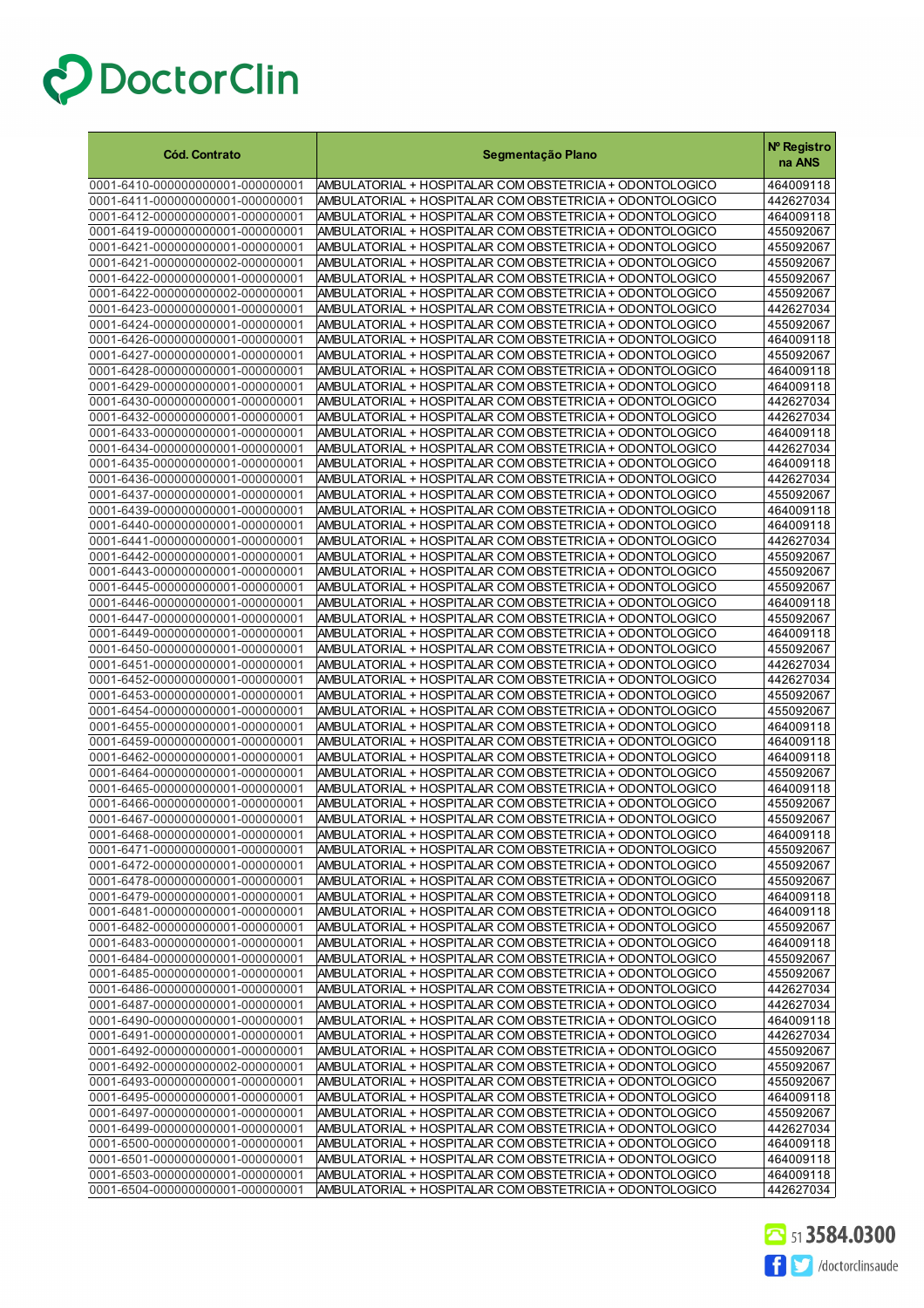| <b>Cód. Contrato</b>                                                 | Segmentação Plano                                                                                                    | Nº Registro<br>na ANS  |
|----------------------------------------------------------------------|----------------------------------------------------------------------------------------------------------------------|------------------------|
| 0001-6505-000000000001-0000000001                                    | AMBULATORIAL + HOSPITALAR COM OBSTETRICIA + ODONTOLOGICO                                                             | 464009118              |
| 0001-6506-000000000001-000000001                                     | AMBULATORIAL + HOSPITALAR COM OBSTETRICIA + ODONTOLOGICO                                                             | 464009118              |
| 0001-6508-000000000001-000000001                                     | AMBULATORIAL + HOSPITALAR COM OBSTETRICIA + ODONTOLOGICO                                                             | 455092067              |
| 0001-6511-000000000001-000000001                                     | AMBULATORIAL + HOSPITALAR COM OBSTETRICIA + ODONTOLOGICO                                                             | 455092067              |
| 0001-6512-000000000001-000000001                                     | AMBULATORIAL + HOSPITALAR COM OBSTETRICIA + ODONTOLOGICO                                                             | 442627034              |
| 0001-6515-000000000001-000000001                                     | AMBULATORIAL + HOSPITALAR COM OBSTETRICIA + ODONTOLOGICO                                                             | 464009118              |
| 0001-6517-000000000001-000000001                                     | AMBULATORIAL + HOSPITALAR COM OBSTETRICIA + ODONTOLOGICO                                                             | 464009118              |
| 0001-6518-000000000001-000000001                                     | AMBULATORIAL + HOSPITALAR COM OBSTETRICIA + ODONTOLOGICO                                                             | 455092067              |
| 0001-6519-000000000001-000000001                                     | AMBULATORIAL + HOSPITALAR COM OBSTETRICIA + ODONTOLOGICO                                                             | 442627034              |
| 0001-6520-000000000001-000000001                                     | AMBULATORIAL + HOSPITALAR COM OBSTETRICIA + ODONTOLOGICO                                                             | 464009118              |
| 0001-6522-000000000001-000000001                                     | AMBULATORIAL + HOSPITALAR COM OBSTETRICIA + ODONTOLOGICO                                                             | 442627034              |
| 0001-6523-000000000001-000000001                                     | AMBULATORIAL + HOSPITALAR COM OBSTETRICIA + ODONTOLOGICO                                                             | 464009118              |
| 0001-6524-000000000001-000000001                                     | AMBULATORIAL + HOSPITALAR COM OBSTETRICIA + ODONTOLOGICO                                                             | 455092067              |
| 0001-6525-000000000001-000000001                                     | AMBULATORIAL + HOSPITALAR COM OBSTETRICIA + ODONTOLOGICO                                                             | 442627034              |
| 0001-6526-000000000001-000000001                                     | AMBULATORIAL + HOSPITALAR COM OBSTETRICIA + ODONTOLOGICO                                                             | 464009118              |
| 0001-6527-000000000001-000000001                                     | AMBULATORIAL + HOSPITALAR COM OBSTETRICIA + ODONTOLOGICO                                                             | 455092067              |
| 0001-6528-000000000001-000000001                                     | AMBULATORIAL + HOSPITALAR COM OBSTETRICIA + ODONTOLOGICO                                                             | 442627034              |
| 0001-6529-000000000001-000000001                                     | AMBULATORIAL + HOSPITALAR COM OBSTETRICIA + ODONTOLOGICO                                                             | 464009118              |
| 0001-6530-000000000001-000000001                                     | AMBULATORIAL + HOSPITALAR COM OBSTETRICIA + ODONTOLOGICO                                                             | 442627034              |
| 0001-6531-000000000001-000000001                                     | AMBULATORIAL + HOSPITALAR COM OBSTETRICIA + ODONTOLOGICO                                                             | 464009118              |
| 0001-6532-000000000001-000000001<br>0001-6533-000000000001-000000001 | AMBULATORIAL + HOSPITALAR COM OBSTETRICIA + ODONTOLOGICO<br>AMBULATORIAL + HOSPITALAR COM OBSTETRICIA + ODONTOLOGICO | 442627034<br>464009118 |
| 0001-6534-000000000001-000000001                                     |                                                                                                                      |                        |
| 0001-6535-000000000001-000000001                                     | AMBULATORIAL + HOSPITALAR COM OBSTETRICIA + ODONTOLOGICO<br>AMBULATORIAL + HOSPITALAR COM OBSTETRICIA + ODONTOLOGICO | 455092067<br>442627034 |
| 0001-6536-000000000001-000000001                                     | AMBULATORIAL + HOSPITALAR COM OBSTETRICIA + ODONTOLOGICO                                                             | 464009118              |
| 0001-6538-000000000001-000000001                                     | AMBULATORIAL + HOSPITALAR COM OBSTETRICIA + ODONTOLOGICO                                                             | 464009118              |
| 0001-6539-000000000001-000000001                                     | AMBULATORIAL + HOSPITALAR COM OBSTETRICIA + ODONTOLOGICO                                                             | 442627034              |
| 0001-6541-000000000001-000000001                                     | AMBULATORIAL + HOSPITALAR COM OBSTETRICIA + ODONTOLOGICO                                                             | 442627034              |
| 0001-6543-000000000001-000000001                                     | AMBULATORIAL + HOSPITALAR COM OBSTETRICIA + ODONTOLOGICO                                                             | 442627034              |
| 0001-6545-000000000001-000000001                                     | AMBULATORIAL + HOSPITALAR COM OBSTETRICIA + ODONTOLOGICO                                                             | 464009118              |
| 0001-6546-000000000001-000000001                                     | AMBULATORIAL + HOSPITALAR COM OBSTETRICIA + ODONTOLOGICO                                                             | 455092067              |
| 0001-6547-000000000001-000000001                                     | AMBULATORIAL + HOSPITALAR COM OBSTETRICIA + ODONTOLOGICO                                                             | 455092067              |
| 0001-6548-000000000001-000000001                                     | AMBULATORIAL + HOSPITALAR COM OBSTETRICIA + ODONTOLOGICO                                                             | 455092067              |
| 0001-6549-000000000001-000000001                                     | AMBULATORIAL + HOSPITALAR COM OBSTETRICIA + ODONTOLOGICO                                                             | 464009118              |
| 0001-6550-000000000001-000000001                                     | AMBULATORIAL + HOSPITALAR COM OBSTETRICIA + ODONTOLOGICO                                                             | 464009118              |
| 0001-6550-000000000002-000000001                                     | AMBULATORIAL + HOSPITALAR COM OBSTETRICIA + ODONTOLOGICO                                                             | 464009118              |
| 0001-6551-000000000001-000000001                                     | AMBULATORIAL + HOSPITALAR COM OBSTETRICIA + ODONTOLOGICO                                                             | 464009118              |
| 0001-6552-000000000001-000000001                                     | AMBULATORIAL + HOSPITALAR COM OBSTETRICIA + ODONTOLOGICO                                                             | 464009118              |
| 0001-6553-000000000001-000000001                                     | AMBULATORIAL + HOSPITALAR COM OBSTETRICIA + ODONTOLOGICO                                                             | 442627034              |
| 0001-6554-000000000001-000000001                                     | AMBULATORIAL + HOSPITALAR COM OBSTETRICIA + ODONTOLOGICO                                                             | 464009118              |
| 0001-6555-000000000001-000000001                                     | AMBULATORIAL + HOSPITALAR COM OBSTETRICIA + ODONTOLOGICO                                                             | 464009118              |
| 0001-6556-000000000001-000000001                                     | AMBULATORIAL + HOSPITALAR COM OBSTETRICIA + ODONTOLOGICO                                                             | 455092067              |
| 0001-6557-000000000001-000000001                                     | AMBULATORIAL + HOSPITALAR COM OBSTETRICIA + ODONTOLOGICO                                                             | 455092067              |
| 0001-6558-000000000001-000000001                                     | AMBULATORIAL + HOSPITALAR COM OBSTETRICIA + ODONTOLOGICO                                                             | 464009118              |
| 0001-6559-000000000001-000000001                                     | AMBULATORIAL + HOSPITALAR COM OBSTETRICIA + ODONTOLOGICO                                                             | 455092067              |
| 0001-6560-000000000001-000000001                                     | AMBULATORIAL + HOSPITALAR COM OBSTETRICIA + ODONTOLOGICO                                                             | 455092067              |
| 0001-6561-000000000001-000000001<br>0001-6562-000000000001-000000001 | AMBULATORIAL + HOSPITALAR COM OBSTETRICIA + ODONTOLOGICO<br>AMBULATORIAL + HOSPITALAR COM OBSTETRICIA + ODONTOLOGICO | 464009118<br>464009118 |
| 0001-6564-000000000001-000000001                                     | AMBULATORIAL + HOSPITALAR COM OBSTETRICIA + ODONTOLOGICO                                                             | 464009118              |
| 0001-6565-000000000001-000000001                                     | AMBULATORIAL + HOSPITALAR COM OBSTETRICIA + ODONTOLOGICO                                                             | 464009118              |
| 0001-6566-000000000001-000000001                                     | AMBULATORIAL + HOSPITALAR COM OBSTETRICIA + ODONTOLOGICO                                                             | 464009118              |
| 0001-6567-000000000001-000000001                                     | AMBULATORIAL + HOSPITALAR COM OBSTETRICIA + ODONTOLOGICO                                                             | 455092067              |
| 0001-6570-000000000001-000000001                                     | AMBULATORIAL + HOSPITALAR COM OBSTETRICIA + ODONTOLOGICO                                                             | 464009118              |
| 0001-6571-000000000001-000000001                                     | AMBULATORIAL + HOSPITALAR COM OBSTETRICIA + ODONTOLOGICO                                                             | 464009118              |
| 0001-6572-000000000001-000000001                                     | AMBULATORIAL + HOSPITALAR COM OBSTETRICIA + ODONTOLOGICO                                                             | 464009118              |
| 0001-6573-000000000001-000000001                                     | AMBULATORIAL + HOSPITALAR COM OBSTETRICIA + ODONTOLOGICO                                                             | 455092067              |
| 0001-6574-000000000001-000000001                                     | AMBULATORIAL + HOSPITALAR COM OBSTETRICIA + ODONTOLOGICO                                                             | 442627034              |
| 0001-6575-000000000001-000000001                                     | AMBULATORIAL + HOSPITALAR COM OBSTETRICIA + ODONTOLOGICO                                                             | 442627034              |
| 0001-6576-000000000001-000000001                                     | AMBULATORIAL + HOSPITALAR COM OBSTETRICIA + ODONTOLOGICO                                                             | 442627034              |
| 0001-6578-000000000001-000000001                                     | AMBULATORIAL + HOSPITALAR COM OBSTETRICIA + ODONTOLOGICO                                                             | 464009118              |
| 0001-6579-000000000001-000000001                                     | AMBULATORIAL + HOSPITALAR COM OBSTETRICIA + ODONTOLOGICO                                                             | 442627034              |
| 0001-6581-000000000001-000000001                                     | AMBULATORIAL + HOSPITALAR COM OBSTETRICIA + ODONTOLOGICO                                                             | 442627034              |
| 0001-6583-000000000001-000000001                                     | AMBULATORIAL + HOSPITALAR COM OBSTETRICIA + ODONTOLOGICO                                                             | 442627034              |
| 0001-6586-000000000001-000000001                                     | AMBULATORIAL + HOSPITALAR COM OBSTETRICIA + ODONTOLOGICO                                                             | 442627034              |
| 0001-6589-000000000001-000000001                                     | AMBULATORIAL + HOSPITALAR COM OBSTETRICIA + ODONTOLOGICO                                                             | 455092067              |
| 0001-6591-000000000001-000000001                                     | AMBULATORIAL + HOSPITALAR COM OBSTETRICIA + ODONTOLOGICO                                                             | 455092067              |

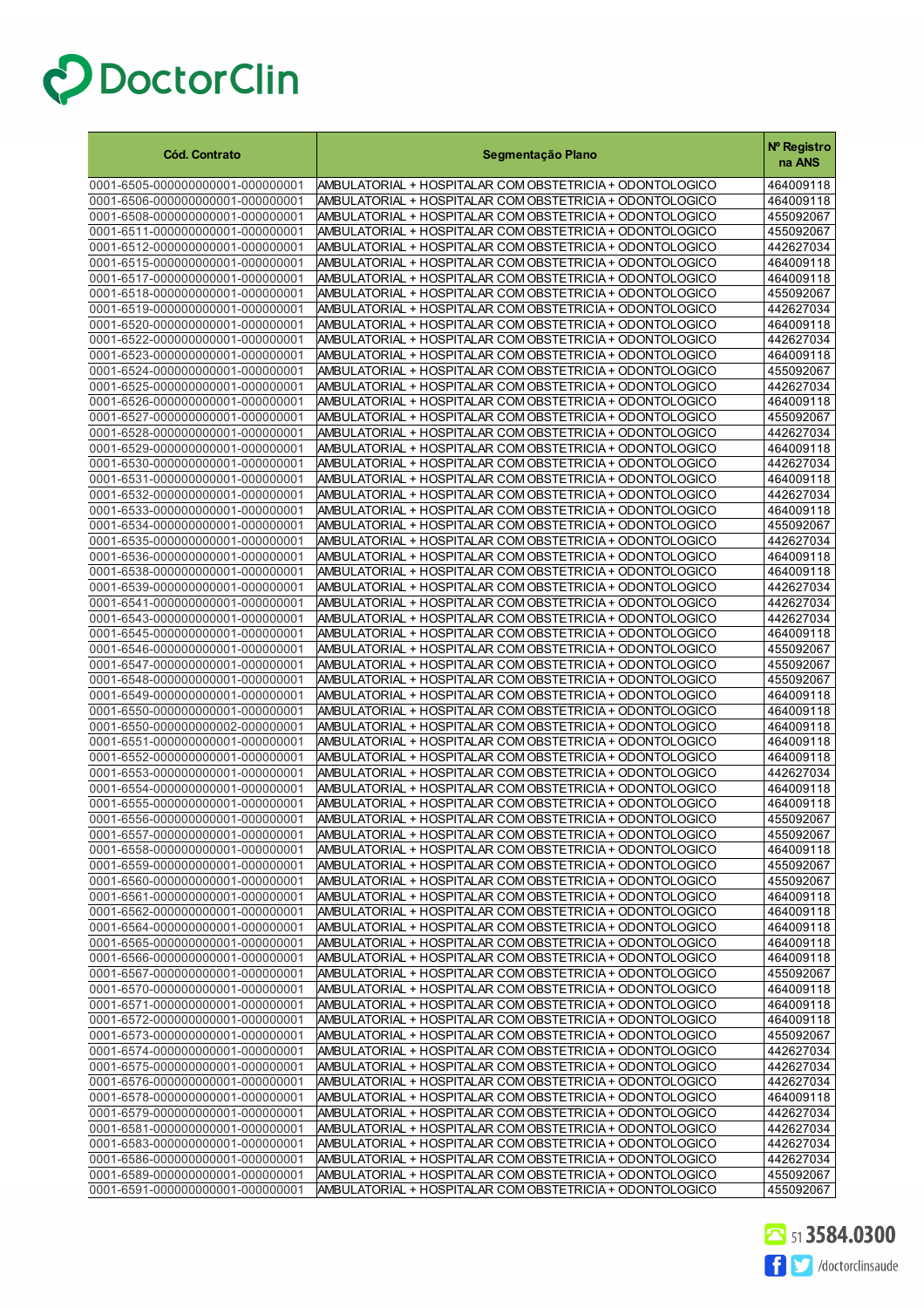| <b>Cód. Contrato</b>                                                 | Segmentação Plano                                                                                                    | Nº Registro<br>na ANS  |
|----------------------------------------------------------------------|----------------------------------------------------------------------------------------------------------------------|------------------------|
| 0001-6592-000000000001-000000001                                     | AMBULATORIAL + HOSPITALAR COM OBSTETRICIA + ODONTOLOGICO                                                             | 455092067              |
| 0001-6594-000000000001-000000001                                     | AMBULATORIAL + HOSPITALAR COM OBSTETRICIA + ODONTOLOGICO                                                             | 442627034              |
| 0001-6596-000000000001-000000001                                     | AMBULATORIAL + HOSPITALAR COM OBSTETRICIA + ODONTOLOGICO                                                             | 442627034              |
| 0001-6597-000000000001-000000001                                     | AMBULATORIAL + HOSPITALAR COM OBSTETRICIA + ODONTOLOGICO                                                             | 464009118              |
| 0001-6599-000000000001-000000001                                     | AMBULATORIAL + HOSPITALAR COM OBSTETRICIA + ODONTOLOGICO                                                             | 442627034              |
| 0001-6600-000000000001-000000001                                     | AMBULATORIAL + HOSPITALAR COM OBSTETRICIA + ODONTOLOGICO                                                             | 455092067              |
| 0001-6601-000000000001-000000001                                     | AMBULATORIAL + HOSPITALAR COM OBSTETRICIA + ODONTOLOGICO                                                             | 464009118              |
| 0001-6602-000000000001-000000001                                     | AMBULATORIAL + HOSPITALAR COM OBSTETRICIA + ODONTOLOGICO                                                             | 442627034              |
| 0001-6603-000000000001-000000001                                     | AMBULATORIAL + HOSPITALAR COM OBSTETRICIA + ODONTOLOGICO                                                             | 464009118              |
| 0001-6604-000000000001-000000001                                     | AMBULATORIAL + HOSPITALAR COM OBSTETRICIA + ODONTOLOGICO                                                             | 455092067              |
| 0001-6605-000000000001-000000001                                     | AMBULATORIAL + HOSPITALAR COM OBSTETRICIA + ODONTOLOGICO                                                             | 455092067              |
| 0001-6606-000000000001-000000001                                     | AMBULATORIAL + HOSPITALAR COM OBSTETRICIA + ODONTOLOGICO                                                             | 464009118              |
| 0001-6607-000000000001-000000001                                     | AMBULATORIAL + HOSPITALAR COM OBSTETRICIA + ODONTOLOGICO                                                             | 464009118              |
| 0001-6608-000000000001-000000001                                     | AMBULATORIAL + HOSPITALAR COM OBSTETRICIA + ODONTOLOGICO                                                             | 455092067              |
| 0001-6609-000000000001-000000001                                     | AMBULATORIAL + HOSPITALAR COM OBSTETRICIA + ODONTOLOGICO                                                             | 442627034              |
| 0001-6610-000000000001-000000001                                     | AMBULATORIAL + HOSPITALAR COM OBSTETRICIA + ODONTOLOGICO                                                             | 464009118              |
| 0001-6611-000000000001-000000001                                     | AMBULATORIAL + HOSPITALAR COM OBSTETRICIA + ODONTOLOGICO                                                             | 442627034              |
| 0001-6612-000000000001-000000001                                     | AMBULATORIAL + HOSPITALAR COM OBSTETRICIA + ODONTOLOGICO                                                             | 464009118              |
| 0001-6613-000000000001-000000001                                     | AMBULATORIAL + HOSPITALAR COM OBSTETRICIA + ODONTOLOGICO                                                             | 464009118              |
| 0001-6614-000000000001-000000001                                     | AMBULATORIAL + HOSPITALAR COM OBSTETRICIA + ODONTOLOGICO                                                             | 455092067              |
| 0001-6616-000000000001-000000001                                     | AMBULATORIAL + HOSPITALAR COM OBSTETRICIA + ODONTOLOGICO                                                             | 455092067              |
| 0001-6617-000000000001-000000001                                     | AMBULATORIAL + HOSPITALAR COM OBSTETRICIA + ODONTOLOGICO                                                             | 455092067              |
| 0001-6620-000000000001-000000001                                     | AMBULATORIAL + HOSPITALAR COM OBSTETRICIA + ODONTOLOGICO                                                             | 464009118              |
| 0001-6621-000000000001-000000001                                     | AMBULATORIAL + HOSPITALAR COM OBSTETRICIA + ODONTOLOGICO                                                             | 455092067              |
| 0001-6622-000000000001-000000001                                     | AMBULATORIAL + HOSPITALAR COM OBSTETRICIA + ODONTOLOGICO                                                             | 464009118              |
| 0001-6624-000000000001-000000001<br>0001-6626-000000000001-000000001 | AMBULATORIAL + HOSPITALAR COM OBSTETRICIA + ODONTOLOGICO<br>AMBULATORIAL + HOSPITALAR COM OBSTETRICIA + ODONTOLOGICO | 464009118<br>464009118 |
| 0001-6627-000000000001-000000001                                     | AMBULATORIAL + HOSPITALAR COM OBSTETRICIA + ODONTOLOGICO                                                             | 455092067              |
| 0001-6628-000000000001-000000001                                     | AMBULATORIAL + HOSPITALAR COM OBSTETRICIA + ODONTOLOGICO                                                             | 442627034              |
| 0001-6629-000000000001-000000001                                     | AMBULATORIAL + HOSPITALAR COM OBSTETRICIA + ODONTOLOGICO                                                             | 455092067              |
| 0001-6631-000000000001-000000001                                     | AMBULATORIAL + HOSPITALAR COM OBSTETRICIA + ODONTOLOGICO                                                             | 442627034              |
| 0001-6632-000000000001-000000001                                     | AMBULATORIAL + HOSPITALAR COM OBSTETRICIA + ODONTOLOGICO                                                             | 455092067              |
| 0001-6633-000000000001-000000001                                     | AMBULATORIAL + HOSPITALAR COM OBSTETRICIA + ODONTOLOGICO                                                             | 455092067              |
| 0001-6634-000000000001-000000001                                     | AMBULATORIAL + HOSPITALAR COM OBSTETRICIA + ODONTOLOGICO                                                             | 464009118              |
| 0001-6635-000000000001-000000001                                     | AMBULATORIAL + HOSPITALAR COM OBSTETRICIA + ODONTOLOGICO                                                             | 464009118              |
| 0001-6636-000000000001-000000001                                     | AMBULATORIAL + HOSPITALAR COM OBSTETRICIA + ODONTOLOGICO                                                             | 455092067              |
| 0001-6638-000000000001-000000001                                     | AMBULATORIAL + HOSPITALAR COM OBSTETRICIA + ODONTOLOGICO                                                             | 442627034              |
| 0001-6639-000000000001-000000001                                     | AMBULATORIAL + HOSPITALAR COM OBSTETRICIA + ODONTOLOGICO                                                             | 464009118              |
| 0001-6640-000000000001-000000001                                     | AMBULATORIAL + HOSPITALAR COM OBSTETRICIA + ODONTOLOGICO                                                             | 464009118              |
| 0001-6641-000000000001-000000001                                     | AMBULATORIAL + HOSPITALAR COM OBSTETRICIA + ODONTOLOGICO                                                             | 455092067              |
| 0001-6642-000000000001-000000001                                     | AMBULATORIAL + HOSPITALAR COM OBSTETRICIA + ODONTOLOGICO                                                             | 464009118              |
| 0001-6643-000000000001-000000001                                     | AMBULATORIAL + HOSPITALAR COM OBSTETRICIA + ODONTOLOGICO                                                             | 442627034              |
| 0001-6644-000000000001-000000001                                     | AMBULATORIAL + HOSPITALAR COM OBSTETRICIA + ODONTOLOGICO                                                             | 464009118              |
| 0001-6645-000000000001-000000001                                     | AMBULATORIAL + HOSPITALAR COM OBSTETRICIA + ODONTOLOGICO                                                             | 464009118              |
| 0001-6646-000000000001-000000001                                     | AMBULATORIAL + HOSPITALAR COM OBSTETRICIA + ODONTOLOGICO                                                             | 442627034              |
| 0001-6647-000000000001-000000001                                     | AMBULATORIAL + HOSPITALAR COM OBSTETRICIA + ODONTOLOGICO                                                             | 455092067              |
| 0001-6649-000000000001-000000001                                     | AMBULATORIAL + HOSPITALAR COM OBSTETRICIA + ODONTOLOGICO                                                             | 455092067              |
| 0001-6650-000000000001-000000001                                     | AMBULATORIAL + HOSPITALAR COM OBSTETRICIA + ODONTOLOGICO                                                             | 455092067              |
| 0001-6652-000000000001-000000001                                     | AMBULATORIAL + HOSPITALAR COM OBSTETRICIA + ODONTOLOGICO                                                             | 464009118              |
| 0001-6653-000000000001-000000001                                     | AMBULATORIAL + HOSPITALAR COM OBSTETRICIA + ODONTOLOGICO                                                             | 455092067              |
| 0001-6655-000000000001-000000001                                     | AMBULATORIAL + HOSPITALAR COM OBSTETRICIA + ODONTOLOGICO                                                             | 442627034              |
| 0001-6656-000000000001-000000001                                     | AMBULATORIAL + HOSPITALAR COM OBSTETRICIA + ODONTOLOGICO                                                             | 464009118              |
| 0001-6657-000000000001-000000001                                     | AMBULATORIAL + HOSPITALAR COM OBSTETRICIA + ODONTOLOGICO                                                             | 455092067              |
| 0001-6658-000000000001-000000001<br>0001-6659-000000000001-000000001 | AMBULATORIAL + HOSPITALAR COM OBSTETRICIA + ODONTOLOGICO<br>AMBULATORIAL + HOSPITALAR COM OBSTETRICIA + ODONTOLOGICO | 464009118              |
| 0001-6661-000000000001-000000001                                     | AMBULATORIAL + HOSPITALAR COM OBSTETRICIA + ODONTOLOGICO                                                             | 442627034<br>464009118 |
| 0001-6662-000000000001-000000001                                     | AMBULATORIAL + HOSPITALAR COM OBSTETRICIA + ODONTOLOGICO                                                             | 464009118              |
| 0001-6663-000000000001-000000001                                     | AMBULATORIAL + HOSPITALAR COM OBSTETRICIA + ODONTOLOGICO                                                             | 455092067              |
| 0001-6664-000000000001-000000001                                     | AMBULATORIAL + HOSPITALAR COM OBSTETRICIA + ODONTOLOGICO                                                             | 455092067              |
| 0001-6665-000000000001-000000001                                     | AMBULATORIAL + HOSPITALAR COM OBSTETRICIA + ODONTOLOGICO                                                             | 464009118              |
| 0001-6666-000000000001-000000001                                     | AMBULATORIAL + HOSPITALAR COM OBSTETRICIA + ODONTOLOGICO                                                             | 464009118              |
| 0001-6668-000000000001-000000001                                     | AMBULATORIAL + HOSPITALAR COM OBSTETRICIA + ODONTOLOGICO                                                             | 455092067              |
| 0001-6669-000000000001-000000001                                     | AMBULATORIAL + HOSPITALAR COM OBSTETRICIA + ODONTOLOGICO                                                             | 455092067              |
| 0001-6670-000000000001-000000001                                     | AMBULATORIAL + HOSPITALAR COM OBSTETRICIA + ODONTOLOGICO                                                             | 442627034              |
| 0001-6671-000000000001-000000001                                     | AMBULATORIAL + HOSPITALAR COM OBSTETRICIA + ODONTOLOGICO                                                             | 464009118              |
| 0001-6672-000000000001-000000001                                     | AMBULATORIAL + HOSPITALAR COM OBSTETRICIA + ODONTOLOGICO                                                             | 464009118              |

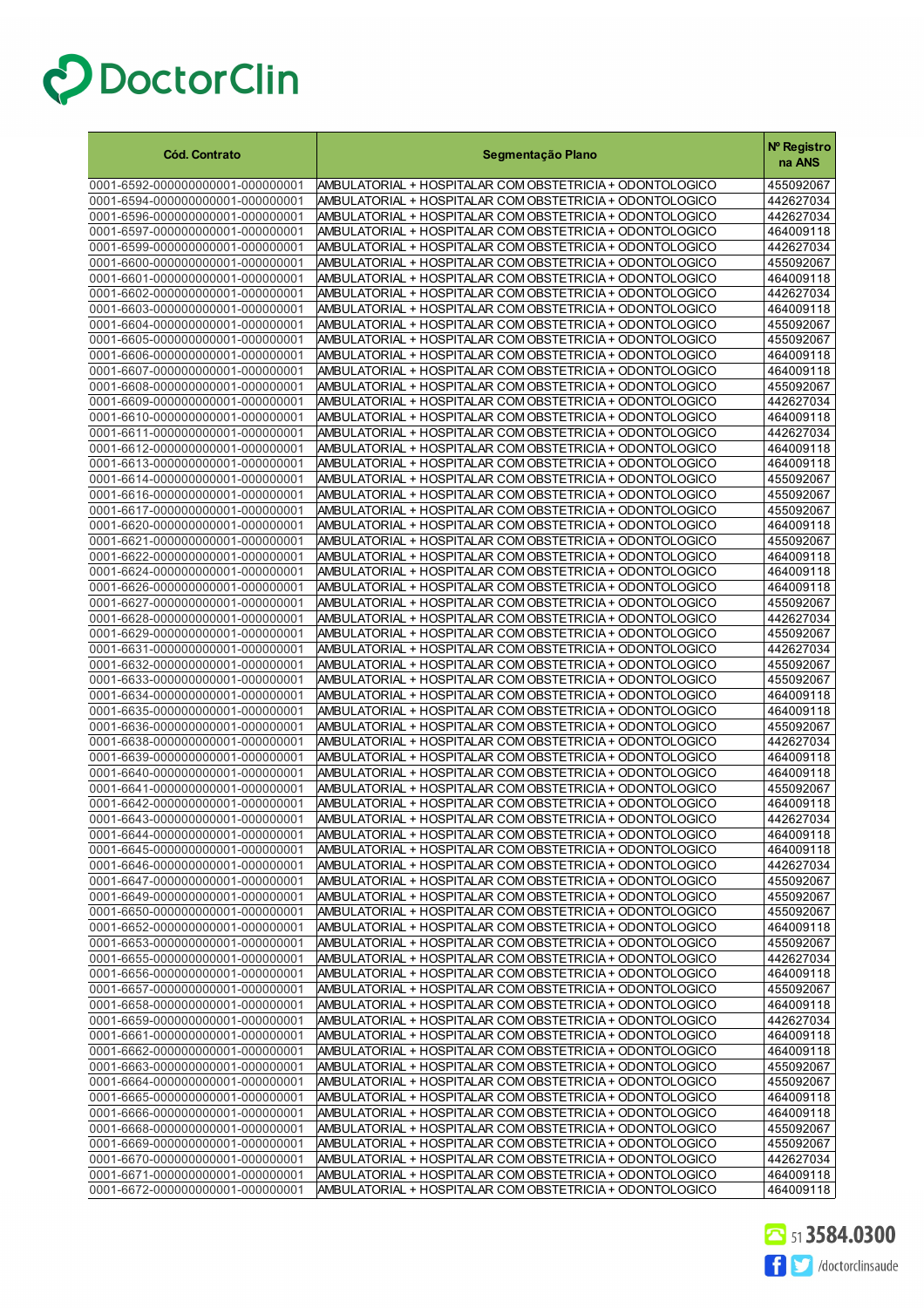| <b>Cód. Contrato</b>                                                 | Segmentação Plano                                                                                                    | Nº Registro<br>na ANS  |
|----------------------------------------------------------------------|----------------------------------------------------------------------------------------------------------------------|------------------------|
| 0001-6674-000000000001-000000001                                     | AMBULATORIAL + HOSPITALAR COM OBSTETRICIA + ODONTOLOGICO                                                             | 455092067              |
| 0001-6675-000000000001-000000001                                     | AMBULATORIAL + HOSPITALAR COM OBSTETRICIA + ODONTOLOGICO                                                             | 455092067              |
| 0001-6677-000000000001-000000001                                     | AMBULATORIAL + HOSPITALAR COM OBSTETRICIA + ODONTOLOGICO                                                             | 455092067              |
| 0001-6679-000000000001-000000001                                     | AMBULATORIAL + HOSPITALAR COM OBSTETRICIA + ODONTOLOGICO                                                             | 464009118              |
| 0001-6680-000000000001-000000001                                     | AMBULATORIAL + HOSPITALAR COM OBSTETRICIA + ODONTOLOGICO                                                             | 442627034              |
| 0001-6681-000000000001-000000001                                     | AMBULATORIAL + HOSPITALAR COM OBSTETRICIA + ODONTOLOGICO                                                             | 442627034              |
| 0001-6682-000000000001-000000001<br>0001-6684-000000000001-000000001 | AMBULATORIAL + HOSPITALAR COM OBSTETRICIA + ODONTOLOGICO<br>AMBULATORIAL + HOSPITALAR COM OBSTETRICIA + ODONTOLOGICO | 442627034<br>464009118 |
| 0001-6685-000000000001-000000001                                     | AMBULATORIAL + HOSPITALAR COM OBSTETRICIA + ODONTOLOGICO                                                             | 455092067              |
| 0001-6686-000000000001-000000001                                     | AMBULATORIAL + HOSPITALAR COM OBSTETRICIA + ODONTOLOGICO                                                             | 464009118              |
| 0001-6687-000000000001-000000001                                     | AMBULATORIAL + HOSPITALAR COM OBSTETRICIA + ODONTOLOGICO                                                             | 455092067              |
| 0001-6688-000000000001-000000001                                     | AMBULATORIAL + HOSPITALAR COM OBSTETRICIA + ODONTOLOGICO                                                             | 455092067              |
| 0001-6689-000000000001-000000001                                     | AMBULATORIAL + HOSPITALAR COM OBSTETRICIA + ODONTOLOGICO                                                             | 442627034              |
| 0001-6690-000000000001-000000001                                     | AMBULATORIAL + HOSPITALAR COM OBSTETRICIA + ODONTOLOGICO                                                             | 464009118              |
| 0001-6691-000000000001-000000001                                     | AMBULATORIAL + HOSPITALAR COM OBSTETRICIA + ODONTOLOGICO                                                             | 455092067              |
| 0001-6693-000000000001-000000001                                     | AMBULATORIAL + HOSPITALAR COM OBSTETRICIA + ODONTOLOGICO                                                             | 464009118              |
| 0001-6694-000000000001-000000001<br>0001-6695-000000000001-000000001 | AMBULATORIAL + HOSPITALAR COM OBSTETRICIA + ODONTOLOGICO                                                             | 442627034              |
| 0001-6696-000000000001-000000001                                     | AMBULATORIAL + HOSPITALAR COM OBSTETRICIA + ODONTOLOGICO<br>AMBULATORIAL + HOSPITALAR COM OBSTETRICIA + ODONTOLOGICO | 464009118<br>455092067 |
| 0001-6698-000000000001-000000001                                     | AMBULATORIAL + HOSPITALAR COM OBSTETRICIA + ODONTOLOGICO                                                             | 455092067              |
| 0001-6700-000000000001-000000001                                     | AMBULATORIAL + HOSPITALAR COM OBSTETRICIA + ODONTOLOGICO                                                             | 455092067              |
| 0001-6701-000000000001-000000001                                     | AMBULATORIAL + HOSPITALAR COM OBSTETRICIA + ODONTOLOGICO                                                             | 455092067              |
| 0001-6702-000000000001-000000001                                     | AMBULATORIAL + HOSPITALAR COM OBSTETRICIA + ODONTOLOGICO                                                             | 455092067              |
| 0001-6704-000000000001-000000001                                     | AMBULATORIAL + HOSPITALAR COM OBSTETRICIA + ODONTOLOGICO                                                             | 442627034              |
| 0001-6705-000000000001-000000001                                     | AMBULATORIAL + HOSPITALAR COM OBSTETRICIA + ODONTOLOGICO                                                             | 442627034              |
| 0001-6706-000000000001-000000001                                     | AMBULATORIAL + HOSPITALAR COM OBSTETRICIA + ODONTOLOGICO                                                             | 442627034              |
| 0001-6707-000000000001-000000001                                     | AMBULATORIAL + HOSPITALAR COM OBSTETRICIA + ODONTOLOGICO                                                             | 464009118              |
| 0001-6708-000000000001-000000001<br>0001-6709-000000000001-000000001 | AMBULATORIAL + HOSPITALAR COM OBSTETRICIA + ODONTOLOGICO<br>AMBULATORIAL + HOSPITALAR COM OBSTETRICIA + ODONTOLOGICO | 455092067<br>442627034 |
| 0001-6710-000000000001-000000001                                     | AMBULATORIAL + HOSPITALAR COM OBSTETRICIA + ODONTOLOGICO                                                             | 464009118              |
| 0001-6711-000000000001-000000001                                     | AMBULATORIAL + HOSPITALAR COM OBSTETRICIA + ODONTOLOGICO                                                             | 455092067              |
| 0001-6712-000000000001-000000001                                     | AMBULATORIAL + HOSPITALAR COM OBSTETRICIA + ODONTOLOGICO                                                             | 464009118              |
| 0001-6713-000000000001-000000001                                     | AMBULATORIAL + HOSPITALAR COM OBSTETRICIA + ODONTOLOGICO                                                             | 464009118              |
| 0001-6714-000000000001-000000001                                     | AMBULATORIAL + HOSPITALAR COM OBSTETRICIA + ODONTOLOGICO                                                             | 464009118              |
| 0001-6716-000000000001-000000001                                     | AMBULATORIAL + HOSPITALAR COM OBSTETRICIA + ODONTOLOGICO                                                             | 464009118              |
| 0001-6718-000000000001-000000001                                     | AMBULATORIAL + HOSPITALAR COM OBSTETRICIA + ODONTOLOGICO                                                             | 464009118              |
| 0001-6719-000000000001-000000001                                     | AMBULATORIAL + HOSPITALAR COM OBSTETRICIA + ODONTOLOGICO                                                             | 455092067              |
| 0001-6720-000000000001-000000001<br>0001-6721-000000000001-000000001 | AMBULATORIAL + HOSPITALAR COM OBSTETRICIA + ODONTOLOGICO<br>AMBULATORIAL + HOSPITALAR COM OBSTETRICIA + ODONTOLOGICO | 464009118<br>455092067 |
| 0001-6722-000000000001-000000001                                     | AMBULATORIAL + HOSPITALAR COM OBSTETRICIA + ODONTOLOGICO                                                             | 464009118              |
| 0001-6723-000000000001-000000001                                     | AMBULATORIAL + HOSPITALAR COM OBSTETRICIA + ODONTOLOGICO                                                             | 464009118              |
| 0001-6724-000000000001-000000001                                     | AMBULATORIAL + HOSPITALAR COM OBSTETRICIA + ODONTOLOGICO                                                             | 455092067              |
| 0001-6725-000000000001-000000001                                     | AMBULATORIAL + HOSPITALAR COM OBSTETRICIA + ODONTOLOGICO                                                             | 442627034              |
| 0001-6726-000000000001-000000001                                     | AMBULATORIAL + HOSPITALAR COM OBSTETRICIA + ODONTOLOGICO                                                             | 464009118              |
| 0001-6727-000000000001-000000001                                     | AMBULATORIAL + HOSPITALAR COM OBSTETRICIA + ODONTOLOGICO                                                             | 442627034              |
| 0001-6730-000000000001-000000001                                     | AMBULATORIAL + HOSPITALAR COM OBSTETRICIA + ODONTOLOGICO                                                             | 442627034              |
| 0001-6731-000000000001-000000001                                     | AMBULATORIAL + HOSPITALAR COM OBSTETRICIA + ODONTOLOGICO                                                             | 464009118              |
| 0001-6732-000000000001-000000001<br>0001-6733-000000000001-000000001 | AMBULATORIAL + HOSPITALAR COM OBSTETRICIA + ODONTOLOGICO<br>AMBULATORIAL + HOSPITALAR COM OBSTETRICIA + ODONTOLOGICO | 464009118<br>442627034 |
| 0001-6736-000000000001-000000001                                     | AMBULATORIAL + HOSPITALAR COM OBSTETRICIA + ODONTOLOGICO                                                             | 464009118              |
| 0001-6738-000000000001-000000001                                     | AMBULATORIAL + HOSPITALAR COM OBSTETRICIA + ODONTOLOGICO                                                             | 464009118              |
| 0001-6739-000000000001-000000001                                     | AMBULATORIAL + HOSPITALAR COM OBSTETRICIA + ODONTOLOGICO                                                             | 464009118              |
| 0001-6740-000000000001-000000001                                     | AMBULATORIAL + HOSPITALAR COM OBSTETRICIA + ODONTOLOGICO                                                             | 455092067              |
| 0001-6741-000000000001-000000001                                     | AMBULATORIAL + HOSPITALAR COM OBSTETRICIA + ODONTOLOGICO                                                             | 442627034              |
| 0001-6742-000000000001-000000001                                     | AMBULATORIAL + HOSPITALAR COM OBSTETRICIA + ODONTOLOGICO                                                             | 464009118              |
| 0001-6743-000000000001-000000001                                     | AMBULATORIAL + HOSPITALAR COM OBSTETRICIA + ODONTOLOGICO                                                             | 464009118              |
| 0001-6745-000000000001-000000001                                     | AMBULATORIAL + HOSPITALAR COM OBSTETRICIA + ODONTOLOGICO                                                             | 455092067              |
| 0001-6747-000000000001-000000001<br>0001-6748-000000000001-000000001 | AMBULATORIAL + HOSPITALAR COM OBSTETRICIA + ODONTOLOGICO<br>AMBULATORIAL + HOSPITALAR COM OBSTETRICIA + ODONTOLOGICO | 464009118<br>464009118 |
| 0001-6749-000000000001-000000001                                     | AMBULATORIAL + HOSPITALAR COM OBSTETRICIA + ODONTOLOGICO                                                             | 442627034              |
| 0001-6750-000000000001-000000001                                     | AMBULATORIAL + HOSPITALAR COM OBSTETRICIA + ODONTOLOGICO                                                             | 442627034              |
| 0001-6752-000000000001-000000001                                     | AMBULATORIAL + HOSPITALAR COM OBSTETRICIA + ODONTOLOGICO                                                             | 464009118              |
| 0001-6753-000000000001-000000001                                     | AMBULATORIAL + HOSPITALAR COM OBSTETRICIA + ODONTOLOGICO                                                             | 464009118              |
| 0001-6754-000000000001-000000001                                     | AMBULATORIAL + HOSPITALAR COM OBSTETRICIA + ODONTOLOGICO                                                             | 464009118              |
| 0001-6755-000000000001-000000001                                     | AMBULATORIAL + HOSPITALAR COM OBSTETRICIA + ODONTOLOGICO                                                             | 464009118              |
| 0001-6757-000000000001-000000001                                     | AMBULATORIAL + HOSPITALAR COM OBSTETRICIA + ODONTOLOGICO                                                             | 464009118              |